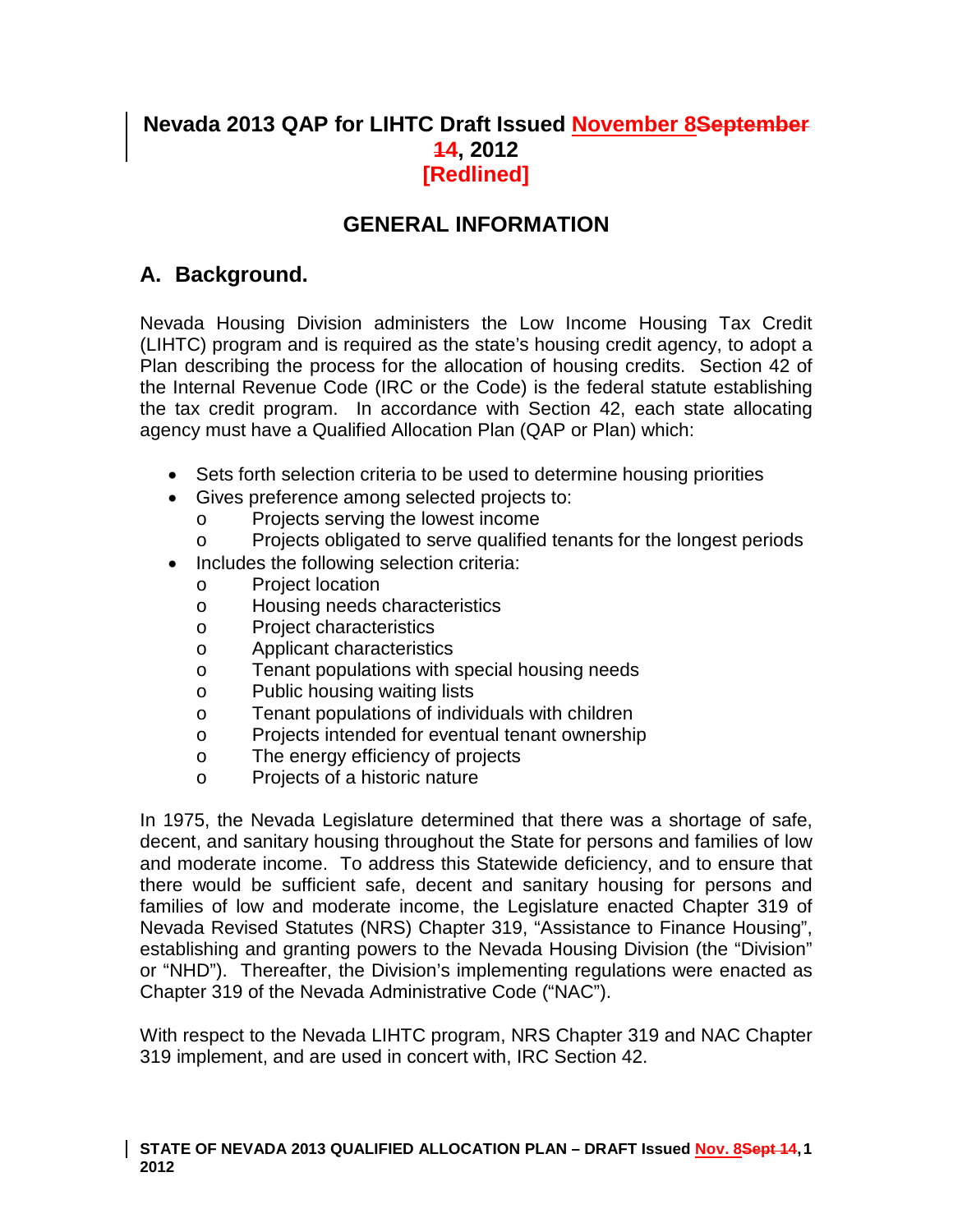There are 2 methods of obtaining a Tax Credit allocation under a QAP: 1) through the competitive application process; and 2) tax-exempt bond financing.

# **SECTION 1 ANNUAL PLAN INFORMATION**

Nevada's 2013 QAP is adopted pursuant the Division's regulations implementing the LIHTC. The Regulations, the Application form, the Instructions and the Compliance Policies and Procedures Manual constitute the Division's QAP pursuant to the Code and federal implementing regulations.

The 2013 QAP covers the periods of January 1, 2013 to December 31, 2013. All reservations of 2013 tax credits made during the plan year are subject to the annual Plan. The Division will update its web page with information regarding the 2013 QAP. The website address is: [http://nvhousing.state.nv.us/.](http://nvhousing.state.nv.us/)

# **SECTION 2 APPLICATION SUBMISSION DATES**

### A. Tax Credit Application Deadline

Pursuant to NAC 319.974, Applications for Tax Credits, and all supporting documentation, must be sent to NHD's Las Vegas or Carson City offices and received by **5:00 P.M. on May 3, 2013 (the "Application Deadline"),** unless otherwise specified by the Division.

### B. Completeness and Consistency of Tax Credit Applications

Final applications must be completed on a Final Application form prescribed by the Division. Original applications must be complete and must materially match other applications for funding that relate to the project (e.g., other applications for funding such as HOME).

Incomplete applications will be rejected. No additional materials may be submitted once the application deadline has passed. Any missing required information or documentation, incomplete information<sup>[1](#page-0-0)</sup> that prevents underwriting, and/or does not -conform to the QAP will deem the application void and the Applicant/Co-Applicants will forfeit all application and other fees paid to the Division. Applicants/Co-Applicants are responsible for ensuring that all required items and back-up documentation are included with the application. Therefore, Applicants/Co-Applicants should read the QAP carefully and contact the Division with any questions well before the Application Deadline.

<span id="page-1-0"></span> $<sup>1</sup>$  Missing application information includes any budget, back-up, or other application information</sup> required for all or specific project types. It does not include back-up documentation for optional preference points. An application that does not include any or appropriate back-up documentation for optional preference point rating factors will be accepted; however, the project will not receive points for those items where information is missing, incomplete or unclear.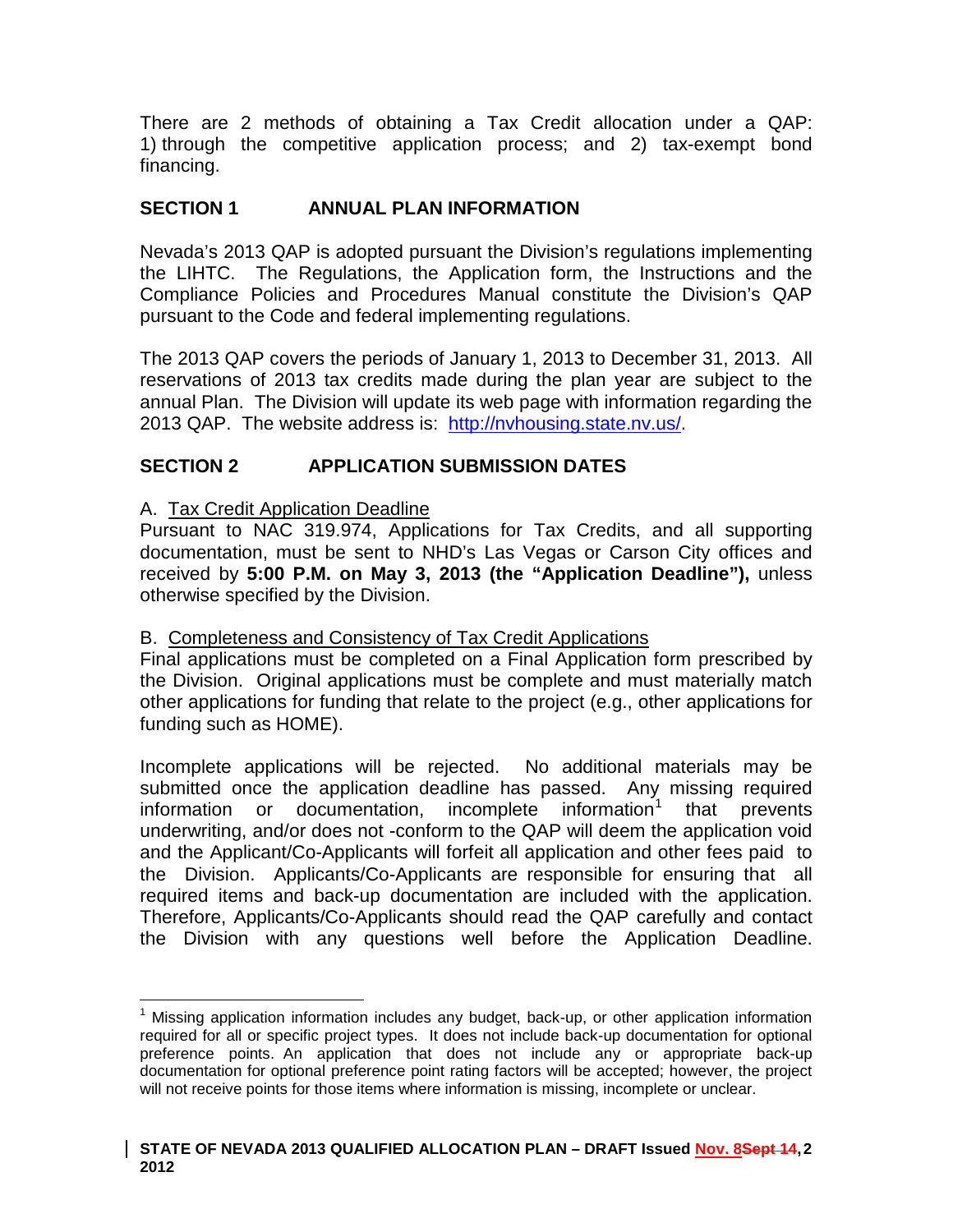Applicants/Co-Applicants are also encouraged to take advantage of the prereview period described in subsection C., below.

### C. Formatting

One original and one electronic copy of the application must be submitted. The electronic copy can be submitted on compact disc (CD) and must contain all information included in the hard copy submission. Scanned copies of the reports are allowable.

The original application must be in a two-volume binder with the application and supporting scoring documents in Volume One, marked with appropriate tabs, and the Market Study and any Environmental/Engineering documents in Volume Two. Applications that are not in the required format will be rejected.

Applicants/Co-Applicants are encouraged to send in applications more than 15 days before the Application Deadline to take advantage of a pre-deadline review period. The Division will allow an extension of the 15-day review period if the Department of Housing and Urban Development (HUD) guidelines for the finalization of the QAP are delayed. The Division will make an announcement regarding the extension if applicable.

As part of the application certification, all Applicants/Co-Applicants acknowledge that upon the issuance of the reservations all applications and all materials submitted constitute public records within the meaning of the Nevada Public Records Act.

# **SECTION 3 TRAINING**

# A. Training Dates/Reservations for Sessions

Persons desiring training on the 2013 QAP and application should notify the Division by **January 31, 2013**. If a minimum of five persons notify the Division by this date, a formal training in February will be scheduled. Otherwise, requests for technical assistance will be handled on a case-by-case basis. Persons interested in training should contact Mark Licea, Federal Programs Supervisor, at 702.486.7220, Extension 226.

### B. Training Cost

The cost of the above identified training, if scheduled, is **\$75.00** per person. The registration fee must be prepaid by check payable to NHD and delivered to NHD's Carson City of Las Vegas offices 10 days prior to the training date.

### **SECTION 4 GUIDING PRINCIPLES AND PRIORITIES**

Demand for housing credits often exceeds supply. In determining how and where to allocate the credit, NHD must consider the need for affordable housing throughout the state of Nevada. The purpose of the QAP is to reserve federal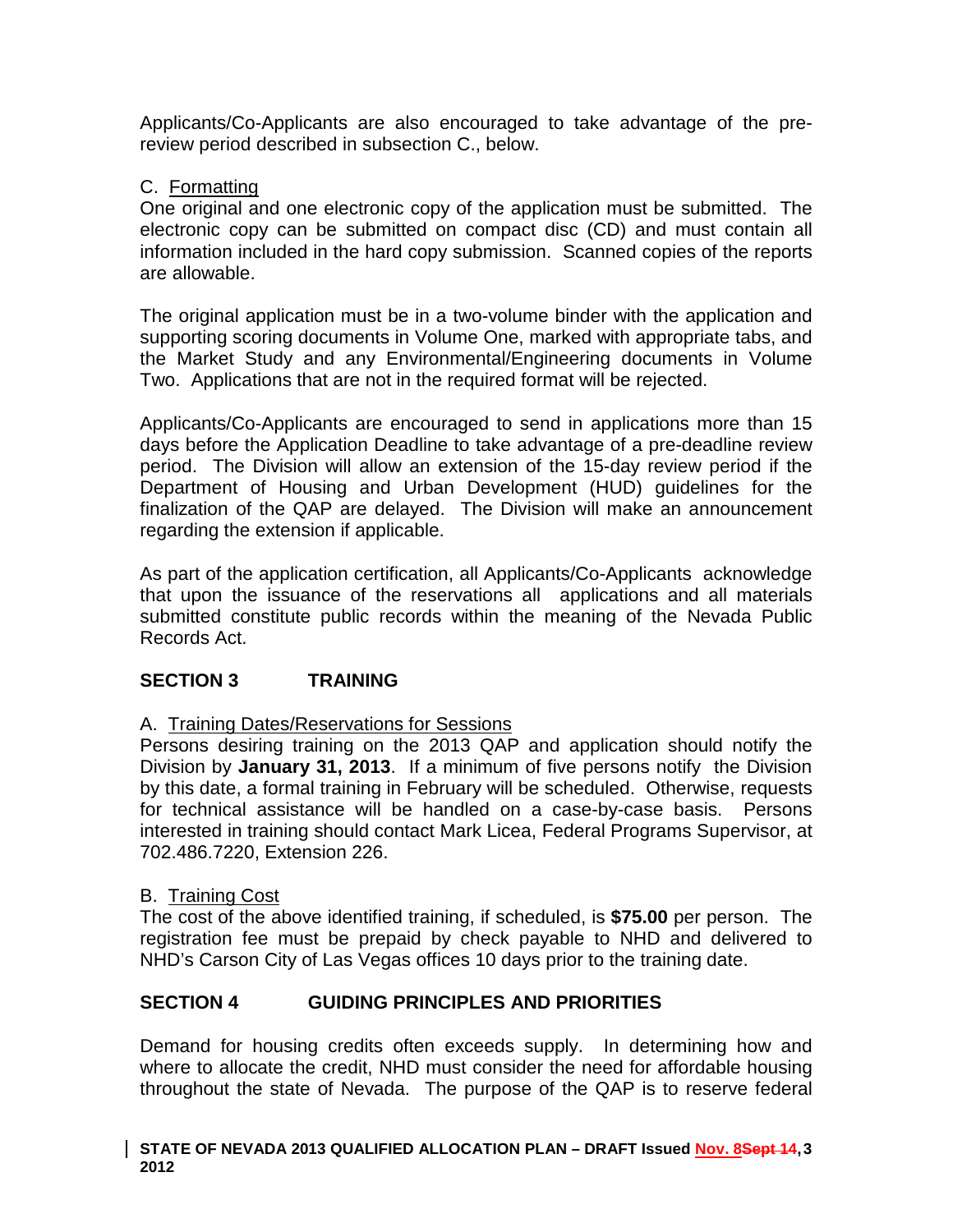Tax Credits for the creation and maintenance of rental housing units for low and very low income households in the state in such a way as to further the following principles and priorities:

- Reserve credits in order to provide an equitable distribution throughout the state;
- Reserve credits in order to provide a reasonable mix of affordable housing projects, both in regard to the number of units, populations served (e.g., elderly, special needs) and type (e.g., mixed use, assisted living);
- Reserve credits to as many rental housing projects as possible, considering cost, size, location, income mix of proposals, and environmental sustainability;
- Reserve credits in order to provide opportunities to a variety of qualified Applicants, both for-profit and non-profit;
- Reserve only the amount of credit that the Division determines to be necessary for the financial feasibility of a project and its viability as a qualified low income housing project throughout the credit period.

# **Criteria for Approval**

Consistent with the Code requirements, the process for evaluating Tax Credit applications includes a comprehensive analysis that gives preference to applications serving the lowest income residents for the longest period of time, together with an analysis of the overall viability of the proposed project. In order to ensure that the diverse housing needs of communities throughout Nevada are considered, the low income targeting and extended use period of proposed projects will be considered along with, at a minimum the following criteria:

# **Market Conditions**

The Division will consider the stability of both tax credit and market rate properties in the primary market area (PMA) of the proposed project, including vacancy rates, rent concessions, or reduced rents. In reviewing project applications, NHD will look more favorably on a project that is in a PMA where there are lower vacancy rates and fewer concessions or reduced rents. In addition, NHD staff will carefully analyze the assumptions made in the Market Study regarding capture rates and overall demand. NHD will look more favorably on a project that doesn't require high capture rates or that needs to assume high in-migration to achieve lower capture rates. Tax Credit applications may be deemed ineligible if: (1) the assessment determines that comparable affordable housing projects have occupancy levels less than 90 percent; (2) the proposed housing project would have significant adverse financial effect on other publicly funded projects without offsetting public benefits; or (3) the rents for the affordable housing project are equal to or greater than comparable market-rate housing.

The Division publishes an annual Apartment Facts report on its website. Potential applicants are encouraged to consult this publication as part of their

#### **STATE OF NEVADA 2013 QUALIFIED ALLOCATION PLAN – DRAFT Issued Nov. 8Sept 14, 4 2012**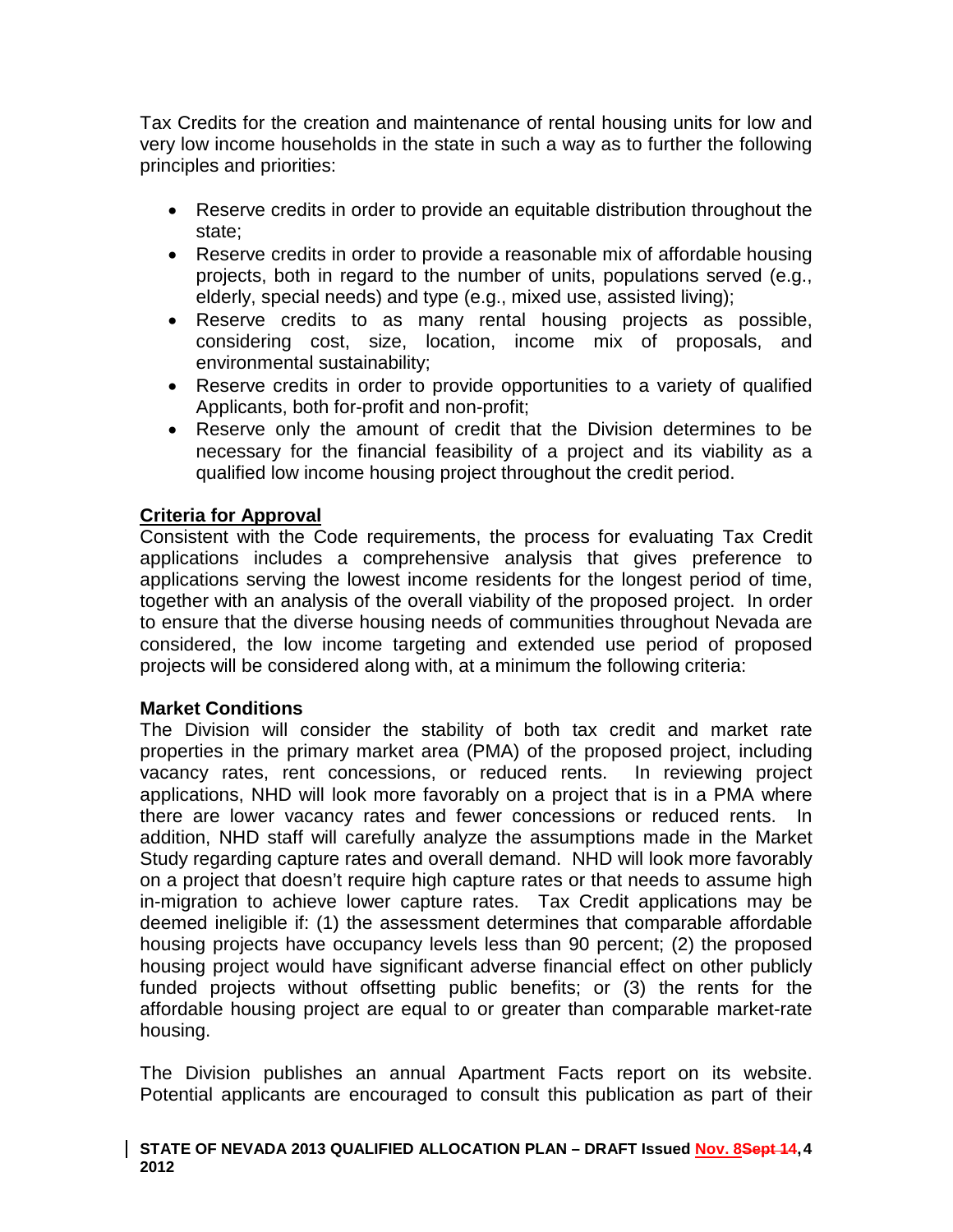research on market conditions. The Division will review submitted third-party market studies as well as its own internal publications in determining the needs of an area and alignment between proposed projects.

### **Readiness-to-Proceed**

The proposed project must be ready to proceed to be constructed, completed and tenant occupied within the timeframes set forth in this Plan. The components of "readiness-to-proceed" are outlined further in this Plan. As part of the overall evaluation of the project's readiness, the Division will provide preference to projects that meet additional readiness-to-proceed criteria outlined in the scoring sections.

# **Overall Financial Feasibility and Viability**

The Code states that "the housing credit dollar amount allocated to a project shall not exceed the amount the housing credit agency determines is necessary for the financial feasibility of the project and its viability as a qualified low income housing project through the credit period". NHD, therefore, will evaluate the overall financial strength of each project and consider such items as debt coverage ratios throughout the 15-year pro forma period, the ability to pay deferred Developer Fees from cash flows, operating reserve amounts, and annual operating expenses. While still acknowledging that there are legitimate circumstances that allow for a waiver of certain underwriting criteria (e.g., lower vacancy rates for 100 percent occupied project-based Section 8 deals, lower PUPA for independent senior deals), projects that exceed the underwriting criteria will be considered to be stronger deals.

# **Experience Developing and Managing Multifamily Rental Properties**

NHD will evaluate the experience of the Applicant/Co-Applicants in terms of the quality of the development and management experience, including the compliance and overall financial strength of the Applicant/Co-Applicants' current low income housing portfolio, the number of successful projects, compliance with any applicable regulatory requirements, and the Applicant/Co-Applicants' past performance with respect to the efficient operation of high-quality low income housing projects.

# **Total Project Cost per Unit**

NHD recognizes the wide range of project costs throughout the state, including such items as land costs, construction costs, permits, etc. Given the limited nature of the housing credit, however, NHD may ultimately need to make a judgment regarding the best use of this valuable resource as it relates to the total project cost per unit and the requested annual tax credit per unit.

# **Proximity to Existing Tax Credit Projects**

NHD must monitor the distribution of tax credit projects across the state as well as in particular submarkets. In some cases, NHD may need to make choices between two credible applications based on the number of Tax Credit projects in

#### **STATE OF NEVADA 2013 QUALIFIED ALLOCATION PLAN – DRAFT Issued Nov. 8Sept 14, 5 2012**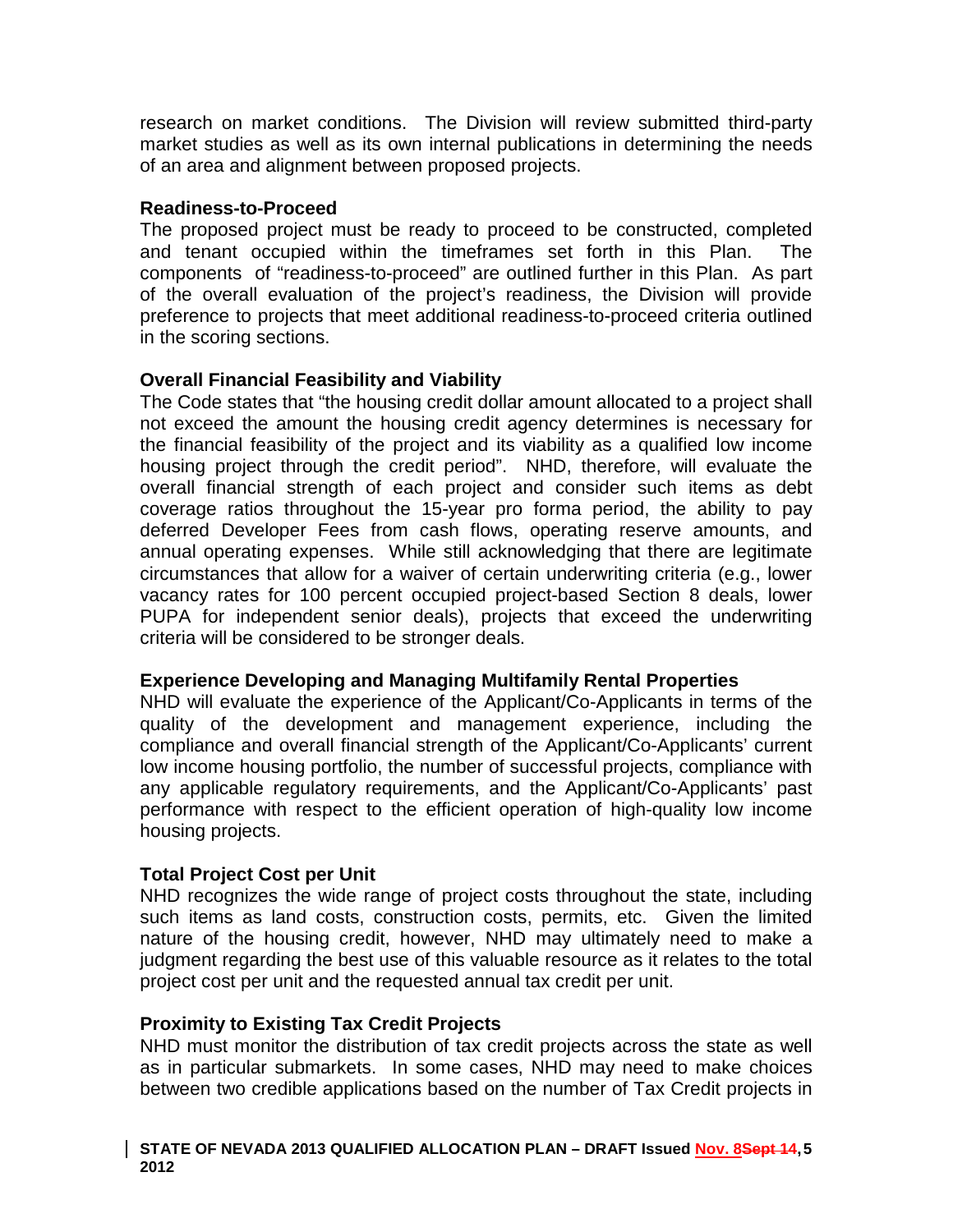a particular market or area of the State. Attention will also be paid to any recent reservations made in a particular market or area of the state. Recently approved projects should be afforded the opportunity to lease-up without direct competition from another Tax Credit project. Particular attention will also be paid to existing projects that are not achieving pro-forma rents.

### **Site Suitability**

Sites will be evaluated on the basis of suitability and overall marketability including, but not limited to, schools, shopping, public transportation, medical services, parks/playgrounds; conformance with neighborhood character and land use patterns; site suitability regarding slope, noise (e.g., railroad tracks, freeways), environmental hazards, flood plain or wetland issues.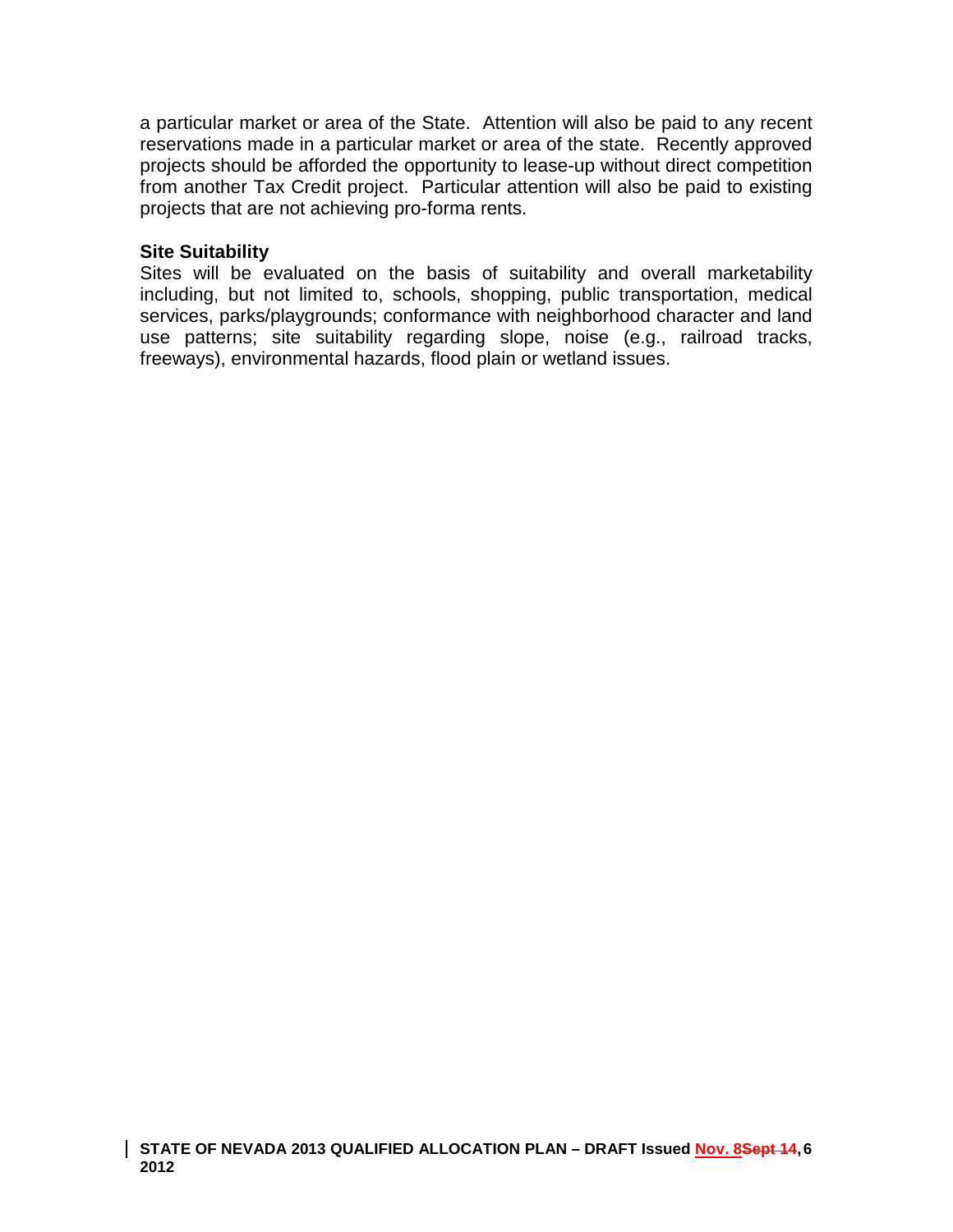# **APPORTIONMENT OF TAX CREDITS**

## **SECTION 5 APPORTIONMENT ACCOUNTS AND INITIAL BALANCES**

The Per Capita Tax Credit (PCTC) for 2013 is estimated to be **\$2.250**, subject to adjustment by the Consumer Price Index (CPI). This estimate is based upon the **\$2.250** multiplier published by the IRS in the *Federal Register*.

Estimated Tax Credit allocations are shown on the following table. Applicants/Co-Applicants are responsible for obtaining information on the actual amount of apportionment prior to the submission of an application. Information on the actual amount of apportionment for each set-aside or other sub-account will be available on the Division's website or may be obtained by contacting the Division. NHD reserves the right to round up or down the actual dollar amount designated to any set-aside or geographical apportionment.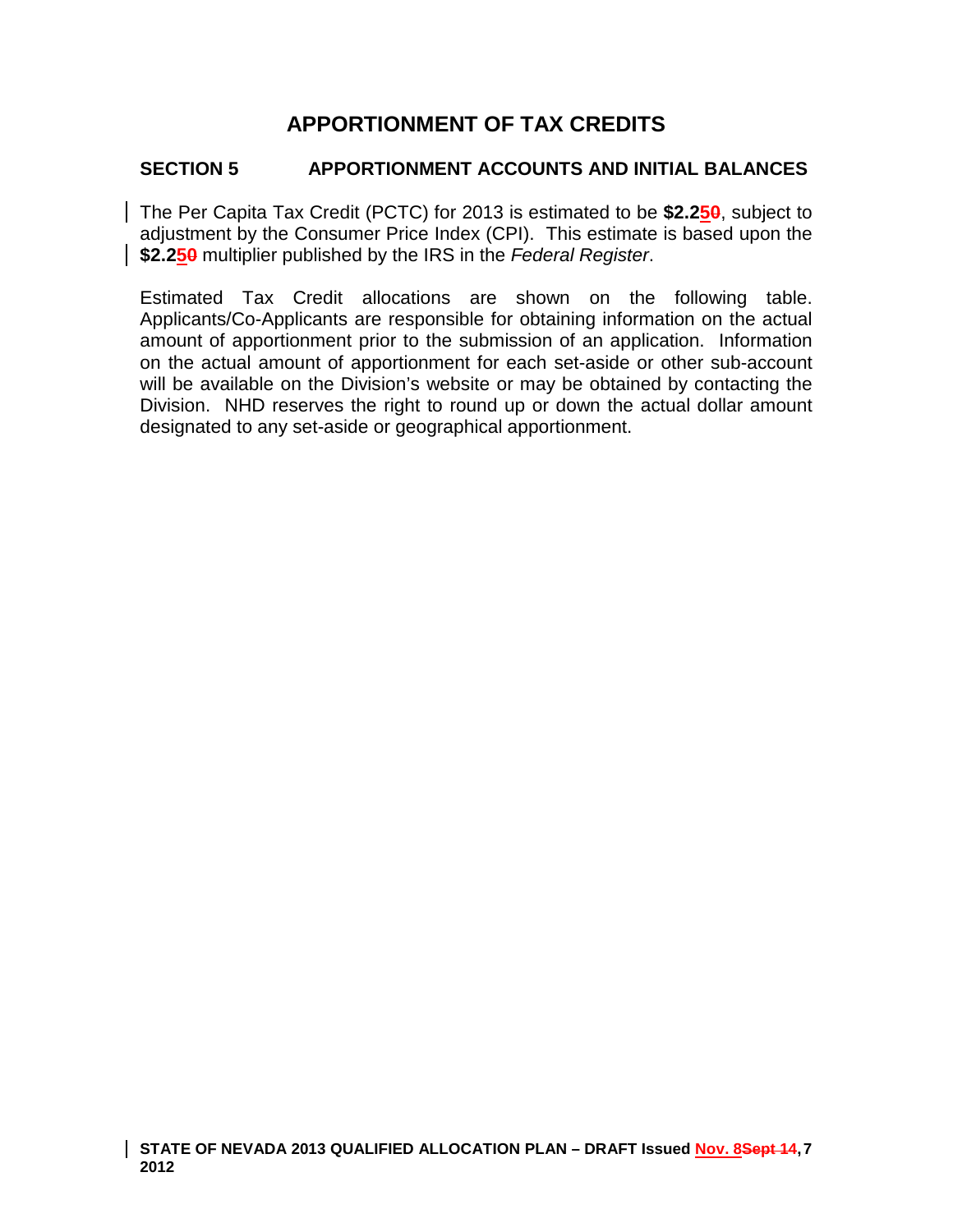| <b>ESTIMATE BASED ON \$2.250</b><br><b>MULTIPLIER USED IN PRECEDING</b><br><b>YEAR 2012</b><br>(preliminary, awaiting IRS Notice)* | <b>STATE</b><br><b>POPULATION</b><br><b>ESTIMATE<sup>2</sup></b> |             | <b>ESTIMATED</b><br><b>TAX CREDIT</b><br><b>LEVELS</b> |
|------------------------------------------------------------------------------------------------------------------------------------|------------------------------------------------------------------|-------------|--------------------------------------------------------|
|                                                                                                                                    |                                                                  |             |                                                        |
| <b>STATE TAX CREDIT CEILING</b>                                                                                                    | 2,723,322 44,206                                                 |             | \$6,127,475<br>5,964,653                               |
| <b>CARRY FORWARD</b>                                                                                                               |                                                                  |             | <del>\$135.340</del>                                   |
|                                                                                                                                    |                                                                  |             |                                                        |
| <b>TOTAL AVAILABLE 2013</b><br><b>ALLOCATION</b>                                                                                   |                                                                  |             | \$6, <u>127,475</u><br>099,993                         |
|                                                                                                                                    |                                                                  |             |                                                        |
| <b>TOTAL SET-ASIDES</b>                                                                                                            | <b>Set-Aside Percent</b>                                         |             |                                                        |
| NON-PROFIT SET-ASIDE                                                                                                               | 10%                                                              | \$612,748   |                                                        |
|                                                                                                                                    |                                                                  | 09,999      |                                                        |
|                                                                                                                                    |                                                                  |             |                                                        |
| <b>USDA-RD SET-ASIDE</b>                                                                                                           | 10%                                                              | \$612,748   |                                                        |
|                                                                                                                                    |                                                                  | 09,999      |                                                        |
| <b>ADDITIONAL</b>                                                                                                                  | 5%                                                               | \$306,374   |                                                        |
|                                                                                                                                    |                                                                  | 5,000       |                                                        |
|                                                                                                                                    |                                                                  |             |                                                        |
| <b>BALANCE</b>                                                                                                                     |                                                                  | \$4,595,606 |                                                        |
|                                                                                                                                    |                                                                  | 74,995      |                                                        |
|                                                                                                                                    | Percent of                                                       |             |                                                        |
| <b>TOTAL GEOGRAPHIC</b><br><b>APPORTIONMENT</b>                                                                                    | <b>State Population</b>                                          |             |                                                        |
|                                                                                                                                    |                                                                  |             |                                                        |
| <b>CLARK COUNTY</b>                                                                                                                | 72%                                                              |             | \$3,308,837                                            |
|                                                                                                                                    |                                                                  |             | 293,996                                                |
| (LESS 2012 FORWARD COMMITMENT)                                                                                                     |                                                                  |             | $($ \$449,396)                                         |
| <b>CLARK COUNTY BALANCE</b>                                                                                                        |                                                                  |             | \$2,859,441                                            |
| <b>WASHOE COUNTY</b>                                                                                                               | 15%                                                              |             | \$68 <u>9,341</u>                                      |
|                                                                                                                                    |                                                                  |             | 6,249                                                  |
|                                                                                                                                    |                                                                  |             |                                                        |
| OTHER COUNTIES                                                                                                                     | 13%                                                              |             | \$597,429                                              |
|                                                                                                                                    |                                                                  |             | 4,749                                                  |

\* See NAC 319.972 (Authorized IRS and State Demographer Values will be posted on website when available)

<span id="page-7-0"></span><sup>2&</sup>lt;br>2 2011 Certified Population Estimates by County issued by the Nevada State Demographer. http:www.nsbdc.org/what/data\_statistics/demographer/pubs/pop\_increase/ (The above is only an estimate. There are 3 values to be issued before the final data is released: 1) IRS Population to determine state allocation; 2) Per capita rate; 3) Nevada Demographer Population to determine Geographic Set-Aside).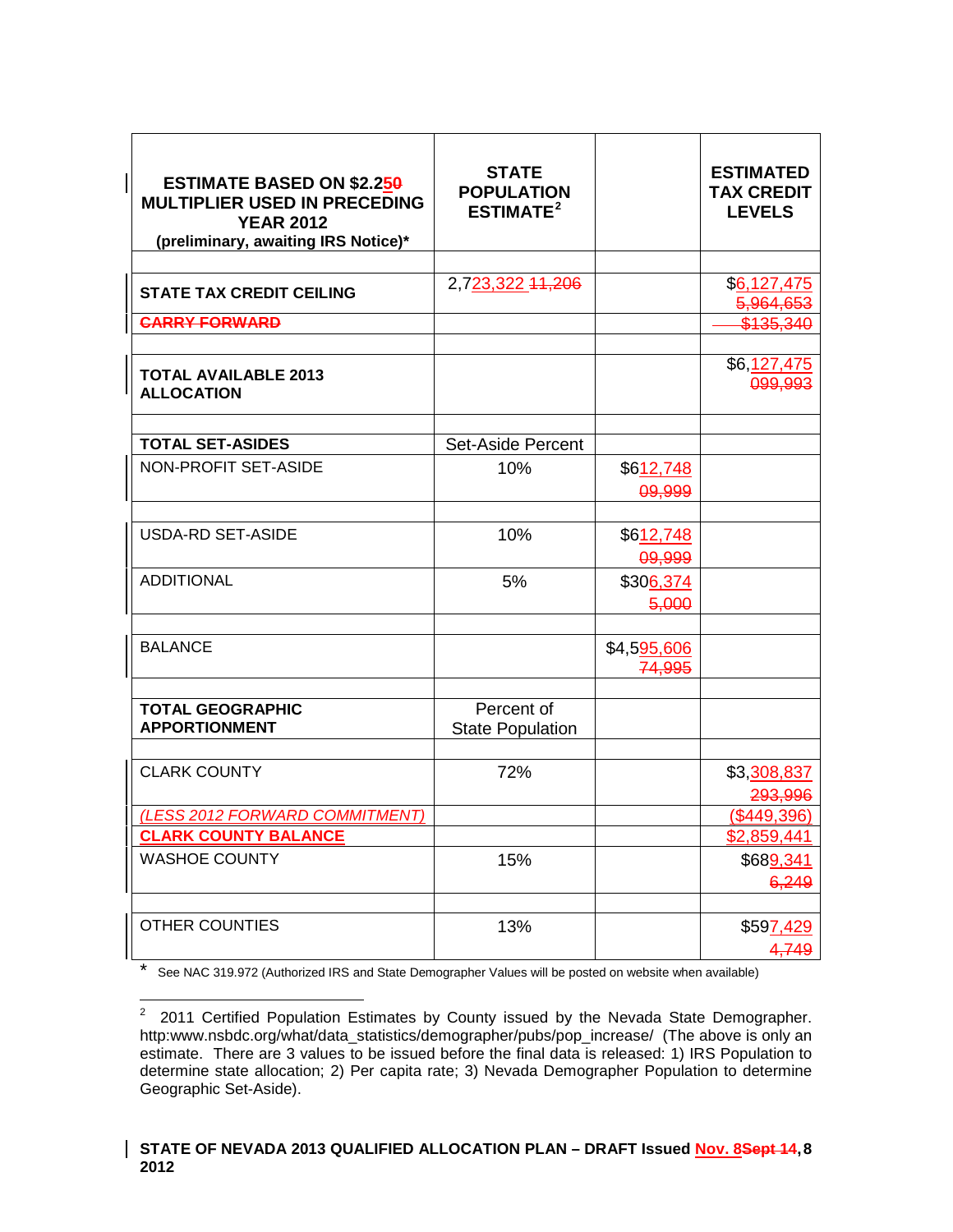# **SECTION 6 NON-PROFIT SET-ASIDE**

There will be a non-profit set-aside in the amount of 10% of the state ceiling.

A reservation or allocation of Tax Credits from this set-aside will be limited to non-profit organizations acting alone or in partnership with a for-profit Co-Applicant. The goal and mission of the Applicant/Co-Applicant non-profit organization must be developing and providing affordable housing. The nonprofit Applicant/Co-Applicant must have successfully developed and operated affordable housing which offers restricted/subsidized rents to income eligible tenants, utilizing HUD/LIHTC/PHA and/or other public funding sources. The nonprofit organization Applicant/Co-Applicant must have actively participated in the development and operation of the affordable housing projects either as the manager or general partner of the Project Sponsor, the contractor, or Project Sponsor.

The non-profit Applicant/Co-Applicant must have received a determination letter from the IRS indicating that the organization is qualified pursuant to IRC Section 501(c)(3) or 501(c)(4) and the application package must contain an executed Exhibit Seven of NHD's Application for Tax Credit (that is posted on the Division website). The Applicant/Co-Applicant non-profit organization must certify in writing to the Division that it meets the requirements of NAC 319.988.

The Applicant/Co-Applicants must also certify that no change has occurred in the organization since the issuance of the IRS determination letter that would affect the validity of the determination letter. If the Applicant/Co-Applicants receive a Carryover Allocation of Tax Credits from the non-profit set-aside, any new Project Sponsor during the compliance period must establish that the new Project Sponsor meets all of the requirements to qualify for a Carryover Allocation of Tax Credits or the Final Allocation of Tax Credits from the non-profit set-aside under the provision of this QAP.

The set-aside will be awarded to non-profit Applicant/Co-Applicants on a basis of high score amongst all applications received in this category, regardless of geographic area served or type of project. If the set-aside funds are not enough to fully fund the application, the remaining funds will be appropriated from the geographic sub-account for the area within which the project is located. The project cost may not exceed the combined funds in the non-profit and respective geographic set-aside accounts and must be consistent with provisions of Section 15, Maximum 2012 Per Unit Development Cost and Cost Reasonableness Standard.

Applications submitted under this set-aside that do not receive funding from this set-aside will be eligible to compete for an allocation of Tax Credits through the geographic set-aside process as long as the application was submitted under both categories. The geographic set-aside amounts will be based on the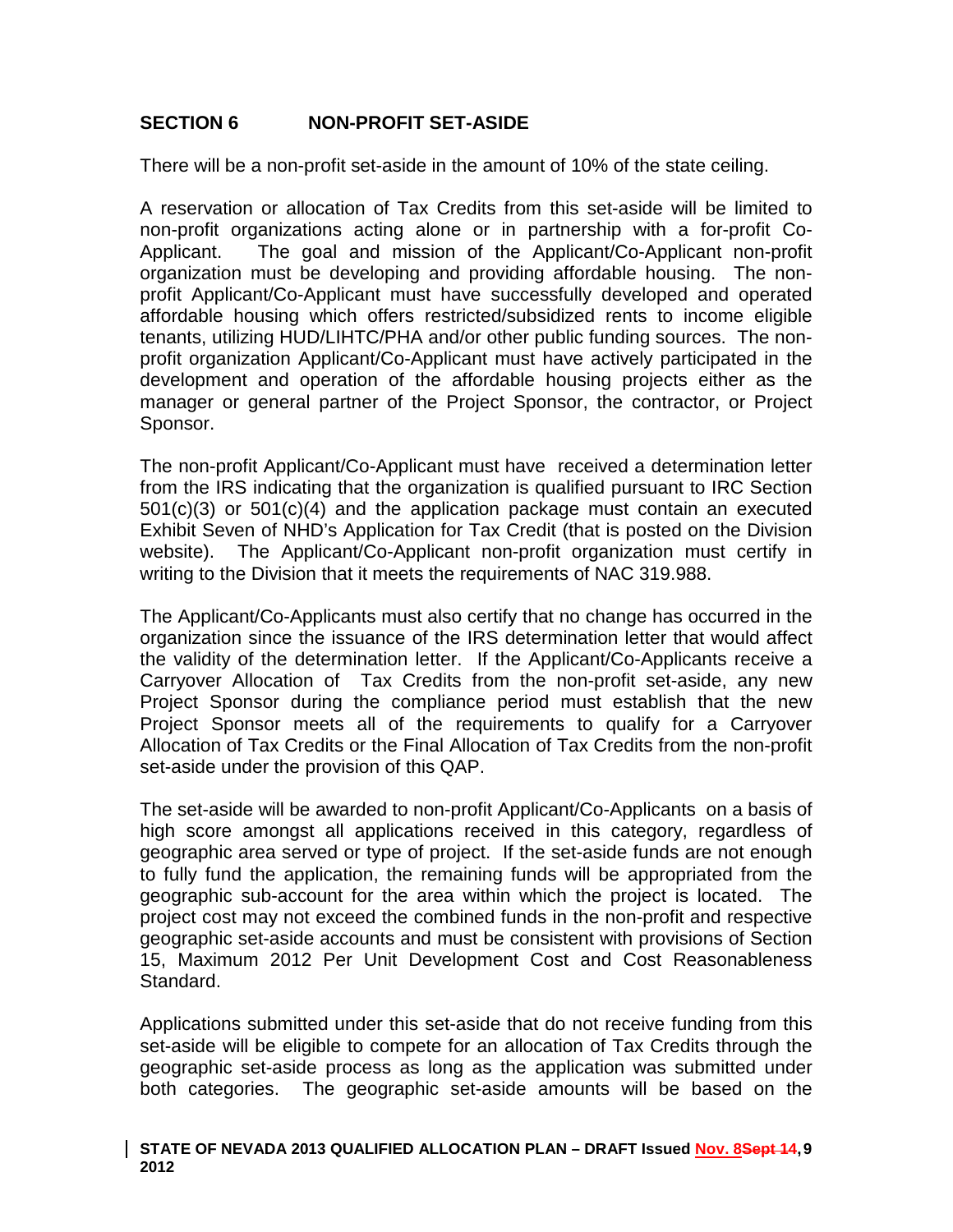statewide geographic formula using the State Demographer's estimates as outlined in Section 5, Apportionment Accounts and Initial Balances.

## **SECTION 7 USDA-RD SET-ASIDE**

There will be United States Department of Agriculture Rural Development (USDA-RD) set-aside in the amount of 10% of the state ceiling.

At the time of application, the Applicant/Co-Applicants must supply the local USDA-RD office with a letter authorizing that office to release to the Division a copy of the Applicant/Co-Applicants' application for USDA-RD funding. A copy of the letter must be submitted with the Tax Credit application.

A reservation or allocation of Tax Credits from the USDA-RD set-aside will be limited to new construction projects or existing housing projects not yet in the Division's Tax Credit housing portfolio receiving direct funding from USDA. Direct funding includes loan guarantees, loan assumptions or other similar support as long as approved by USDA.

Acquisition/Rehabilitation projects must be in accordance with USDA-RD regulations and must substantially rehabilitate or change the project to accommodate the housing needs in the jurisdiction in which the project is located. Acquisition/Rehabilitation projects will require a letter from USDA explaining why the rehabilitation is warranted and indicating that the scope of the capital needs assessment is acceptable, and that the rehabilitation meets USDA-RD's definition for substantial rehabilitation. The letter must accompany an application to constitute a complete application; therefore, applicants are encouraged to submit their application and capital needs assessment to USDA-RD for review prior to Tax Credit application submission. The project must also meet NHD's definition for substantial rehabilitation that for this particular setaside, is an investment of at least \$10,000 per unit prior to funds invested to meet NHD's energy requirements.

USDA-RD Tax Credit applications will be processed with the normal Tax Credit reservation cycle. If no Tax Credit applications are received requesting the USDA-RD set-aside, the Division will distribute all sums in the USDA-RD setaside to the three geographic sub-accounts based on population.

If the USDA-RD is unable to issue certification stating the availability of federal funding by the date the Division receives notice that National Pool Tax Credits are available, said reservations will be cancelled and the USDA-RD set-aside will be returned to the General Pool for distribution.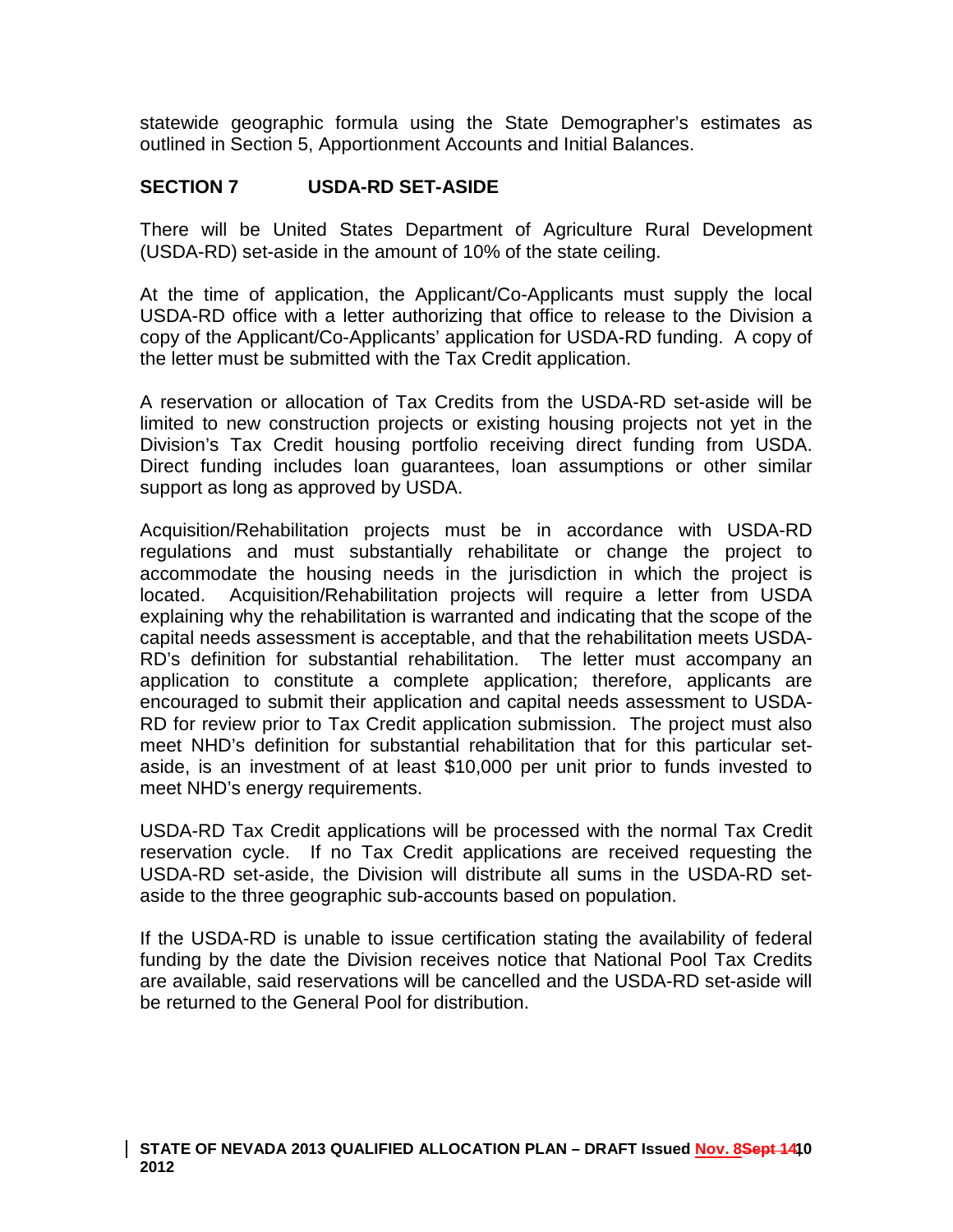# **SECTION 8 ADDITIONAL CREDITS SET-ASIDE**

A set-aside of 5% will be reserved for additional credits. The pool of additional credits will initially be distributed on a pro-rata basis based upon the proportion of population in each geographic area (i.e., 72% of the set-aside will be awarded to Clark County, et. seq.). Projects within each geographic area requesting additional credits will be awarded on a pro-rata amount of credits based upon the total amount of additional credits requested within that geographic set-aside. A project will not be awarded more than 10% of the 2013 or prior year (if applicable) award. Although applicants may be eligible for up to a 10% award, the actual award will be determined on available credits and project need as determined by analysis of an updated budget and supporting documents.

Projects receiving Tax Credits in previous allocation rounds may request additional Tax Credits due to increased construction costs, existing eligible basis from initial application that was above the NHD per project tax credit cap, or decreases in credit pricing that result in a financing gap, and subject to the conditions of this section.

Requests for additional Tax Credits are subject to the limitations specified below:

1) Additional Tax Credits exclude Developer Fees. Contractor Fee cannot go above the actual percentage in the initial application.

2) The request for additional Tax Credits are limited to 10% of the original award.

3) Requests for additional Tax Credits within the 10% limit and not totally funded through the set-aside may be considered at the end of the initial competitive round at the discretion of the Administrator.

Applicant/Co-Applicants submitting applications for additional credits must submit a modified application consisting of a cover letter clearly identifying the additional credits associated with the project, the decreased equity pricing, or the remaining eligible basis from the initial application that warrants the need for additional credits as well as an updated budget (showing original budget and eligible basis and new budget and eligible basis by line item), updated pro forma, updated sources and uses showing any new funds and identifying how remaining funding gaps will be filled, updated CPA certification of eligible basis, and updated project information if any items (e.g., number of units, amenities) have changed since the initial application. NHD staff will underwrite the amount requested for additional credits at the current 70% PV rate regardless of the rate used in the initial underwriting.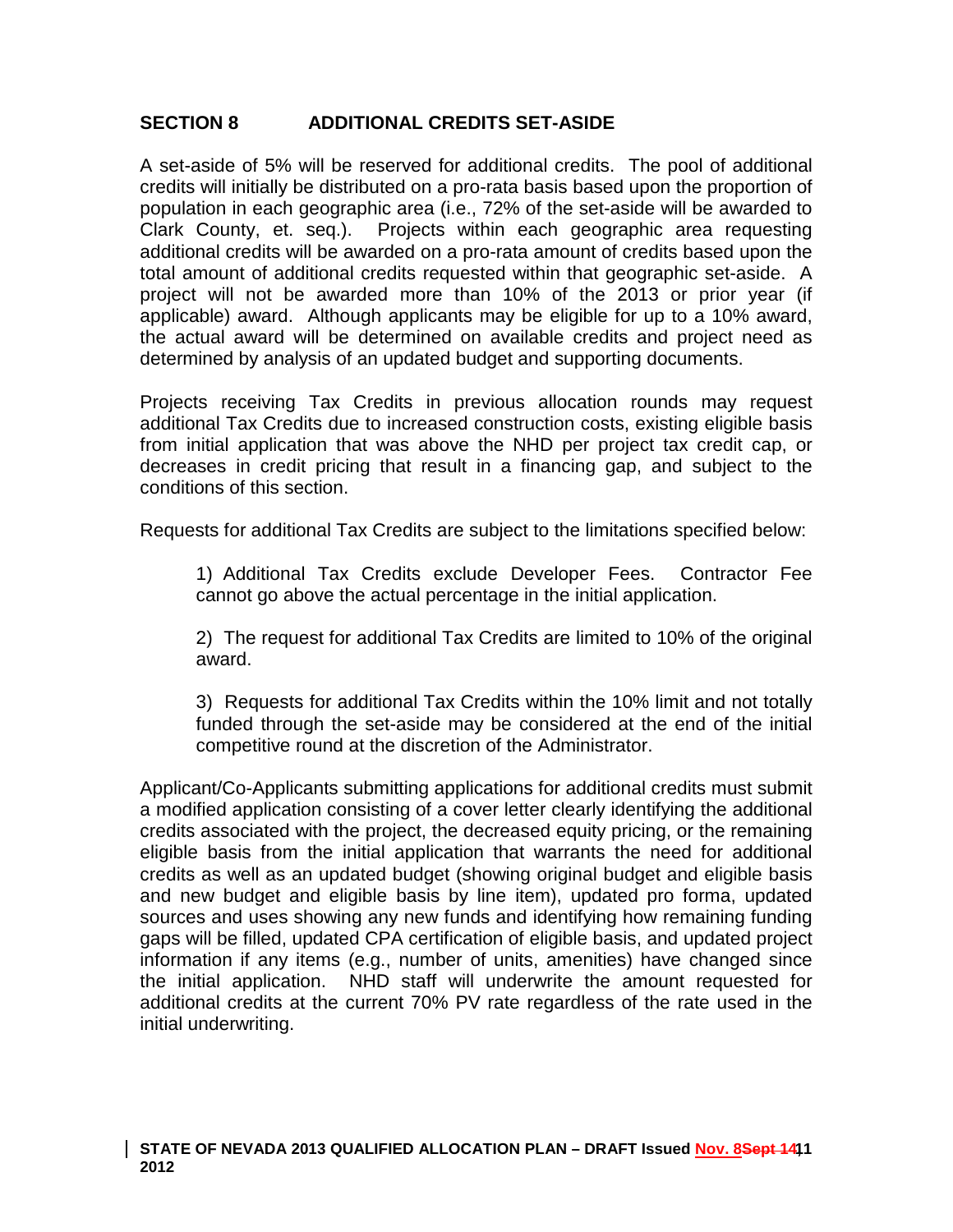# **SECTION 9 GEOGRAPHIC APPORTIONMENT**

After each apportionment has been made to set-aside accounts established in the QAP, the Division will allocate the remaining Tax Credits specified in the Plan into a geographic account. The Division will allocate Tax Credits in this account to geographic accounts established for Clark County, Washoe County and Other Nevada Counties. The allocations will be based upon Nevada's most recent official population estimates issued by the State Demographer. The population estimates for Clark County, Washoe County, and Other Nevada Counties will be used to establish apportionment percentages for the mandated geographic subaccounts.

# **SECTION 10 TAX CREDIT RESERVATION PROCESS**

The reservation of Tax Credits will be made on the basis of high score within the established set-aside and geographic sub-accounts. Conditional reservations, as outlined in Section 19, Maximum Amount of Tax Credits Awarded, may be awarded. Any conditions placed on a reservation must be satisfied by the time of the Carryover Allocation or the reservation will be terminated. Extensions of time will not be granted. The application must specify all of the set-asides and/or geographic apportionments applied for by the Applicant/Co-Applicants. The reservation of Tax Credits will be made in three steps.

### A. Step One: Reservation of Set-Aide Allocations

Allocation of Tax Credits to the project(s) with the highest score in the USDA-RD set-aside account will be made first. Tax Credits will be allocated until the amount of Tax Credits in the set-aside is fully allocated or the amount remaining in the set-aside is too small to fund the next highest scoring project. Unreserved amounts from the USDA-RD set-aside if any will be returned for redistribution to the General Pool.

Allocation of credits from the Non-Profit set-aside will be made to the highest scoring non-profit projects in accordance with the process outlined in Section 5, Apportionment Accounts and Initial Balances. If additional Tax Credits are needed to fund the proposal, Tax Credits will be distributed from the appropriate geographic apportionment until the amount remaining in the geographic apportionment is too small to fund the next highest scoring project receiving Non-Profit set-aside funds. Tax Credits from the Non-Profit set-aside will be allocated until the amount of Tax Credits in the set-aside is fully allocated.

Unreserved amounts from the Non-Profit set-aside, if any, will be carried over into subsequent rounds as a minimum Tax Credit to be set-aside for Non-Profit corporations pursuant to regulation. Requests for additional Tax Credits will be made in accordance with Section 8, Additional Credits Set-Aside. Unreserved amounts from the Additional Credits Set-Aside will be returned for redistribution to the General Pool.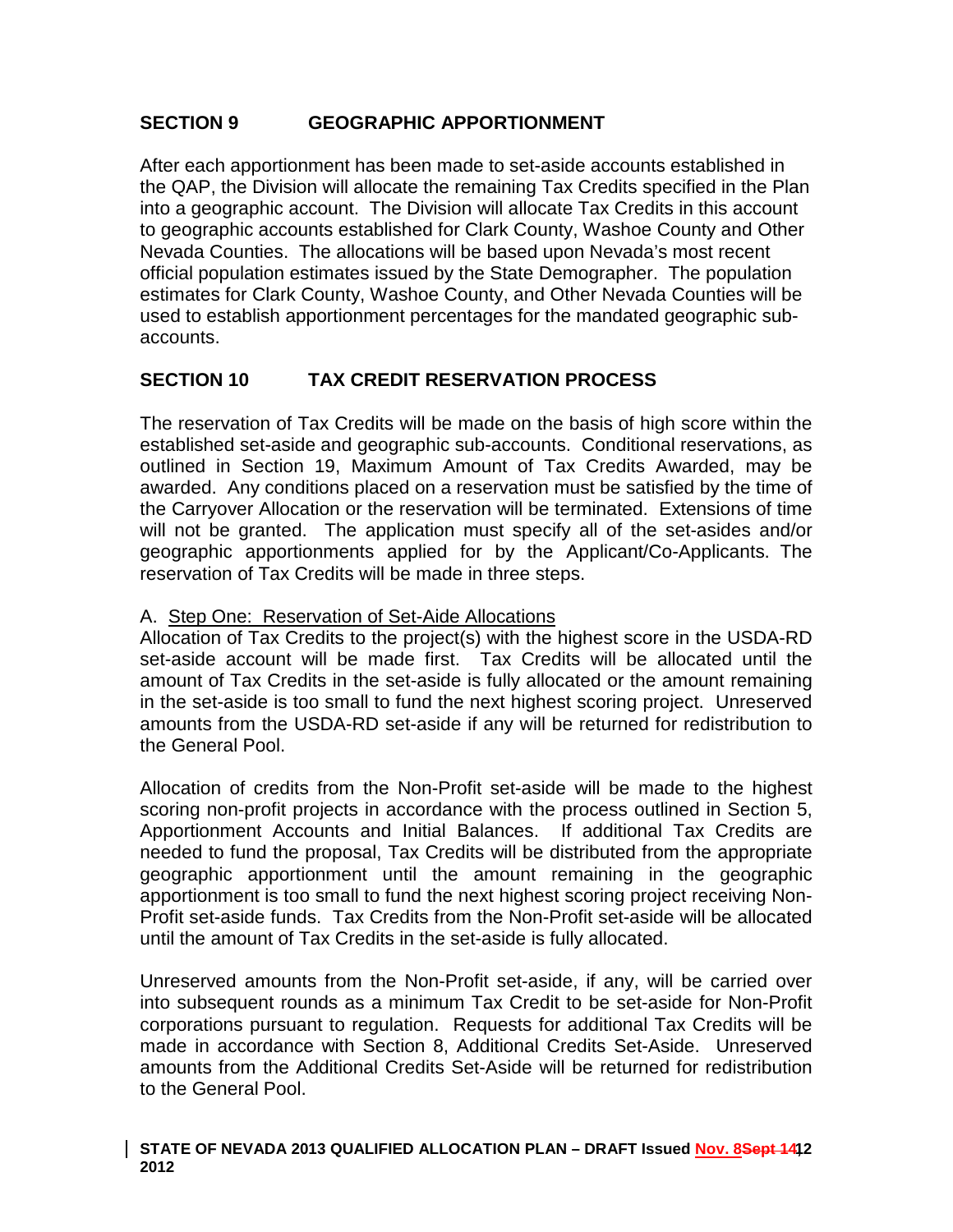# B. Step Two: Reservation of Geographic Apportionments

After reservations are made to projects requesting set-aside funding, the Division will allocate Tax Credits to the new projects in each of the three mandated geographic sub-accounts: Clark County, Washoe County, and Other Nevada Counties. Geographic allocations will be made based on high score within each set-aside. The Division will make Tax Credit reservations to geographic subaccounts in the following order: (1) Clark County, (2) Washoe County, and (3) Other Nevada Counties.

If the Division does not reserve all of the funds allocated to the Clark County subaccount, the Division will transfer any surplus Tax Credits remaining in that subaccount to the sub-account for Washoe County. If the Division does not reserve all of the funds allocated to the Washoe County sub-account, the Division will transfer any surplus Tax Credits remaining in that sub-account to the subaccount for Other Nevada Counties.

Tax Credits will be allocated until the amount of Tax Credits remaining in each Geographic Apportionment is insufficient to fund the next highest-ranked project for that area. Any Tax Credits not reserved from Geographic account will be placed in a General Pool.

# C. Step Three: Transfer to the General Pool

At the discretion of the Administrator, Tax Credits in the General Pool may be allocated to fund: (1) the next highest ranked project in the first funding round submitted in any of the geographic set-asides, with the requirement that the project can be implemented with the remaining amount of Tax Credits as represented in the application; (2) new projects as part of a second funding round; (3) projects requesting additional Tax Credits; or (4) partial commitment to a project with a corresponding forward commitment for the balance of credits.

### D. Closure of Project After Receiving Reservation of Tax Credits/ Commencement of Construction

Applicant/Co-Applicants must sign the Division's Agreement to Commence Construction within 270 days from the date of the reservation letter. All Applicants/Co-Applicants must also execute an agreement to promote the Division's participation in the project during the construction phase (see Exhibit 4 of NHD's Application for Tax Credits).

Each project that receives a reservation of Tax Credits must be closed within 270 days after the date the Division provides written notification to the Applicant/Co-Applicants of the reservation. Before the expiration of the period, the Applicant/Co-Applicants must demonstrate to the Division that he/she/it has closed the project within that period by providing proof satisfactory to the Division that he/she/it has:

#### **STATE OF NEVADA 2013 QUALIFIED ALLOCATION PLAN – DRAFT Issued Nov. 8Sept 14, 13 2012**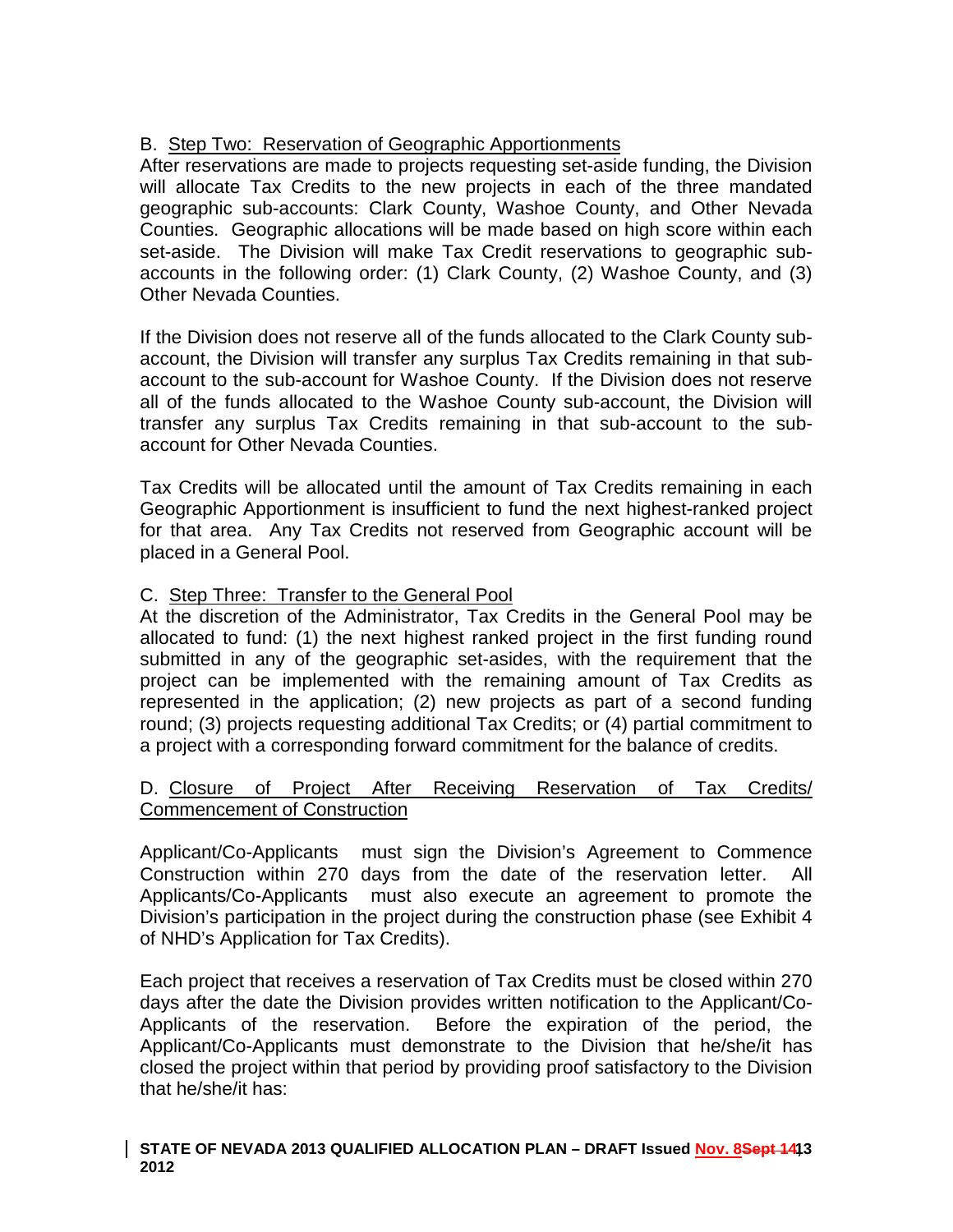1) Purchased and holds title in fee simple to the project site in the Applicant/Co-Applicants' name, or submitted to the Division with the application a written, legally enforceable long-term ground lease with a term of at least 50 years.

2) Entered into a written agreement with a contractor who is licensed in this State to begin construction before the expiration of the period.

3) Obtained adequate financing for the construction of the project. The Applicant/Co-Applicants must provide written commitments or contracts from third parties.

4) Executed a written commitment for a loan for permanent financing for the construction of the project in an amount that ensures the financial feasibility of the project. The commitment may be subject to the condition that the construction is completed and the project is appraised for an amount sufficient to justify the loan in accordance with the requirements of the lender for credit. If the project is a rural development project that receives loans or grants from the United States Department of Agriculture, the Applicant/Co-Applicants must provide a form approved by the Division that indicates that money has been obligated for the construction of the project before the expiration of the period. An advance of that money is not required before the expiration of the period.

A project that is not closed within the 270-day period will lose its reservation of tax credits unless the Division receives from the Applicant/Co-Applicants a written request for an extension of 45 days.

The request must be accompanied by proof satisfactory to the Division indicating that:

1) The requirements for financing the project have been substantially completed;

2) The delay in closing was the result of circumstances that could not have been anticipated by and were outside the control of the Applicant/Co-Applicants at the time the application was submitted by the Applicant/Co-Applicants; and

3) The project will be closed within the 45-day period.

The Division is entitled to charge a fee in connection with the request for an extension of the 270-day period, but has elected not to do so in this Plan.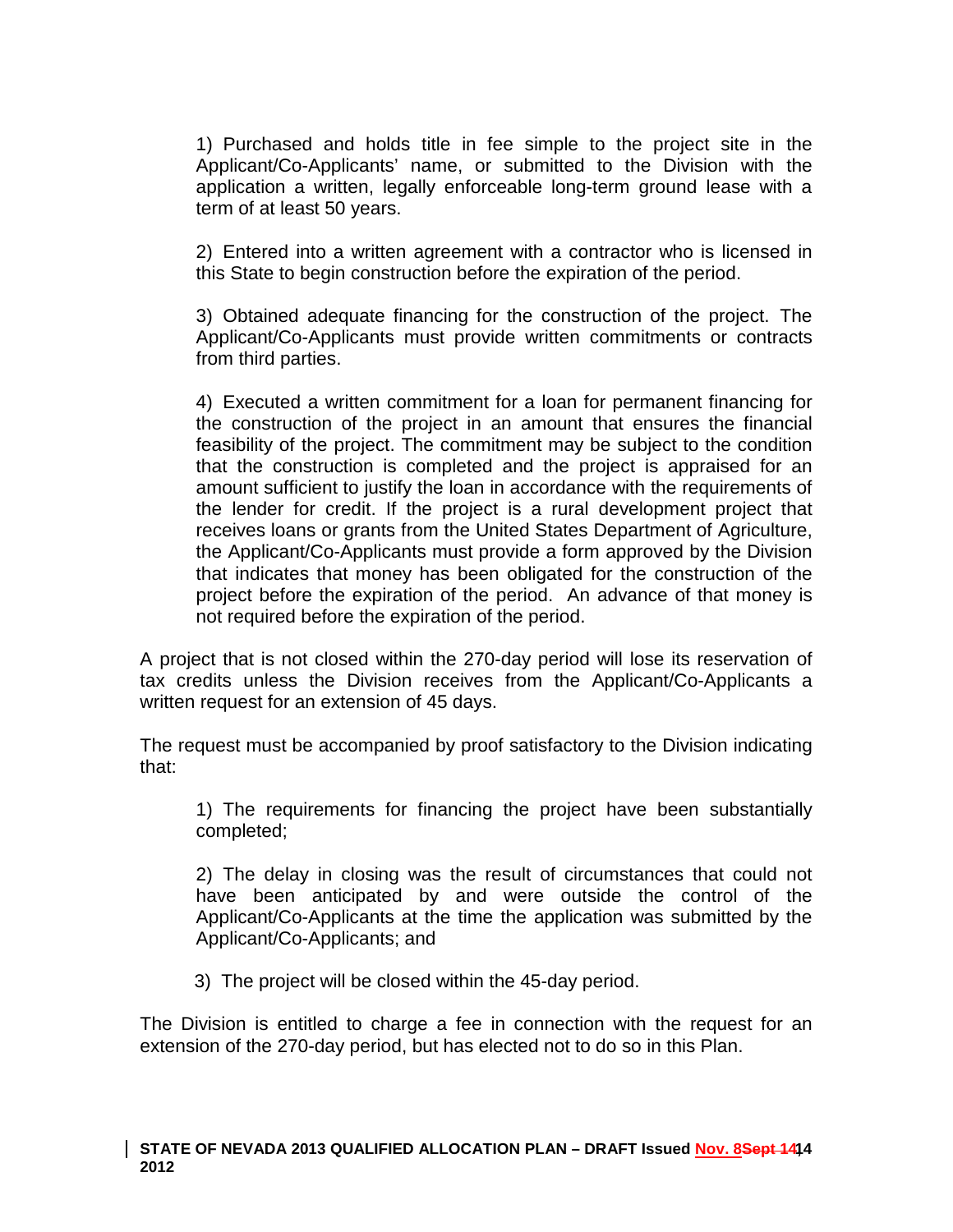Projects that have not closed within 270 days from the date of the reservation letter, or which have been granted a 45-day extension and have not closed within the 45-day extension period, will have their reservation of Tax Credits terminated. For an approved Tax Credit project at Lake State (Nevada state areas within the Tahoe Basin), Applicants/Co-Applicants may request up to a 60 day extension.

## E. Ten Percent Test for Carryover Allocations

Pursuant to the year-end tax bill of 2000 and the Housing and Economic Recovery Act of 2008 (HERA), the 10% test for the Carryover Allocations will be extended for twelve months from the date of the Carryover Allocation. All information which must be submitted in order to receive a Carryover Allocation must be sent to the Division's Carson City or Las Vegas office and received by **5:00 P.M., September 27, 2013**. The Division will issue Carryover Allocations on or about November 8, 2013. The Applicant/Co-Applicants must supply the Division with a Federal Tax Identification Number to receive a Carryover Allocation.

The Project Sponsor must meet the 10% test by **November 8, 2014**. Project Sponsors must submit a six-month project status report on a form prescribed by NHD due **May 9, 2014** to ensure a project is moving forward and remains viable.

# F. LURA

The LURA for all projects which receive a reservation must be recorded: (i) when the project receives a Carryover Allocation; or (ii) before the commencement of construction, whichever occurs first. All Applicants/Co-Applicants and Project Sponsors agree to cooperate with the Division to timely record the LURA.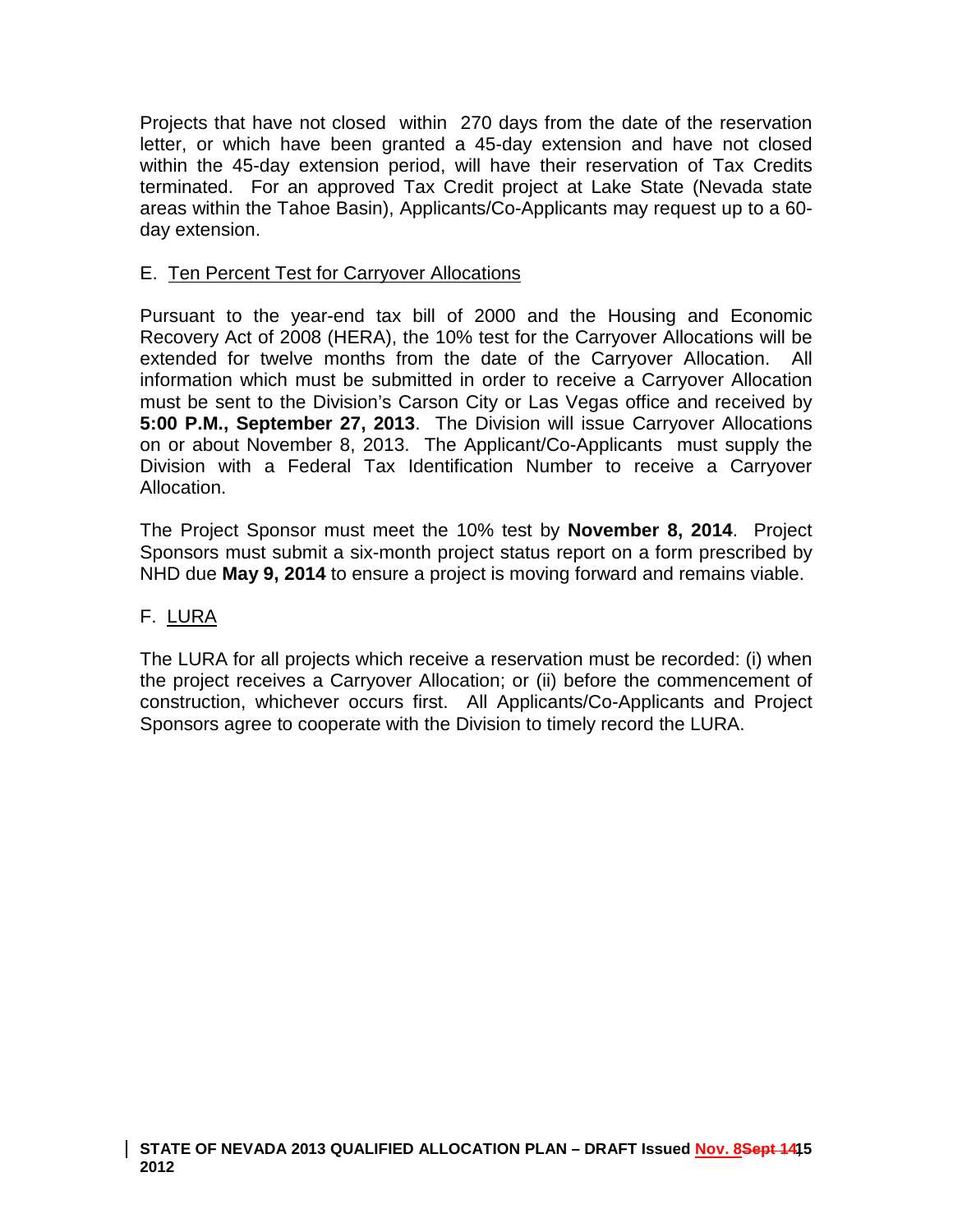# **ELIGIBLE PROJECTS**

# **SECTION 11 ELIGIBLE PROJECT CATEGORIES**

The 2013 QAP contains the eligible project categories listed below. Only one project category may be selected for each application. A project may consist of scattered-site or single-site housing.

## A. Projects for Individuals.

B. Projects for Individuals with Children and Families with Children

To be considered for this category, units must be made available to individuals with children and families with children. No 100 percent studio apartment projects are allowed.

### B. Senior Housing Age 55 and Older

To be considered for the category, all of the units in the project must be targeted for seniors. Pursuant to the Federal Fair Housing Act, at least 80% of the units must have one household member who is 55 years of age or older to be considered senior housing and at least 20% of the units must be rented to households in which every member of the household is 55 years or older (62 years and older for USDA-RD projects). At least 10% of the total units in the project must be two-bedroom units (with the exception of USDA-RD funded projects).

### C. Special Needs

To be considered for this category, at least 20% of the units must serve one or more of the special needs population identified below. The Special Needs populations identified below are not intended to be "all inclusive" and the Division reserves the right to award preference points to other Special Needs populations upon request of the Applicant/Co-Applicants and approval by the Division. The approval must be received prior to submission of the application.

- 1) Persons with physical disabilities;
- 2) Persons with developmental disabilities;

3) Persons with mental illness as defined by the National Institute of Mental Health;

4) Permanent supportive housing for persons and families who are homeless;

5) Victims of domestic violence;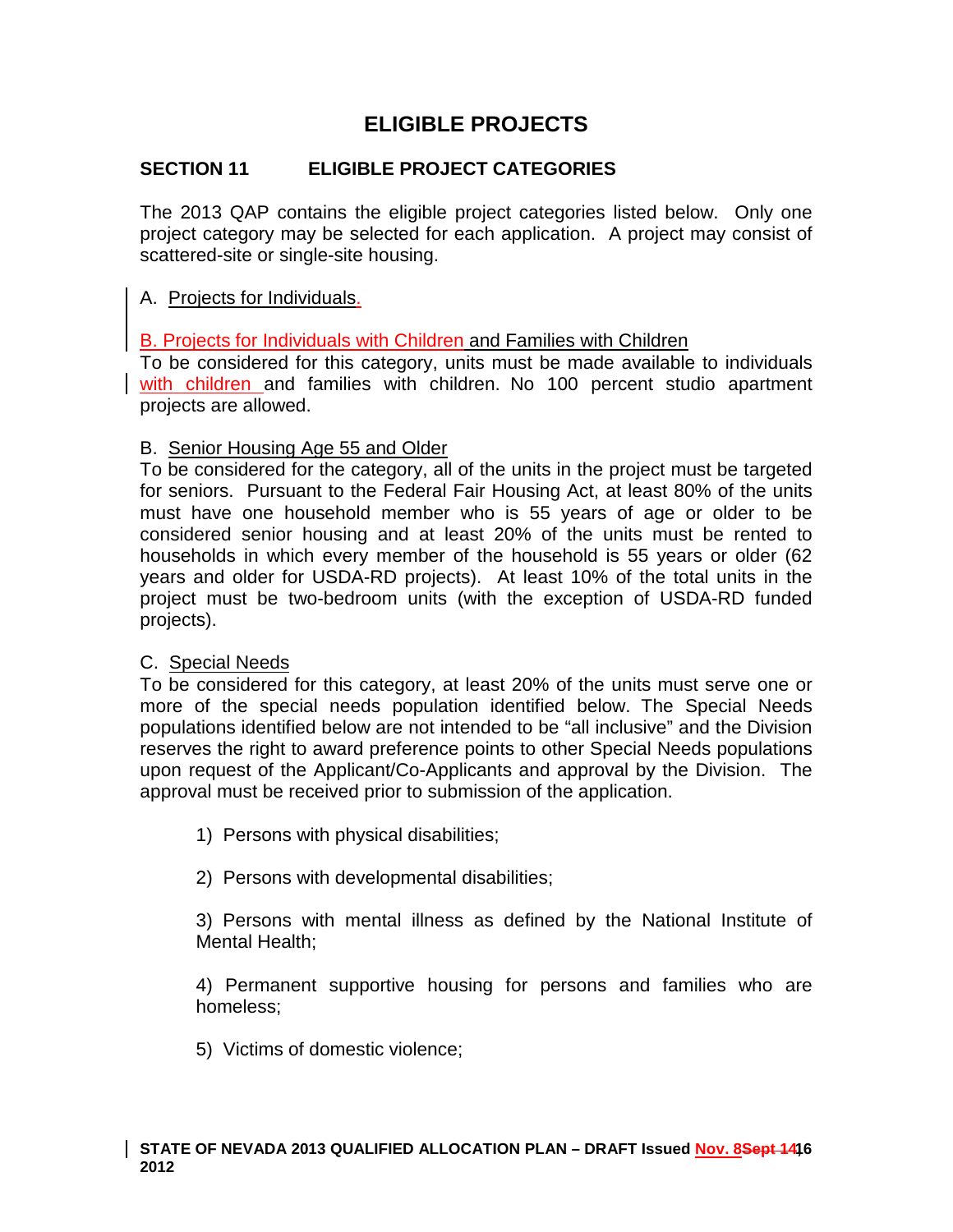6) Persons with HIV/AIDS (as diagnosed by a board certified physician in Nevada);

7) Transitional housing for persons released from incarceration, including persons paroled or on probation;

8) Transitional housing as defined in IRC Section 42 (i)(3)(B)(iii);

9) Persons with drugs, substance and/or alcohol abuse behavior. The individual must be in a state of recovery or is currently receiving treatment and/or counseling for the abusive behavior; and

10) Persons with Alzheimer's/Dementia.

Services and care provided to Special Needs populations must be provided for the initial 15-year IRS mandated period of affordability. The provision of care during the extended compliance period will be assessed by the Division to determine if the project can continue as both an affordable housing facility and a provider of care. If the provision of care is not feasible, the Division has the authority to amend the extended use agreement.

Care services for Special Needs populations must be optional to tenants residing in restricted units. Any cost associated with care services must be separated from the rent. *Fees may not be charged for any item that is part of the eligible basis.*

The Applicant/Co-Applicants must provide a description of the care services provided and/or available to low income tenants and the estimated costs of those services. The Applicant/Co-Applicants must provide a list of the services provided at the facility, the cost of each service, and a description of how the cost for the services will be funded, especially for tenants that may not have the means to pay for the level of care. The subsidization of the services to low income tenants may be accomplished through a mixed income project in which residual income derived from the market-rate units to subsidize the services received by the low income tenants.

For project serving Frail Elderly and Alzheimer populations:

- Only 20/50 and 40/60 mixed income projects are eligible for Tax Credits.
- Care services must be conducted on a 24-hour basis.
- The Division will require an IRS Private Letter Ruling or comparable legal opinion indicating that the project meets General Use requirements.

Frail Elderly and Alzheimer projects are not eligible to receive scoring points for extended compliance periods.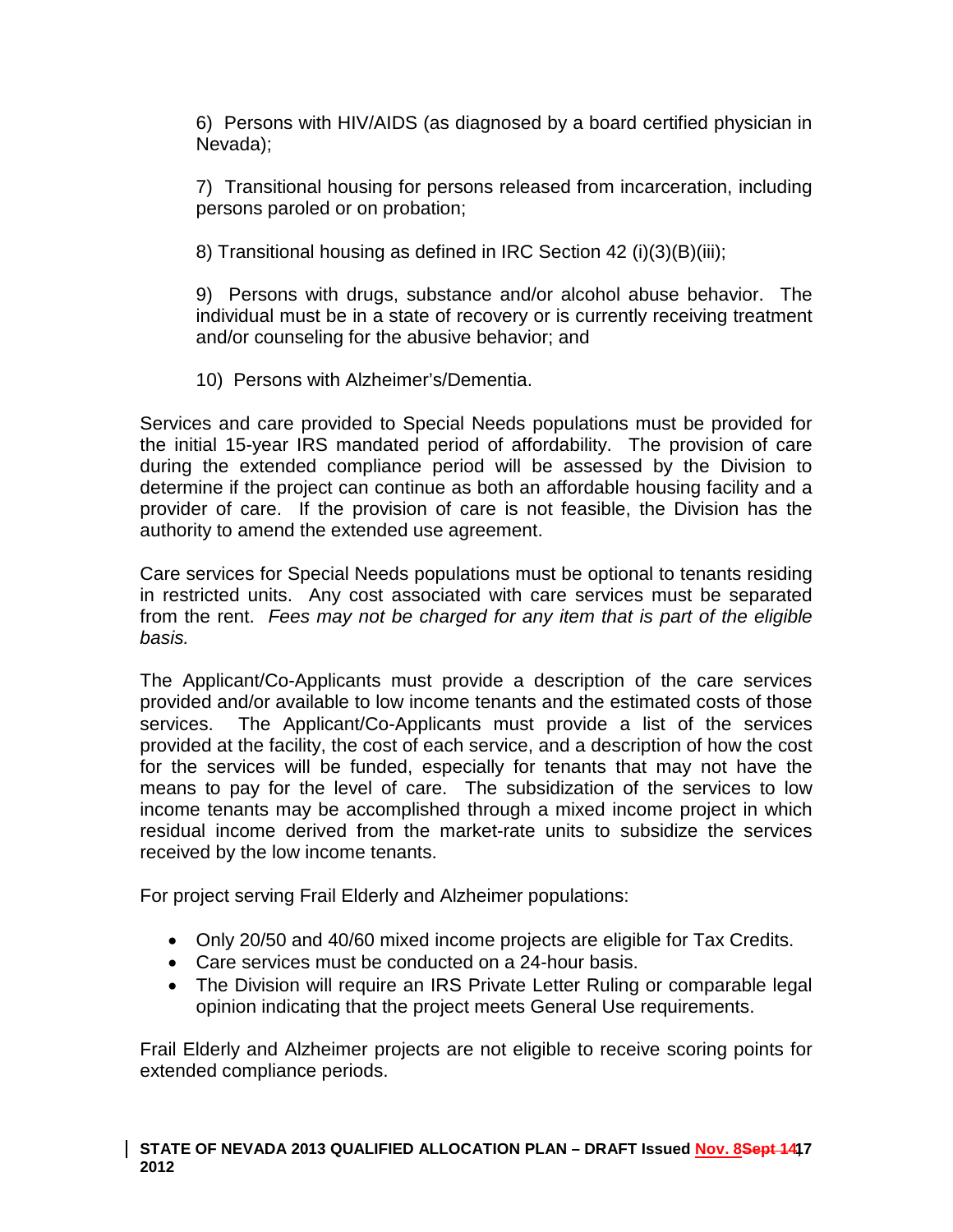### D. Assisted Living Developments

To be considered for this category, assisted living developments must have one or more of the following direct commitments by public and/or private entities:

- A donation of land from a governmental unit (federal/state/local);
- A parcel of land transferred at a nominal cost from a governmental unit (federal/state/local);
- Governmental and/or private contributions that subsidize the particular assisted living services provided for by the development.

Assisted living projects are not eligible to receive scoring points for extended compliance periods.

### E. Mixed Income/Mixed Use Residential Projects

1) Mixed Income. Under this category, to be considered a Mixed Income Project, a minimum of 10% of the units in the project must be unrestricted, market-rate dwelling units. Once established, the qualified basis (applicable fraction) for the project must be maintained for at least the 30 year compliance period. The applicable fraction will be the lesser of the percentage of Tax Credit units to the total units in the project, or the percentage of restricted square footage in the project to the total square footage in the project, excluding common areas.

Units are considered "unrestricted, market rate dwelling units" for the purposes of this QAP if they are not considered in the qualified basis (applicable fraction). This does not mean they the units cannot be restricted under other programs.

2) Mixed Use. Under this category, to be considered a Mixed Use Project the following criteria must be met:

a. Commercial or retail space must be a minimum of either 10% of the gross floor space for the project or 3,000 square feet.

b. Commercial retail or office space must be leased to a third party.

c. The local government must provide documentation that the site must be properly zoned for commercial or retail or office space. The commercial or office space components and the housing component must be parceled out. Each component must have a separate legal description prior to receiving a Carryover Allocation of Tax Credits.

d. The eligible basis for the Tax Credit project must not include any costs for the commercial retail or office space. The Applicant/Co-Applicants must document the source of funding for commercial or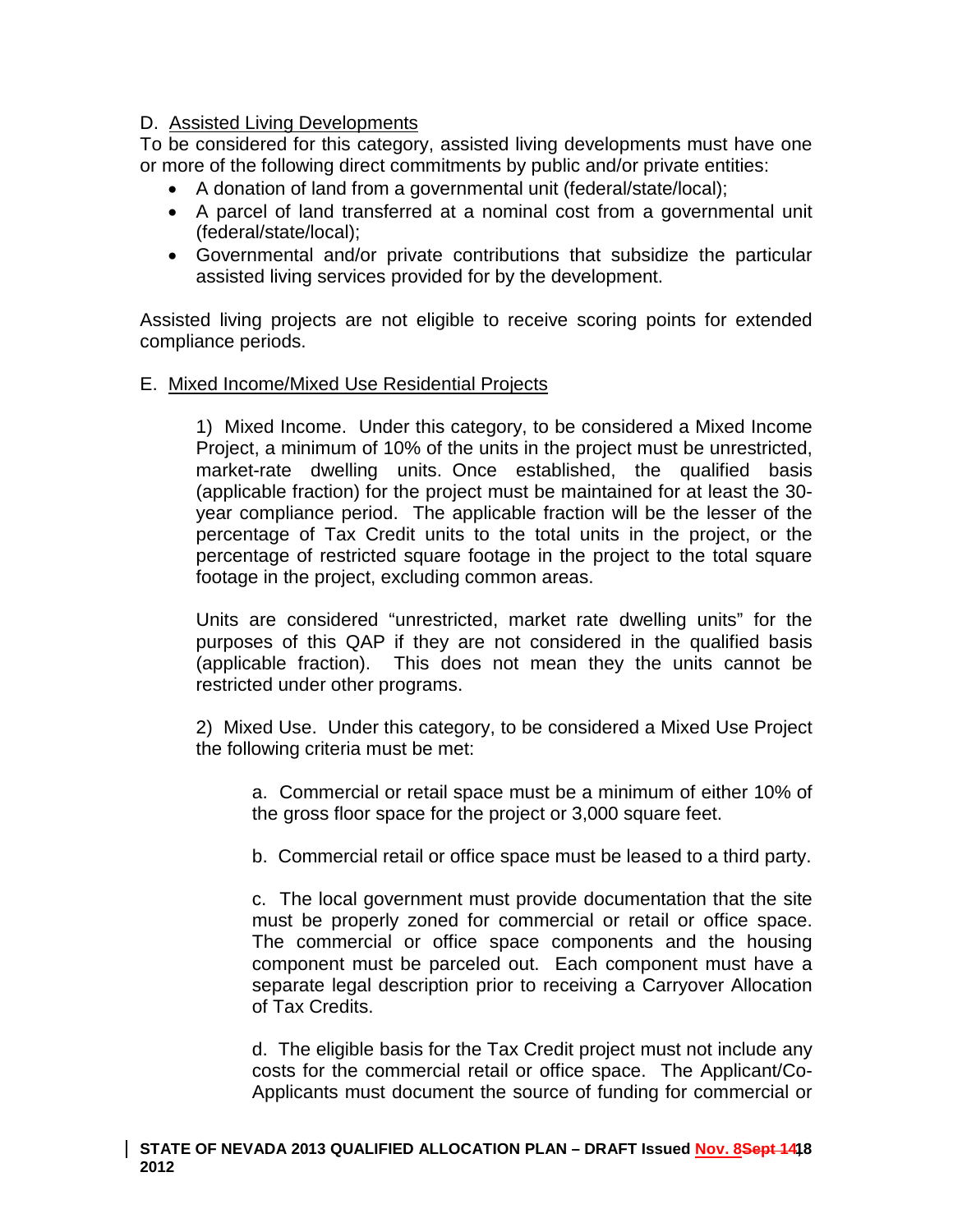office space components in the sources and uses section of the application. The commercial retail or office space components must be underwritten separately with a minimum debt ratio of 1.20.

e. The Market Study must include an assessment of the economic viability of the commercial retail or office space site based on comparable leasing costs per square foot, projected income/operating expenses, vacancy, local competition, etc.

f. Commercial retail or office space establishments must be conducive to family housing. Commercial retail or office space establishments may *not* include adult-only establishments, nightclubs, massage parlors, liquor stores, or other similar establishments.

g. *The issuance of 8609's will be dependent upon a valid start of construction to the commercial section of the project*.

### F. Housing for Eventual Tenant Ownership

To be considered for this category, all of the restricted rental units in the project must be made available for eventual ownership. Residential units must be single-family structures, consisting of 1 to 4 units, and/or townhomes. Each unit must have separate legal descriptions to allow for ownership to transfer to the eventual purchaser. All units must be located within a 2.5 mile radius, and the Applicant/Co-Applicants must designate the center from which the radius will be measured.

The Applicant/Co-Applicants must make the units in the project available for purchase by the existing tenants upon the termination of the 15-year compliance period. Existing tenants must have a first right of refusal to purchase the unit. Thereafter, units may be made available for purchase to other qualified lowincome families and/or individuals that satisfy the project's requirements.

The purchase price of the units must take into consideration the rent paid by the tenants. The mortgage must be a 15-year or 30-year fixed rate mortgage with rates and terms consistent with those offered and available in the local housing market.

*The project must fully comply with the tenant income and rent requirements for the LIHTC program during the initial 15-year period of affordability.* The project will be exempt from any additional affordability requirements when all of the single-family structures in the project are sold to eligible families. The 15-year affordability period will be extended on all of the remaining, unsold units until the last single-family home in the project is purchased. The project is not eligible for any extended compliance points. Homes not sold must remain affordable rental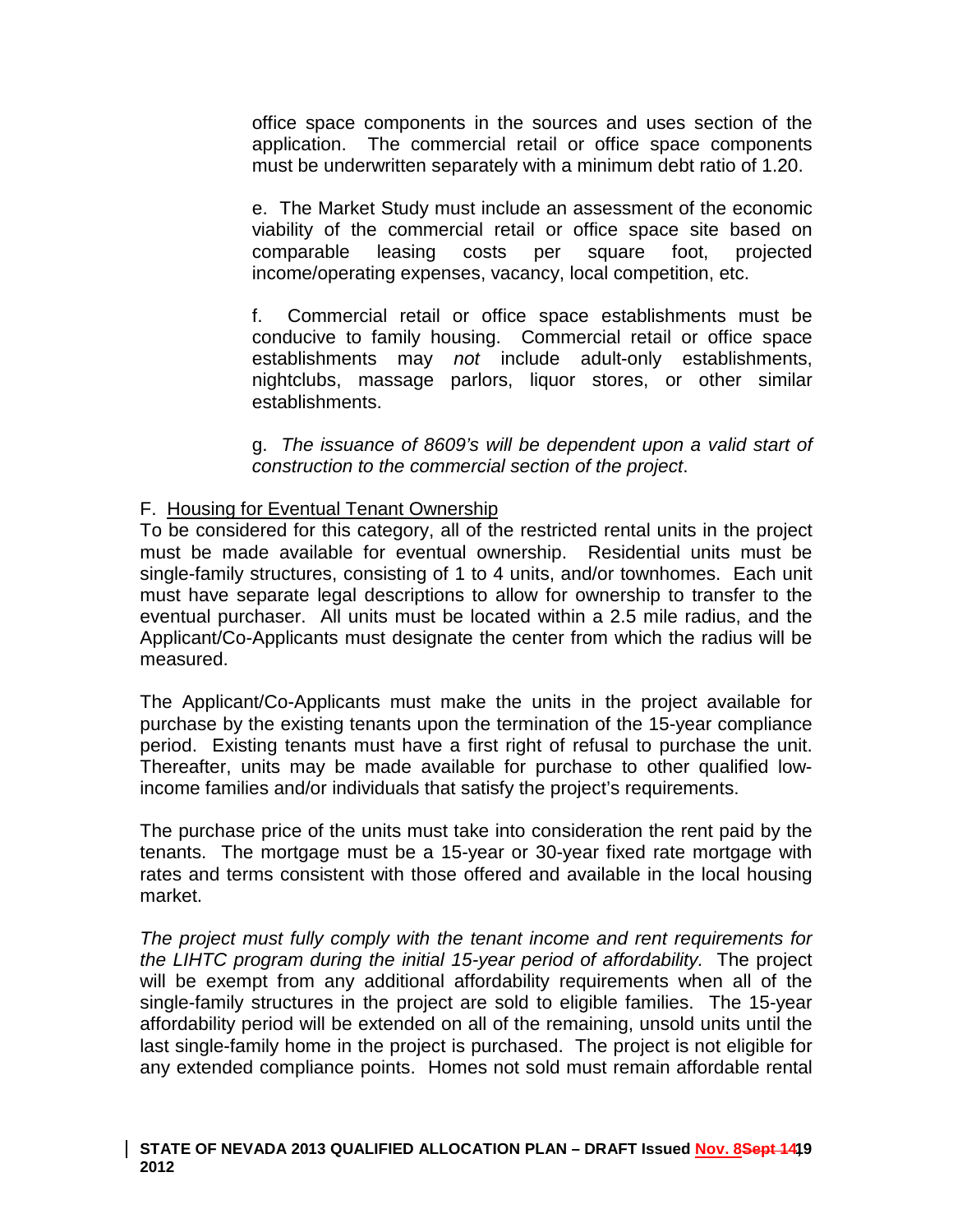units pursuant to the terms and conditions of the original application and the Declaration of Covenants.

# G. Key Requirements for Tenant Ownership Projects

1) Tenant Income: The Applicant/Co-Applicants must set eligible tenant incomes pursuant to LIHTC program requirements during the initial 15 year period of affordability. Tenant incomes must conform to HUD income guidelines and Applicant/Co-Applicants must complete all of the required income verifications and certifications. Project compliance requirements are contained in the Division's *Low Income Housing Tax Credit Compliance Policies and Procedures Manual*.

2) Rent Restrictions/Lease Agreements: Tenant lease agreements must conform to LIHTC program requirements during the initial 15-year period of affordability. The tenant portion of the rent plus utility allowance and any other mandatory fees must not exceed the maximum gross rent allowed by the Code. Project compliance requirements are contained in the Division's *Low Income Housing Tax Credit Compliance Policies and Procedures Manual*.

3) Management Plan: The Applicant/Co-Applicants must submit a plan for the ongoing management and maintenance/repair of the project as a rental property for the initial 15-year credit period. The plan should include information on the location of the leasing office, costs associated with property leasing and administration, and maintenance schedules and costs for general repairs, maintenance, and replacement of mechanical items.

4) Escrow Account: The Applicant/Co-Applicants must provide a written description as to how the de minimus tenant escrow accounts will be set up. A portion of the tenant's rent must be set aside and accumulated to contribute as a down payment towards the purchase of the unit (de minimus payment). Tenants who terminate residency at the project must have this money returned to them plus nominal interest accrued. The Applicant/Co-Applicants is required to set up individual bank accounts (de minimus accounts) for each tenant family residing in the property.

5) Right of First Refusal: The Applicant/Co-Applicants must provide a copy of the Right of First Refusal Agreement to the Division for approval. The Agreement must:

a. Guarantee the tenant the right to purchase the property if the tenant agrees to the terms and conditions of the original lease;

b. Specify a "not to exceed" offering price to the tenant; and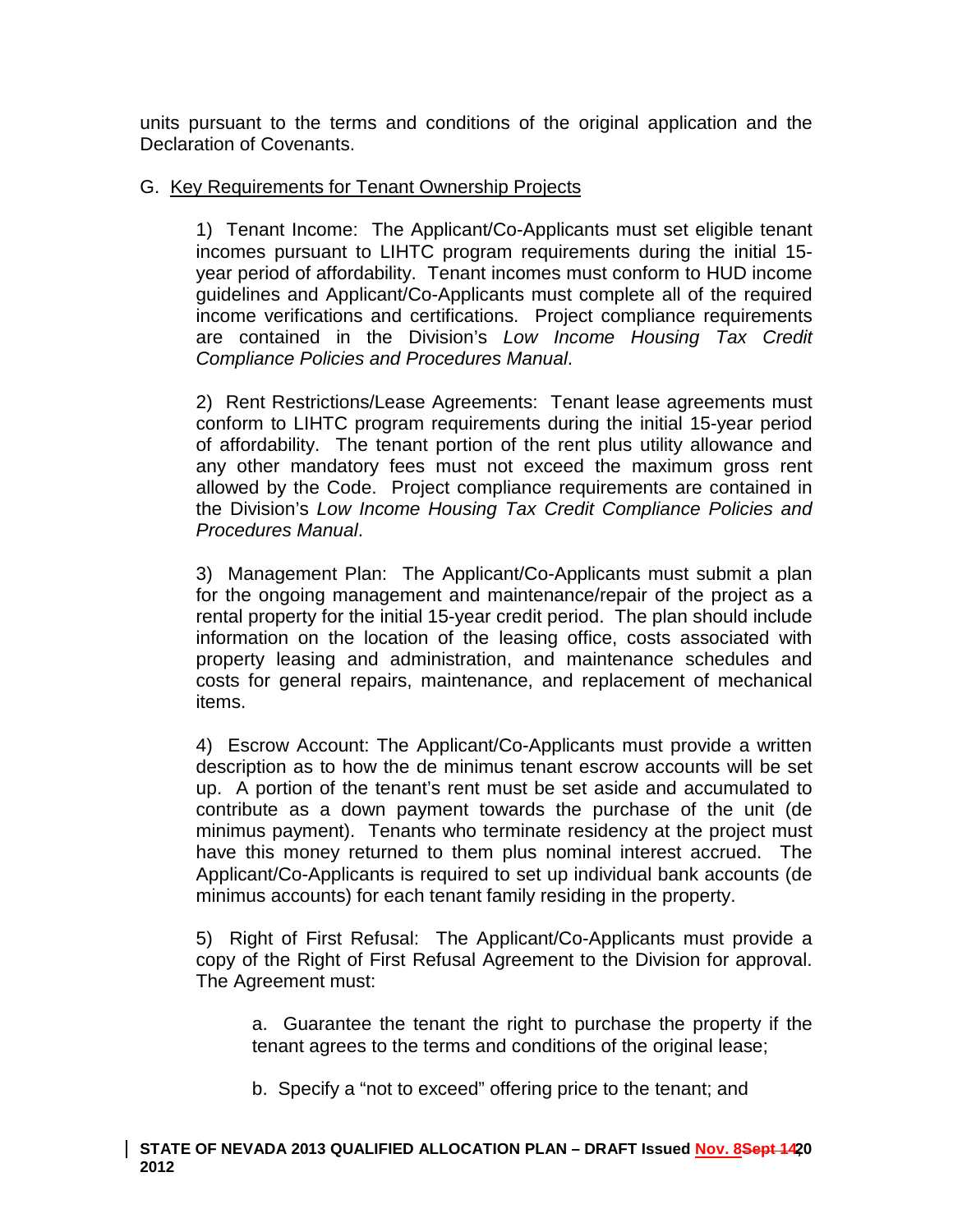c. Provide a clause that then tenants cannot be displaced from the property without just cause.

### H. Modifications of Existing Projects

If the proposed project is an acquisition/rehabilitation, rehabilitation only, or change of use project, the application must include:

1) Capital Needs Assessment (CNA). A CNA is required for all acquisition/rehabilitation or conversion projects whether or not the project will maintain its affordability for 30 years or more. The CNA *must* be prepared by a competent third-party. The CNA must list planned expenses by component category. The format for itemizing planned expenses by component category is contained in Appendix A, Planned Expenses by Component. The Division reserves the right to have its  $3<sup>rd</sup>$ party estimator review the CNA and offer input into the scope of work. In a scattered-site property, the CNA must reflect costs associated with the rehabilitation of each unit by unit contained in the project.

2) Scope of Rehabilitation. Rehabilitation developments *must* demonstrate that the rehabilitation is substantial and involves at least an average of \$[3](#page-7-0)40,000 per unit<sup>3</sup> in direct costs (actual construction costs) prior to incorporating the mandatory energy requirements of this QAP. If the CNA reflects a per unit investment of less than the required per unit cost, the project will not be considered for Tax Credits. A separate scope of work, along with estimated cost, must be submitted for energy efficiency improvements based upon the energy efficiency audit conducted by NHD or its designee.

3) Service Date. All buildings *must* be put into service within two years from the date of the Carryover Allocation of the Tax Credits, or the Tax Credits will be returned to the Division.

4) Tenant Displacement and Relocation. To minimize displacement of existing tenants, the Applicant/Co-Applicants may choose to incomequalify all tenants immediately upon acquisition of the buildings in the project.

5) Prior Ownership. Applicants or Co-Applicants *must* provide a detailed ownership history of buyer and seller. The Applicant's or Co-Applicant's

<span id="page-20-0"></span><sup>&</sup>lt;sup>3</sup> Applies to 9% LIHTC projects only.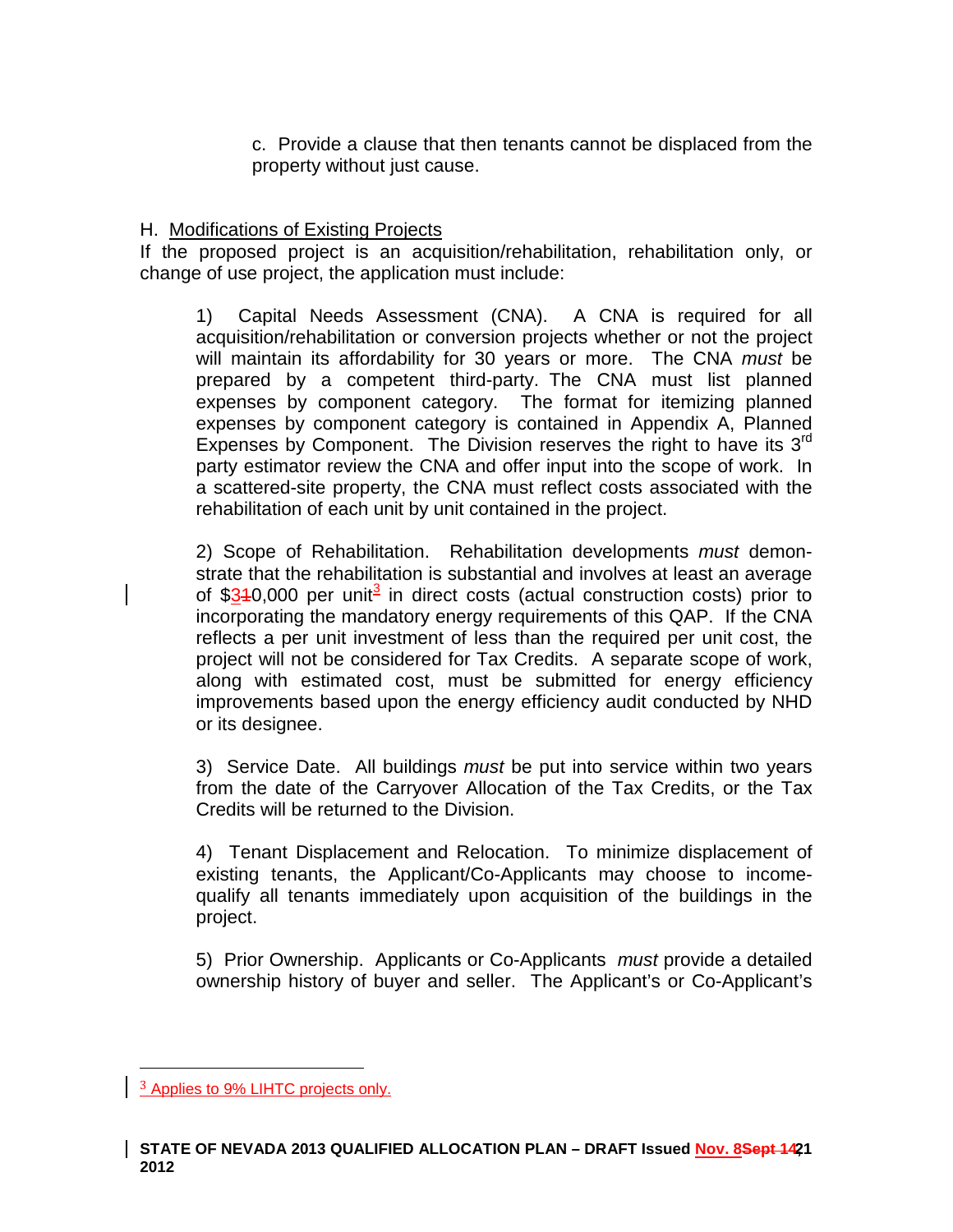prior ownership interest in the property cannot exceed 50 percent<sup>[4](#page-20-0)</sup>. No sale will be allowed from one partnership to another partnership if the entity selling the property is also one of the limited/general partners purchasing the property, and the entity selling the property has more than a 10 percent interest in the purchased property except as allowed in HERA.

6) Lead Based Paint. Under the Uniform Physical Conditions Standards, housing projects must comply with Lead Safe Housing Rules<sup>[5](#page-21-0)</sup>. These requirements apply to *buildings and units built before 1978*. Paint with at least one milligram of lead per square centimeter of paint, or with a half percent of lead by weight, is considered lead-based paint and subject to the federal regulations. Typical lead based paint hazards include deteriorated paint and dust or bare soil with lead above specified levels.

### I. All Categories – Multiple Projects Same Parcel

All proposed projects involving multiple projects on the same parcel must, in addition to meeting the project type requirements for their project, adhere to the following:

Applicants/Co-Applicants must request Division approval in the form of a legal opinion by Division Counsel stating that they are separate projects, that there is an adequate agreement for shared amenities and/or easements, and the jurisdiction has approved them as separate projects on the same parcel **at a minimum of 30 business days before the submittal of the Tax Credit application.**

The application must include a zoning letter from the local jurisdiction that states without exception the parcel is zoned for the proposed project, can accommodate both projects without splitting the parcel and requires no further actions.

Phased projects must adhere to the requirements of this section with the following exception:

• Multiple projects on the same parcel owned by the same upper tier entity and considered one project must submit a completely executed copy of the governing document of the entity, i.e. the partnership agreement, operating agreement or bylaws, as amended, verifying ownership of the entire project by the upper tier entity and confirming the project will not be split upon sale. If this documentation is not received within 90 days of reservation of tax credits, then the reservation may be extinguished. If the

<span id="page-21-1"></span><sup>&</sup>lt;sup>4</sup> Public Law 110-289 adopted July 30, 2008 also known as the Housing and Economic Recovery Act of 2008 (HERA) Sec. 3003 (e) provided for a simplification of the related party rule and allowed a prior owner (or owners) to own up to 50% of the ownership interest in the property.<br>  $5$  24 C.F.R. part 35

<span id="page-21-0"></span>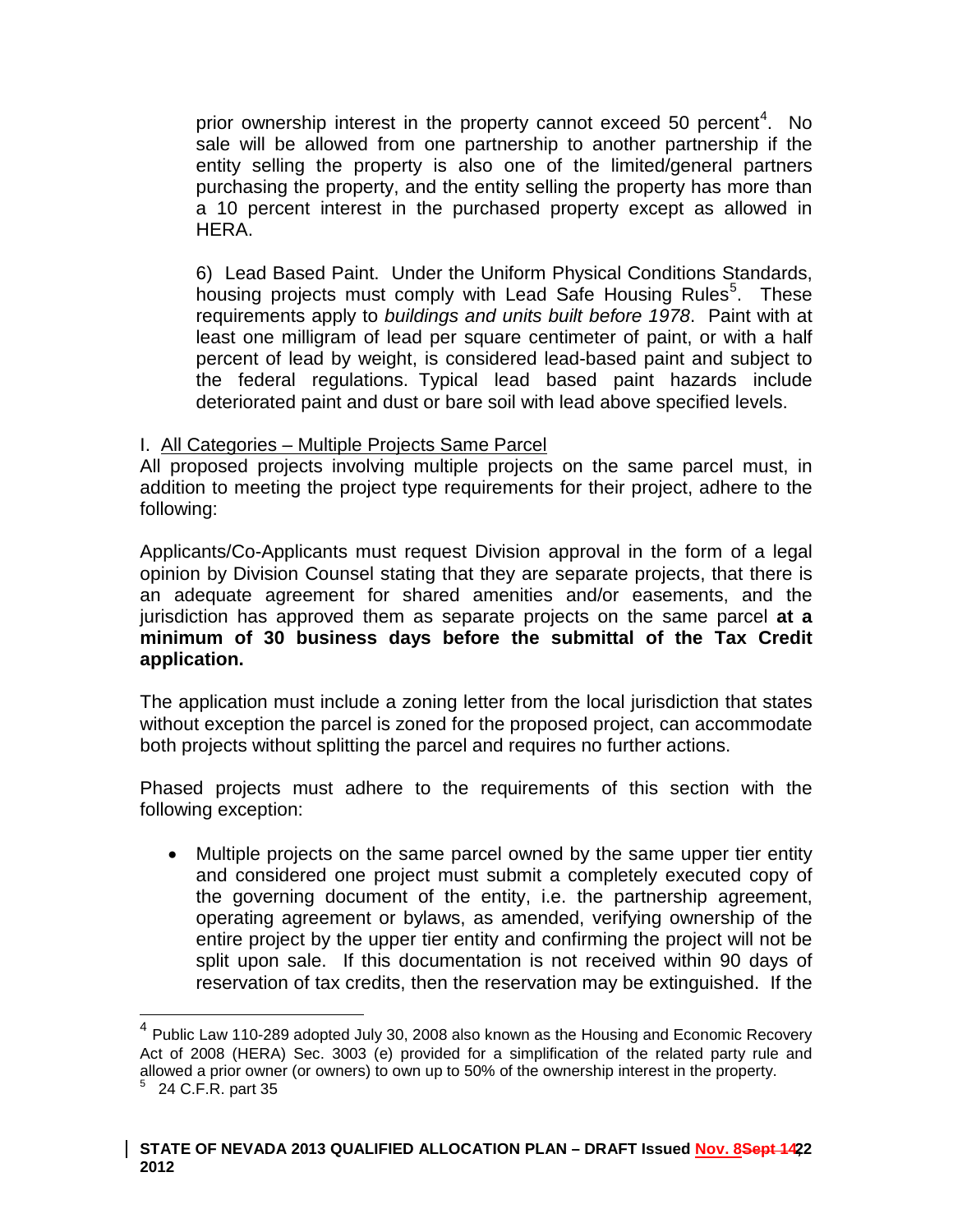partnership agreement, operating agreement or bylaws verifies the ownership of the entire project by the upper tier entity and confirming that all projects will be sold together in any future sale, then an agreement for shared amenities/easements may not, at NHD's discretion, be needed.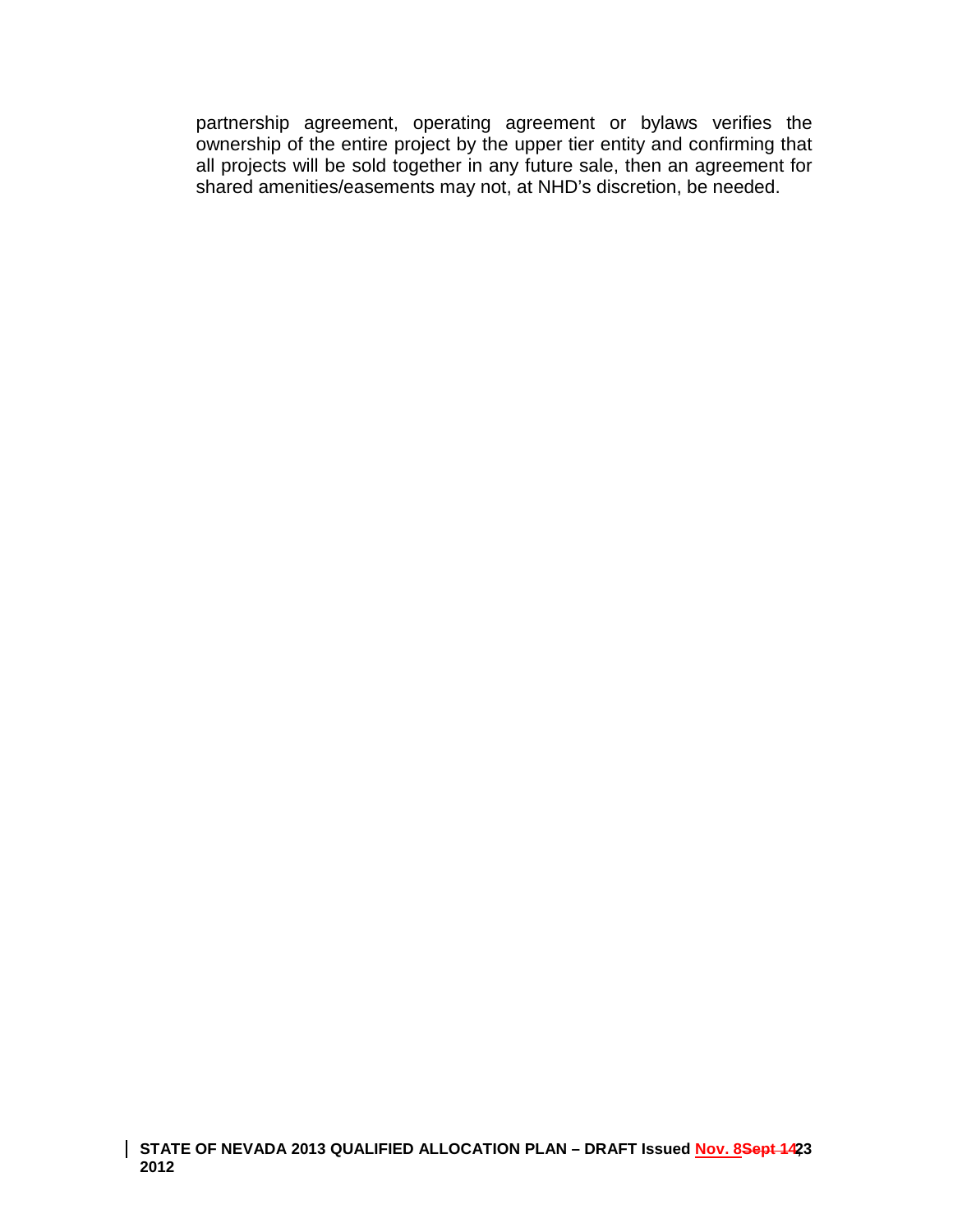# **SECTION 12 MANDATORY PROJECT REQUIREMENTS**

All proposed projects must meet the following mandatory requirements:

## **I. ENERGY CONSERVATION REQUIREMENTS**

Applicant/Co-Applicants and Project Sponsors must comply with the Minimum Energy Efficiency Requirements specified in this section as a condition of receiving the Carryover Allocation or Final Allocation of Tax Credits.

By submitting the application, Applicant/Co-Applicants agree to comply with all of the Division's Energy Efficiency Requirements. Failure to do so will result in a revocation of the Carryover Allocation or Final Tax Credit allocation, as applicable.

### A. General Building Performance

1) Energy performance quality assurance measures and other requirements equal to or greater than the EPA Energy Star Home Program Version 2.5. Verified by an analysis of the building plans preconstruction using the REM/Rate or equivalent software and verified by inspections and testing post-construction using sampling protocol.

2) Using all applicable prescriptive measures listed for mechanical system and building envelope efficiencies should result in the structure meeting the energy efficiency requirements. When the detailed analysis of the building and individual units demonstrates that the energy performance meets the Energy Star level, trade-offs with components may be made and all prescriptive measures may not be required.

### B. Mechanical Systems

Heating and cooling equipment must be sized using ACCA's Manual J or equivalent protocol. This information is given for heating systems and hot water heaters fueled by natural gas. For areas not served by natural gas and for installation of high efficiency Energy Star qualified heat pump or solar water heaters, consult NHD.

1) Heating. A furnace inside conditioned space will be a sealedcombustion unit.

2) Cooling. Thermal Expansion valves are required.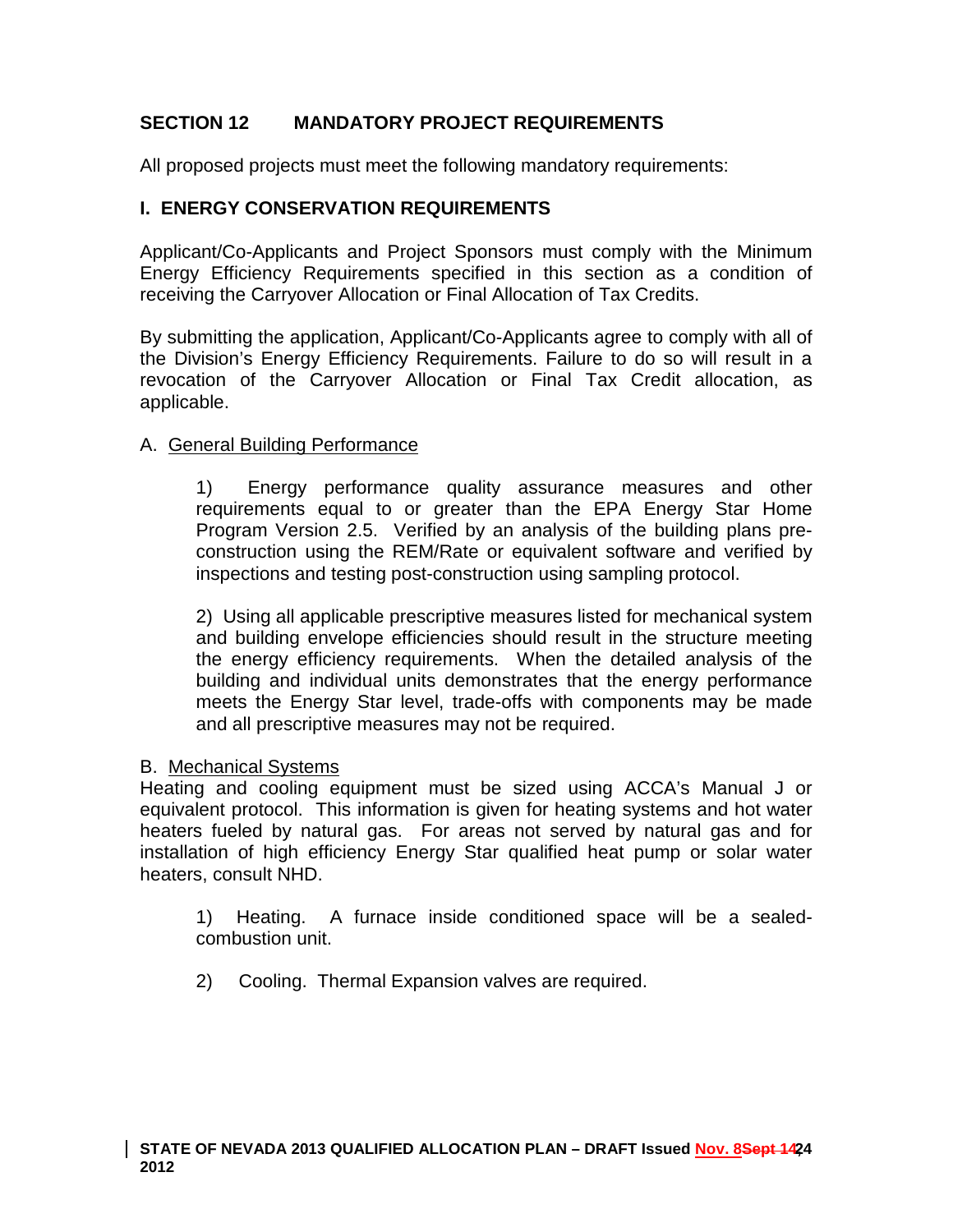| <b>EQUIPMENT</b>               | <b>NORTHERN NEVADA</b> | <b>SOUTHERN NEVADA</b> |
|--------------------------------|------------------------|------------------------|
| <b>Conventional Forced Air</b> | 92 AFUE                | 90 AFUE                |
| Furnace                        |                        |                        |
| Split System Central A/C       | 13 SEER                | 14.5 SEER or 8.2 HSE   |
| and Air Source Heat            |                        | or 12EER               |
| Pumps up to 135,000            |                        |                        |
| <b>BTuh</b>                    |                        |                        |
| <b>Combination Space</b>       | 80 CAfue               | 80 CAfue               |
| <b>Heating/Water Heater</b>    |                        |                        |

AFUE – Annual Utilization Efficiency SEER – Seasonal Energy Efficiency Rating EER – Energy Efficiency Ratio HSPF – Heating Seasonal Performance Factor CAafue – Combined Appliance AFUE, *for integrated systems that use the water heater to also provide heat this is the recovery efficiency of the water heater.*

Duct Leakage – Leakage to outside conditioned space of complete HVAC system and ducts 6CFM or less/100 square feet of living space

3) Thermostats. Seven-day programmable with setback capabilities for wake, day, evening and night settings. Not required for senior housing units. For senior housing units, thermostats with large display settings are preferred.

4) Ventilation. Meet ASHRAE Standard 62.2 Ventilation for Acceptable Indoor Air Quality.

5) Return Air. Transfer grills or jump ducts at bedrooms in units with 2 or more bedrooms unless served by return balancing air duct or if pressure difference with door closed and air handler running is 3 pascals or less.

6) Hot Water.

a. Residential Water Heaters. Residential water heaters must have a Minimum Energy Factor  $0.624$ . , Wwater heaters inside conditioned space of the dwelling unit will be power vented or direct-power vented unit. The Energy Factor (EF) for gas water heaters may be found at http://ari.org/CONTENT/GAMAICRCertification 581.aspx. A water heater with an EF of 0.58 with an insulating blanket of R12 also meets the requirement.

The Energy Factor (EF) for gas water heaters may be found at [http://ari.org/CONTENT/GAMAICRCertification\\_581.aspx.](http://ari.org/CONTENT/GAMAICRCertification_581.aspx)

a.b. Commercial Water Heaters. Commercial water heaters must have a Minimum Thermal Efficiency of 82%.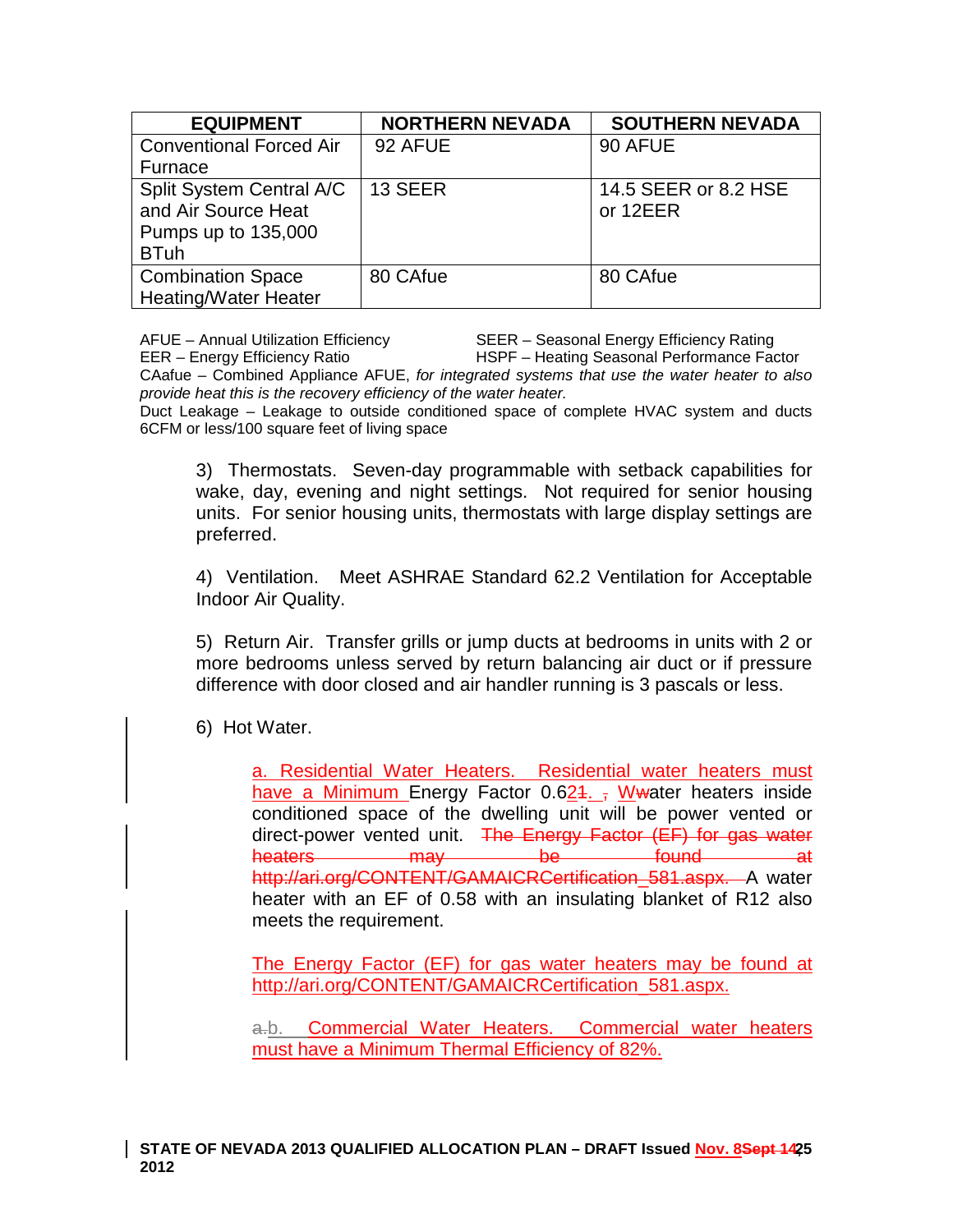7) Ceiling Fans. Energy Star Rated reversible ceiling fans in all dwelling units.

# C. Building Envelope

Minimum Efficiency must be equal to or greater than required minimum below or the IECC code in effect at the time of construction, whichever is greater.

| <b>COMPONENT</b>                | <b>NORTHERN NEVADA,</b><br><b>LAKE TAHOE AND RURAL</b>                                                                       | <b>SOUTHERN</b><br><b>NEVADA</b>                                                      |
|---------------------------------|------------------------------------------------------------------------------------------------------------------------------|---------------------------------------------------------------------------------------|
|                                 | <b>NEVADA</b>                                                                                                                |                                                                                       |
| Attic/Ceiling                   | R38                                                                                                                          | R <sub>30</sub>                                                                       |
| Walls                           | R22//R24 in Lake Tahoe                                                                                                       | R <sub>15</sub>                                                                       |
| <b>Band Joists</b>              | R22/R24 in Lake Tahoe                                                                                                        | R <sub>15</sub>                                                                       |
| <b>Floors Over Crawl Spaces</b> | R <sub>30</sub>                                                                                                              | R <sub>15</sub>                                                                       |
| <b>Slab Foundations</b>         | R10 Perimeter Insulation                                                                                                     | N/A                                                                                   |
| <b>Windows</b>                  | <b>Energy Star Qualified</b>                                                                                                 | <b>Energy Star</b><br>Qualified U Factor<br>0.35                                      |
| Air Infiltration                |                                                                                                                              | <b>SHGC 0.30</b>                                                                      |
|                                 | Meet the Energy Star v. 2.5<br>air infiltration requirement.<br>Complete the Energy Star<br><b>Thermal Bypass Inspection</b> | Meet the Energy<br>Star v. 2.5 air<br>infiltration<br>requirement.                    |
|                                 | List                                                                                                                         | Complete the<br><b>Energy Star</b><br><b>Thermal Bypass</b><br><b>Inspection List</b> |

1) Lights. Light Fixtures shall be Energy Star Qualified (light fixtures placed in unconditioned spaces must be airtight (i.e., ICAT fixtures).

2) Appliances. The below must be Energy Star labeled.

- a. Refrigerators
- b. Dishwashers
- c. Clothes Washers

3) Paint. Low Volatile Organic Compound (LOV) paint must be used for all interior walls.

- 43) Hot Water Conservation.
	- a. Showerheads. Use 2.5 gallons per minute or less.
	- b. Bath Faucets. Use 2.0 gallons per minutes or less.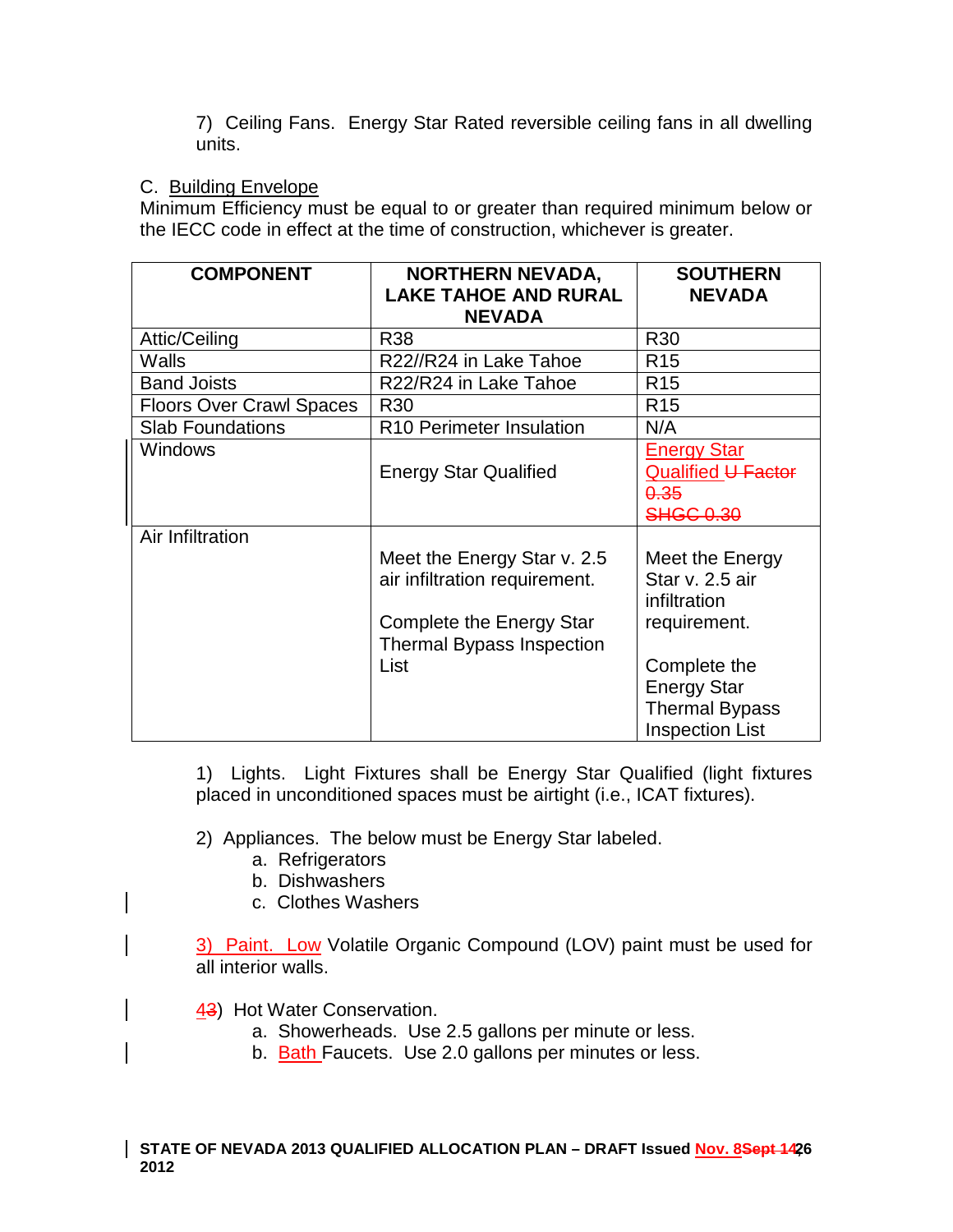54) Quality Assurance. Must meet Energy Star Version 2.5 quality installation requirements. During project construction, each unit type (i.e., floor plan and location in building) will be inspected and tested as a quality assurance measure until two consecutive units of this model type meet testing requirements. At this point, testing on this unit type can be reduced to a sampling rate of 1 in 7, or 15%.

#### D. Mechanical Systems

Test all systems for proper installation and operation.

- 1) Heating. Proper installation will be verified.
- 2) Cooling. Thermostatic Expansion Valve verified (if installed).
- 3) Duct Leakage. Verified by pressure testing.
- 3) Thermostats. Verified by inspection.
- 4) Ventilation. Verified by testing and inspection.
- 5) Return Air Balancing. Verified by inspection.
- 6) Hot Water. Verified by inspection.

### E. Building Envelope

1) Complete the Energy Star checklists, including Thermal Bypass Inspection Checklist.

2) Ensure the insulation is at required levels, is installed properly and consistently.

3) Document NFRC rating on windows for required U-value and SHGC.

4) Ensure that Low E coatings on windows are installed on the correct surface.

5) Verified by Inspection during Construction: Attics, Walls, Band joists, Crawl Space and Foundations, Slab Foundations, Windows.

6) Verified by Post Construction by Pressure Test: Infiltration.

7) Verified by Inspection Post Construction

a. Appliances (i.e., Refrigerators, Dishwashers, Clothes Washers).

b. Hot Water Conservation (i.e., Showerheads and Faucets).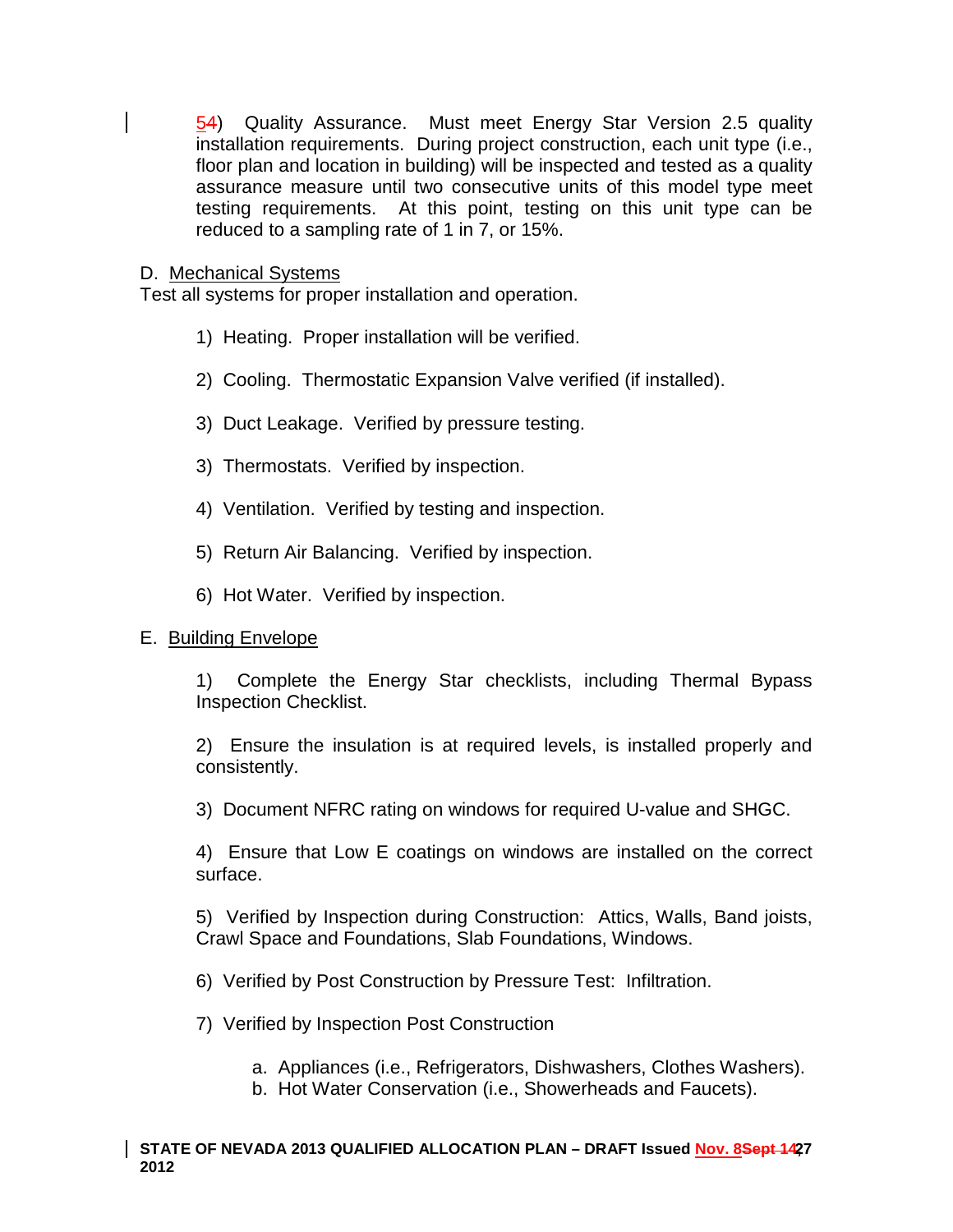Information relating to the safety, healthy, comfortable operation and maintenance of the building and systems that provide control over space conditioning, hot water energy use to be provided to occupants. The Division encourages architects, engineers, and contractors to contact **Barbara Collins, ERHA West, NHD Consultant**, if you have any questions. She can be reached at **[bcollins@erhwest.com](mailto:bcollins@erhwest.com) 888.818.3746**.

## F. Energy Efficiency Requirements – (New Construction)

1) Energy Efficiency Standard. The project must have an overall energy efficiency rating equivalent to EPA's Energy Star Home Program Version 2.5 level of efficiency.

2) Pre-Construction Energy Analysis. All projects must undergo preconstruction energy analysis. The pre-construction energy analysis will be completed using building plans and specifications. The information required to complete the pre-construction energy analysis is referenced in Appendix C, Required Energy Analysis Forms. *The pre-construction energy analysis must be completed within 90 days of reservation unless a written extension is provided by NHD staff. Otherwise, the reservation will be terminated.* 

3) To complete the pre-construction energy analysis the Applicant/Co-Applicants must contact the Division to request/schedule the required energy analysis. The Division will contract with a qualified energy analysis company to perform a pre-construction energy analysis of the proposed project. The cost of the pre-construction energy audit will be **\$1000**  payable with the submission of the energy analysis worksheet. The costs of the Interim and final energy analysis will be **\$250.00** per unit with a minimum 15% of the project being subject to the energy analysis and includes per diem charges of the testing contractor. Travel expenses are in addition to these fees. The costs of the pre-construction and post energy analysis fees will be paid separately with the application fees Listed in Section 22, Fees.

The output from the pre-construction energy analysis *must* include the Division's Summary of Energy Saving Recommendations form that lists the most cost-effective energy saving measures for achieving the prescribed energy efficiency standard. A copy of the list of recommended energy saving measures *must* be provided to the Division. *Installation of the recommended energy saving measures is the responsibility of the Applicant/Co-Applicant and will be monitored by the Division.* 

4) Interim Energy Analysis and Inspections During Project Construction. The Division will perform interim energy analysis and inspections of a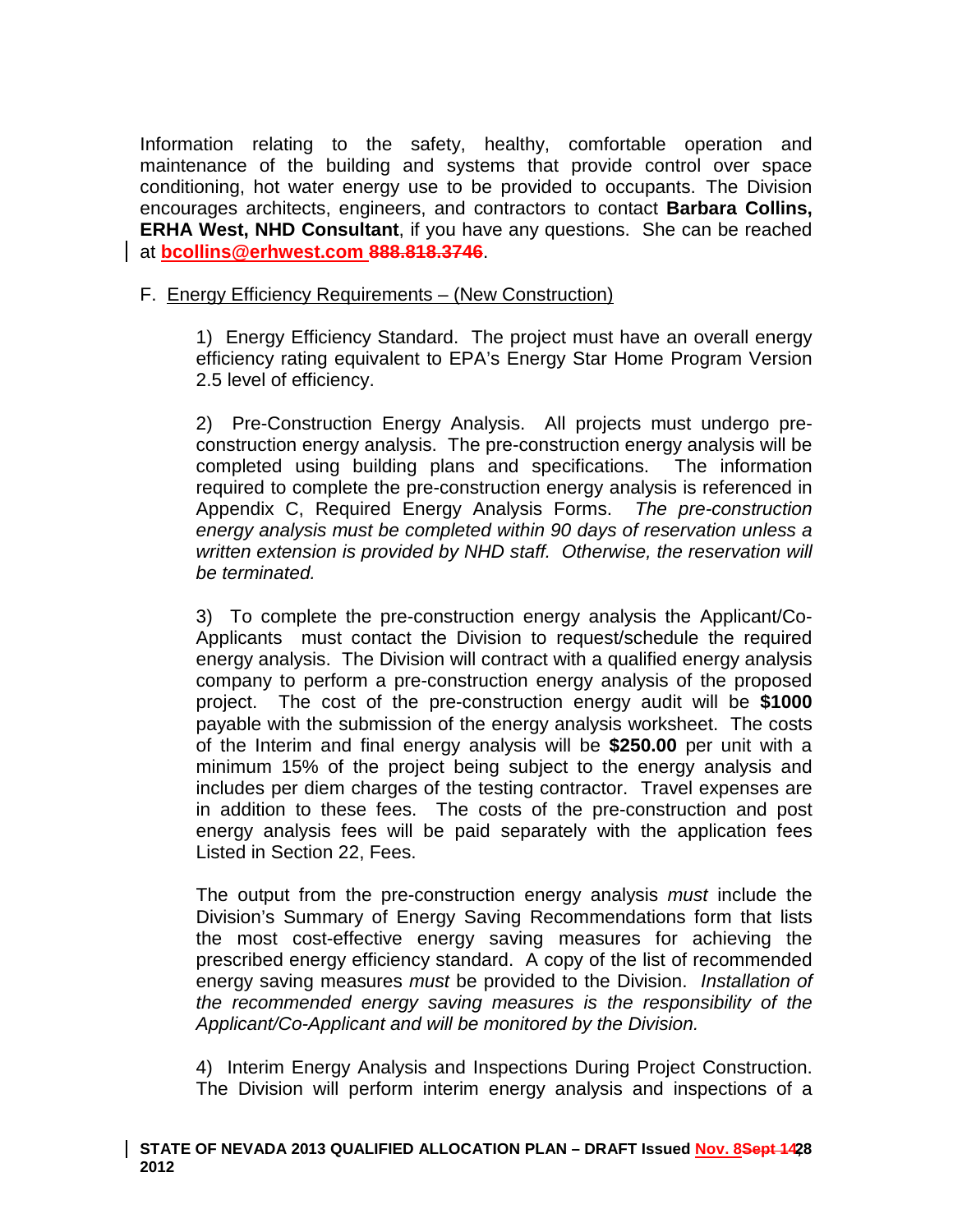selected sample of residential units during project construction. Sample testing may vary based upon testing analysis.

The Applicant/Co-Applicant or Project Sponsor, as applicable, is required to provide the Division with reasonable access to perform interim energy analysis and inspections. The interim energy analysis and inspections will be performed: (1) after ceiling and wall insulation is installed and prior to installing drywall and, (2) after building duct systems are installed and prior to enclosing the duct work. *The Division will conduct energy analysis and inspection within 10 days of receiving notice from the Applicant/Co-Applicant or Project Sponsor of the project readiness.*

The interim energy analysis and inspections performed by the Division or designate may include (individual testing requirements may vary by project):

- a. Physical inspection of ceiling, wall and floor insulations.
- b. Duct-Blaster tests to measure air leakage of duct systems.

5) Final Energy Analysis and Inspections. The Division will perform a final energy analysis of the project at the completion of project construction to determine whether or not the project achieves the energy efficiency standard and requirements specified in this section. A final energy analysis will be performed in proximity to project completion.

The final energy analysis and inspections performed by the Division will include:

a. Energy analysis to determine the overall energy efficiency of the project and inspections of ceiling, wall and floor insulations;

b. Blower-Door test to determine unit air leakage within residential units; and

c. Physical inspection of buildings and units to determine whether the energy efficiency measures identified in the pre-construction energy analysis have been installed.

6) Remediation. In cases where the Division's post-construction energy analysis determine that the energy efficiency is less than the required energy efficiency standard prescribed in this section, the Project Sponsor will be provided an opportunity to make improvements and enhancements to achieve the energy efficiency standard. The Project Sponsor will be required to pay any additional costs associated with the additional consultant time, travel and/or testing that is necessary.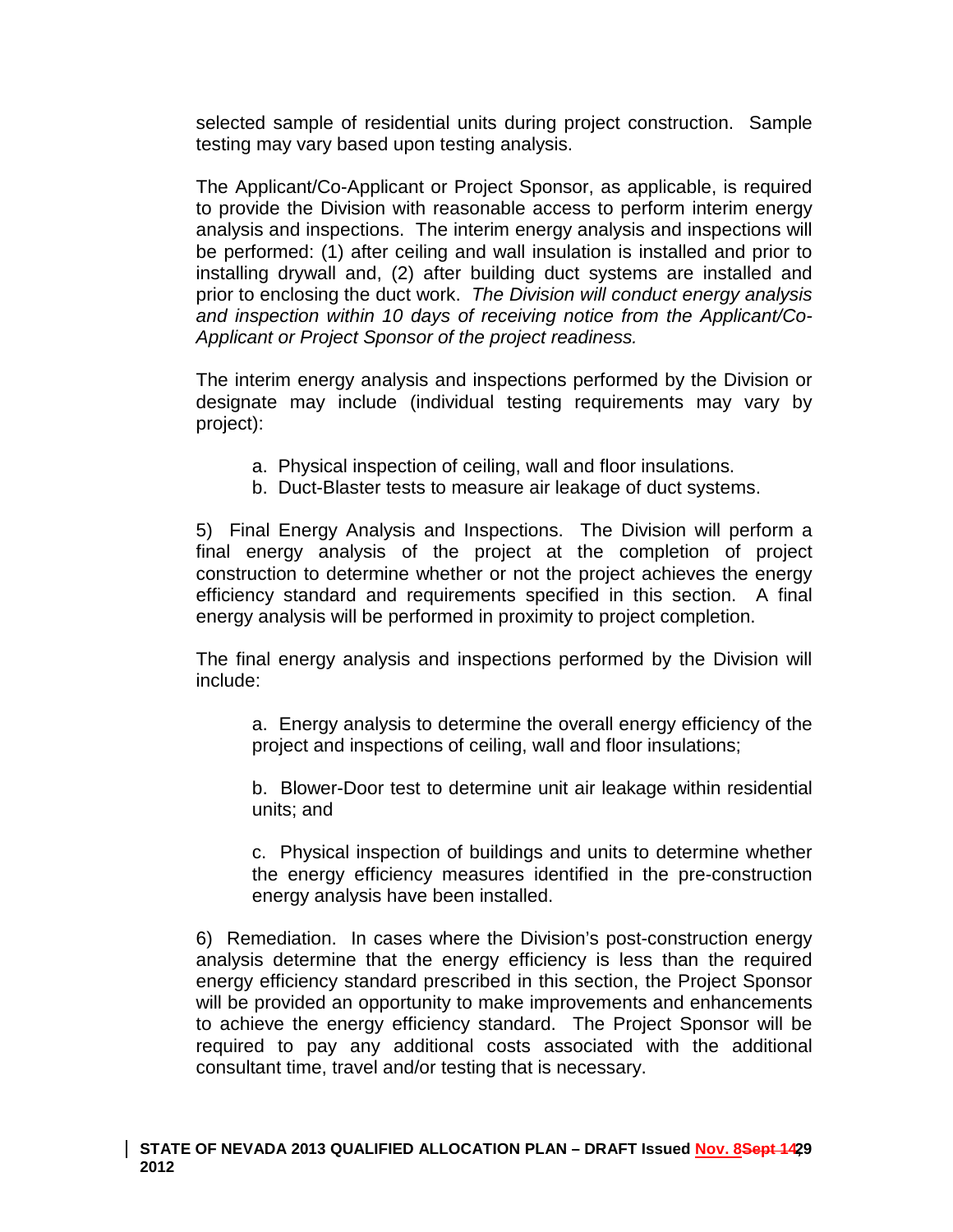# G. Energy Efficiency Requirements – (Acquisition/Rehabilitation)

1) Energy Efficiency Standard. The project must have an overall energy efficiency level that is equivalent to 10% above the 2004 International Energy Conservation Code as determined by a REM-Rate analysis or an equivalent energy use analysis.

2) Pre-Rehabilitation Energy Analysis. All projects must undergo preconstruction energy analysis. The pre-construction energy analysis will be completed on the existing building. The information required to complete the pre-construction energy analysis is referenced in Appendix C, Required Energy Analysis Forms. In addition, Applicant/Co-Applicants undertaking acquisition/rehabilitation projects must provide a list of planned energy conservation expenses by component as part of the Capital Needs Assessment. The format for itemizing planned expenses by component category is in Appendix A, Planned Expenses by Component Category.

The pre-construction energy analysis must be completed immediately, upon notification of Tax Credit reservation. The pre-construction energy analysis will give consideration to recent (less than five years old), appliance and mechanical systems installations.

To complete the pre-construction energy analysis, the Applicant/Co-Applicants must contact the Division to request/schedule the required energy analysis. The Division will contract with a qualified residential energy analysis company to perform a pre-construction energy analysis of the proposed project. The cost of the pre-construction energy audit will be **\$1000** payable with the submission of the energy analysis worksheet. The costs of the Interim and final energy analysis will be **\$250.00** per unit with a minimum 15% of the project being subject to the energy analysis and includes per diem charges of the testing contractor. Travel expenses are in addition to these fees. The costs of the pre-construction and post energy analysis fees will be paid separately with the application fees Listed in Section 22, Fees.

The output from the pre-construction energy analysis *must* include the Division's Summary of Energy Saving recommendations form listing the most cost-effective energy saving measures for achieving the required efficiency level. *Installation of the energy saving measures listed on the form is mandatory for rehabilitation projects.* A copy of the Division's Summary of Energy Saving recommendations form with the recommended energy saving measures *must* be provided to the Division. Installation of the energy saving measures is the responsibility of the Applicant/Co-Applicants and will be monitored by the Division.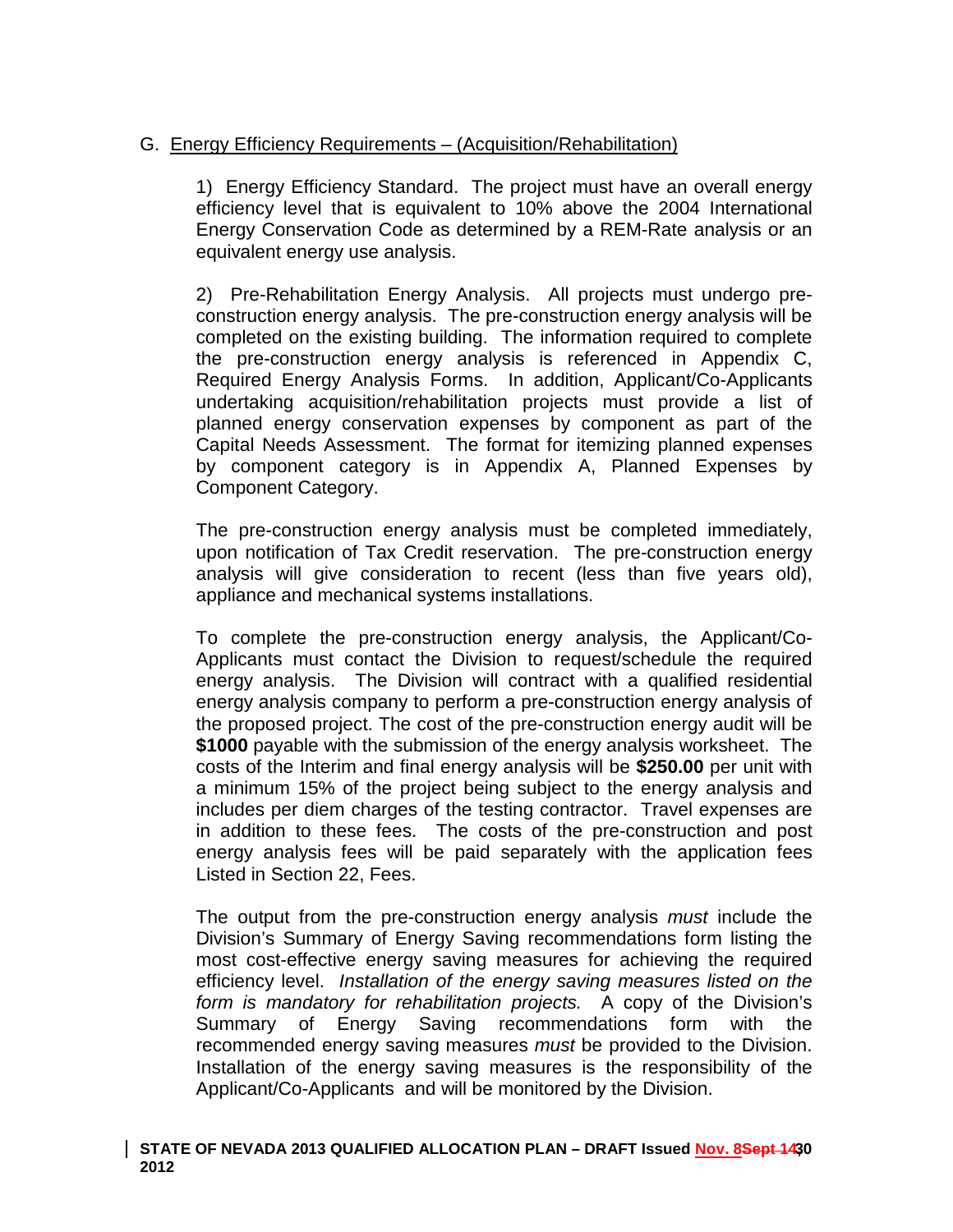3) Interim Energy Analysis and Inspection During Project Rehabilitation. The Division will perform interim energy analysis and inspections of a selected sample of residential units during project construction. Sample testing will not be less than 15% of proposed units and will include samples of unit types (i.e., number of bedrooms) and individual buildings in the proposed project.

The Applicant/Co-Applicant or Project Sponsor, as applicable, is required to provide the Division with reasonable access to perform interim energy analysis and inspections. The interim energy analysis and inspections will be performed: (1) after ceiling and wall insulation is installed and prior to installing drywall and, (2) after building duct systems are installed and prior to enclosing the duct work. If the proposed project consists of the rehabilitation of existing single family homes, with existing drywall and duct work which will not be removed during rehabilitation, when the interim energy analysis and inspections will be performed will be determined by the Division on a case by case basis. *The Division will conduct energy analysis and inspection within 10 days of receiving notice from the Applicant/Co-Applicant or Project Sponsor of the project readiness.*

The interim energy analysis and inspections performed by the Division or designate may include (individual testing requirements may vary by project):

- a. Physical inspection of ceiling, wall and floor insulations.
- b. Duct-Blaster tests to measure air leakage of duct systems.

4) Final Energy Analysis and Inspections. The Division will perform a final energy analysis of the project at the completion of project construction to determine whether or not the project achieves the energy efficiency standard and requirements specified in this section. A final energy analysis will be performed 60 days prior to project completion.

The final energy analysis and inspections performed by the Division will include:

a. Energy analysis to determine the overall energy efficiency of the project and inspections of ceiling, wall and floor insulations;

b. Blower-Door test to determine unit air leakage within residential units; and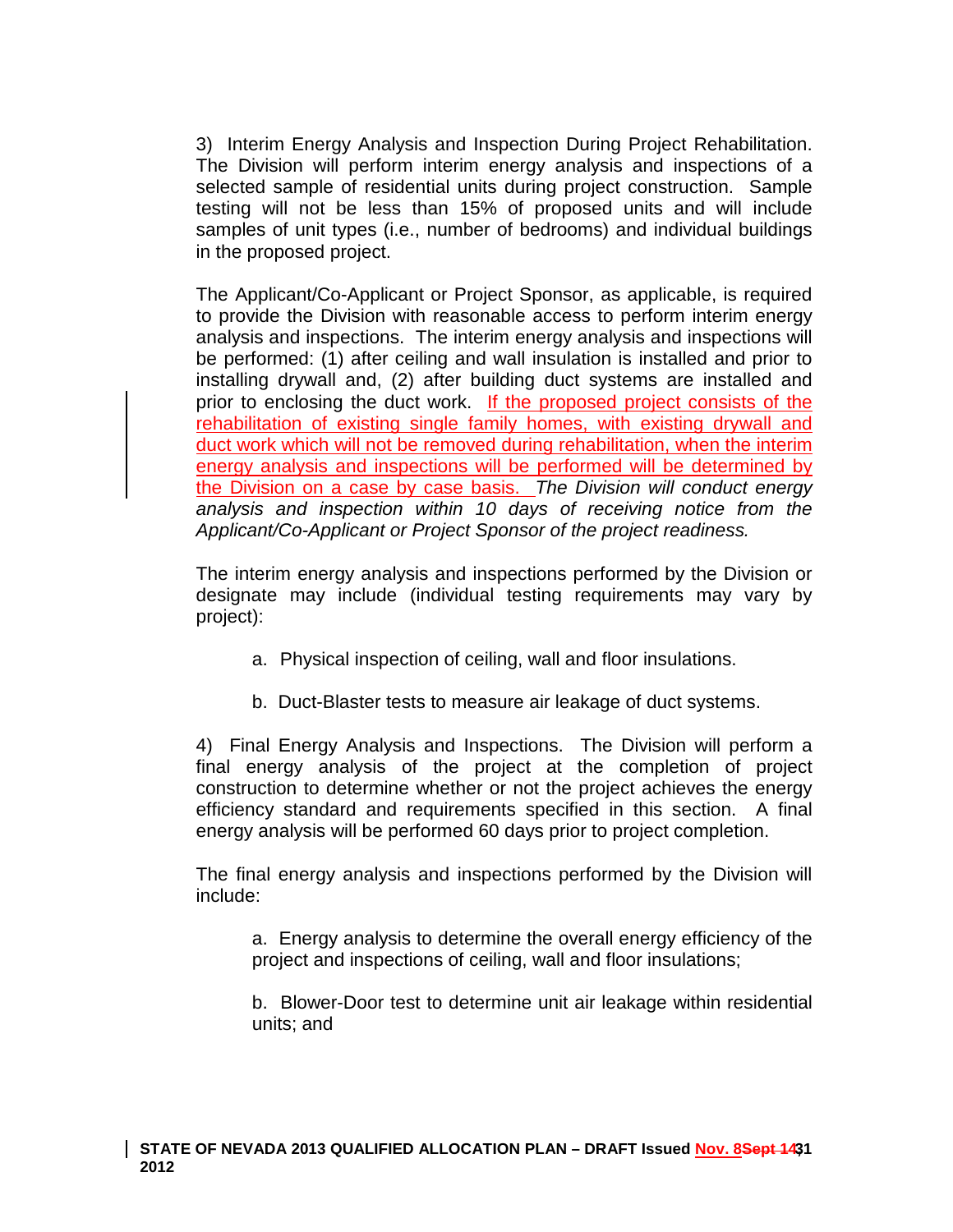c. Physical inspection of buildings and units to determine whether the energy efficiency measures identified in the pre-construction energy analysis have been installed.

5) Remediation. In cases where the Division's post-construction energy analysis determine that the energy efficiency is less than the required energy efficiency standard prescribed in this section, the Project Sponsor will be provided an opportunity to make improvements and enhancements to achieve the energy efficiency standard. The Project Sponsor will be required to pay any additional costs associated with the additional consultant time, travel and/or testing that is necessary.

# **DEMONSTRATION PROJECT**

The Division will consider projects for a demonstration project that allows for the flexibility to use NAHB Green Build, Enterprise Green Communities, or LEED certification in place of NHD's Mandatory Energy Requirements. To be considered for a demonstration project, the Applicant/Co-Applicant must:

1) Request to be a demonstration project in their application;

2) Indicate which alternate standard the project will pursue and how the project will receive certification by a third-party;

3) Share data with the Division on the incremental costs associated with using the alternate standard, highlighting the difference in costs between NHD's Mandatory Energy Requirement standards and the selected standard. The data may be made public;

4) Indicate the differences and added flexibility, if any, that makes the chosen alternative standard more appealing;

5) Meet with NHD LIHTC staff to further discuss the chosen standard, the certification process, and other factors;

6) Share reports from third-party evaluators and final certification with the Division;

7) Report to the Division upon completion regarding ease of use of the alternative standard; and

8) Participate in other meetings or data gathering efforts as the Division may devise upon implementing.

If certification cannot be attained at the end of the process due to errors or omissions during construction, the Project Sponsor will be responsible for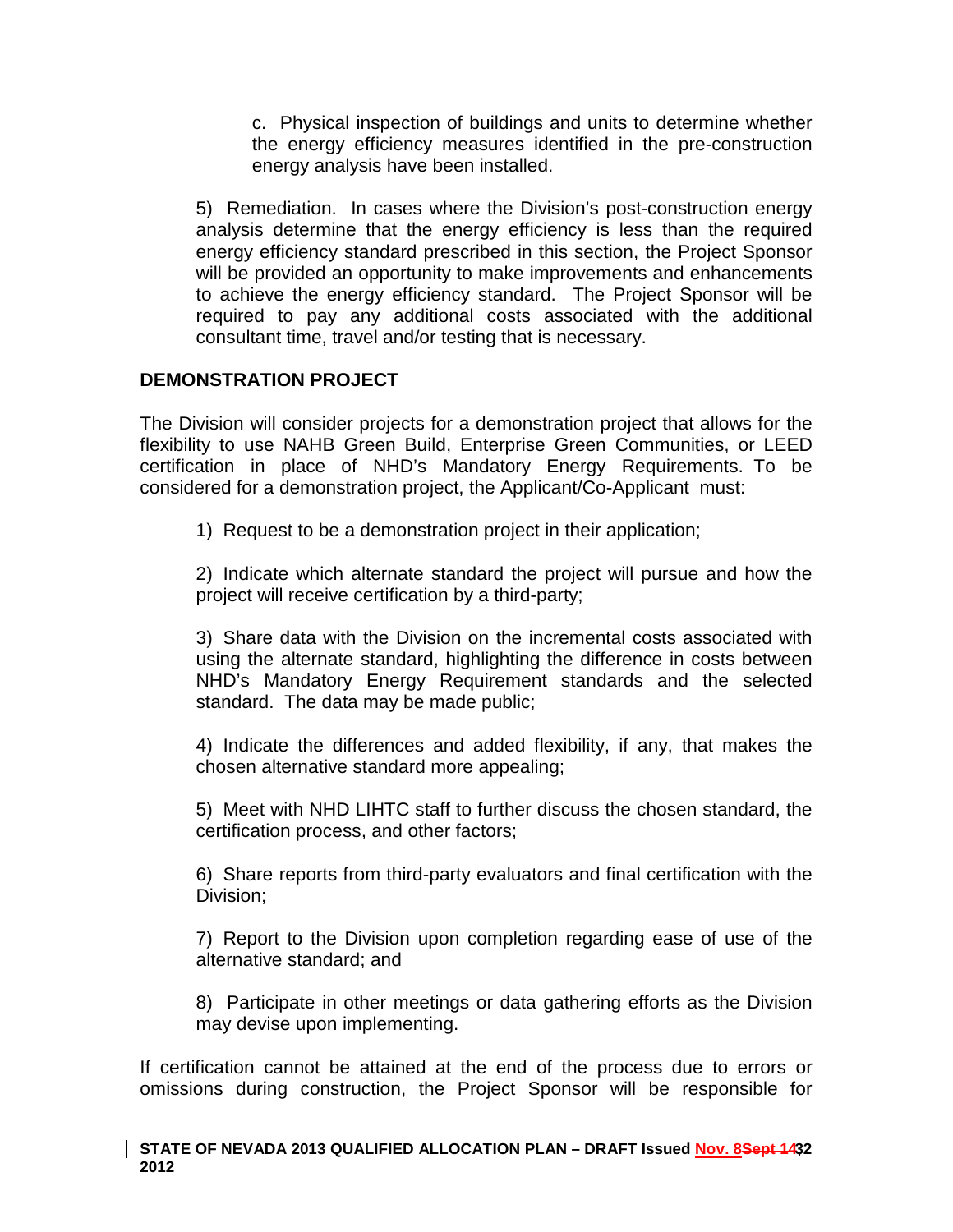correcting to ensure the project can receive certification. Additional Tax Credits will not be allocated to cover this cost.

# **II. MANDATORY FAIR HOUSING, ACCESSIBILITY AND GENERAL USE REQUIREMENTS**

All projects *must* comply with federal fair housing laws, regulations and design requirements for handicapped accessibility including standards specified by the American with Disabilities Act (ADA) and Section 504 where applicable. The Applicant/Co-Applicant or Project Sponsor, as applicable, is responsible for ensuring that the completed project meets all federal fair housing law, regulations and design requirements. Additionally, the General Use Requirement 1.42.9 must be met to be eligible for Tax Credits. An IRS Private Letter Ruling may be required by the Division for projects that target a specific segment of the population to ensure compliance with the General Use Requirement.

By submitting the application, Applicant/Co-Applicants agree to comply with all of fair housing, accessibility and general use requirements under applicable law. Failure to do so will result in a revocation of the Carryover Tax Credit allocation.

### A. Recommended Fair Housing Accessibility Training

The Division will recommend Fair Housing Accessibility training for Project Sponsors in Nevada on compliance with federal accessibility requirements. The Division requires that appropriate representatives of the project development team attend the training provided on accessible design standards. Appropriate representatives include persons integrally involved in the design and construction of the project (e.g., architects, engineers, and contractors). A statement that a professional seminar was attended or CPE credits was attained should be a part of the application.

# **III. PROJECT AMENITY REQUIREMENTS**

# A. Amenities for Projects Serving Individuals and Families with Children

1) Projects with 40 or More Units $6$ 

a. Community areas with a minimum of 500 sq. ft. to combine a 32 inch color TV, entertainment system (stereo, DVD, VHS and PlayStation or similar type product), set of sofas or sofa/loveseat, two lounge chairs, end or coffee tables, carpeting and/or ceramic tile, and facilities to prepare and serve food that includes a counter area, Energy Star refrigerator, microwave oven, sink, garbage disposal, with resilient and/or ceramic tile floor.

 <sup>6</sup> Does Not Apply to Scattered Site Single Family Projects.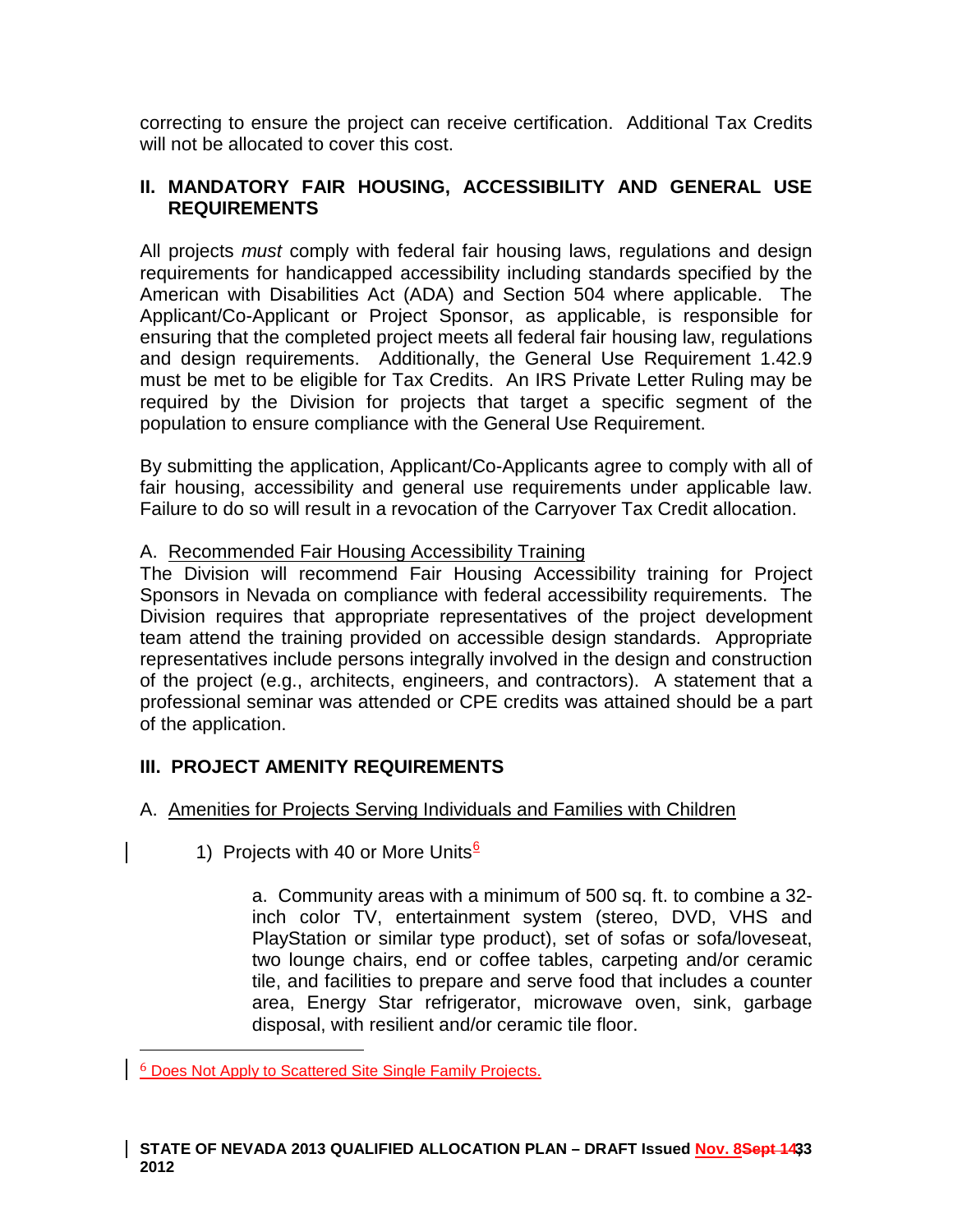b. Washer and dryer hookup in each unit and or on-site laundry facilities with a minimum of one washer and dryer for every 10 units of housing. Washing machines must be Energy Star rated.

c. Equipped playground that includes a Powerscape, GameTime, or equivalent play set, a tot lot in a softball aggregate, or equivalent site of at least 500 sq. ft.

2) Projects with less than 40 Units. Equipped playground that includes a Powerscape, GameTime or equivalent play set, a tot lot in softball aggregate, or equivalent site of 500 sq. ft. or more.

### B. Project Amenities for Senior Housing

1) Community areas with a minimum of 500 sq. ft. to combine a 32-inch color TV, entertainment system (stereo, DVD, or VHS system), set of sofas or sofa/loveseat, two lounge chairs, end or coffee tables, carpeting and/or ceramic tile, and facilities to prepare and serve food that includes a counter area, Energy Star refrigerator, microwave oven, sink, garbage disposal, with resilient and/or ceramic tile floor.

2) Washer and dryer hookup in each unit and/or on-site laundry facilities with a minimum of one washer and dryer for every 10 units of housing. Washing machines must be Energy Star rated.

3) Handrails and related hardware (handrails, grab bars, and lever handled hardware for doors) compliant with the Fair Housing Act and ADA.

4) Elevator (if more than one floor).

### C. Project Amenities for Eventual Tenant Ownership

1) Minimum of two-bedroom units with an average of 1,200 sq ft. of residential per unit excluding garages, outdoor patios, etc., but not less than 1,000 sq. ft. of residential area or minimum allowed per local zoning.

- 2) Minimum of 5,000 sq. ft. lot or the minimum allowed per the zoning.
- 3) Washer and dryer hookup in each unit.
- 4) Minimum of one car attached garage.

### D. Project Amenities for All Other Housing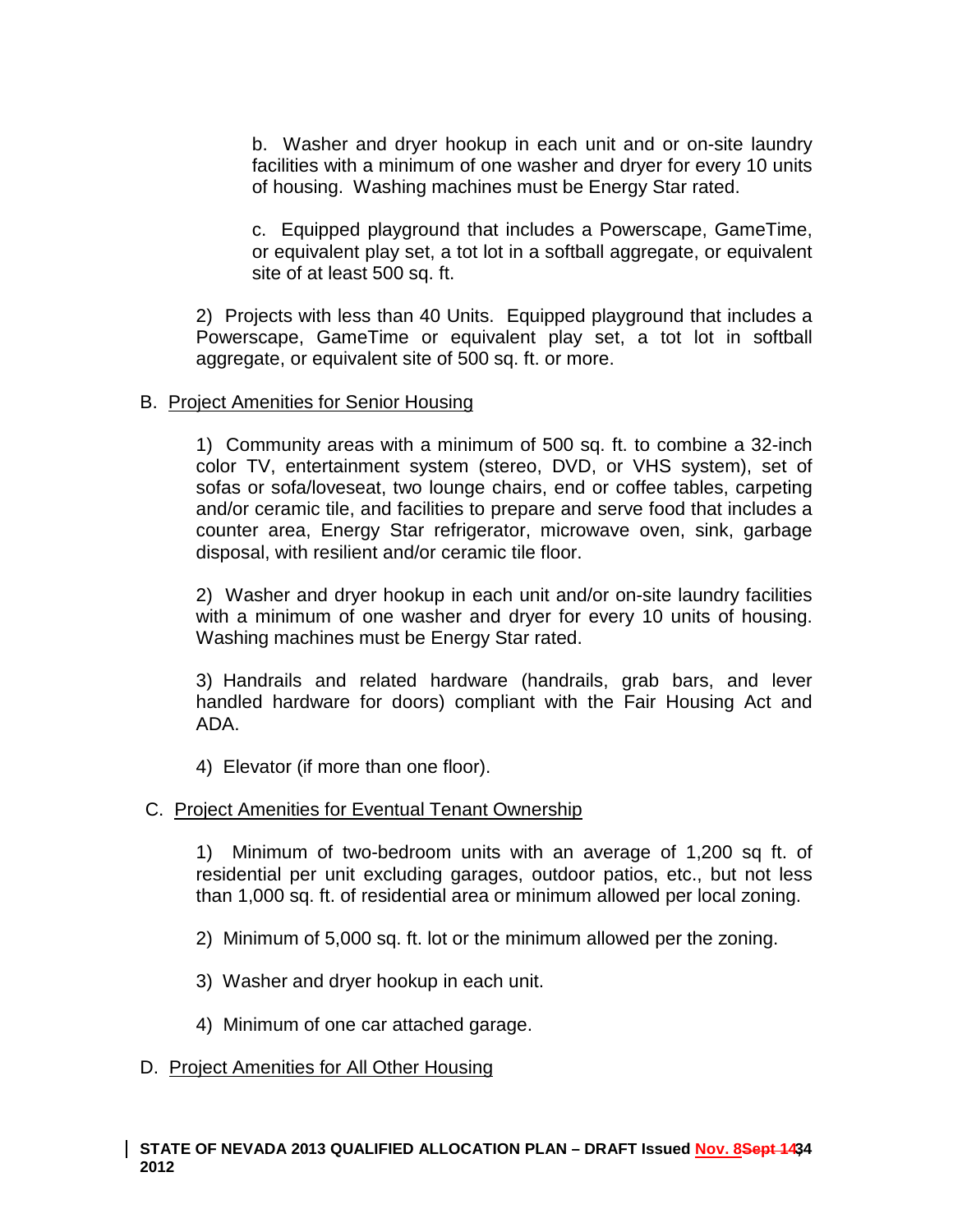1) Community area(s) with a minimum of 500 sq. ft. The design and amenities in the community area should be suited to project type. For assisted living and special needs housing projects, the community area should be appropriate to the delivery of supportive services provided to residents. For mixed income projects, the community area and amenities should be similar to those provided to family and elderly housing.

2) Laundry facility on-site – one washer and one dryer for every 10 units of housing. Washing machines must be Energy Star rated.

NOTE: One or more required project amenities may be waived by NHD, at its sole discretion, for acquisition/rehabilitation projects or scattered-site projects. Applicants/Co-Applicants requesting a waiver MUST submit their request in writing, along with valid reasoning as to why the amenity or amenities cannot be provided, to NHD as part of their application package. NHD does not guarantee that requests will be granted.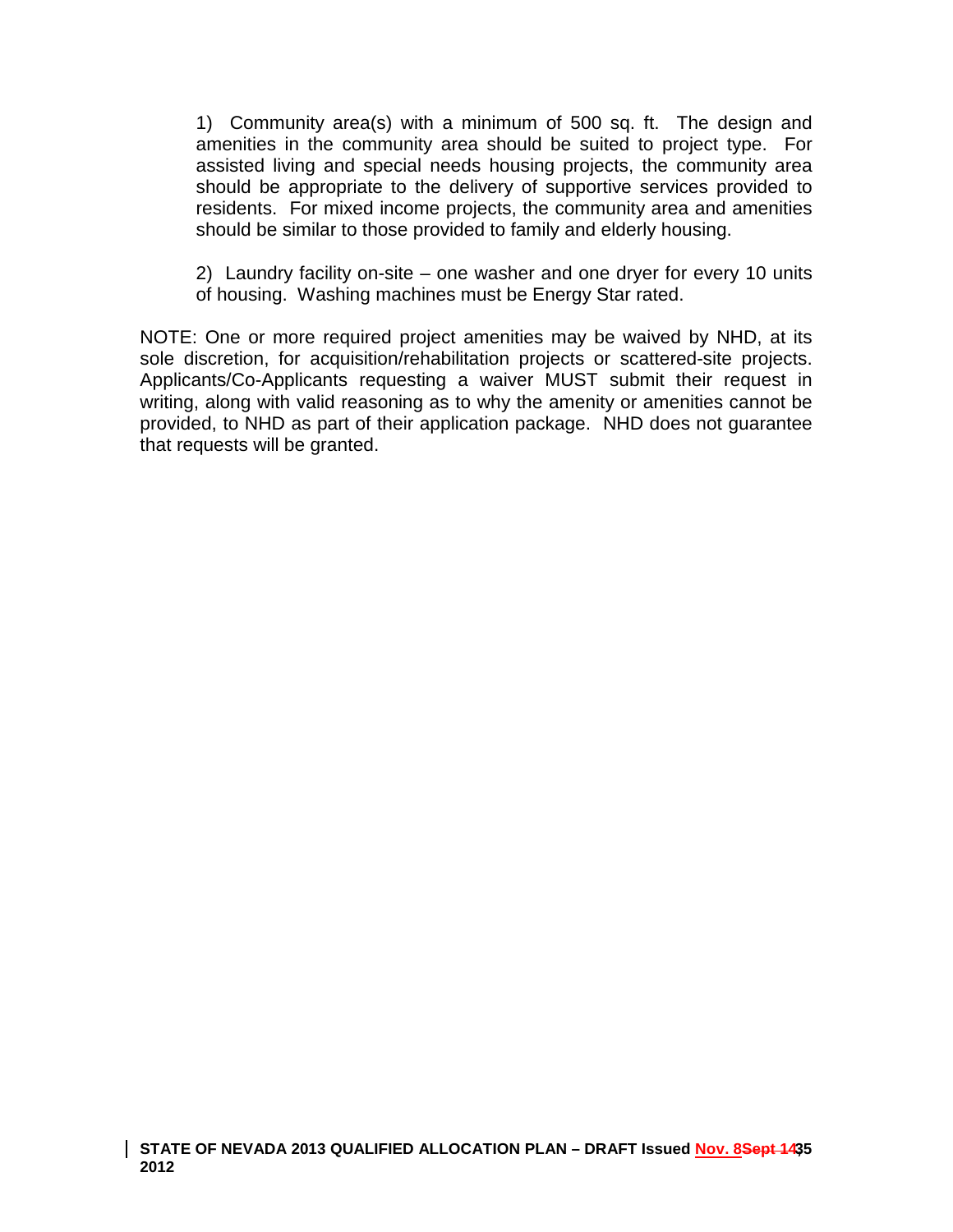# **SCORING AND PRE-SCORING THRESHOLD REQUIREMENTS**

# **SECTION 13 PRE-SCORING THRESHOLD REQUIREMENTS**

All applications must meet the "Threshold Requirements" set forth in this Section 13. Applications which do not meet the Threshold Requirements are ineligible for scoring and will not be scored. Applications which meet the Threshold Requirements will then proceed to be scored.

### A. Threshold #1 – Market Study

The Code requires that a Market Study be prepared and submitted with all applications for an allocation of Tax Credits. NHD requires that the study be prepared by a qualified analyst who is completely unaffiliated with the Applicant/Co-Applicants and all Project Participants. The qualified analyst must also have no financial interest in the proposed project. Two main objectives of the Market Study are to demonstrate that sufficient demand exists for the proposed project in the market area and that the proposed project will not cause undue economic harm on the existing rental stock in the market area.

Tax Credit applications may be deemed ineligible if: (1) the assessment determines that comparable affordable housing projects have occupancy levels less than 90 percent; (2) the proposed housing project would have a significant adverse financial effect on other publicly funded projects without offsetting public benefits; or (3) the rents for the affordable housing project are equal to or greater than comparable market-rate housing.

The submitted application must match the Market Study regarding income, targeting, unit mix, unit sizes and rents. In other matters, if the application does not conform to any Market Study conclusions, the application must provide an acceptable defense for any deviations. Appendix B, Market Study Guide provides more detail regarding Market Study content and analyst qualifications.

### B. Threshold #2 – Project Compliance Period

The minimum compliance period for Tax Credit projects is 30-years. An Applicant/Co-Applicant has the option of extending this period in increments of 5 years up to a maximum of 50 years. An exception is for Tenant Ownership projects, for which the minimum compliance period is 15 years. The Division will not agree to stipulations or subordination agreements to reduce LIHTC affordability periods.

C. Threshold #3 – Project Income/Rent Restrictions Applicant must select one of the following elections: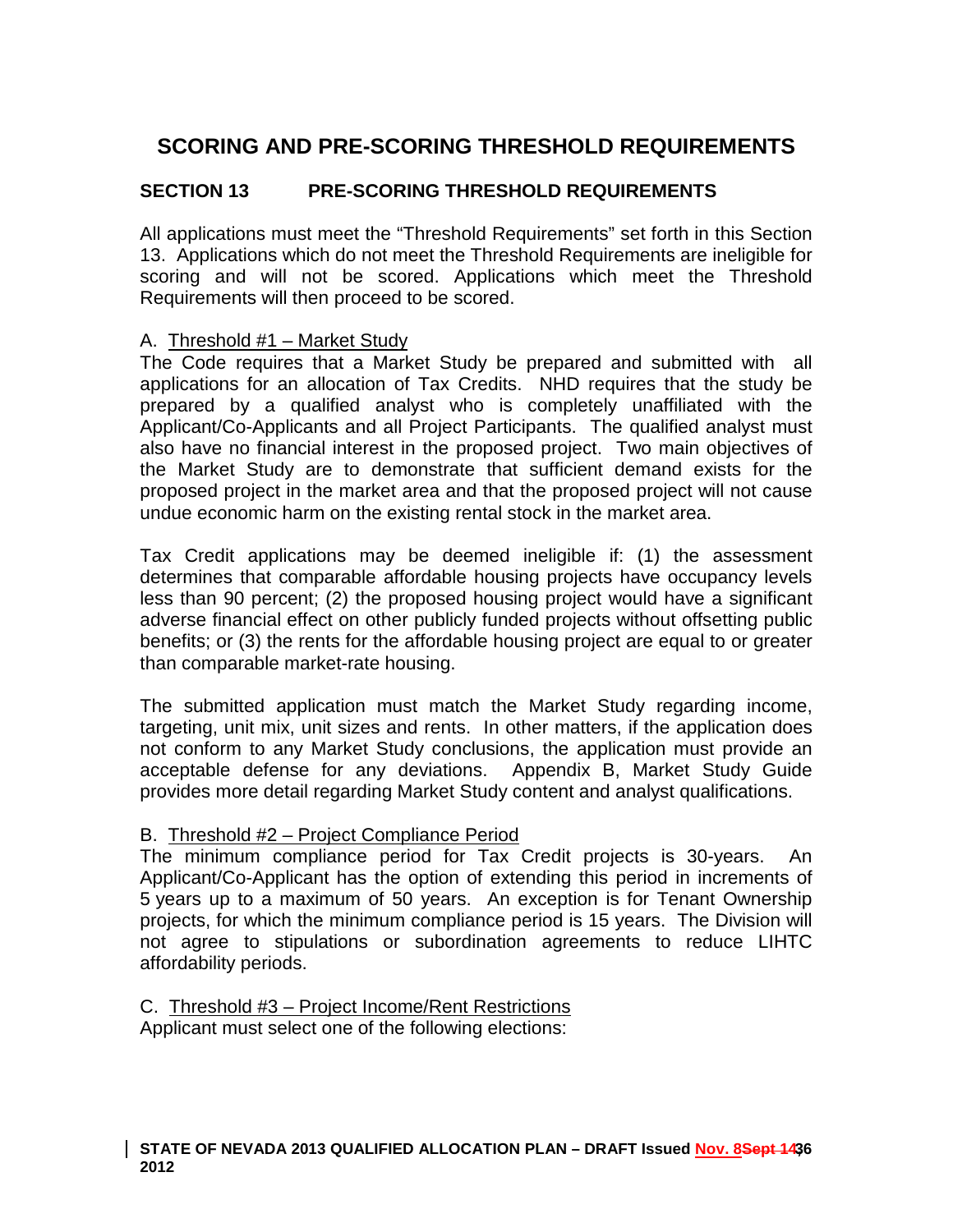1) A minimum of 40% of the units will be occupied by households with incomes at or below 60% Area Median Income (AMI). In 100% Tax Credit projects, all units must be rent and income restricted to 60% AMI or lower.

2) A minimum of 20% of the units will be occupied by households with incomes at or below 50% AMI. In 100% Tax Credit projects, all units must be rent and income restricted to 50% of AMI or lower.

### D. Threshold #4 – The Gross Floor Rent

The Gross Floor Rent effective date will automatically default to the date of the Carryover Allocation of Tax Credits to a project unless the Applicant/Co-Applicants elect to change the Gross Floor Rent effective date to the building placed in service. The Applicant/Co-Applicants must submit a signed statement to the Division with this requesting the change of the Gross Floor Rent effective date before the date of the Carryover Allocation. Once the election is made, it is final and irreversible.

E. Threshold #5 – Project Reserves for Replacement Requirements The project must maintain minimum annual replacement reserves as follows:

- 1) For new construction Senior Housing projects: **\$250.00** per unit.
- 2) For all other new construction projects: **\$300.00** per unit.
- 3) For all Acquisition/Rehabilitation projects: **\$325.00** per unit.

Annual replacement reserves that exceed the above-referenced minimums by more than 20% may be considered excessive and the Division may require additional documentation that supports the higher annual replacement reserve. The Division reserves the right to limit excessive minimum reserves.

## F. Threshold #6 – Financial Feasibility Requirements

The Code limits Tax Credit allocations to the amount necessary for the project to be financially feasible and induce long-term viability. To make this determination, the Division completes financial feasibility evaluations three times before Tax Credits are issued.

The first financial feasibility evaluation is performed at the time of application. As stated herein above, if after performing the first financial feasibility evaluation, the Division determines that the proposed project is not financially feasible; the application will be ineligible for scoring and will be rejected.

If the project passes the first financial feasibility evaluation, in the event that the project should receive a reservation of Tax Credits, prior to issuing the Carryover Allocation of Tax Credits, the Division will perform the second financial feasibility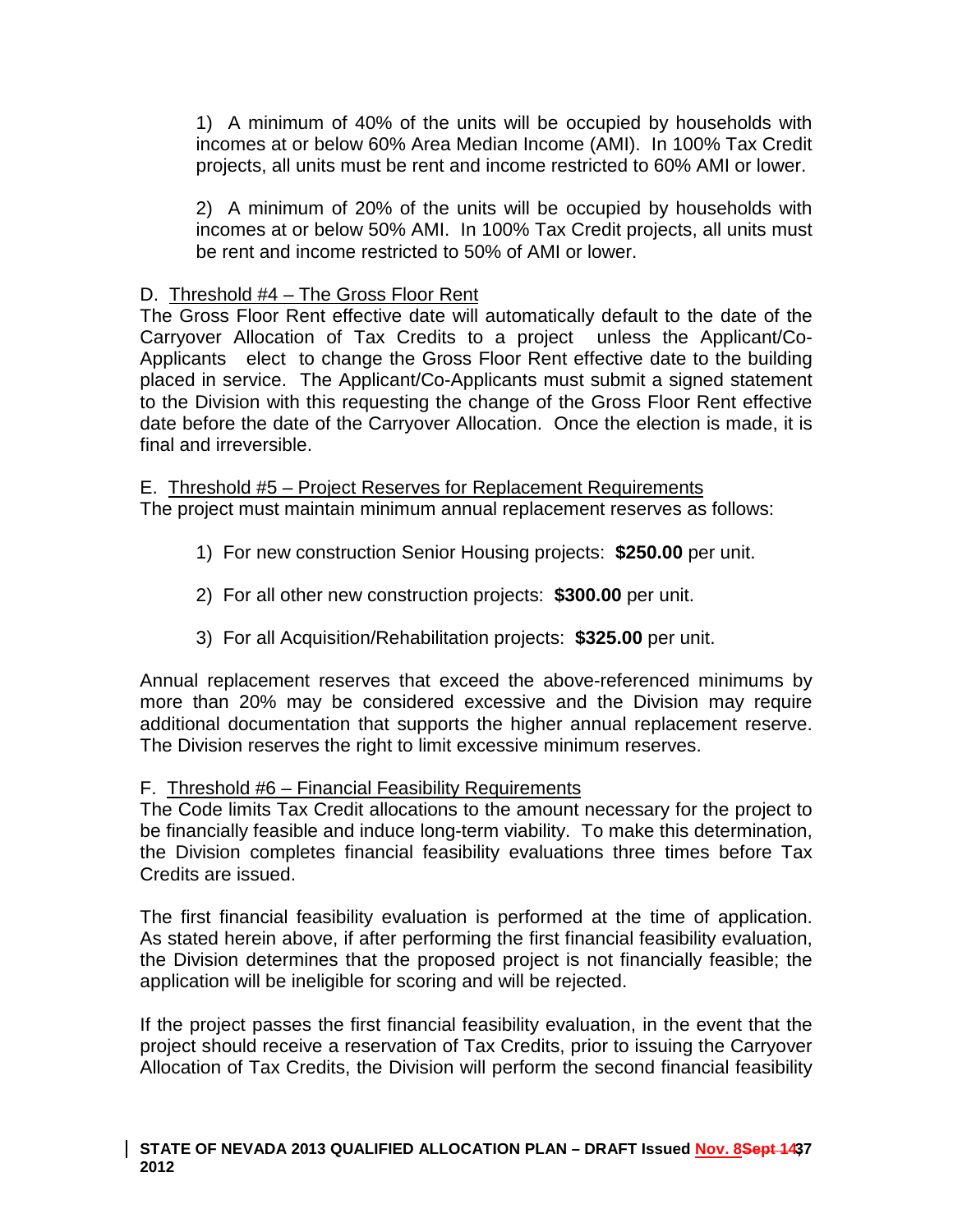evaluation. If the project fails either the second financial feasibility evaluation it will not receive a Carryover Allocation of Tax Credits.

The Division performs the third and final required financial feasibility evaluation prior to the Final Allocation of Tax Credits. The amount of Tax Credits provided to a project in the Final Allocation may be adjusted based upon the results of the third and final financial feasibility evaluation.

Set forth below is a list of factors which the Division considers when performing the financial feasibility evaluations. The list of factors is not all-inclusive, and other factors may also be considered.

- The cost of the project
- The reasonableness of construction costs
- The cost per unit of the project
- The projected income, expenses and cash flow, for the compliance and extended compliance period
- The reasonableness of the projections of income and expenses and the assumptions upon which those projections are based
- The fees for Project Participants
- The sources and uses of money for the project
- The plan for financing the project
- The projected proceeds from the sale of the Tax Credits
- The percentage of the housing credits used for the cost of the project
- The demonstrated stability of the Applicant/Co-Applicants' [first and second financial feasibility evaluations] or Project Sponsor [third financial feasibility evaluation], including an analysis of the Financial Statement of the Applicant/Co-Applicants or Project Sponsor, as applicable.

The Division has also adopted financial standards to analyze the financial pro forma included in each application. The current standards are set forth below. The Division may adopt new or modify existing standards at any time.

1) Recommended minimum debt service coverage ratio of 1.15 on all combined debt excluding notes not requiring repayment until the sale of the property (except for USDA finance projects and subject to Division approval);

2) Three percent limitation on increases to projected project income and expenses;

3) Seven percent limitation on unit vacancy assumption;

4) Operating ratio shall be reasonable and subject to Division approval;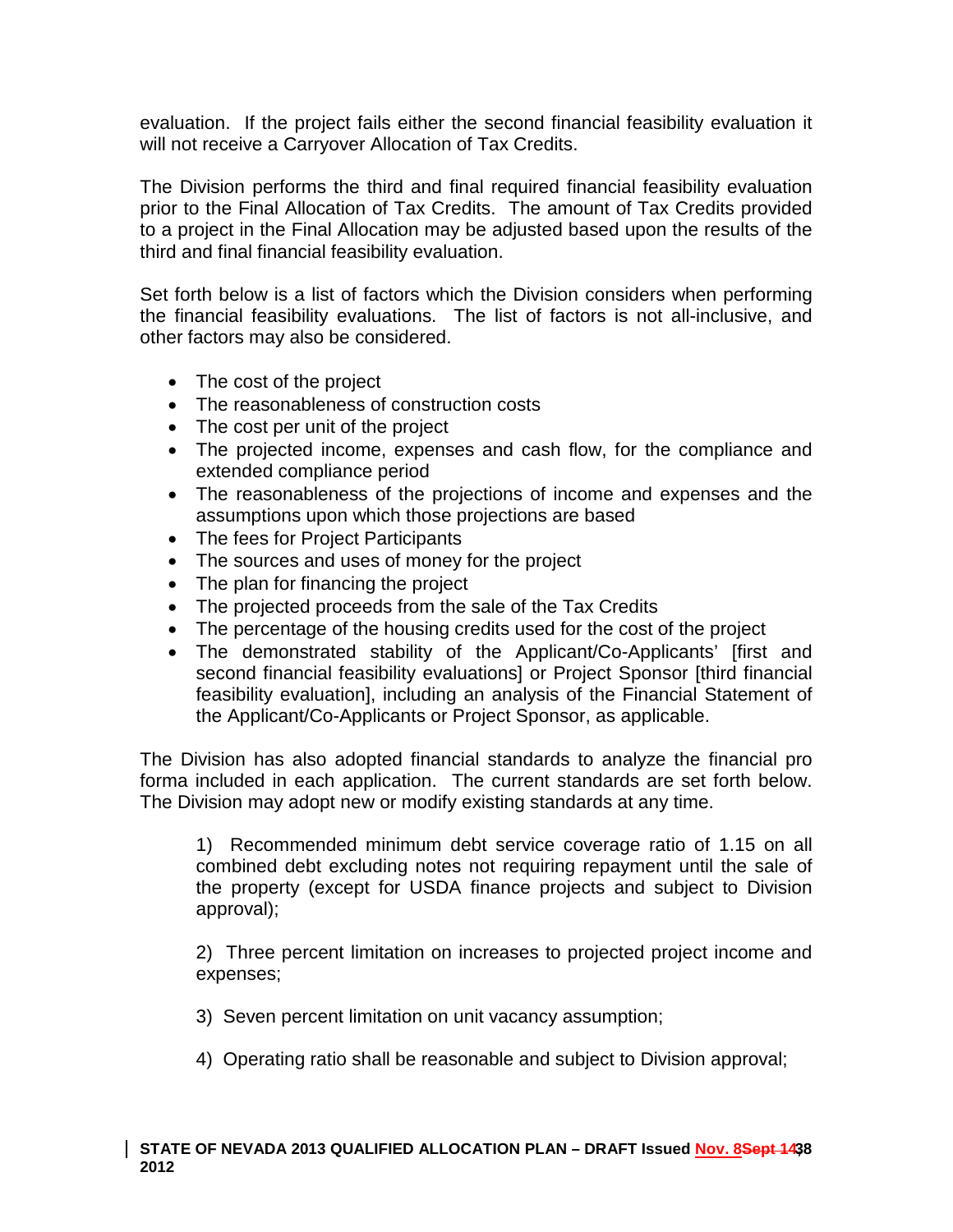5) Replacement Reserves of \$250.00 for new construction Senior Housing, \$300.00 per unit for other new construction projects, and \$325.00 per unit for acquisition/rehabilitation projects;

6) 15 percent limitation on Developer Fees of the eligible basis involving third-party land transactions;

7) The Developer Fee on the acquisition portion of the project is limited to a maximum of 15% of the acquisition eligible basis. The Developer Fee associated with the acquisition's eligible fee must clearly identify the costs and uses statement in the 4% column;

8) No more than 60 percent of the Developer Fee may be deferred and the Developer Fee, if paid from cash flow, must be paid in full by year 15;

9) 14 percent limitation on builder's/contractor's profit, overhead and general requirements;

10) In instances where the builder/contractor and Applicant/Co-Applicants have an identity of interest, the Division will utilize its Estimating Consultant to examine the proposed project budget for cost reasonableness. Based upon this review, NHD reserves the right to limit the amount of builder's/contractor's profit, overhead and general requirements or require the use of an alternate builder;

11) Projects underwritten using the 70% PV rate in effect for the month within which the application is due (i.e., May 2013); and

12) Projects underwritten using the Tax Credit equity rate in the Letter of Intent ("LOI"). The amount of Tax Credits provided to a project may be adjusted based upon final locked-in Tax Credit equity pricing. A letter from the Equity Investor indicating final pricing must be provided to NHD staff by the 270-day test deadline.

## G. Threshold #7 – Authorization and Due Formation

The Applicant/Co-Applicants must include evidence that Applicant/Co-Applicants are duly formed legal entities authorized to transact business in the State of Nevada and in good standing with the Office of the Secretary of the State of Nevada. Requirements for certain entity types are set forth below. If the Applicant/Co-Applicant entity type does not fit within one of the categories below, then entity documents and certificates of an equivalent nature must be submitted.

- 1) Corporations (for profit).
	- a. Copies of the Articles of Incorporation and Bylaws.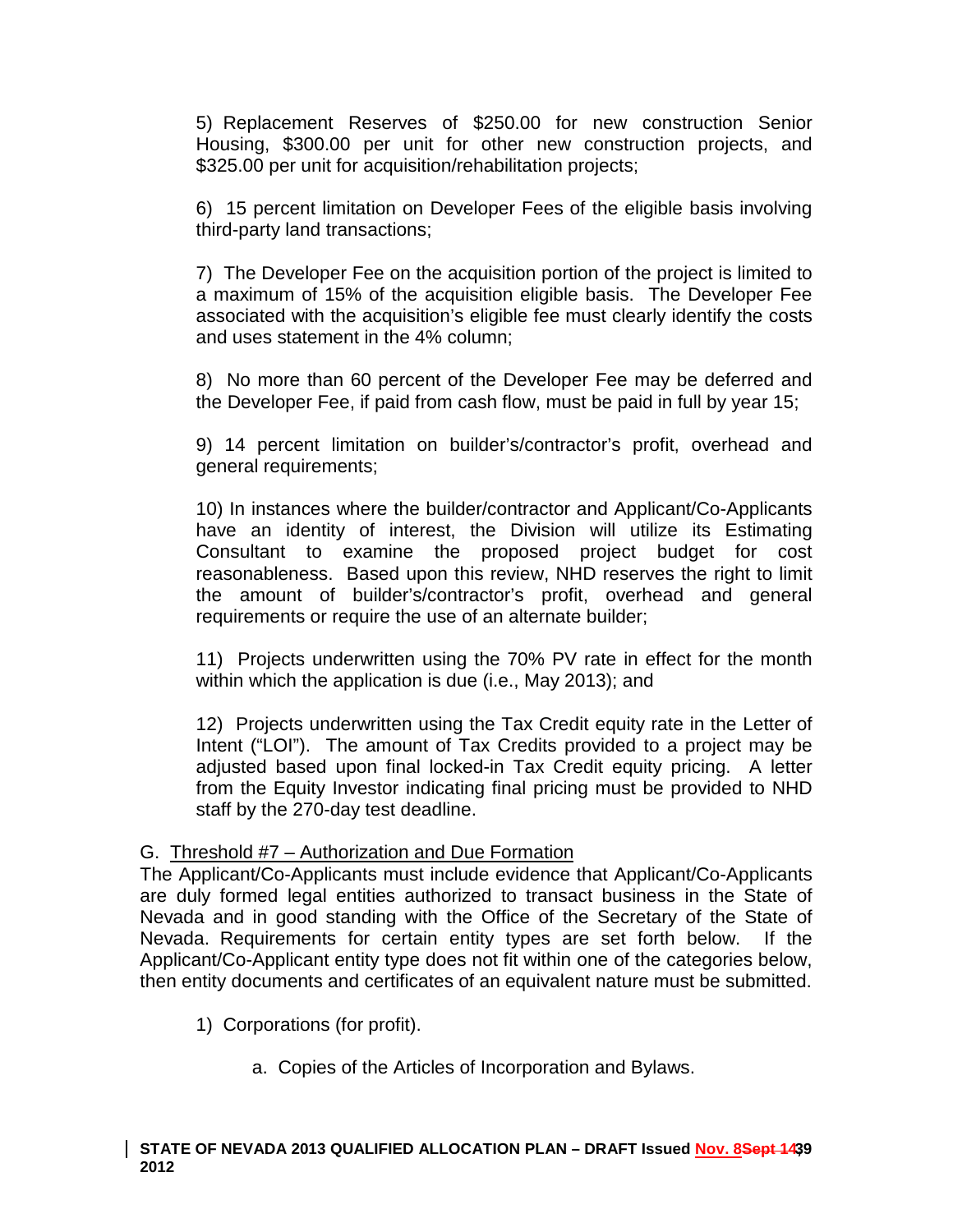b. If the Applicant, or any Co‐Applicant, was incorporated in Nevada, provide a certificate of good standing issued by the Nevada Secretary of State confirming the legal existence of the entity as of the date of the certificate ("Certificate of Good Standing") and dated not earlier than 30 days prior to the date the Submission Date.

c. Applicant/Co‐Applicants incorporated in another state and doing business in Nevada must submit a certificate of good standing or its equivalent from the state of incorporation confirming the legal existence of the entity dated not earlier than 30 days prior to the date the Submission Date and a certificate of good standing to transact business in Nevada ("Certificate of Authority") for such foreign corporation, issued by the Nevada Secretary of State and dated not earlier than 30 days prior to the Submission Date.

2) Limited Partnerships. Limited Liability Partnerships, and Limited Liability Limited Partnerships (collectively "Limited Partnerships").

a. Copies of the partnership agreement and any amendments.

b. If the Applicant, or any Co-Applicant, is a Limited Partnership organized under the laws of Nevada, provide a certificate of existence issued by the Nevada Secretary of State confirming the legal existence of the entity ("Limited Partnership Certificate of Existence") and dated not earlier than 30 days prior to the Submission Date.

c. If the Applicant, or any Co-Applicant, was organized under the laws of another state and doing business in Nevada, the following must be provided: (i) a Limited Partnership certificate of existence or its equivalent from the state of organization confirming the legal existence of the entity, dated not earlier than 30 days prior to the Submission Date; and (ii) a Certificate of Authority to transact business in Nevada for such foreign limited partnership from the Nevada Secretary of State dated not earlier than 30 days prior to the Submission Date .

- 3) Limited Liability Companies.
	- a. Copies of the Articles of Organization and Operating Agreement.

b. If the Applicant, or any Co-Applicant, is organized under the laws of Nevada, provide a Certificate of Good Standing issued by the Nevada Secretary of State confirming the legal existence of the entity dated not earlier than 30 days prior to the Submission Date.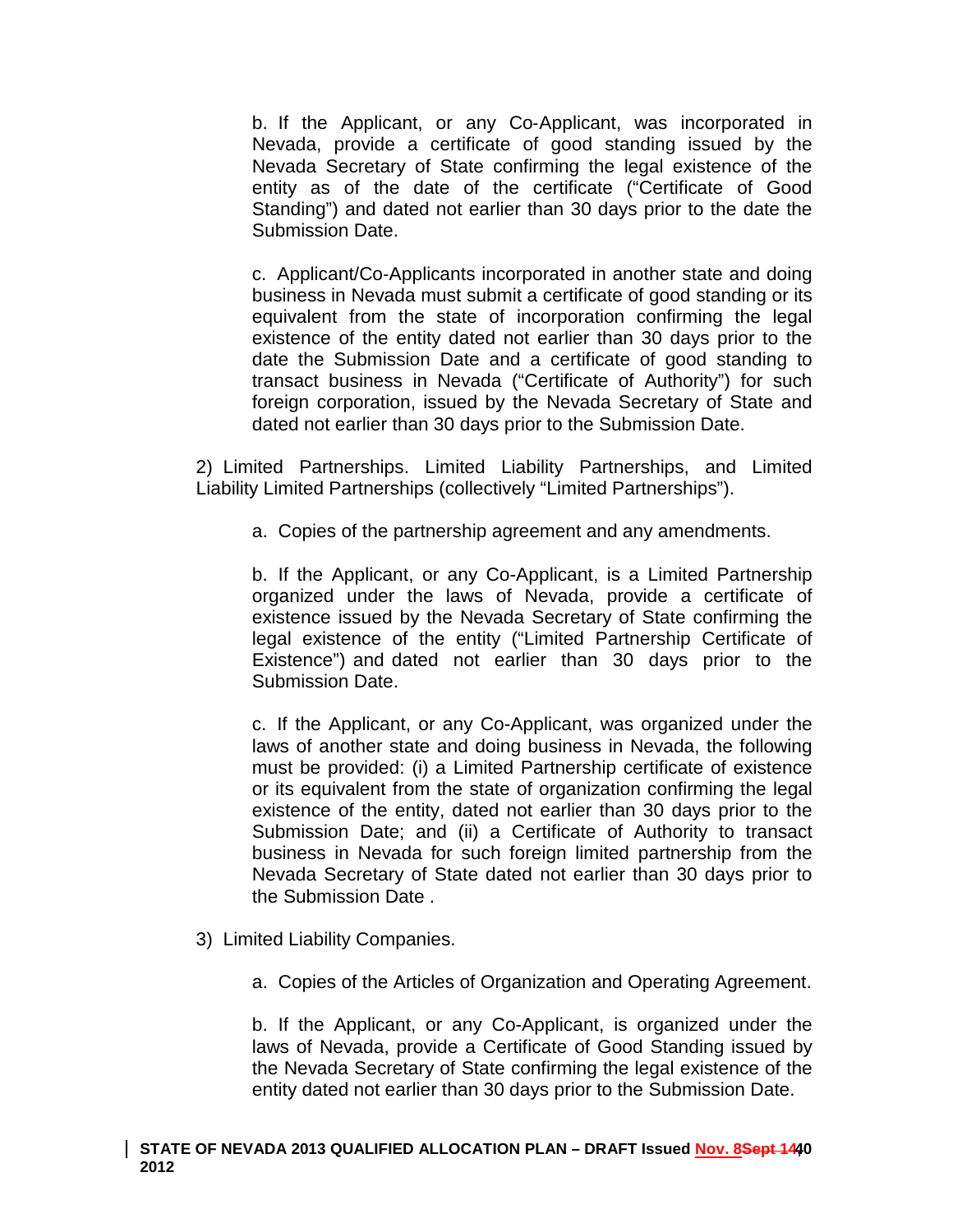c. If the Applicant, or any Co‐Applicant, is organized under the laws of another state and doing business in Nevada the following must be submitted: (i) a certificate of existence or its equivalent from the state of organization confirming the legal existence of the entity dated not earlier than 30 days prior to the Submission Date; and (ii) a Certificate of Authority issued by the Nevada Secretary of State for such foreign limited liability company dated not earlier than 30 days prior to the Submission Date.

4) Non-Profit Organizations.

a. Provide IRS documentation of I.R.C. § 501(c)(3) or I.R.C. § 501(c)(4) status.

b. Provide a copy of the Non‐Profit Organization's Articles of Incorporation and Bylaws, and all relative amendments, one of which must contain a description of the Non-Profit Organization and its activities that include the fostering of low income housing in its Articles of Incorporation or Bylaws, as may be amended.

c. Provide the names of board members of the Non-profit Organization.

d. If the Applicant, or any Co‐Applicant, was incorporated in Nevada, provide a Certificate of Good Standing issued by the Nevada Secretary of State confirming the legal existence of the entity as of the date of the certificate dated not earlier than 30 days prior to the Submission Date.

e. Applicant/Co‐Applicants incorporated in another state and doing business in Nevada must submit a certificate of good standing or its equivalent from the state of incorporation confirming the legal existence of the entity dated not earlier than 30 days prior to the Submission Date and a Certificate of Authority to transact business in Nevada for such foreign corporation, issued by the Nevada Secretary of State and dated not earlier than 30 days prior to the Submission Date.

Copies of all entity documents and certificates submitted to the Division must be file stamped and/or completely executed, as applicable.

Applicants and Co-Applicants must also submit a statement with the application identifying all Persons with ownership interests in the Applicant, or each of the Co-Applicants, as well as all Persons involved in the management of the Applicant or each of the Co-Applicants.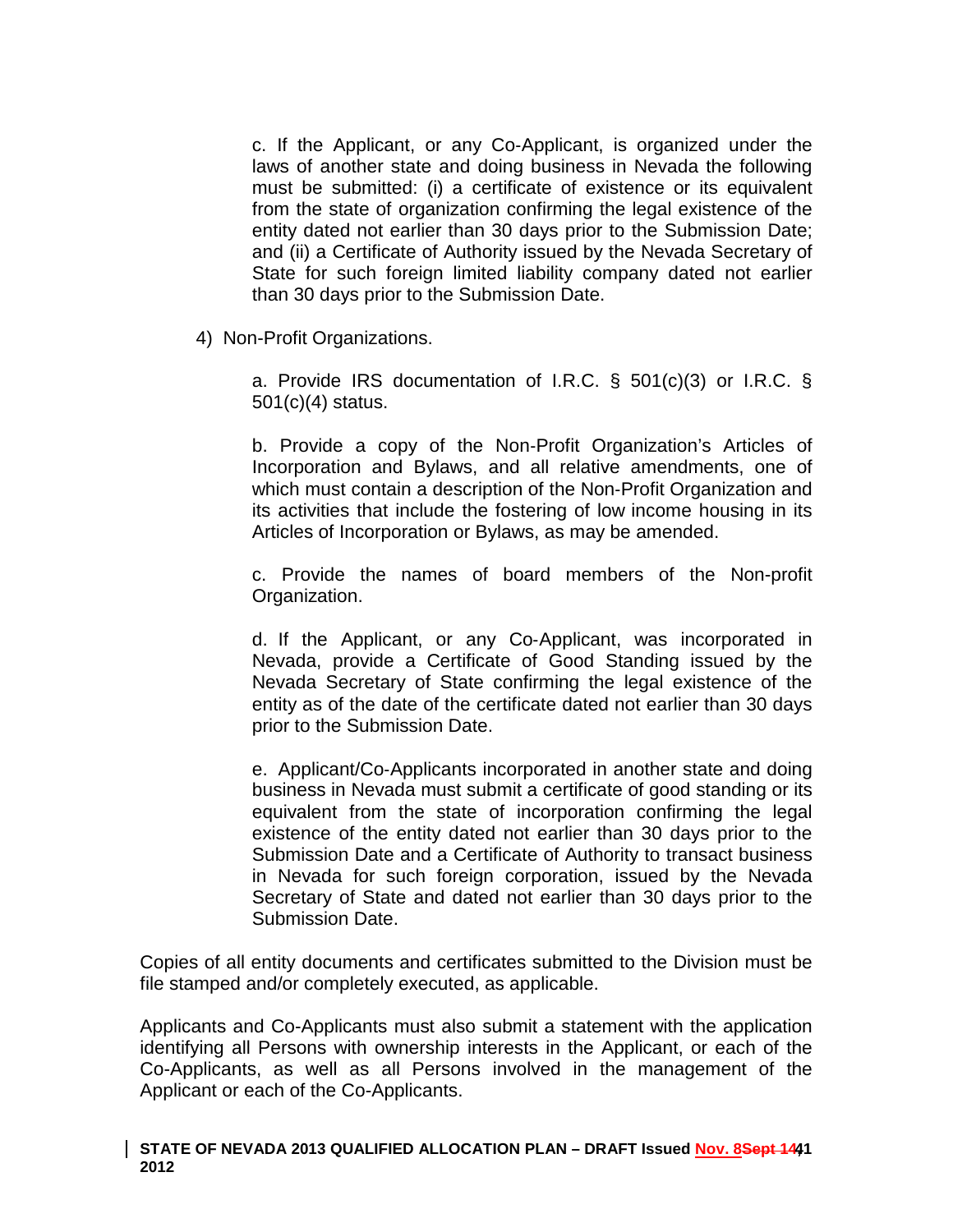### H. Threshold #8 – Project Site Control Documents

Site Control for all of the land needed for the proposed project must be evidenced by:

1) A fully executed and legally enforceable purchase contract (a "PSC") or option to purchase (an "Option") for each portion of the real property where the proposed project will be located that identifies the seller and buyer, the amount to be paid, the expiration date of the contract or option, and a statement from the seller and buyer describing any prior interest in the land or business dealings between seller and buyer; or

2) A written, legally enforceable governmental commitment to transfer the real property, by either sale or long term ground lease with a term of at least 50 years, for the proposed project to the Applicant/Co-Applicants (a "Government Commitment"); or

3) A validly executed long-term Ground Lease with a term of at least 50 years for each portion of the real property where the proposed project will be located with a statement from the lessor and lessee describing any prior interest in the land or business dealings between lessor and lessee; or

4) A recorded deed evidencing the transfer of the real property necessary for the proposed project to the Applicant/Co-Applicants along with a copy of the owner's policy of title insurance insuring the ownership of the real property by the Applicant/Co-Applicants.

If a PSC, Option or Government Commitment is submitted, the PSC/Option/ Government Commitment must provide for an initial term lasting at least until December 31<sup>st</sup> of the year in which the reservation of Tax Credits is made ("Initial Term"). This Initial Term must not be conditioned upon any extensions requiring seller consent, additional payments, financing approval, Tax Credit award or other such requirements. Additionally the PSC/Option/Government Commitment must not require any additional actions on behalf of the Applicant/Co-Applicants during the Initial Term which could allow the seller/optionor/governmental agency to terminate the Transfer Commitment if the action is not fulfilled by the Applicant/Co-Applicants. If the PSC/Option/Government Commitment requires an escrow payment due after signing, evidence that payment was received must be included in the application.

Site control evidence and the application materials must show exactly the same names, legal description and acquisition costs. All signatures, exhibits, and amendments should be included to be considered complete.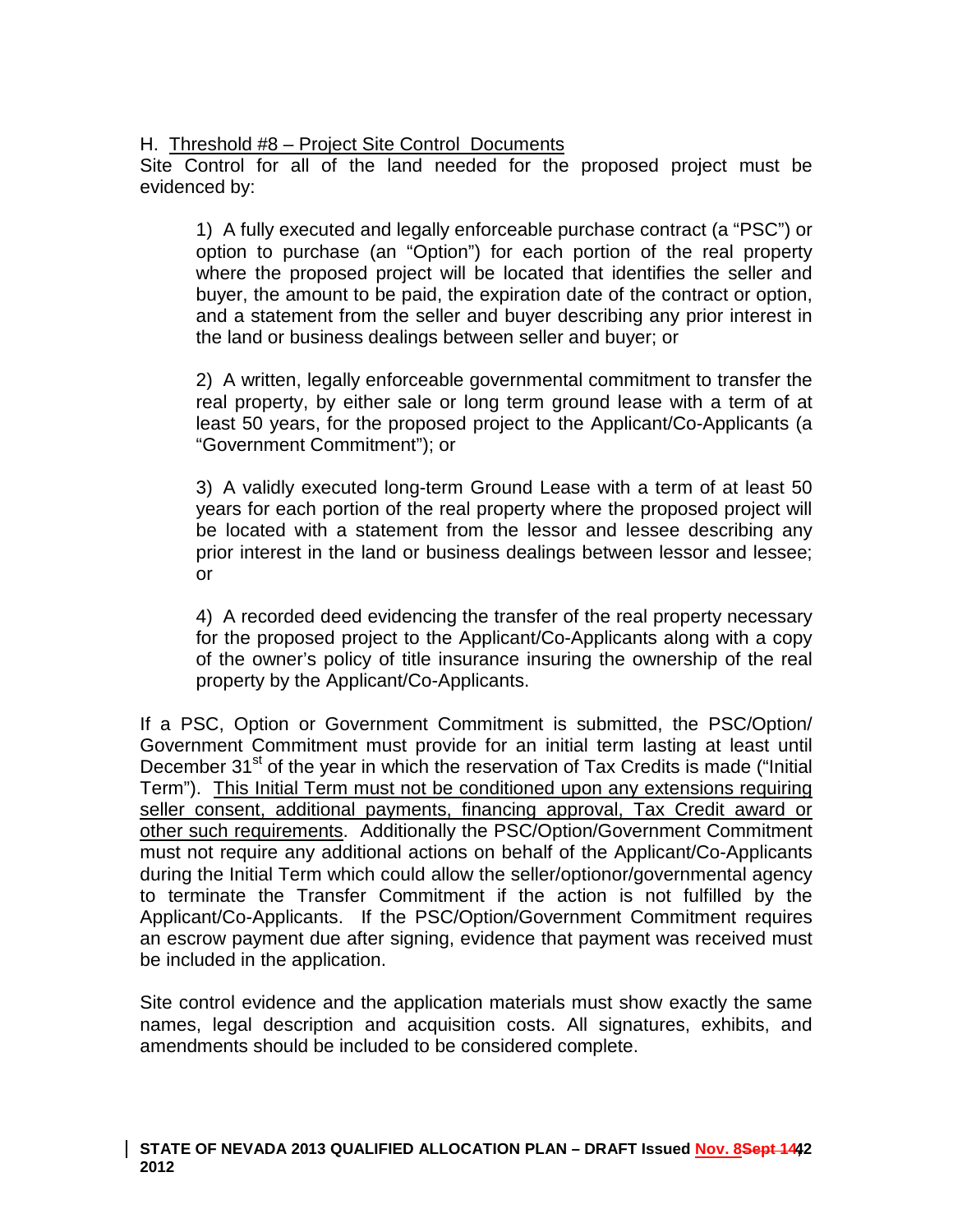I. Threshold #9 – Zoning and Phase 1 for Project

Applicants/Co-Applicants must also provide documentation establishing that the project as proposed and preliminarily designed is on land appropriately zoned for the intended project and that discretionary permits are not necessary from a local government body (i.e., that the project upon design, only requires an administrative review for building permit issuance).

All Applicants or Co-Applicants must also submit a complete Phase I Environmental Study for all portions of the real property on which the proposed project is to be located.

### J. Threshold #10 – Applicant/Co-Applicants' Low Income Housing Experience and Compliance History; Financial Capacity; and Background

1) Low Income Housing Experience. Applicants/Co-Applicants must demonstrate sufficient prior experience with the development and management of low income housing projects and that they possess the financial capacity necessary to undertake and complete the proposed project.<sup>[7](#page-32-0)</sup> Applicant/Co-Applicants must also demonstrate to the Division that they have successfully developed projects of comparable size and financial complexity.

To make this demonstration, the Division requires an Applicant/Co-Applicant to submit the following with the Tax Credit application.

a. Low Income Housing Experience. The Applicant/Co-Applicants must submit an addendum to the application providing a description of at least five prior low income housing projects which the Applicant/Co-Applicants developed and operated. The information in the addendum must include, at a minimum: (i) the name of the project and its location; (ii) the date the allocation of Tax Credits, or funds or financing to promote low income housing, was received; (iii) for prior low income housing projects located outside the State of Nevada, the identification of the allocating or administering authority and the contact person at the allocating or administrating authority; (iv) the placed in service date dates construction commenced and was completed; (v) the period of time from commencement of date lease-up to stabilized occupancy commenced; (vi) current occupancy levels; and (vii) the permanent financing sources.

Applicants/Co-Applicants with at least two, but less than five, prior successful low income housing projects will be considered if they

<span id="page-42-0"></span>7 A low income housing project is defined as a project with restricted rents serving households whose gross income does not exceed 80% AMI subject to a minimum period of affordability.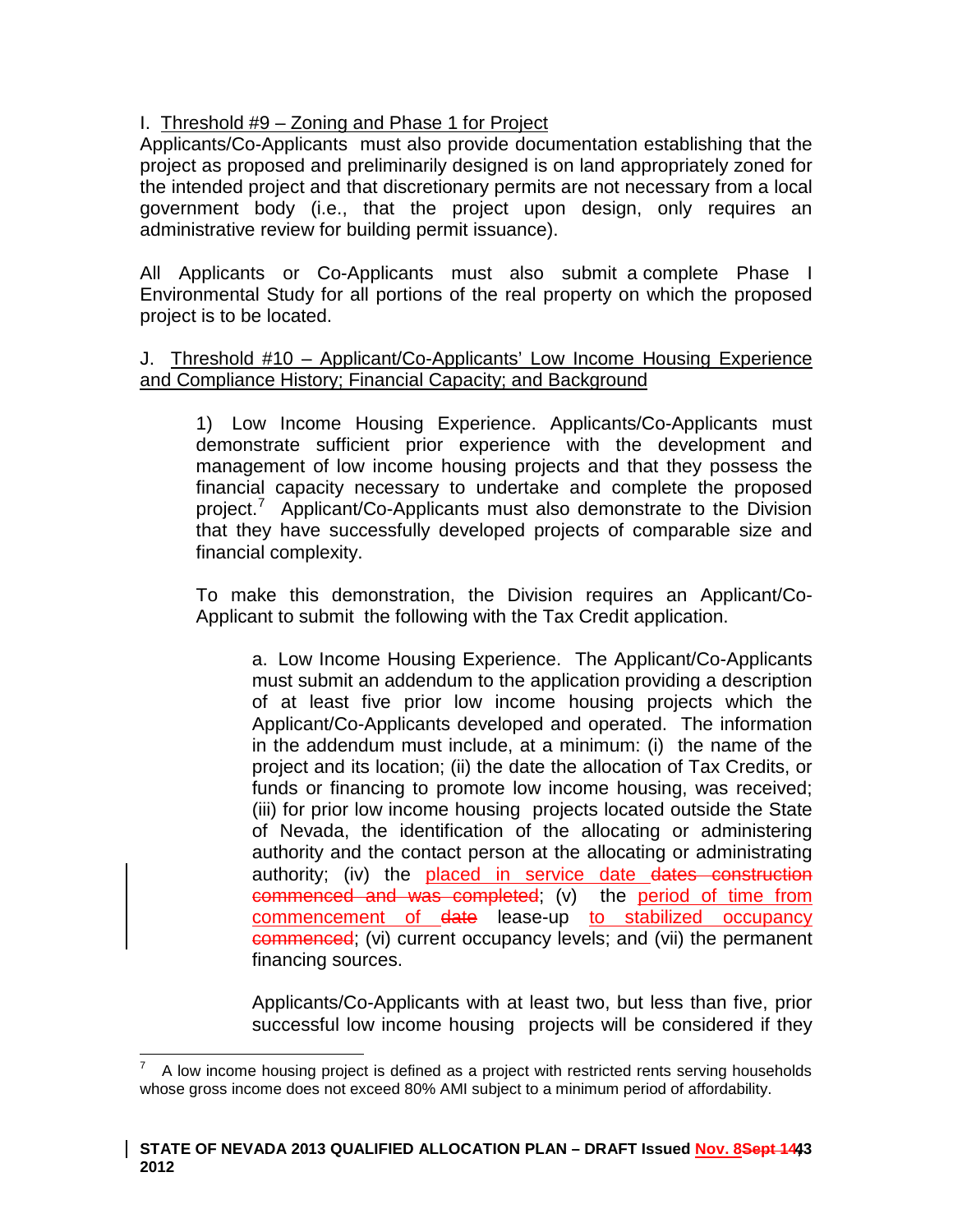have received an allocation of Tax Credits, or funding or financing to promote low income housing, within the last three years and if the projects are in good standing. A copy of the recorded Declaration of Restricted Covenants must be provided for these projects if the project(s) is located outside of Nevada. If the project(s) is located in Nevada and the Declaration of Restrictive Covenants are filed and on record with the Division, simply state the name of the completed project.

b. Additional Requirement - Special Needs Projects. Applicants/ Co-Applicants submitting an application proposing a Special Needs projects must demonstrate a minimum of three years of experience providing a service or assistance to persons with special needs. The information included in the application package must demonstrate the minimum of three years of experience and provide a summary of the supportive services provided to residents.

2) Compliance History. All Applicants/Co-Applicants must provide an addendum to the application which identifies for each past low income housing Tax Credit project or low income housing project funding or financed with funds to promote low income housing which the Applicant/Co-Applicants developed and operated, which: (i) states that the project is and always has been in compliance; or (ii) describes compliance violations within the past 3 years which were not cured within the applicable cure period and/or outstanding compliance violations cited during project monitoring reviews by federal, state or local funding/allocating agencies. The Applicant/Co-Applicant gives the Division permission to contact other State Housing Finance Agencies or local jurisdictions where the Applicant/Co-Applicant has completed LIHTC projects, or projects funded or financed with funds to promote low income housing, to discuss compliance history.

Outstanding uncorrected IRS form [8](#page-42-0)823<sup>8</sup> or compliance violations issued by other federal, state or local funding/allocating agencies for prior low income housing Tax Credit projects, or projects funded or financed with funds to promote low income housing, will result in the rejection of the application. Alternatively, if the Division determines that the outstanding compliance violations are not significant and if the Applicant/Co-Applicant has cured the violations or proceeds to cure such violations within 10 business days of notice from the Division of the violation, instead of rejecting the application, the Division may make a reduction of 5 points in the point total for the application, should the application satisfy the remainder of the Threshold Requirements.

<span id="page-43-0"></span>8 Negative Findings refer to cases in which the project is in material non-compliance and the responsible public entity has filed an 8823 form or other similar notification of non-compliance.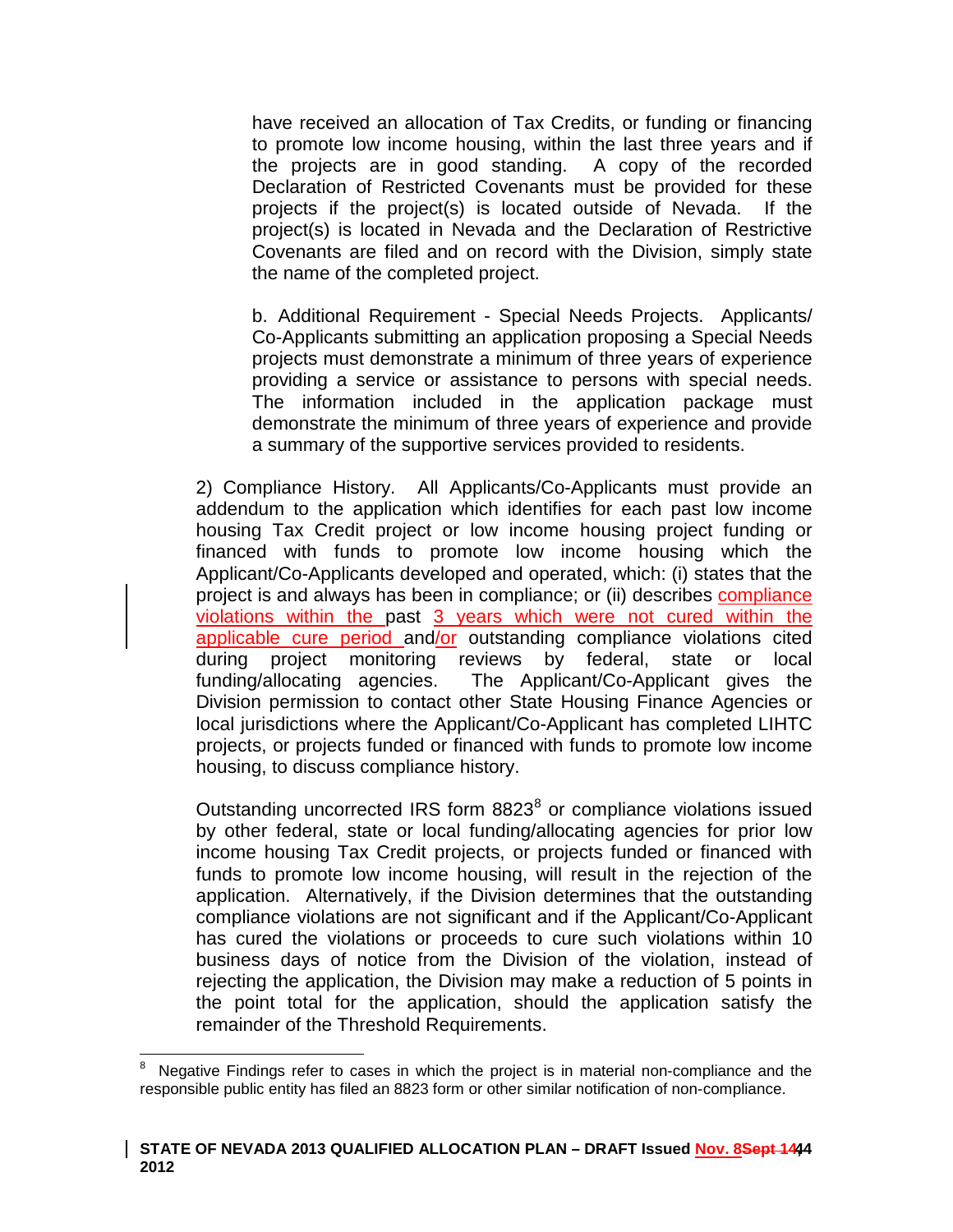3) Financial Capacity. Evidence of the financial capacity and solvency of the Applicant/Co-Applicants in the form of Financial Statements of the owners of Applicant/Co-Applicants and of the Applicant/Co-Applicants for the past 2 years must be submitted with the application.

4) Background. All Applicants/Co-Applicants must also submit a disclosure ("Background Disclosure") to the Division with the application for all persons who have an ownership interest in the Applicant/Co-Applicants bearing the notarized signature of each containing the following information:

- Identifying all bankruptcies within the 7 years prior to the Submission Date, with the jurisdiction and case number. All bankruptcies, in which the person has been involved as an owner of a debtor entity, or personally as debtor, must be listed, along with a statement of the status of the case. If there are none, then this must be stated.
- Identifying all projects with which the person has been involved for which a Notice of Default was received related to the project, specifically identifying the project, person who issued the notice and outcome. If none, this must be stated.
- Identifying all projects with which the person has been involved or which were lost to foreclosure or surrendered pursuant to a deed in lieu, specifically identifying the project, all involved parties and the outcome. If none, this must be stated.
- Identifying all notices of violation or disciplinary action by any regulatory body, licensing entity, ethics commission, disciplinary board or similar entity in the 7 years prior to the Submission Date, with a description of the status or outcome. Alternatively, please state none.
- Identifying if the person has been convicted, is currently under indictment or complaint, has been found liable or is currently accused of fraud or misrepresentation, in Nevada or any other state, relating to: a) the issuance of securities, b) the development, construction, operation, or management of any Tax Credit or other government subsidized housing program, c) the conduct of the business of the applicable party, in any criminal, civil, administrative or other proceeding, or d) any filing with the Internal Revenue Service in any state. If none, this must be stated.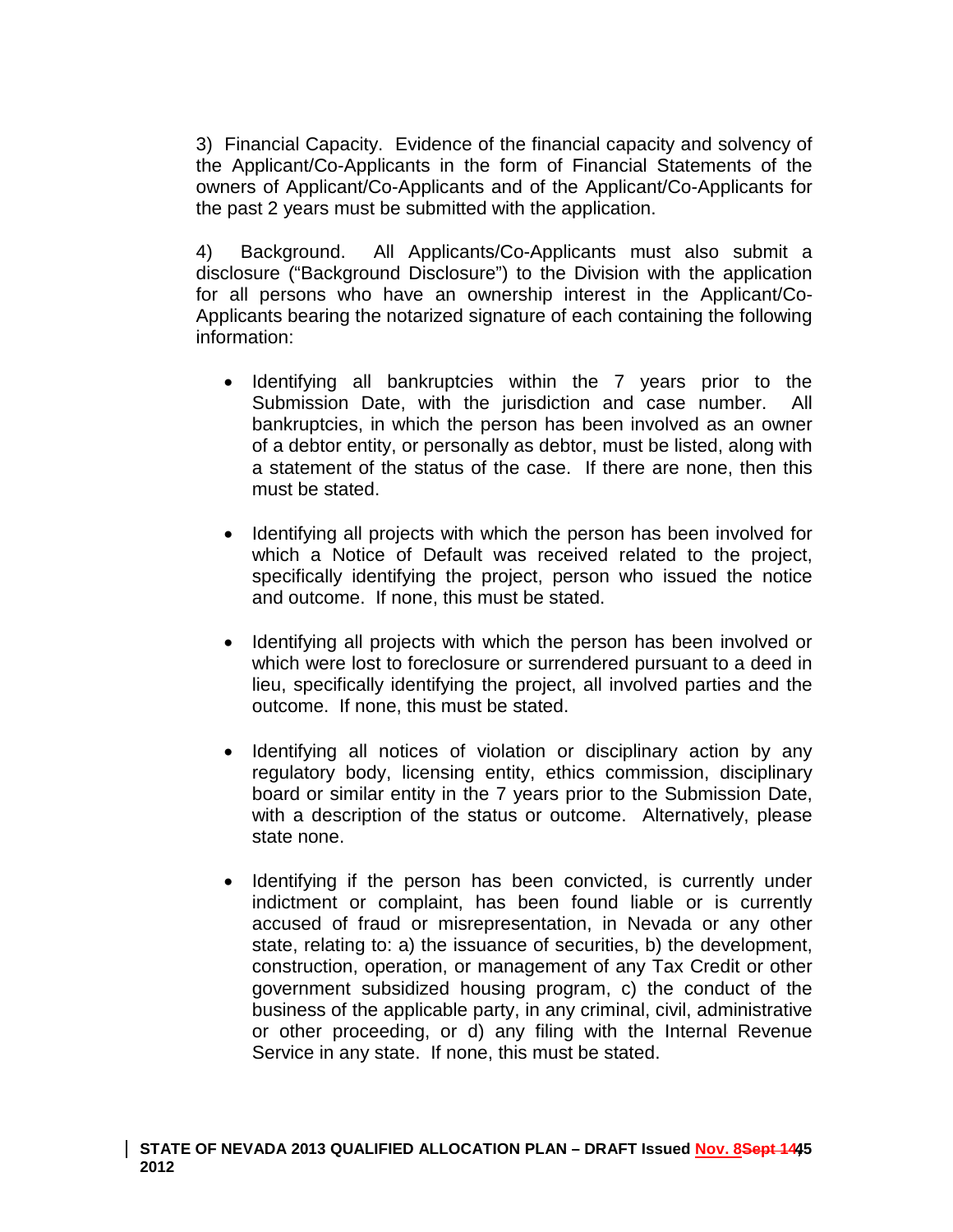The Division may request additional information from the Applicant/Co-Applicant regarding any or all of the items listed on the Background Disclosure. The Division may reject any application for Tax Credits based on the information in the Background Disclosure, in its sole discretion.

a. Procedure for Preliminary Review of Background Disclosure.

(ii) Applicants/Co-Applicants may request an initial review of their Background Disclosure by submitting a written request to the Division with the completed initial Background Disclosure at least 10 months prior to the Application Deadline. The Division may request additional information from the Applicant/Co-Applicant regarding any or all of the items listed on the initial Background Disclosure. The Division may give a preliminary approval of the Background Disclosure (the "Conditional Background Approval") or may advise the Applicant/Co-Applicant that based on the information in the Background Disclosure, the application would be rejected if submitted. This determination is in the Division's sole discretion.

(ii) Applicants/Co-Applicants who receive a Conditional Background Approval must submit an undated Background Disclosure with the application. The Division may request additional information regarding any or all of the items listed on the updated Background Disclosure submitted with the application. New or changed information in the updated Background Disclosure; changes in circumstances reflected in the updated Background Disclosure; or variances and/or discrepancies between the information in the conditionally approved initial Background Disclosure and the updated Background Disclosure submitted with the application may result in rejection of the application, in the Division's sole discretion.

**Applicants/Co-Applicants are further advised and notified that a Conditional Background Approval does not guaranty that the updated Background Disclosure submitted with the application will be acceptable to the Division.**

# K. Threshold #11 – Experience/Qualifications of Project Participants

All Applicants/Co-Applicants must demonstrate that the Project Participants selected by the Applicant/Co-Applicant possess the experience and financial capacity necessary to undertake and complete the proposed project and that each Project Participants have been involved with the development of low income housing projects of similar size and financial complexity.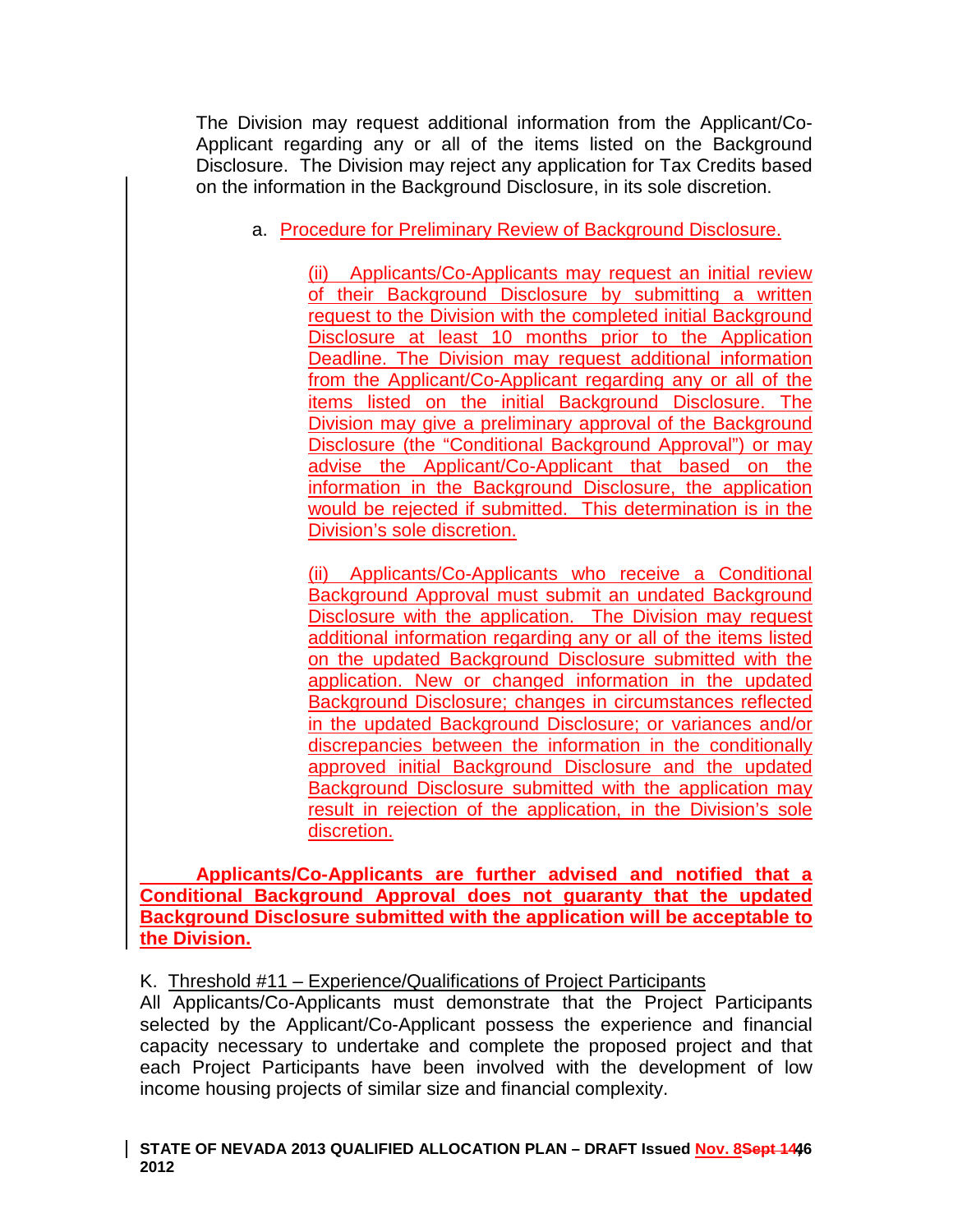To make this demonstration, all Applicant/Co-Applicants must provide the following.

1) An organizational chart that describes the relationships, whether through ownership, contract or control, between the Project Participants.

2) Provide a narrative describing the experience of the Project Participants as it relates to the development of the proposed project.

3) Resumes of the principals and other supervisory employees of each Project Participant as well as resumes for the company or organization.

4) Evidence of financial capacity and solvency in the form of Financial Statements of the Project Participants who will be acting as the General Contractor and Property Management Company for the proposed project for the prior two full calendar years.

5) Provide an explanation of all identities of interest and relationships between the Project Participants and between all Project Participants and the Applicant/Co-Applicants.

6) Evidence that the Project Participant selected to act as the management company for the proposed project has a minimum two years' experience managing income restricted properties. Upon written request, the Division may issue a waiver of this requirement. Such waiver is at the sole discretion of the Division.

#### L. Threshold #12 – Project Security and Management

- 1) Security. All Tax Credit projects must provide appropriate security systems and improvements to reasonably safeguard the safety of residents.<sup>[9](#page-43-0)</sup> For the purposes of this section, security systems include but are not limited to:
	- Project fencing
	- Defensive landscaping
	- Security doors
	- Screens and gates
	- Gated project access control systems using keypads and magnetic cards
	- Self-locking door mechanisms

<span id="page-46-0"></span>9 Security requirements *do not* apply to tenant ownership projects.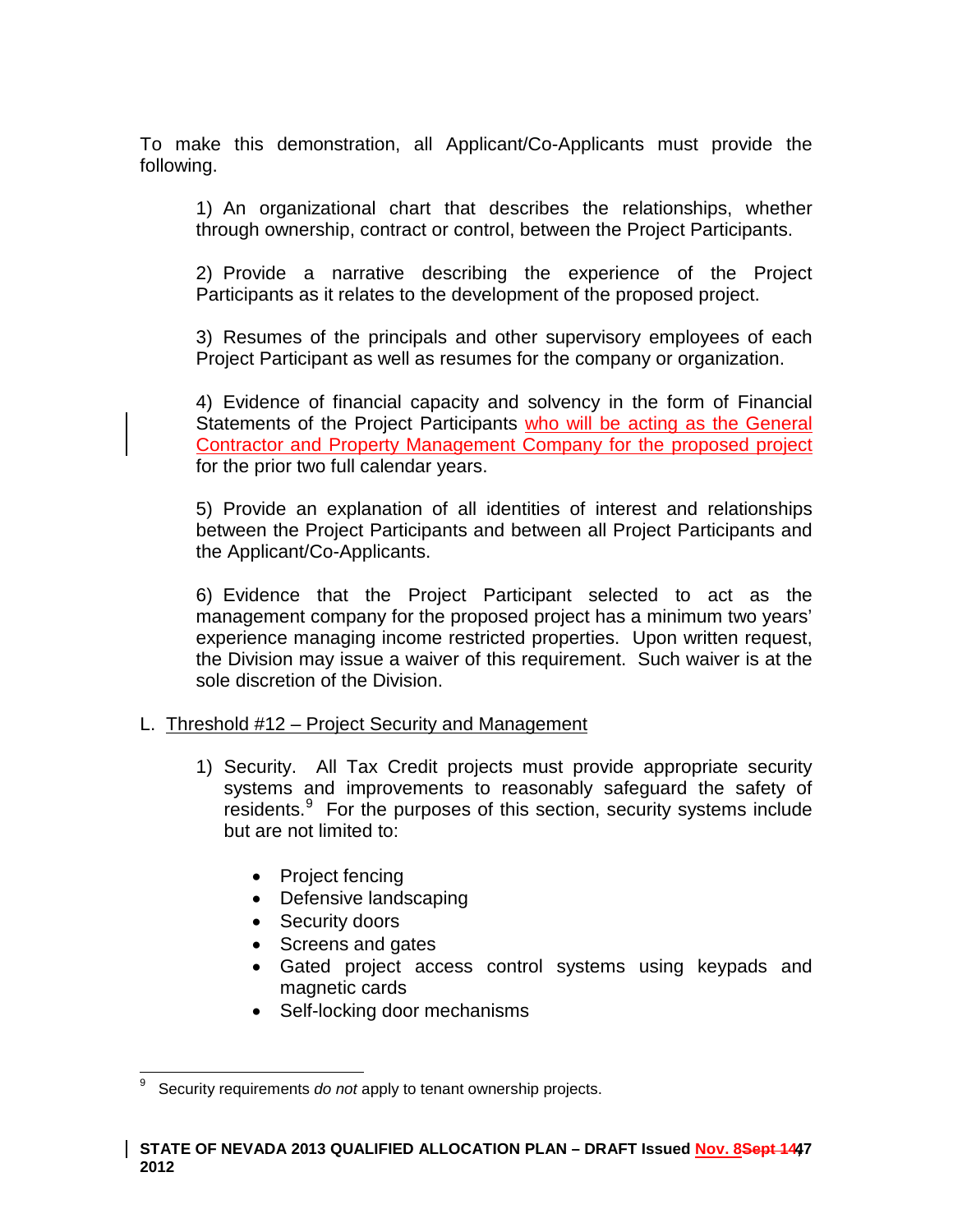- Project/unit camera surveillance with on-site closed circuit monitor
- Panic attack systems
- Emergency lighting
- Burglar alarms
- Other similar protective measures

The Division is aware that the type of security systems appropriate for a project will depend upon various factors including housing type, project design and location. Other than particular security measures mandated in the section, Applicant/Co-Applicant may determine what security systems and improvements are appropriate for a project. Applicants/Co-Applicants with proposed projects which are acquisition/rehabilitations of scattered site single family homes are not required to provide gated project access control systems, project/unit camera surveillance with on-site closed circuit monitoring or panic attack systems.

2) Mandatory Security and Safety Measures.<sup>[10](#page-46-0)</sup> Applicants/Co-Applicants must provide the following Security Systems:

a. For **all** housing projects, closed circuit monitoring systems must be installed and operational at all times.

\*\* For acquisition/rehabilitation projects and/or single story projects under 40 units that serve seniors, the Applicant/Co-Applicant may request that alternative security systems and measures be installed in lieu of closed circuit monitoring systems. The Division will evaluate these requests on a case-by-case basis and its determination of whether or not to grant such a request is in its sole discretion.

b. For projects over 40 units, fire detection and suppression sprinkler systems are required in each unit.

Suppression sprinkler equipment is *not* required for acquisition/rehabilitation projects or single-story projects under 40 units unless required by local code.

3) Security Reporting. The Division requires Project Sponsors to provide information on security-related issues. The requested information may include building evacuation procedures, documentation of building break-ins, vandalism and public safety concerns, police reports, and project plans for addressing security issues. By

<span id="page-47-0"></span> <sup>10</sup> Does not apply to eventual tenant ownership projects.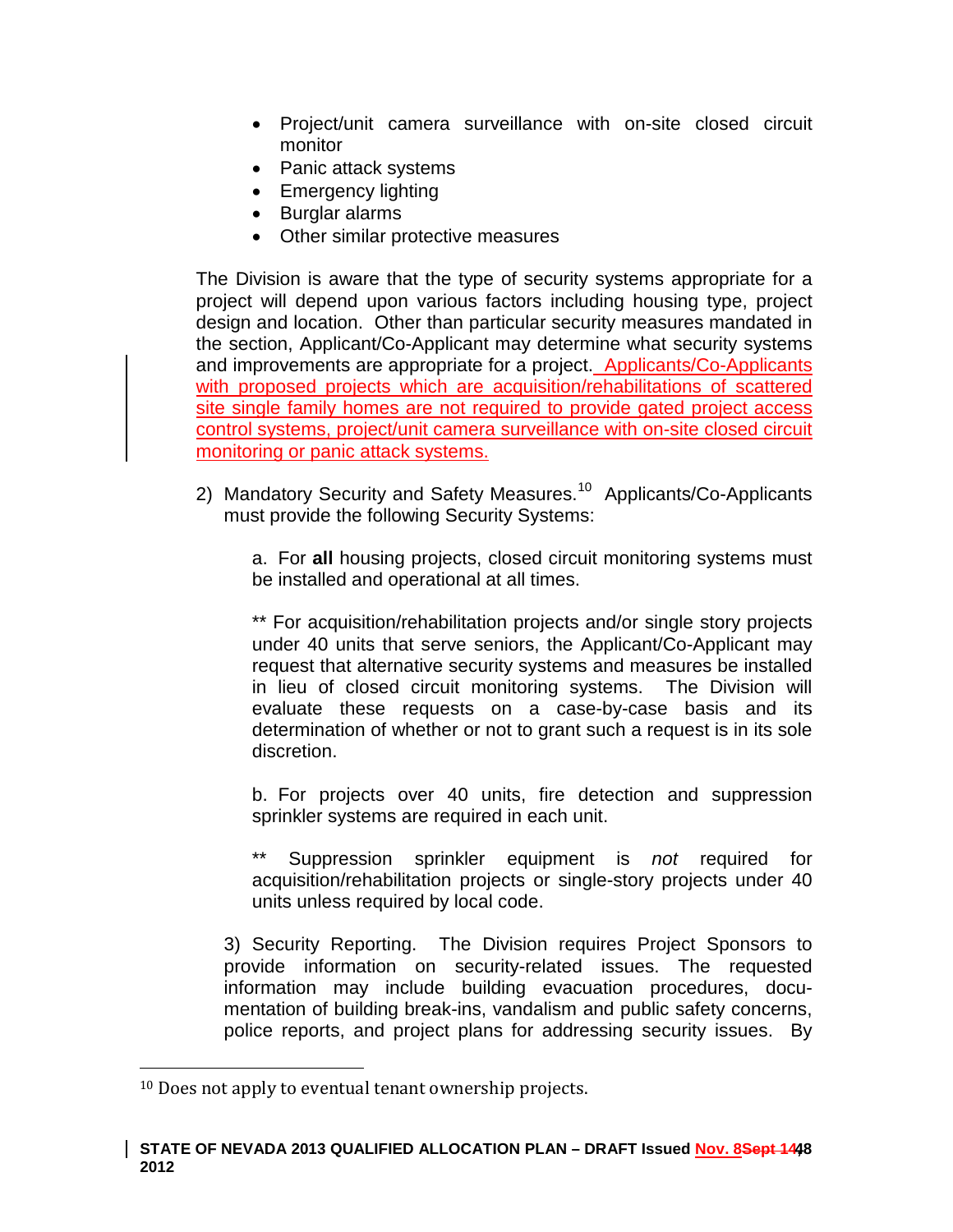submitting the application, Applicant/Co-Applicant agrees to promptly respond to such requests and to compile and provide the information requested.

4) Management. At a minimum, *all single-site Tax Credit projects that have 50 or more units must have on-site management*. For the purpose of this section, on-site management includes managers, maintenance, or security personnel.

The Project Sponsor is responsible to the Division for insuring that the LIHTC program is properly administered. Project Sponsors are responsible for being aware of all applicable federal and state rules and regulations that govern their projects. The Project Sponsor must make certain that property managers comply with all appropriate statutes, rules, regulations, and policies that govern the property.

It is the responsibility of the Project Sponsor to inform the Division of any major changes that are made to the property throughout all phases of construction, rent-up, and operation as well as the placed in service date. The Division's *Low Income Housing Tax Credit Compliance Policies and Procedures Manual* provides guidance for complying with the IRS regulations Code regulations, as well as other applicable law.

The Division requires that one management company representative and one on-site manager directly involved in the management of the project attend at least one of the Annual Compliance training sessions provided by the Division. The purpose of the training compliance session is to provide instructions for the following compliance issues:

- Federal laws determining eligibility for low income tenants
- Division rules and regulations determining eligibility for low income tenants
- Specific information necessary for continued LIHTC program compliance
- Income Limits
- Rent Limits
- Income Verifications
- Annual Income and Assets
- Annual Income Certifications
- Annual/Quarterly Status Reports

The Division reserves the right to deny participation and or request a change in a management company to a project if that company is currently under review for compliance related and/or is debarred by the Administrator. The terms of this subsection are the minimum requirements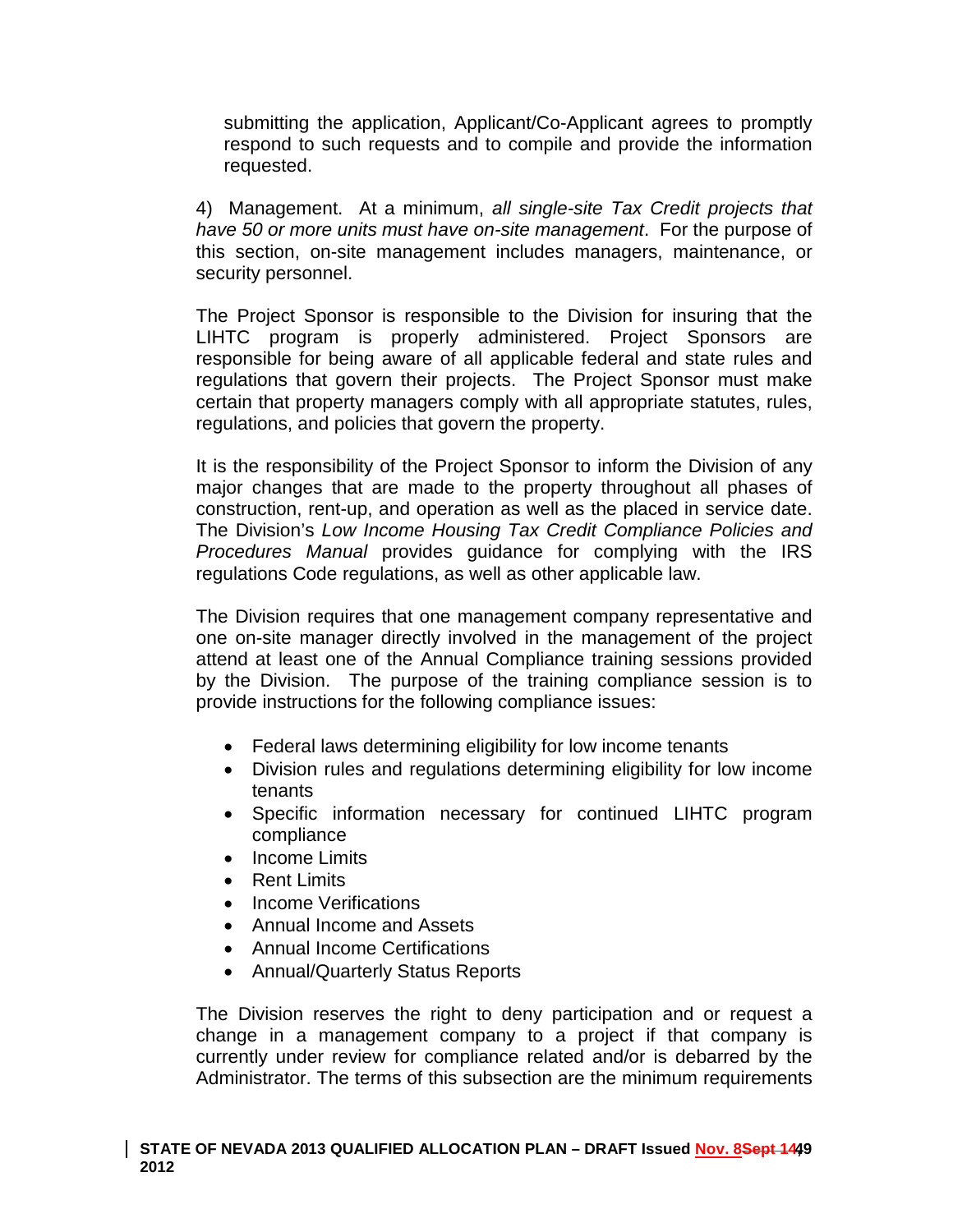for any project awarded Tax Credits. Required documentation must be prepared by an engineer or architect licensed to do business in Nevada.

At all times after the award, the owner is responsible for promptly informing NHD of any changes or alterations which deviate from the final plans and specification approved by the Division. In particular, owners must not take action or any material change in the site layout, floor plan, elevations or amenities without written authorization from the Division . This includes changes required by local governments to receive building permits.

M. Threshold #13 – Agreement to Participate in NHD Data Surveys and Reports Any Applicant/Co-Applicant that receives 4% or 9% LIHTC financing, regardless of amount, must participate in all data and other surveys sponsored by the Division, including, but not limited to, the Apartment Facts Survey produced by the Division for the life of the affordability period and the Affordable Housing Data Base data collecting requirements.

Applicants/Co-Applicants and Project Sponsors who are recipients of 4% or 9% LIHTC financing must also submit a report, on a form specified by, or acceptable to, the Division, detailing efforts made to outreach to small businesses within Nevada for contractor, subcontractor, or other services. The report should also indicate how the Applicant/Co-Applicants or Project Sponsor, as applicable, provided information on bidding and requests for services to the small business community. Finally, the report should include information on the results of these efforts. The report should be submitted on a quarterly basis with the quarterly performance report.

By submitting the application, Applicant/Co-Applicant agrees to comply with all of the Division's reporting requirements. Failure to report requested data in a timely manner, may result in negative points in subsequent LIHTC scoring rounds or negative references when requested by other state/local housing finance agencies.

- N. Threshold #143 Plans and Permits.
	- 1) Application Plan Requirements.<sup>[11](#page-47-0)</sup>
		- a. The following plans must be 11" x 17" and indicate the following:

i. Street name(s) where site access is made, site acreage, planned parking areas, layout of building(s) on site to scale, any flood plains that will prohibit development on site,

<span id="page-49-0"></span><sup>&</sup>lt;sup>11</sup> For scattered-site single-family homes or townhomes, **Aapplicant/Co-Applicant** must submit plans if available. If not available, Aapplicant/Co-Applicant must submit photos of each property which reflect all exterior walls, landscaping, and amenities.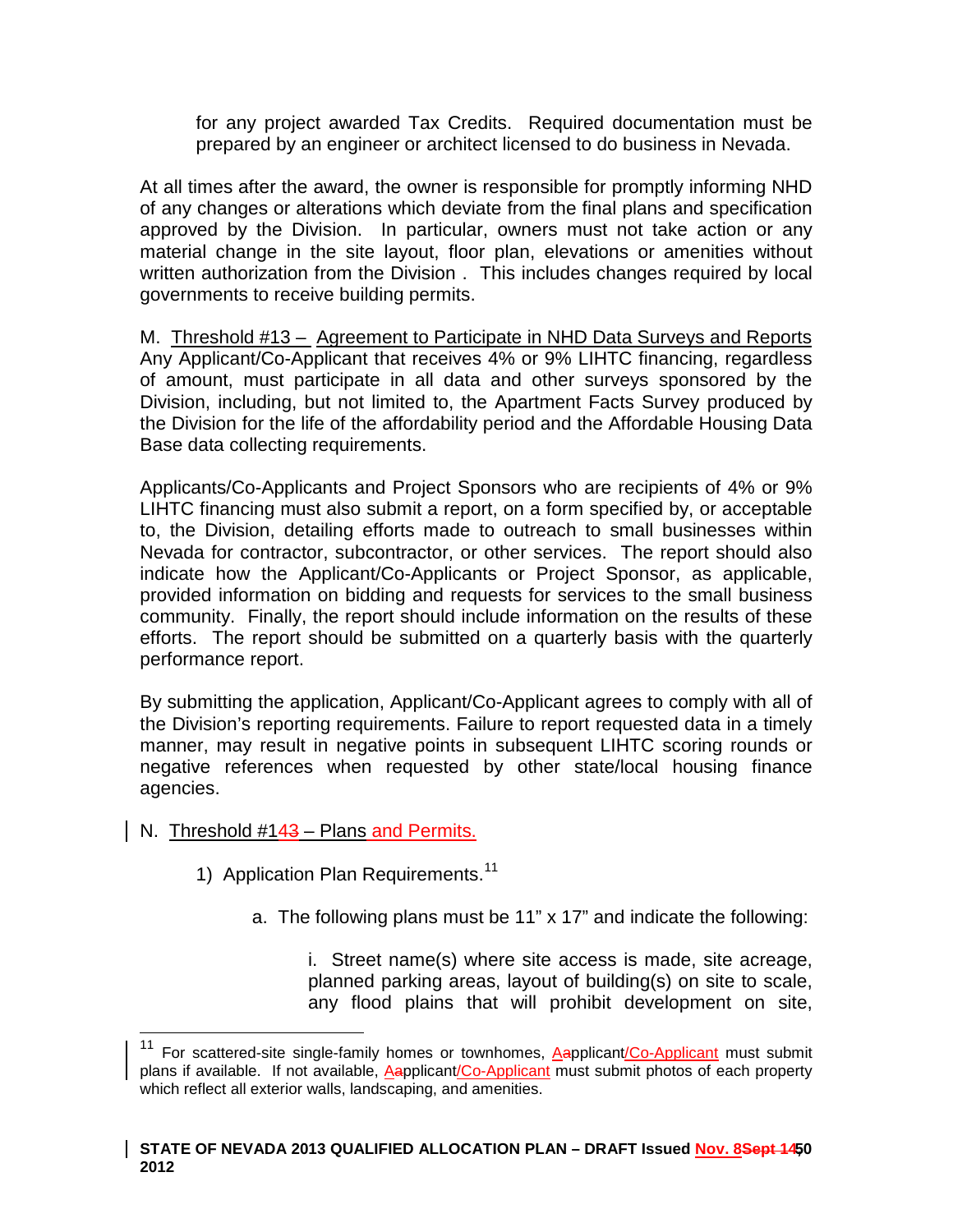retaining walls where needed, and adjacent properties with descriptions.

ii. Front, rear, and side elevations of *all* building types (use of 1/8" or 1/16" scale for buildings).

iii. Site acreage.

b. Site and floor plans must be 11" x 17" and indicate the following:

i. Location of, and any proposed changes to, existing buildings, roadways, and parking areas.

ii. Existing topography of site and any proposed changes including retaining walls.

iii. Landscaping and planting areas (a plant list is not necessary). If existing site timber or natural areas are to remain throughout construction, the area must be marked as such on the site plans.

iv. Location of site features, such as playground(s), gazebos, walking trails, refuse collection areas, postal facilities, and site entrance signage.

v. The location of units, common areas and other spaces using a minimum scale of  $1/16" = 1$  inch for each building.

vi. For projects involving renovation and/or demolition of existing structures, proposed changes to building components and design.

vii. Plant material must be appropriate to the native climate.

2) Additional Provisions for Rehabilitation of Existing Housing. The following requirements apply to rehabilitation of existing units. Existing apartments, single-family homes, townhomes, or buildings do not need to be physically altered to meet new construction standards. Any replacement of existing materials or components must comply with the design standards for new construction.

a. Design documents must show all proposed changes to existing and proposed buildings, parking, utilities, and landscaping. An architect or engineer must prepare the design drawings.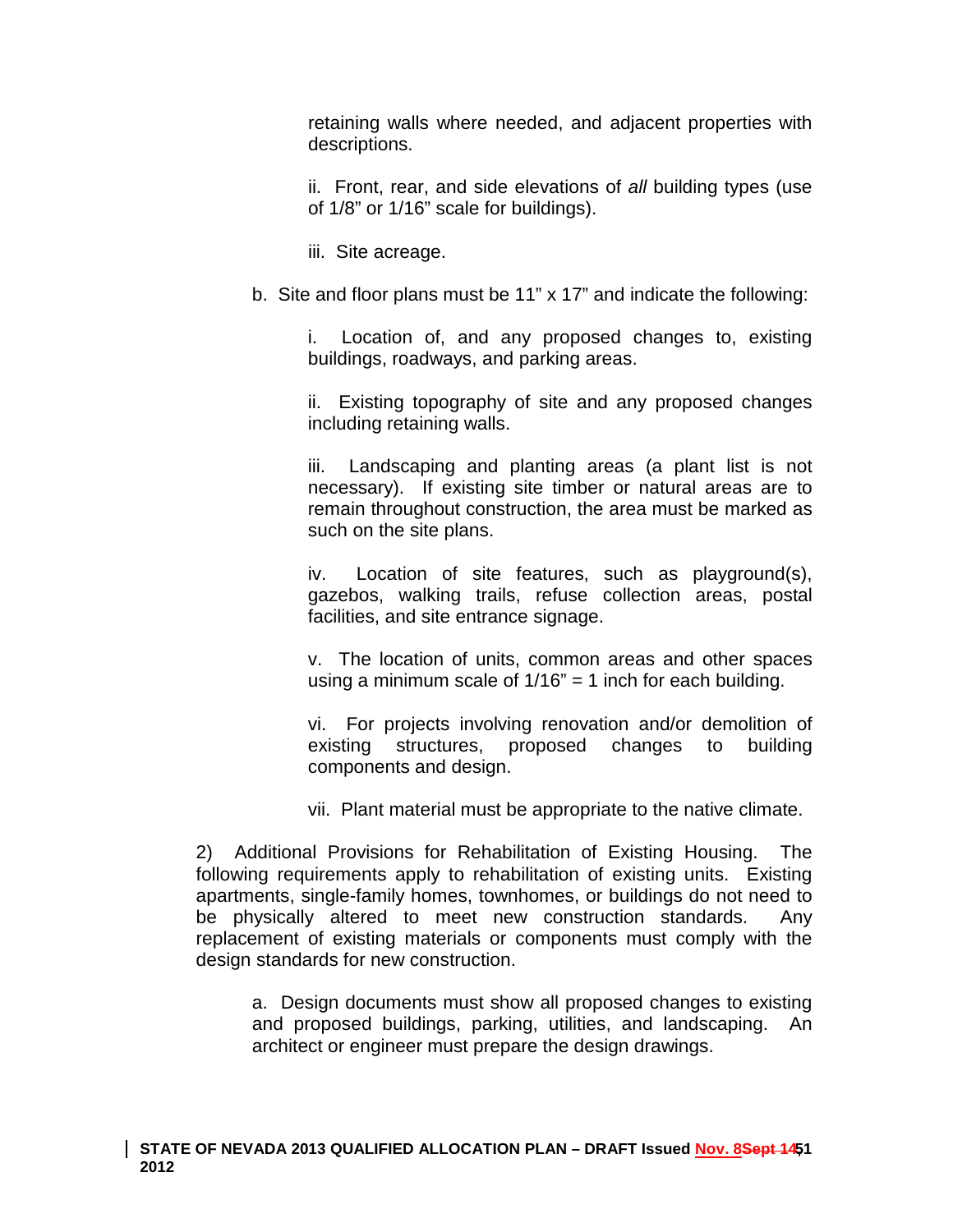b. Submit a hazardous material report that provides the results of testing for asbestos containing materials, lead based paint, Polychlorinated Biphenyls (PCBs), underground storage tanks, petroleum bulk storage tanks, Chloroflourocarbons (CFCs) and other hazardous materials. Professionals licensed to do hazardous materials testing must perform the testing. A report by an architect, building contractor, or Applicant/Co-Applicants will not suffice. A plan and projected costs for removal of hazardous materials must also be included.

3) Applicant/Co-Applicants must submit a letter from the local building department with the application stating the plans for the proposed project and any permits necessary for the proposed project are approved, subject only to payment of any fee which may be required.

O. Threshold #15 – Evidence of Local Jurisdiction Support.

Applicants/Co-Applicants must provide: (i) letters of support from the executive officer or governing body (for example, the Mayor, City Manager, County Manager, City Counsel, County Commission or the equivalent) of all applicable local jurisdictions where the proposed project is located, including the county, city or township (as applicable), and any regional authority; and (ii) a resolution of support from the governing body of each local jurisdiction and regional authority. If a resolution is not issued by one or more of the applicable local jurisdictions or regional authorities, please so state in the application.

# **SECTION 14 PROJECT SCORING**

Applications which the Division determines to have satisfactorily satisfied all threshold requirements of Section 13 of this Plan will proceed to be scored.

# **SECTION 14.1 SCORING CATEGORIES**

Each application will be scored based upon the three scoring categories: (1) Standard Scoring Factors; (2) Project Type Factors; (3) Special Scoring Factors. The scoring point values will be based upon representations of the back-up documentation provided. Back-up documentation for scoring factors must be contained in the appropriate scoring section, except as otherwise identified in the QAP for the scoring points for the lowest developer and contractor fees, and justify the level of points requested. If there is not sufficient documentation for each preference point request the preference point request will be denied. Backup documentation for preference points cannot be submitted after the Application Deadline. Staff may request clarification prior to awarding points.

If representations made on the application cannot be tested, or cost certified at the time of completion or issuance of the 8609, the Administrator may reduce or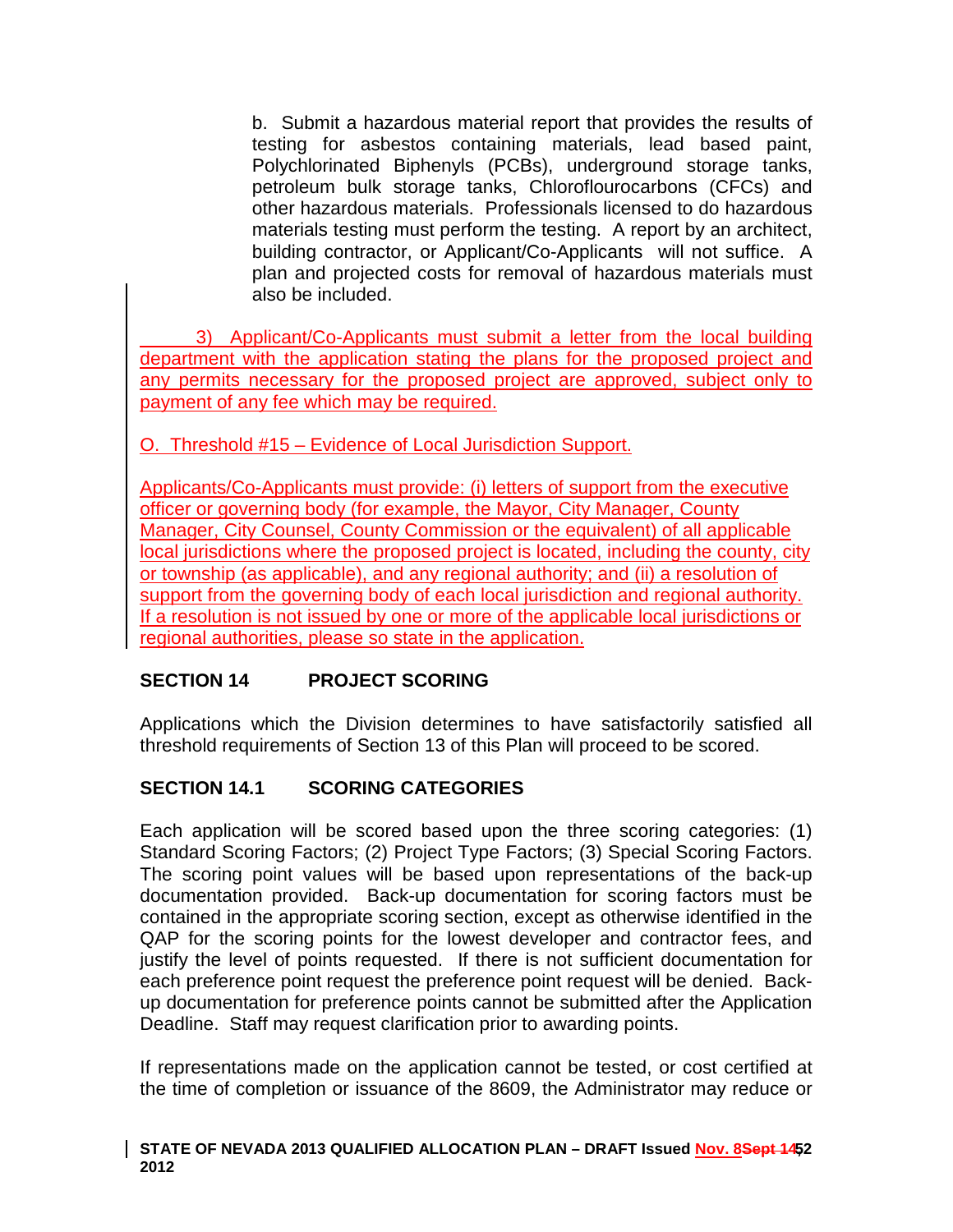withdraw the Tax Credit award/allocation and place the Applicant/Co-Applicants or Project Sponsor on the debarred list.

NHD's Application for Tax Credits contains a self-scoring worksheet that must be submitted with the application. The maximum points for which a project application is eligible is variable dependent upon considerations such as for example, project type or if the applicant is Nevada based. The maximum number of eligible points is 136. Few if any projects will receive this score. In completing the self-scoring worksheet, most applicants will have a near-complete picture of their score at the time the application is submitted. Some points are awarded based upon comparison to other submitted applications and the scoring of these points is done by staff after the application deadline.

After the Division calculates the point totals of each application, projects will be ranked within each set-aside and geographic sub-account. Applicants/Co-Applicants applying for Tax Credits under more than one account will be ranked under each account.

## **SECTION 14.2 STANDARD SCORING FACTORS**

Standard Scoring Factors reflect the Division's housing development priorities for 2013. All applications will be independently scored for each of the Standard Scoring Factors.

## **SECTION 14.3 PROJECT LOCATION**

Three preference points will be awarded if the project meets any of the following project location criteria:

| <b>RATING FACTORS</b>                                                 | <b>POINTS</b> |
|-----------------------------------------------------------------------|---------------|
| A. Project is located in a non-CDBD eligible Census tract.            |               |
| B. Project is located in an area covered by a State or local          |               |
| revitalization plan/strategy.                                         |               |
| C. Property involves the acquisition and rehabilitation of an at-risk |               |
| property listed in the National Housing Trust Publication.            |               |
| D. Property is located outside of a "minority area" (also known as a  |               |
| "racially/ethnically impacted area") as defined by HUD.               |               |
| <b>MAXIMUM LOCATION POINTS</b>                                        | 3             |

## **SECTION 14.4 PROJECT READINESS**

A maximum of 10 points will be awarded for achieving the following project development milestones. Documentation must be submitted to verify the completion of each milestone to the satisfaction of the Division:

#### RATING FACTORS POINTS

STATE OF NEVADA 2013 QUALIFIED ALLOCATION PLAN – DRAFT Issued <u>Nov. 8</u>Se<del>pt 14</del>53 **2012**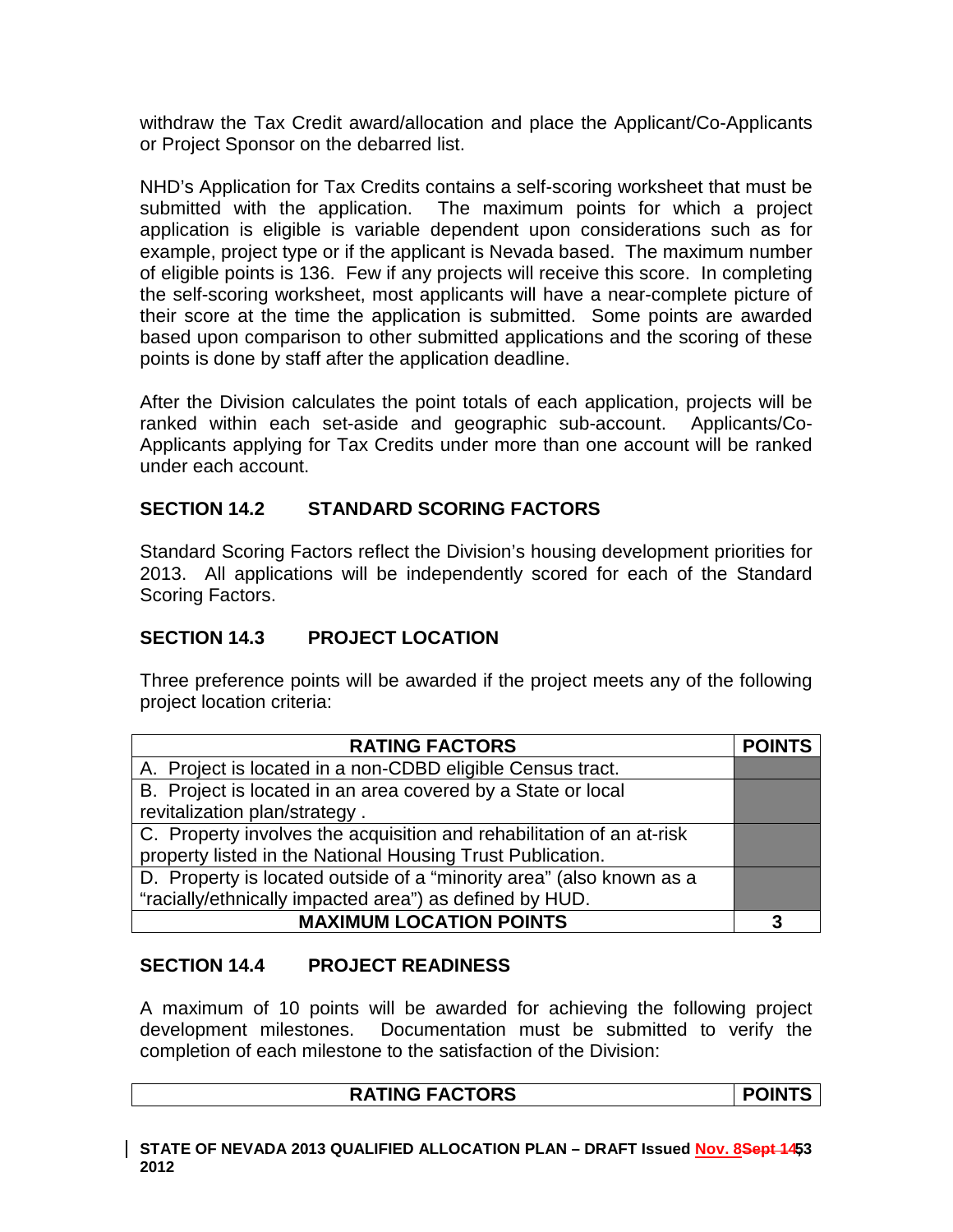| A. Ownership of land is secured and vested in the Applicant or Co-<br>Applicants, as applicable, with a clear title and not as an option (costs<br>associated with the land purchase may still be included in the project<br>budget).                          | 5   |
|----------------------------------------------------------------------------------------------------------------------------------------------------------------------------------------------------------------------------------------------------------------|-----|
| B. For Acquisition/Rehab projects, proof of acquisition of existing<br>project, including land and improvements, within the 12 months before<br>the Submission Date and proof of clear title vested in Applicant or Co-<br>Applicants, as applicable.          | 8   |
| C. Clear title to the land is secured and vested in an owner of the<br>Applicant or a Co-Applicant.                                                                                                                                                            | 3   |
| D. For Acquisition/Rehab projects, proof of acquisition of existing<br>project, including land and improvements, within the 12 months before<br>the Submission Date and proof of clear title vested in an owner of<br>Applicant or an owner of a Co-Applicant. | 6   |
| E. Plan/Permits "Permit Ready". To receive these points, a<br>the local building department must be submitted with the application<br>stating the plans are approved, subject only to payment of any fee<br>which may be required                              | 5   |
| <b>EF.</b> Minimum two year commitment for Medicaid and/or Service<br>Vouchers for assisted living secured.                                                                                                                                                    | 3   |
| <b>MAXIMUM PROJECT READINESS POINTS</b>                                                                                                                                                                                                                        | 840 |

## **SECTION 14.5 ADDITIONAL PROJECT AMENITIES**

A maximum of 25 points will be awarded for the following projects and tenant amenities. All shared amenities among development phases or adjacent/nearby project are eligible for equal to ½ the point value listed.

| <b>RATING FACTORS</b>                                                                                                                                                                                                                                                                                                                                                                                             | <b>POIN1</b>   |
|-------------------------------------------------------------------------------------------------------------------------------------------------------------------------------------------------------------------------------------------------------------------------------------------------------------------------------------------------------------------------------------------------------------------|----------------|
| <b>Project Amenities - Development Has:</b>                                                                                                                                                                                                                                                                                                                                                                       |                |
| A. Elevators (does not apply to Senior Housing projects with 2 or<br>more floors, Special Needs Project, and Tenant Ownership Projects).                                                                                                                                                                                                                                                                          | 3              |
| B. Picnic area equipped with a minimum of three charcoal or gas<br>barbeque units and three 6' picnic tables with benches on separate<br>concrete slabs no less than 200 sq. ft. evenly distributed throughout<br>the project (does not apply to Tenant Ownership Projects), no<br>additional points for covers or canopies.                                                                                      | 3              |
| C. Swimming or lap pools (does not apply to Tenant Ownership<br>Projects).                                                                                                                                                                                                                                                                                                                                        | 3              |
| D. Solar hot water heating for swimming pools.                                                                                                                                                                                                                                                                                                                                                                    | $\overline{2}$ |
| E. Kiddy pool that purifies and recycles water at a minimum four spray<br>positions. Each position must have individual timer for water spray, a<br>20 x 20 concrete area with drain, minimum five-foot high rod iron fence<br>with gate that locks. The 20x20 concrete area shall have a Cool Deck<br>type of surface. The water must recycle. (Applies to Family Rental<br>and Tenant Ownership projects only). | 3              |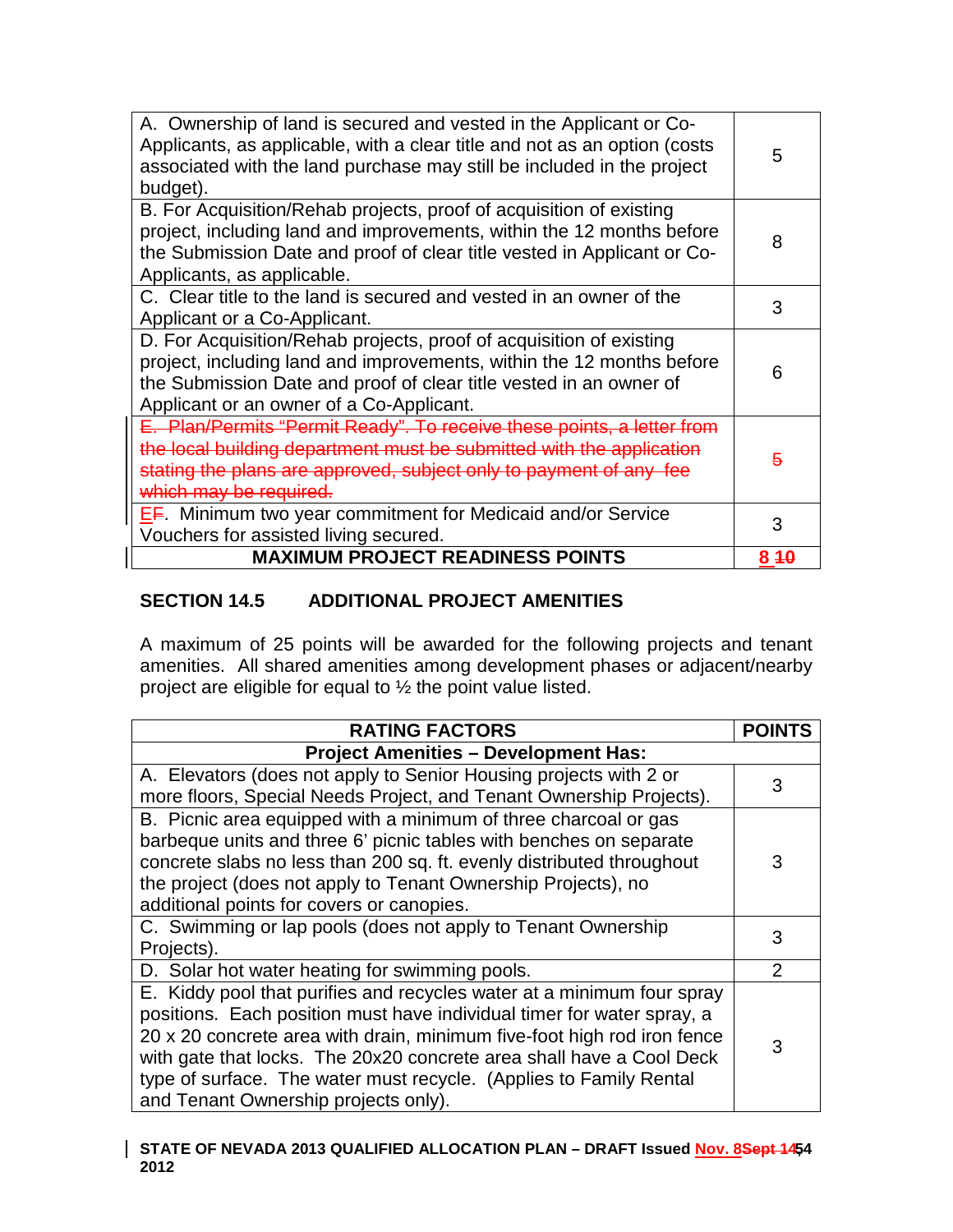| F. 500 sq. ft. community building in project under 50 units.                                 | 3              |
|----------------------------------------------------------------------------------------------|----------------|
| G. In-ground spa that is a minimum of eight ft. in diameter with seven                       | 3              |
| jets, booster pump, blower, 20-minutes time and 300,000 Btu heater.                          |                |
| H. Equipped weight/exercise room that is a minimum 200 sq. ft. and                           |                |
| has at least three exercise machines (does not apply to Tenant                               | 2              |
| Ownership Projects).                                                                         |                |
| I. Computer/study room with full Internet access that is a minimum of                        |                |
| 100 sq. ft. and is equipped with at least one computer for every 20                          |                |
| units (computers specification must meet or exceed 1.8 GHzv Intel                            | 2              |
| Pentium 4 Processor, 128 MB. DDR SDRAM. 20 GB Hard Drive, 15-                                |                |
| in. Monitor, 32 MB Graphics Card, 48X Max CD ROM, Microsoft                                  |                |
| Windows).                                                                                    |                |
| J. Exterior lighting with fluorescent dusk-to-dawn fixture of High                           |                |
| Pressure Sodium illuminating walking paths to entrances to residential                       | $\overline{2}$ |
| units or LED                                                                                 |                |
| K. Library and/or reading room supplied with books.                                          | $\mathbf{1}$   |
| L. On-site salon equipped with washer sinks, hair dryers, beauty chair,                      | $\overline{2}$ |
| mirrors, manicure station, supply cabinets, and additional seating.                          |                |
| M. Recreation area with at least one of the items listed: Shuffle                            |                |
| Board, Horseshoe Pits, Sand Volleyball Court, Pool Table or Grand                            | $\overline{2}$ |
| Piano                                                                                        |                |
| N. Business center equipped with a fax and copier machine in project<br>with under 50 units. | 2              |
| O. Wellness room equipped with a medical grade exam table and                                |                |
| secure medical cabinets to insure no equipment or medications would                          | $\overline{2}$ |
| be subject to inventory reduction.                                                           |                |
| P. Automatic Door Openers.                                                                   | $\overline{2}$ |
| <b>Tenant Unit Amenities - Each Unit Has:</b>                                                |                |
| $\frac{1}{2}$ $\frac{1}{2}$ Picnic area equipped with one charcoal or gas unit and 6' picnic |                |
| table with benches on 64 sq. ft. concrete slab or in patio area (applies                     | 3              |
| to Tenant Ownership Projects only).                                                          |                |
| RQ. Air conditioning (applicable only outside of Clark County)                               | 3              |
| SR. Hard surface throughout unit (e.g., ceramic tile or bamboo                               |                |
| flooring; vinyl flooring is subject to NHD staff approval).                                  | $\overline{2}$ |
| <b>TS.</b> Covered patio area on concrete slab with roof that is a minimum                   |                |
| of 64 sq. ft. (applies to Tenant Ownership Projects only) or                                 |                |
| Patio or balcony area that is a minimum of 48 sq. ft. (applies to all                        | 2              |
| other project types).                                                                        |                |
| <u>   U∓</u> . Attached two-car garage (applies to Tenant Ownership Projects                 |                |
| only) or Covered parking spaces (applies to all other project types).                        | 3              |
| VU. Enclosed exterior wood-framed storage structure that is a                                |                |
| minimum of 24 sq. ft. floor.                                                                 | 2              |
| $W\mathcal{V}$ . Infrastructure and hook-up for broad-band internet connection in            |                |
| all units.                                                                                   | $\overline{2}$ |
| XW. Washer/dryer hook ups in projects with under 50 units.                                   | 1              |
| YX. Washer/dryers provided in each unit.                                                     | $\overline{2}$ |
|                                                                                              |                |

#### STATE OF NEVADA 2013 QUALIFIED ALLOCATION PLAN – DRAFT Issued <u>Nov. 8</u>Se<del>pt 14</del>55 **2012**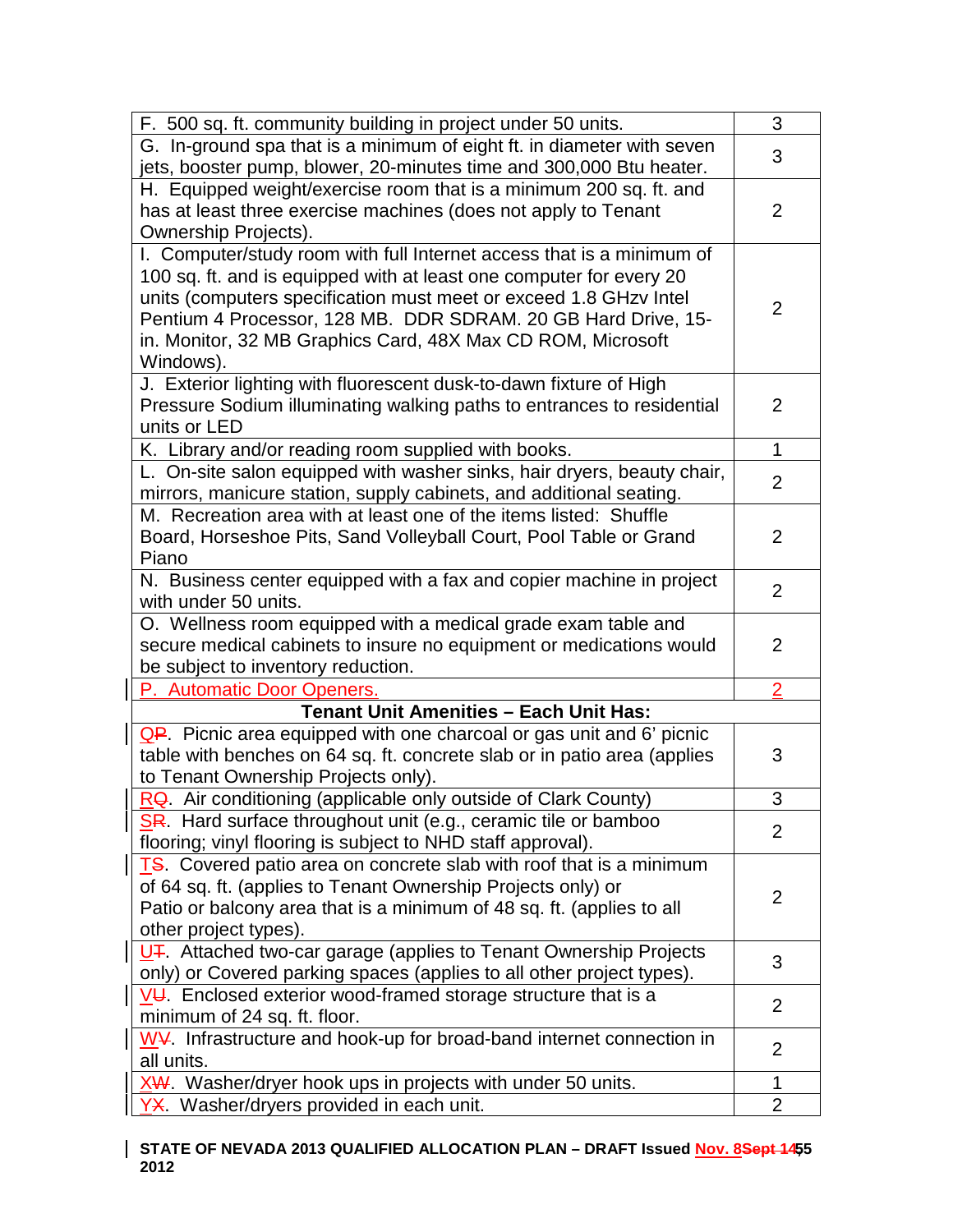| AAZ. Ceiling fans, including a minimum of one fan in the living room<br>1<br>and one fan in the master bedroom.<br><b>BBAA.</b> Security doors on front and back entrances (applies to Tenant<br>1<br>Ownership Projects only).<br><b>CCBB.</b> Covered front porch (applies to Tenant Ownership Projects<br>1<br>only).<br>$\overline{2}$<br><b>DDGC</b> . Family/great room fireplace in each unit<br><b>EEDD</b> . Entry screen front door to unit on units for eventual tenant<br>$\overline{2}$<br>ownership<br><b>FFEE.</b> Storage cabinets in attached garage in units for eventual tenant<br>$\overline{2}$<br>ownership (minimum of 2 cabinets each)<br><b>GGFF</b> . Storage shelves in attached garage in units for eventual tenant<br>1<br>ownership<br><b>HHGG</b> . Garage door opener in units for eventual tenant ownership<br>$\overline{2}$<br>IIHH. Lighted walkway to the home in units for eventual tenant<br>$\overline{2}$<br>ownership<br>JUH. Flower or herb garden with drip irrigation system in single-site<br>$\mathbf{1}$<br>projects<br>KKJJ. Flower or herb garden with drip irrigation system in each unit for<br>3<br>eventual tenant ownership in scattered-site projects<br>LL. For Special Needs Projects Only. Emergency notification system<br>with at least one pull cord in each bedroom and bathroom and an<br>$\overline{2}$ |                                                                      |                |
|--------------------------------------------------------------------------------------------------------------------------------------------------------------------------------------------------------------------------------------------------------------------------------------------------------------------------------------------------------------------------------------------------------------------------------------------------------------------------------------------------------------------------------------------------------------------------------------------------------------------------------------------------------------------------------------------------------------------------------------------------------------------------------------------------------------------------------------------------------------------------------------------------------------------------------------------------------------------------------------------------------------------------------------------------------------------------------------------------------------------------------------------------------------------------------------------------------------------------------------------------------------------------------------------------------------------------------------------------------------------------|----------------------------------------------------------------------|----------------|
|                                                                                                                                                                                                                                                                                                                                                                                                                                                                                                                                                                                                                                                                                                                                                                                                                                                                                                                                                                                                                                                                                                                                                                                                                                                                                                                                                                          | Z¥. Free individual internet in each unit.                           | $\overline{2}$ |
|                                                                                                                                                                                                                                                                                                                                                                                                                                                                                                                                                                                                                                                                                                                                                                                                                                                                                                                                                                                                                                                                                                                                                                                                                                                                                                                                                                          |                                                                      |                |
|                                                                                                                                                                                                                                                                                                                                                                                                                                                                                                                                                                                                                                                                                                                                                                                                                                                                                                                                                                                                                                                                                                                                                                                                                                                                                                                                                                          |                                                                      |                |
|                                                                                                                                                                                                                                                                                                                                                                                                                                                                                                                                                                                                                                                                                                                                                                                                                                                                                                                                                                                                                                                                                                                                                                                                                                                                                                                                                                          |                                                                      |                |
|                                                                                                                                                                                                                                                                                                                                                                                                                                                                                                                                                                                                                                                                                                                                                                                                                                                                                                                                                                                                                                                                                                                                                                                                                                                                                                                                                                          |                                                                      |                |
|                                                                                                                                                                                                                                                                                                                                                                                                                                                                                                                                                                                                                                                                                                                                                                                                                                                                                                                                                                                                                                                                                                                                                                                                                                                                                                                                                                          |                                                                      |                |
|                                                                                                                                                                                                                                                                                                                                                                                                                                                                                                                                                                                                                                                                                                                                                                                                                                                                                                                                                                                                                                                                                                                                                                                                                                                                                                                                                                          |                                                                      |                |
|                                                                                                                                                                                                                                                                                                                                                                                                                                                                                                                                                                                                                                                                                                                                                                                                                                                                                                                                                                                                                                                                                                                                                                                                                                                                                                                                                                          |                                                                      |                |
|                                                                                                                                                                                                                                                                                                                                                                                                                                                                                                                                                                                                                                                                                                                                                                                                                                                                                                                                                                                                                                                                                                                                                                                                                                                                                                                                                                          |                                                                      |                |
|                                                                                                                                                                                                                                                                                                                                                                                                                                                                                                                                                                                                                                                                                                                                                                                                                                                                                                                                                                                                                                                                                                                                                                                                                                                                                                                                                                          |                                                                      |                |
|                                                                                                                                                                                                                                                                                                                                                                                                                                                                                                                                                                                                                                                                                                                                                                                                                                                                                                                                                                                                                                                                                                                                                                                                                                                                                                                                                                          |                                                                      |                |
|                                                                                                                                                                                                                                                                                                                                                                                                                                                                                                                                                                                                                                                                                                                                                                                                                                                                                                                                                                                                                                                                                                                                                                                                                                                                                                                                                                          |                                                                      |                |
|                                                                                                                                                                                                                                                                                                                                                                                                                                                                                                                                                                                                                                                                                                                                                                                                                                                                                                                                                                                                                                                                                                                                                                                                                                                                                                                                                                          |                                                                      |                |
|                                                                                                                                                                                                                                                                                                                                                                                                                                                                                                                                                                                                                                                                                                                                                                                                                                                                                                                                                                                                                                                                                                                                                                                                                                                                                                                                                                          |                                                                      |                |
|                                                                                                                                                                                                                                                                                                                                                                                                                                                                                                                                                                                                                                                                                                                                                                                                                                                                                                                                                                                                                                                                                                                                                                                                                                                                                                                                                                          |                                                                      |                |
|                                                                                                                                                                                                                                                                                                                                                                                                                                                                                                                                                                                                                                                                                                                                                                                                                                                                                                                                                                                                                                                                                                                                                                                                                                                                                                                                                                          |                                                                      |                |
|                                                                                                                                                                                                                                                                                                                                                                                                                                                                                                                                                                                                                                                                                                                                                                                                                                                                                                                                                                                                                                                                                                                                                                                                                                                                                                                                                                          |                                                                      |                |
|                                                                                                                                                                                                                                                                                                                                                                                                                                                                                                                                                                                                                                                                                                                                                                                                                                                                                                                                                                                                                                                                                                                                                                                                                                                                                                                                                                          |                                                                      |                |
|                                                                                                                                                                                                                                                                                                                                                                                                                                                                                                                                                                                                                                                                                                                                                                                                                                                                                                                                                                                                                                                                                                                                                                                                                                                                                                                                                                          |                                                                      |                |
|                                                                                                                                                                                                                                                                                                                                                                                                                                                                                                                                                                                                                                                                                                                                                                                                                                                                                                                                                                                                                                                                                                                                                                                                                                                                                                                                                                          |                                                                      |                |
|                                                                                                                                                                                                                                                                                                                                                                                                                                                                                                                                                                                                                                                                                                                                                                                                                                                                                                                                                                                                                                                                                                                                                                                                                                                                                                                                                                          |                                                                      |                |
|                                                                                                                                                                                                                                                                                                                                                                                                                                                                                                                                                                                                                                                                                                                                                                                                                                                                                                                                                                                                                                                                                                                                                                                                                                                                                                                                                                          |                                                                      |                |
|                                                                                                                                                                                                                                                                                                                                                                                                                                                                                                                                                                                                                                                                                                                                                                                                                                                                                                                                                                                                                                                                                                                                                                                                                                                                                                                                                                          |                                                                      |                |
|                                                                                                                                                                                                                                                                                                                                                                                                                                                                                                                                                                                                                                                                                                                                                                                                                                                                                                                                                                                                                                                                                                                                                                                                                                                                                                                                                                          | audible/visual-strobe device located outside the apartment main door |                |
| entry.                                                                                                                                                                                                                                                                                                                                                                                                                                                                                                                                                                                                                                                                                                                                                                                                                                                                                                                                                                                                                                                                                                                                                                                                                                                                                                                                                                   |                                                                      |                |
| MM. For Senior Projects Only. Removable cabinet fronts at all kitchen<br>$\overline{2}$                                                                                                                                                                                                                                                                                                                                                                                                                                                                                                                                                                                                                                                                                                                                                                                                                                                                                                                                                                                                                                                                                                                                                                                                                                                                                  |                                                                      |                |
| and bathroom sinks in all apartments.                                                                                                                                                                                                                                                                                                                                                                                                                                                                                                                                                                                                                                                                                                                                                                                                                                                                                                                                                                                                                                                                                                                                                                                                                                                                                                                                    |                                                                      |                |
| NN. For Senior Projects Only. Grab bars at all toilets, bathtubs and<br>$\overline{2}$                                                                                                                                                                                                                                                                                                                                                                                                                                                                                                                                                                                                                                                                                                                                                                                                                                                                                                                                                                                                                                                                                                                                                                                                                                                                                   |                                                                      |                |
| showers in all apartments.                                                                                                                                                                                                                                                                                                                                                                                                                                                                                                                                                                                                                                                                                                                                                                                                                                                                                                                                                                                                                                                                                                                                                                                                                                                                                                                                               |                                                                      |                |
| <b>MAXIMUM AMENITIES POINTS</b><br>25                                                                                                                                                                                                                                                                                                                                                                                                                                                                                                                                                                                                                                                                                                                                                                                                                                                                                                                                                                                                                                                                                                                                                                                                                                                                                                                                    |                                                                      |                |

\*\* For Acquisition Rehab or Rehab projects only, in addition to receiving amenities points for new amenities to be added to the project, points shall be awarded for upgrades to existing amenities if: (i) the Capital Needs Assessment (a) identifies the amenity or amenities, (b) states that the amenity or amenities need to be upgraded, and (c) identifies the amount of capitalization needed for the amenity or each of amenities to be upgraded; and (ii) Applicant/Co-Applicants propose in the application to upgrade the amenity or amenities.

## **SECTION 14.6 NEVADA BASED APPLICANT**

Up to 10 points will be awarded to projects if the Applicant is based in Nevada or **all** Co-Applicants are based in Nevada. To be deemed as based in Nevada, an Applicant or Co-Applicant that is a natural person must be a resident of Nevada. If the Applicant or Co-Applicant is a business entity, it must meet the criteria below:

#### STATE OF NEVADA 2013 QUALIFIED ALLOCATION PLAN – DRAFT Issued <u>Nov. 8</u>Se<del>pt 1</del>456 **2012**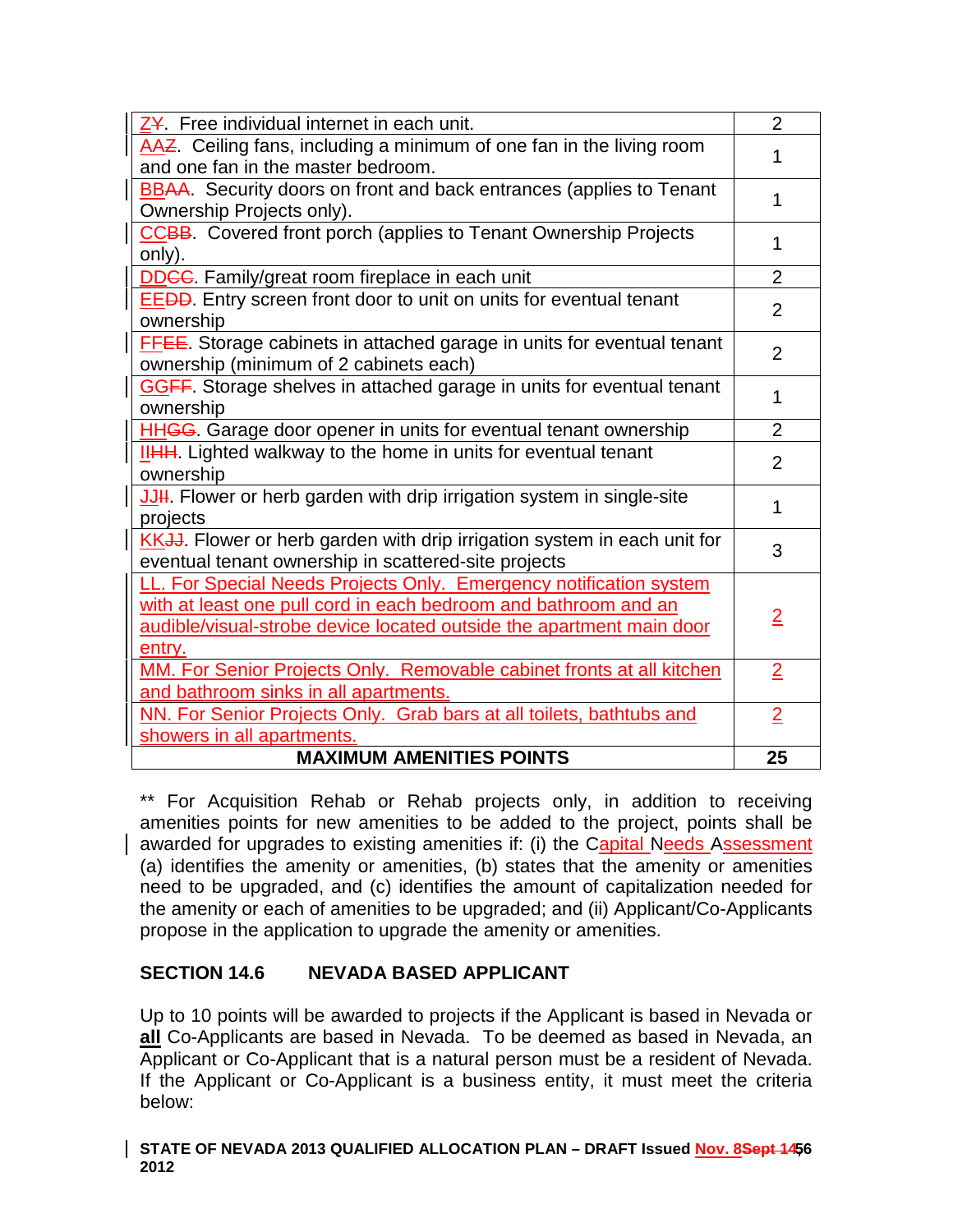| <b>RATING FACTORS</b>                                                     | <b>POINTS</b> |
|---------------------------------------------------------------------------|---------------|
| Threshold Requirement: Applicant/Co-Applicant is organized as a           |               |
| corporation, limited liability company, partnership or other business     |               |
| entity under the laws of the State of Nevada and has been in existence    |               |
| for at least 12 months prior to the Application Deadline.                 |               |
| A. Applicant/Co-Applicant maintains an office in Nevada from which a      |               |
| general partner, managing partner, manager, president, chief financial    | 7             |
| officer, chief operating officer or other principal officer of the        |               |
| Applicant/Co-Applicant conducts business.                                 |               |
| B. Applicant/Co-Applicant maintains sufficient staff at an in-State       |               |
| office to ensure that a member of the general public may visit the office |               |
| to substantively discuss matters relating to the project with one of the  | 3             |
| persons identified in (A.) above as well as the project representative    |               |
| identified within the application.                                        |               |
| <b>MAXIMUM NEVADA BASED APPLICANT POINTS</b>                              | 10            |

### **SECTION 14.7 NEVADA BASED PROJECTS BY AN OUT OF STATE BASED APPLICANT**

A maximum of five points will be awarded to out of state Applicants/Co-Applicants if the following criteria are met:

| <b>RATING FACTORS</b>                                                                                                                                                                                                                   | <b>POINTS</b> |
|-----------------------------------------------------------------------------------------------------------------------------------------------------------------------------------------------------------------------------------------|---------------|
| <b>Threshold Requirements:</b>                                                                                                                                                                                                          |               |
| • The Applicant/Co-Applicants have successfully developed<br>projects in Nevada within the past 10 years;                                                                                                                               |               |
| • The Applicant/Co-Applicants are in good standing with all<br>Division projects under the Tax Exempt Bond, HOME, Low<br>Income Housing Trust Fund, and/or LIHTC programs;<br>• The Applicant/Co-Applicant does not have any unresolved |               |
| compliance findings on multi-family project in Nevada.                                                                                                                                                                                  |               |
| A. One point will be given for each successful project in Nevada up to                                                                                                                                                                  |               |
| the maximum of 5 points.                                                                                                                                                                                                                |               |
| <b>MAXIMUM OUT OF STATE POINTS</b>                                                                                                                                                                                                      | 5             |

## **SECTION 14.8 AFFORDABILITY PERIOD**

A maximum of four points will be awarded to Applicants/Co-Applicants that extend the period of affordability beyond the required 30 years. Applications will receive one preference point for each additional 5-year period of affordability, not to exceed 50 years.

| <b>POINTS</b> | <b>RATING FACTOR</b>                                  |
|---------------|-------------------------------------------------------|
|               | One point for each 5 years of extended affordability. |
|               |                                                       |

STATE OF NEVADA 2013 QUALIFIED ALLOCATION PLAN – DRAFT Issued <u>Nov. 8</u>Se<del>pt 1</del>457 **2012**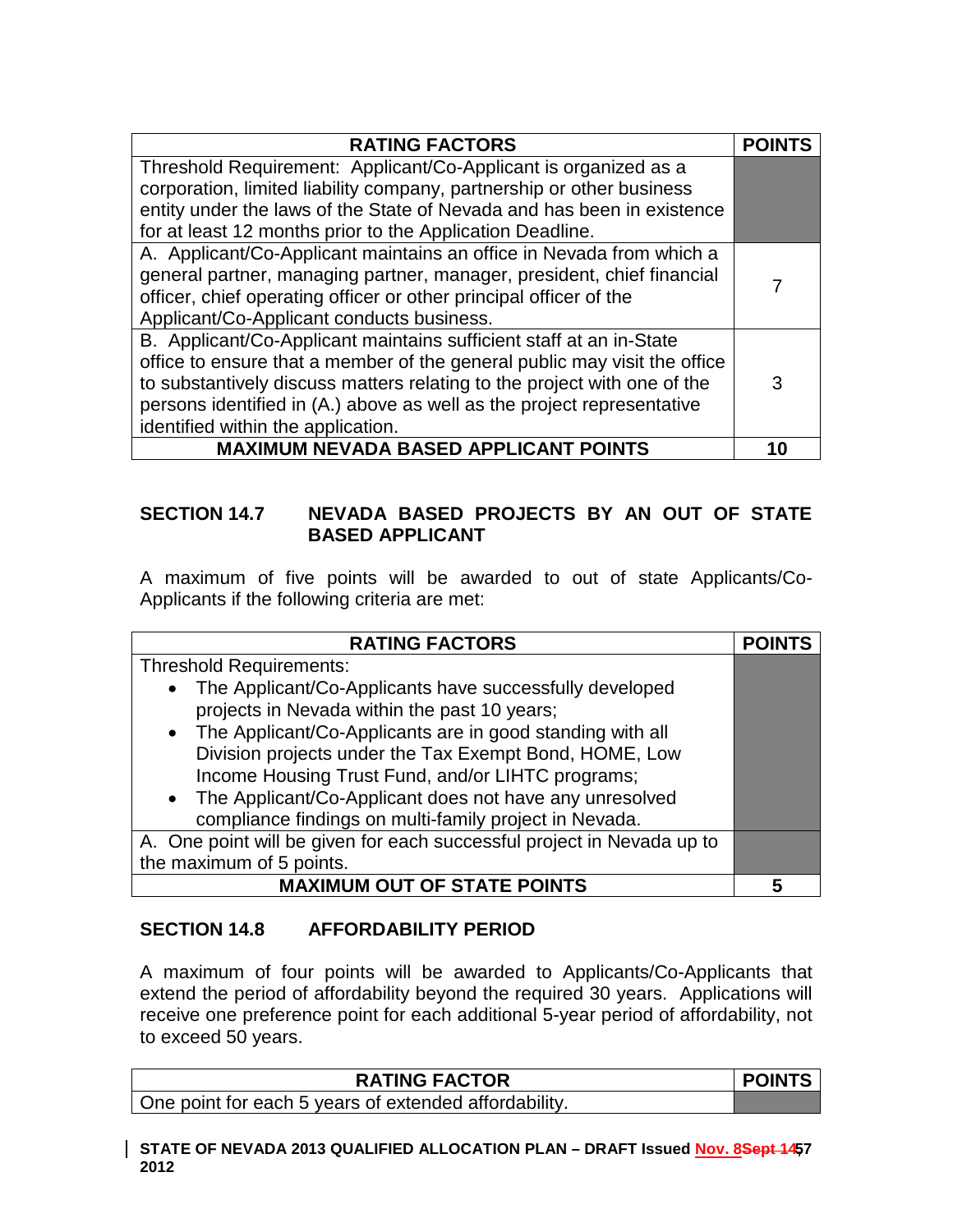# **MAXIMUM AFFORDABILITY PERIOD POINTS 4**

### **SECTION 14.9 WATER EFFICIENCY OF LANDSCAPE DESIGN**

Five points will be awarded to projects that have at least 75% desert and/or xeriscaped landscaping. The Applicant/Co-Applicants must submit verification from an *architect or landscape architect* that the project satisfies the rating factor.

| <b>RATING FACTOR</b>                      | <b>POINTS</b> |
|-------------------------------------------|---------------|
| 75% desert and/or xeriscaped landscaping. |               |
| <b>MAXIMUM LANDSCAPING DESIGN POINTS</b>  | э             |

### **SECTION 14.10 HISTORIC CHARACTER**

| <b>RATING FACTOR</b>                                                   |   |
|------------------------------------------------------------------------|---|
| Project contributes to the historic preservation, documentation and/or |   |
| use of cultural resources as determined by the Nevada State Historic   |   |
| Preservation Office (SHPO) including, but not limited to, adapting     |   |
| and/or renovating properties listed on the National or State Historic  |   |
| Registry. Must submit a letter from the SHPO indicating the above.     |   |
| <b>MAXIMUM HISTORIC CHARACTER POINTS</b>                               | 3 |

### **SECTION 14.11 SMART DESIGN**

A maximum of 20 points will be awarded for Smart Design.

| <b>RATING FACTORS</b>                                                                | <b>POIN</b> |
|--------------------------------------------------------------------------------------|-------------|
| A. Site Location – Up to five points will be awarded.                                |             |
| 1) The site (or designated center of the site for scattered-site projects)           |             |
| is within $\frac{1}{4}$ mile of at least three of the following: grocery, pharmacy,  |             |
| bank, school, day care, parks, community centers, medical facilities,                | 2           |
| library, place of worship, post office (proximity to day care facilities is          |             |
| not applicable for Senior Housing projects).                                         |             |
| 2) The site (or designated center of the site for scattered-site projects)           |             |
| is within $\frac{1}{4}$ mile of a designated pedestrian/bicycle path aside from      |             |
| sidewalks.                                                                           |             |
| 3) The site is within $\frac{1}{4}$ mile of a local transit route or school bus stop |             |
| (school bus stop is not applicable for Senior Housing projects).                     |             |
| 4) The project's capacity to serve as a stimulus for other development               |             |
| in the vicinity or to provide a needed residential population that may               |             |
| support nearby local businesses in the area and thus promote a more                  |             |
| vibrant neighborhood environment (must submit with the application a                 |             |
| letter from the Director of the local jurisdiction's Community                       |             |
| Development Department or their equivalent, stating the above and                    |             |
| their support).                                                                      |             |
| B. Up to eight points for the installation of renewable energy sources               | 8           |

#### STATE OF NEVADA 2013 QUALIFIED ALLOCATION PLAN – DRAFT Issued <u>Nov. 8</u>Se<del>pt 14</del>58 **2012**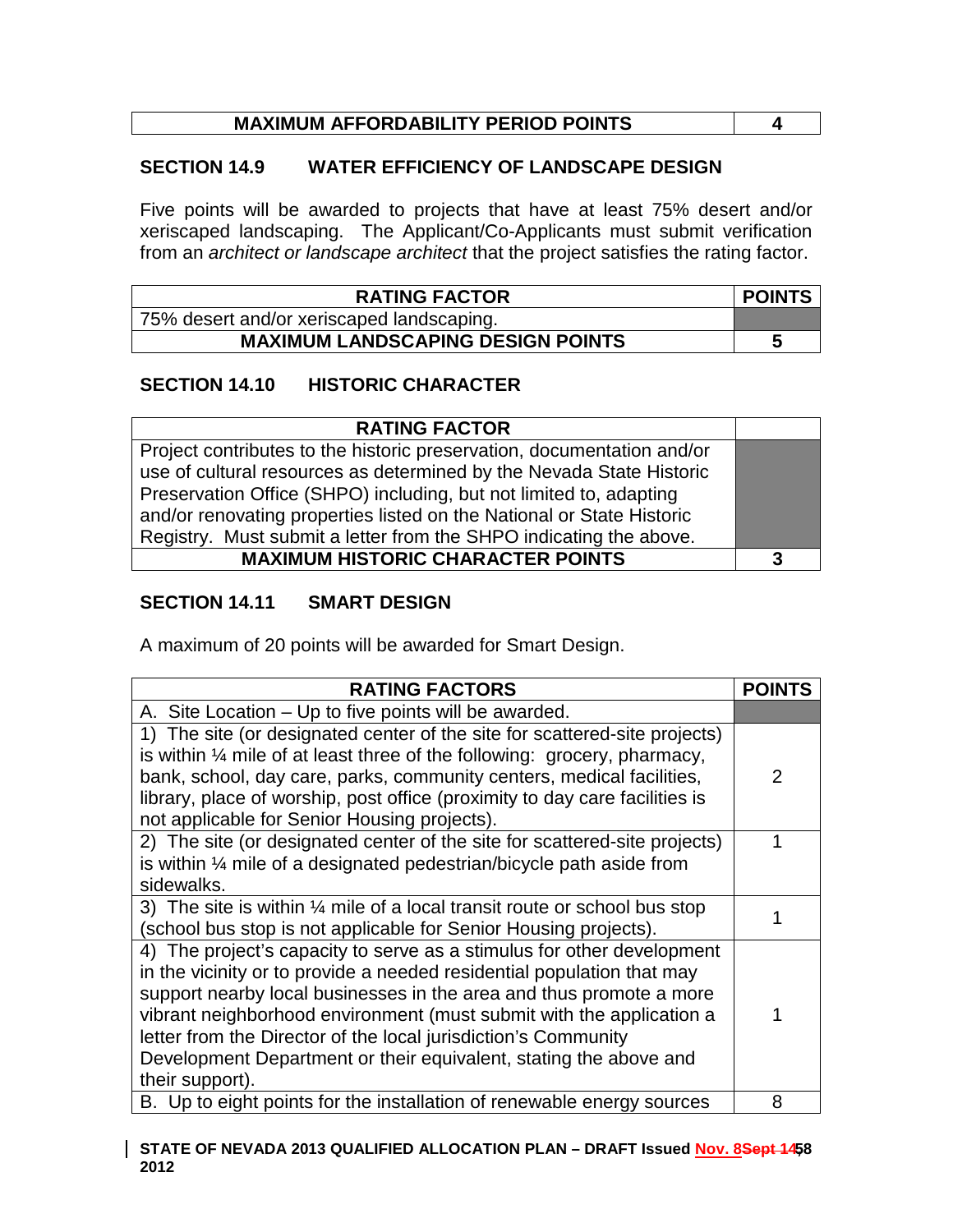| (e.g., photovoltaics, wind power). Applicants/Co-Applicants must<br>choose either 1 or 2 below:                                                                                                                                                                                                                                                                                                                              |                |
|------------------------------------------------------------------------------------------------------------------------------------------------------------------------------------------------------------------------------------------------------------------------------------------------------------------------------------------------------------------------------------------------------------------------------|----------------|
| 1) Projects that offset the project's <i>total estimated electricity</i><br>demand by 5% (four points), greater than 5% up to 10% (six<br>points), greater than 10% to 15% (eight points).                                                                                                                                                                                                                                   |                |
| Application must contain a report by an electrical engineer detailing the<br>project's projected energy demand and a plan for installing enough<br>renewable energy to produce the energy offset required.                                                                                                                                                                                                                   |                |
| C. One point for each item used: interior paint with no low Volatile<br>Organic Compounds (VOC); low VOC carpeting, padding; low VOC<br>adhesives; low-urea-formaldehyde-free particle board (VOC and urea-<br>formaldehyde limits to be CARB compliant or are in accordance with<br>International Code Council Green Building Standards for low VOC<br>projects.                                                            | 4              |
| D. One point for blow-in/spray fiberglass, cellulose or foam wall<br>insulation.                                                                                                                                                                                                                                                                                                                                             | 1              |
| E. Two points for structural insulated panels (SIPs) or insulated<br>concrete forms.                                                                                                                                                                                                                                                                                                                                         | $\overline{2}$ |
| F. One point for Energy Star qualifying gas tankless, heat pump, solar<br>or gas condensing hot water heaters.<br>Commercial water heaters or boilers: One point for appliances with a<br>thermal efficiency of 94% or higher.<br>-(To receive points in this category the appliances must conform to<br>Division Energy Standards and be approved by the Division no later<br>than 30 days prior to application submittal). | 1              |
| G. One point for <b>EPA WaterSense toilets or comparable devices.</b><br>water re-use devices<br>(To receive points in this category the appliances must be approved by<br>the Division no later than 30 days prior to application submittal.)                                                                                                                                                                               | 1              |
| H. Nevada products - projects can demonstrate the use of products<br>and goods manufactured by Nevada-based corporations that are<br>incorporated into the development (must submit a list of Nevada-based<br>corporations and products that will be utilized in the development)<br>Must certify as to their use at project completion.                                                                                     | $\overline{2}$ |
| Nevada based companies - Applicant/Co-Applicants agree to<br>I.<br>employee at least two third-party Nevada based companies<br>(contractors, accountants, attorneys, architects, etc.) in the<br>development process.<br>Must certify as to their use at project completion.<br>Ш.                                                                                                                                           | 2              |
| <b>MAXIMUM SMART DESIGN POINTS</b>                                                                                                                                                                                                                                                                                                                                                                                           | 20             |

## **SECTION 14.12 SUPERIOR PROJECT/APPLICATION POINTS**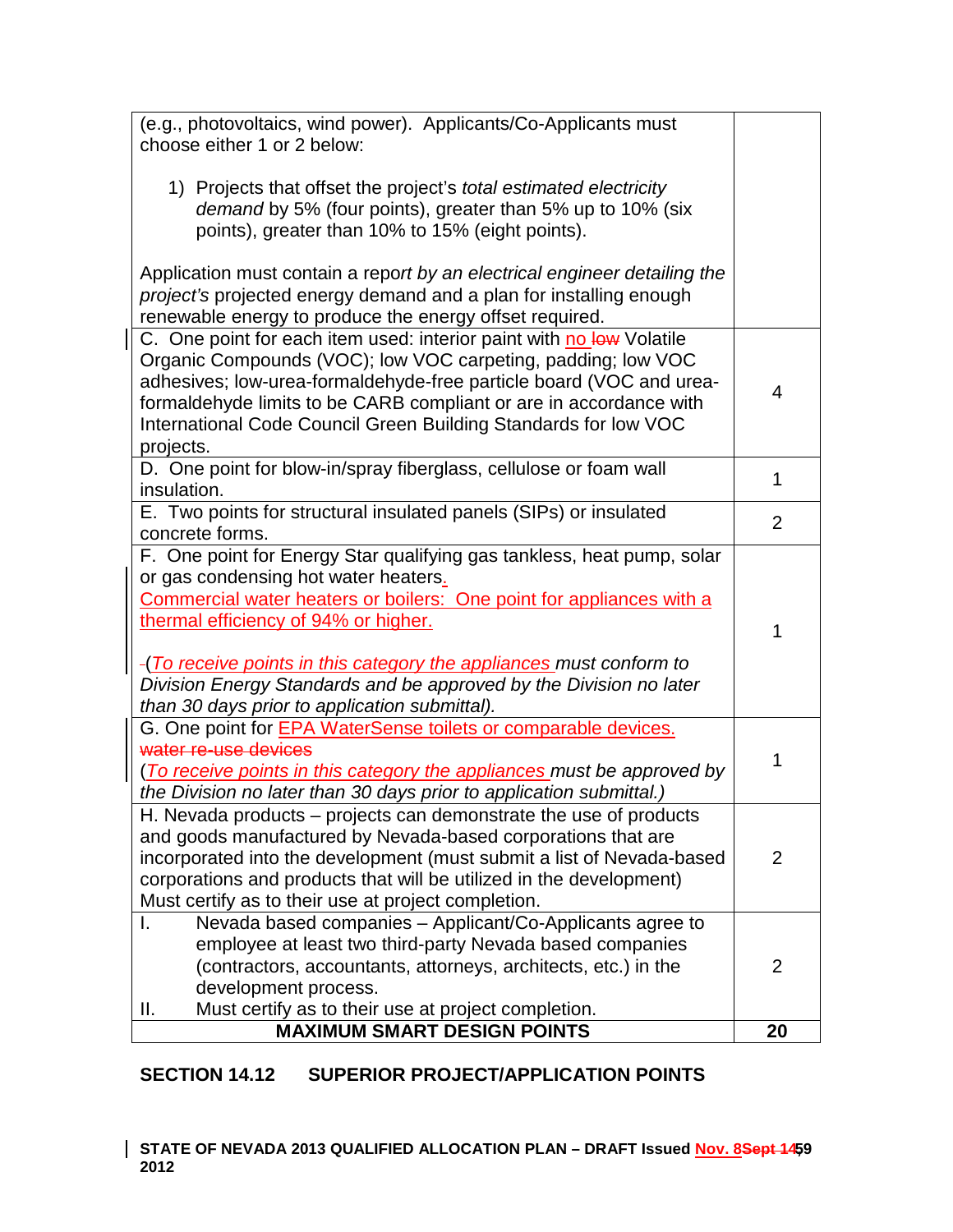| <b>RATING FACTORS</b>                                                                                                                        | <b>POINTS</b> |
|----------------------------------------------------------------------------------------------------------------------------------------------|---------------|
| A. Project is anticipated to most efficiently use tax credit resources                                                                       |               |
| as measured by multiplying 1.5 persons per bedroom $x \ne 0$                                                                                 |               |
| bedrooms divided by the amount of tax credits requested. One                                                                                 | 5             |
| project selected to receive points per geographic/USDA set aside                                                                             |               |
| B. Project has most efficient use of tax credits as measured by                                                                              |               |
| combining the cost per unit (TDC/# of units) plus the tax credit per<br>unit (TTC requested/# of units). One Acquisition/rehab and one new   |               |
| construction project per geographic/USDA set-aside will be selected                                                                          |               |
| to receive these points.                                                                                                                     | From 2        |
|                                                                                                                                              | Up to a       |
| 5 points if less than \$150,000 per unit for new construction or                                                                             | maximum       |
| less than \$115,000 per unit for rehabilitation                                                                                              | of 5          |
| 2 points if between \$150,000 and \$160,000 for new                                                                                          |               |
| construction or between \$115,000 and \$125,000 for                                                                                          |               |
| rehabilitation.                                                                                                                              |               |
|                                                                                                                                              |               |
| C. Project includes a project based rental assistance contract                                                                               |               |
| (evidence of the PBRA contract must be submitted with application)                                                                           | 5             |
| for at least 25% of the units. Awarded to any eligible project                                                                               |               |
| D. Project includes the acquisition/rehabilitation of a foreclosed,                                                                          |               |
| vacant, or abandoned building, or the reuse/conversion of an existing                                                                        | 8             |
| building. Awarded to any eligible project.                                                                                                   |               |
| E. Project includes the acquisition/rehabilitation of an existing multi-                                                                     | 5             |
| family or scattered-site project that will preserve existing affordable<br>housing. Must be third-party transaction with no related parties. |               |
| F. Project includes the preservation of existing LIHTC units. Must                                                                           |               |
| demonstrate that the existing rents are at least 20% under                                                                                   |               |
| comparable market rents for units within the PSA as defined in the                                                                           | 3             |
| market study.                                                                                                                                |               |
| G. Housing most in need in Washoe County - 100% of project                                                                                   |               |
| provides housing for households with incomes at or below 40% of                                                                              |               |
| AMI and/or project provides supportive services specifically                                                                                 | 42            |
| facilitating the recovery from homelessness. Applicant must submit a                                                                         |               |
| letter from the Washoe County HOME Consortium indicating the                                                                                 |               |
| above to receive points.                                                                                                                     |               |
| <b>MAXIMUM SUPERIOR PROJECT/APPLICATION POINTS</b>                                                                                           | 20            |

## **SECTION 14.13 PROJECT TYPE PRIORITIES**

The project types in this section reflect the Division's housing priority types for 2011. Applications will be grouped according to project type within each geographic sub-account and compete for the points available for project type. The two highest-scoring projects will be awarded points. The application with the highest score will receive the maximum points available to the project type (10 or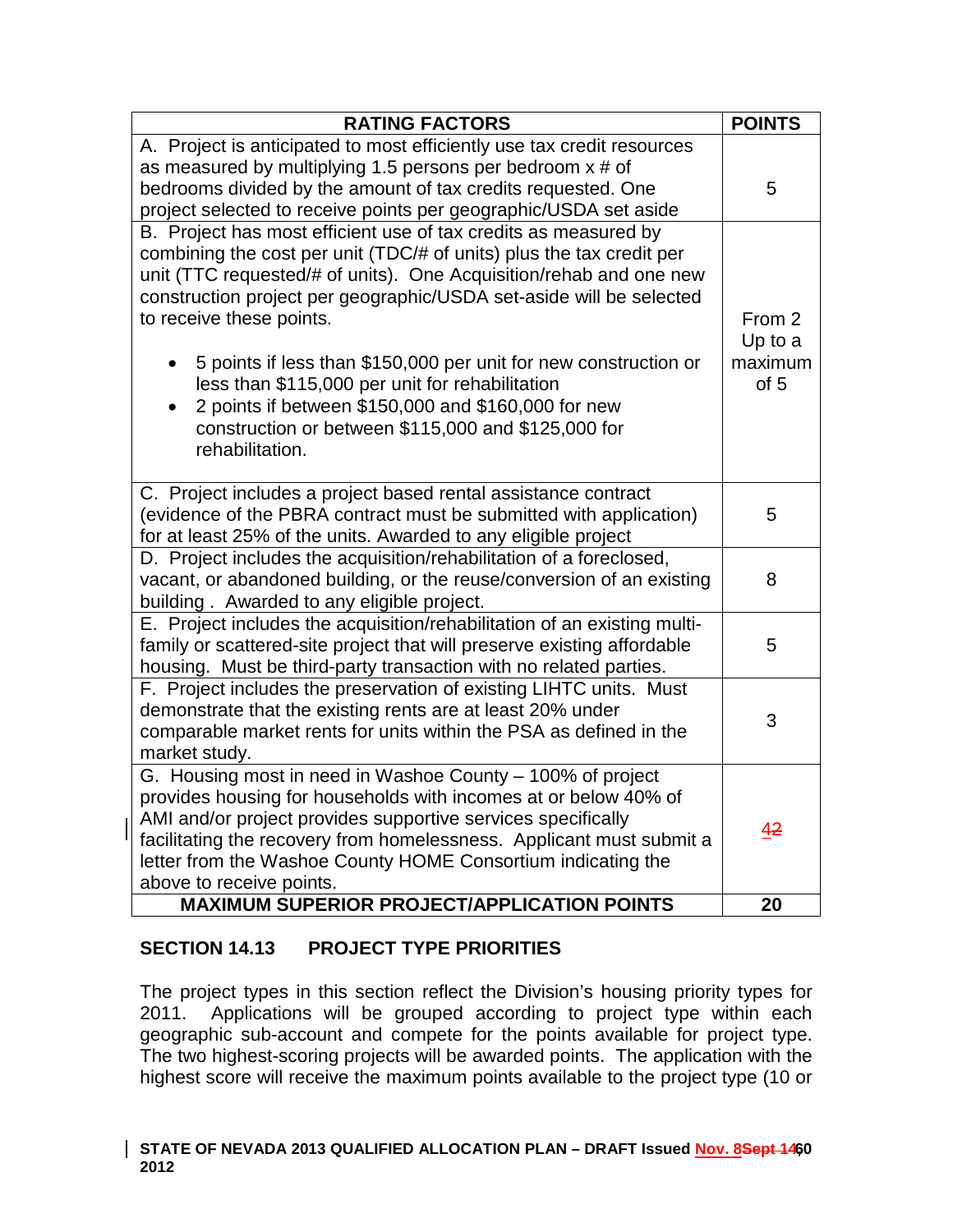15 points). The application with the second highest score will receive 10 points in the 15 point category and five points in the 10 point category.

#### A. Senior Housing Age 55 and Older

These projects will be ranked based upon the average per unit square footage in the project subject to the following requirements. For new construction, studio and one-bedroom units cannot exceed 650 sq. ft. and no other unit, regardless of the number of bedrooms, can exceed 850 square feet Additionally, at least 10 percent and no greater than 40 percent of the total units in the project may be two-bedroom units. Acquisition and rehabilitation projects are not subject to the unit mix and unit square footage limits

However, the average square footage calculation will be capped for all projects at 730 square feet (i.e. 60% @ 650 sq ft plus 40% @ 850 sq ft). The square footage is calculated based on indoor, conditioned space. Any references within the QAP to unit square footage are based on indoor, conditioned space.

For example, a Senior Housing project of 50 units with 30 studio apartments, averaging 450 sq. ft. (for a total of 13,500 sq. ft.), 10 one-bedroom apartments averaging 650 sq. ft. (for a total of 6,000 sq. ft.), and 10 two-bedroom apartments averaging 750 sq. ft. (for a total of 7,500 sq. ft.) has an average project unit size of 540 sq. ft. (27,000 sq. ft. cumulative of all units/50 units).

The project with the highest average per unit square footage will receive 10 points; the second highest scoring project will receive five points. If a tie occurs, the tie breaker criteria listed in the Section 14.15, Tie Breakers, will be used to identify the highest and second highest scoring projects.

## B. Special Needs Housing Projects

These projects will be ranked based upon the experience of the Applicant/Co-Applicant in developing special needs housing and/or delivering the services related to the special need. The Applicant/Co-Applicant must submit a list of all of the housing units developed in chronological order commencing with the year the first project was placed in to service. The Applicant/Co-Applicant must have a minimum of three years experience verified by a dated document, such as the articles of incorporation, showing the number of years that the organization has provided the service.

Applications will be ranked on the following factors: (1) the number of months of experience will be weighted by 70%; and (2) the number of housing units developed will be weighted by 30%.

In the example below, Applicant One possesses 12 years of experience providing services to homeless individuals and has produced 250 units of transitional housing. Applicant Two possesses seven years of experience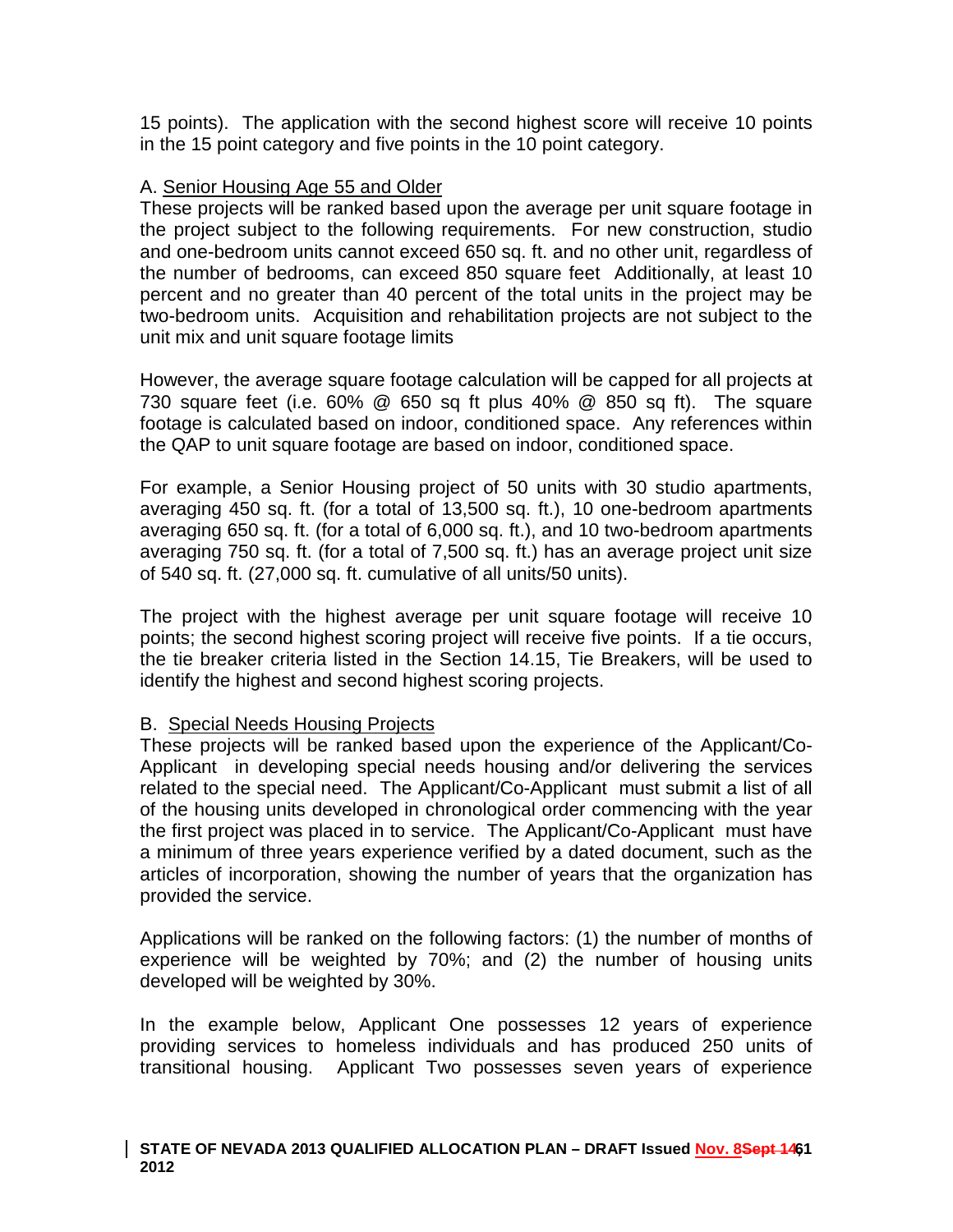providing services to developmentally disabled people and has produced 300 units of housing for the developmentally disabled. The scoring is as follows:

| <b>APPLICANT ONE</b>     | <b>APPLICANT TWO</b>     |
|--------------------------|--------------------------|
| 144 months x .70 = 100.8 | 84 months x $.70 = 58.8$ |
| 250 units x $.30 = 75$   | 300 units $x .30 = 90$   |
| Total = $175.8$          | Total = $148.8$          |

The highest score as calculated above will receive 10 points; the second highest score will receive five points.

### C. Projects for Individuals **/Families with Children** and Incomes at or below 45% AMI

These projects will be ranked based on the average residential per unit square footage included in the project. In the event that two or more projects within this project type category have the same square footage, the Division will break the tie by determining which proposal leverages the greatest level of non - Tax Credit funding. This will be determined by dividing the total amount of Tax Credits requested by the total project costs. The project with the lowest percentage of Tax Credits to total project cost will be the successful project.

The application with the highest per unit square footage in the project will receive 10 points; the second highest scoring project will receive 5 points.

D. Projects for Individuals with Children/Families with Children and Incomes at or below 45% AMI

These projects will be ranked based on the average residential per unit square footage included in the project. In the event that two or more projects within this project type category have the same square footage, the Division will break the tie by determining which proposal leverages the greatest level of non - Tax Credit funding. This will be determined by dividing the total amount of Tax Credits requested by the total project costs. The project with the lowest percentage of Tax Credits to total project cost will be the successful project.

The application with the highest per unit square footage in the project will receive 10 points; the second highest scoring project will receive 5 points.

## **ED.** Mixed Income/Mixed Use Projects

1) Mixed Income Projects will be ranked based upon the percentage of market-rate units in the project that exceed the minimum requirement of 10%. The square footage and bedroom size of both the market-rate and restricted units *must* be proportional. Targeting smaller units with fewer bedrooms as Tax Credit units will not be allowed. For example, if a 60 unit project with 30 market rate units (50%) is 30,000 sq. ft. and has 90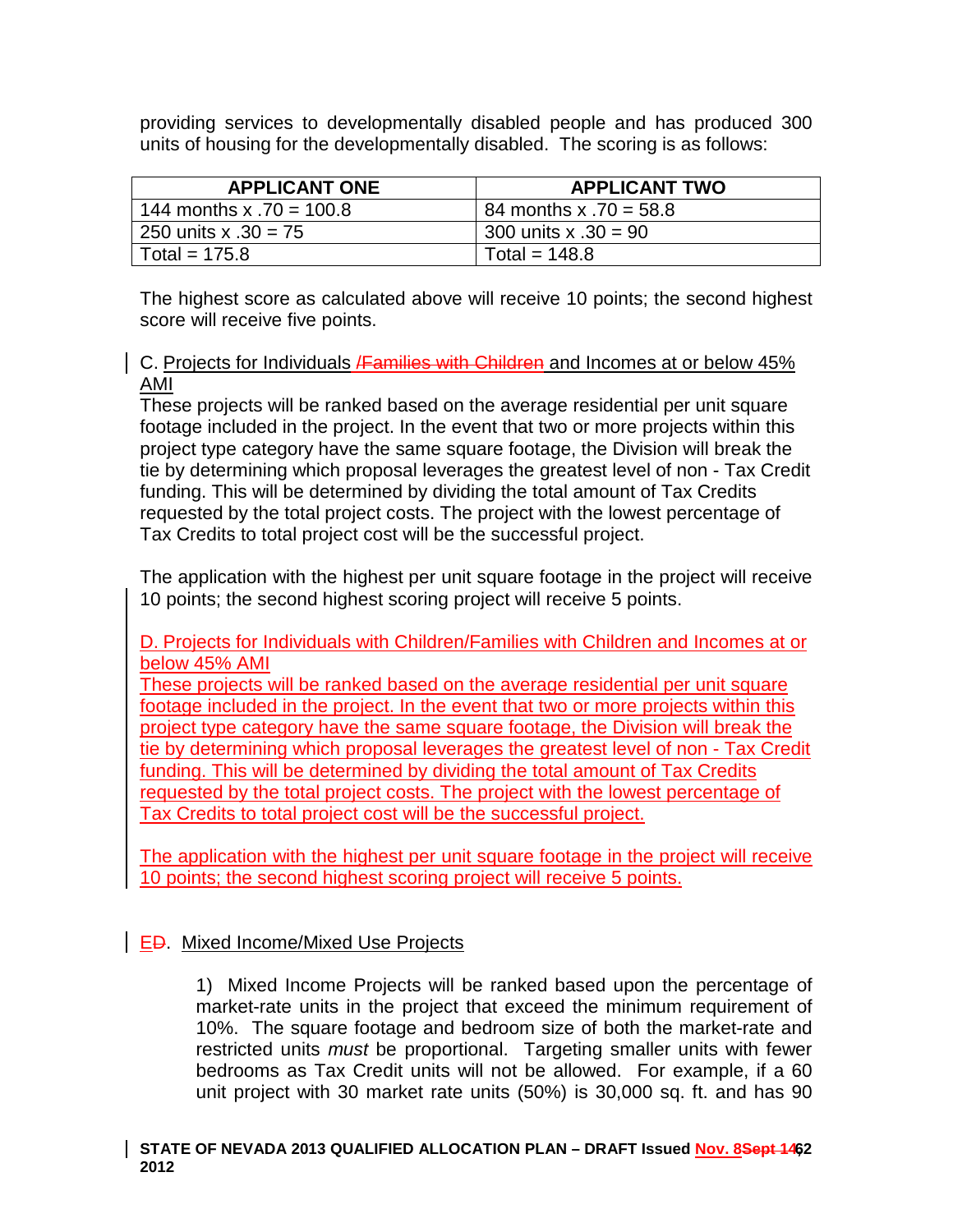bedrooms, the amount of square footage and number of bedrooms should be equal to the square footage and number of bedrooms in the marketrate units.

Restricted units may be confined to specific building(s) in the project as long as the square footage and unit mix is proportional to the market-rate units. However, the buildings must be equally placed within the project and have full access to project amenities. The project with the highest percentage of market-rate units will receive 10 points; the project with the second highest percentage will receive five points.

Mixed Use Projects will be ranked on the highest percentage of square footage in the project. In the event that two or more projects within this project type category have the same percentage, the Division will break the tie by determining which proposal leverages the greatest level on non-Tax Credit funding. This will be determined by dividing the total amount of Tax Credits requested by the total project costs. The project with the lowest percentage of Tax Credits to total project cost will be the successful project. The application with the highest percentage of residential square footage in the project will receive 10 points; the second highest scoring project will receive five points.

## **SECTION 14.14 SPECIAL SCORING FACTORS**

Special Scoring Factors in Subsections 14.14.1 through 14.14.6 reflect additional policy objectives established by the Division. The Division identified a limited number of factors considered essential to targeting the development of low income persons, expanding the level of services available to at-risk households, and providing incentives for keeping project costs down. All applications will be independently scored for each of the seven Special Scoring Factors.

## **SECTION 14.14.1 LOW RENT TARGETING**

A maximum of 12 Ppoints will be awarded based upon the overall rent targeting in the project. A project's overall rent level is determined by multiplying the percentage of the total units within each rent level(s) by the rent income level percentage.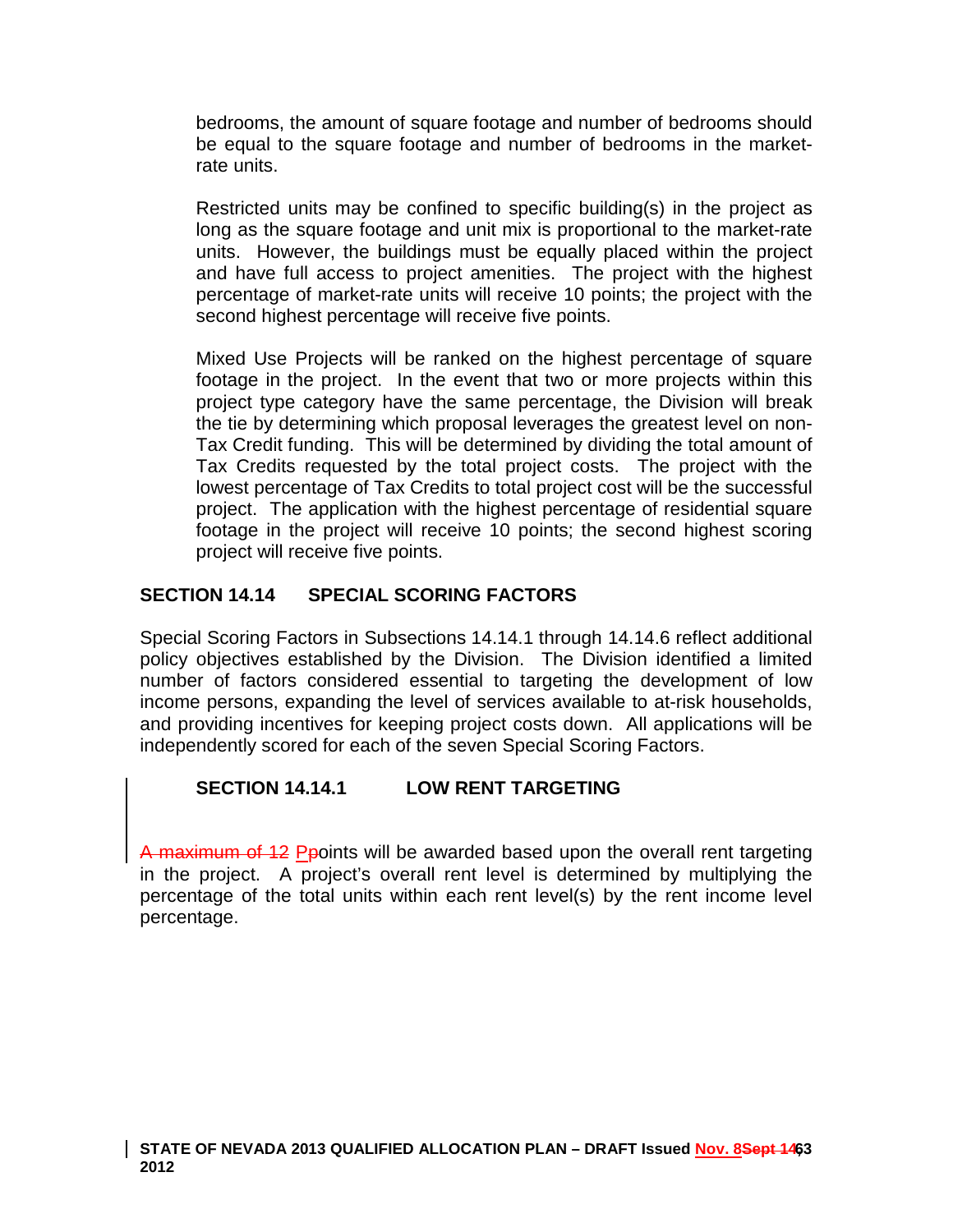For example:

|                                      | <b>PROJECT ONE</b> | <b>PROJECT TWO</b>                                                                | <b>PROJECT THREE</b>       |
|--------------------------------------|--------------------|-----------------------------------------------------------------------------------|----------------------------|
| <b>NUMBER OF</b><br><b>UNITS</b>     | 40                 | 40                                                                                | 52                         |
| <b>DISTRIBUTION</b><br>OF UNIT RENTS | All with 40% rents | 15 with 45%<br>rents<br>25 with 35%<br>rents                                      | All with 35%               |
| <b>SCORING</b>                       | 100% x .40         | $37.5\% \times .45 =$<br>.16875 plus<br>$62.5\% \times .35 =$<br>$.21875 = .3875$ | $100\% \times .35 = .3500$ |
| <b>SCORE</b>                         | .4                 | .3875                                                                             | .3500                      |

## A. All Projects Except Rent to Own.

Special scoring points will be awarded in the amounts specified in the following table.

| <b>RATING FACTORS</b>                                                                                                                                                                                  | <b>POINTS</b> |
|--------------------------------------------------------------------------------------------------------------------------------------------------------------------------------------------------------|---------------|
| .30 (100% of units at 30% income rent level or below). Project must<br>submit evidence of project based Section 8 or committed tenant<br>based rental assistance to be eligible for preference points. | 12            |
| $> 0.30$ and $< 0.35$                                                                                                                                                                                  | 8             |
| $.35$ and $< .40$                                                                                                                                                                                      | 6             |
| .40 and $< .45$                                                                                                                                                                                        |               |
| .45 and $< 50$                                                                                                                                                                                         |               |
| <b>MAXIMUM LOW INCOME TARGETING POINTS FOR ALL</b><br><b>PROJECTS EXCEPT RENT TO OWN</b>                                                                                                               | 12            |

## B. Rent to Own Projects Only.

| <b>RATING FACTORS</b>                                                     | <b>POINTS</b> |
|---------------------------------------------------------------------------|---------------|
| .60 - 100% of units at 60% income rent level or below.                    |               |
| >.60 - Projects with less than 100% of units at 60% income rent           | 4             |
| level or below.<br><b>MAXIMUM LOW INCOME TARGETING POINTS FOR RENT TO</b> |               |
| <b>OWN PROJECTS ONLY</b>                                                  | 6             |

## **SECTION 14.14.2 LOW INCOME TARGETING**

This special scoring factor awards two points to projects that select the option to rent-restrict at least 20% of the units for occupation by households with incomes

#### STATE OF NEVADA 2013 QUALIFIED ALLOCATION PLAN – DRAFT Issued <u>Nov. 8</u>Se<del>pt 146</del>4 **2012**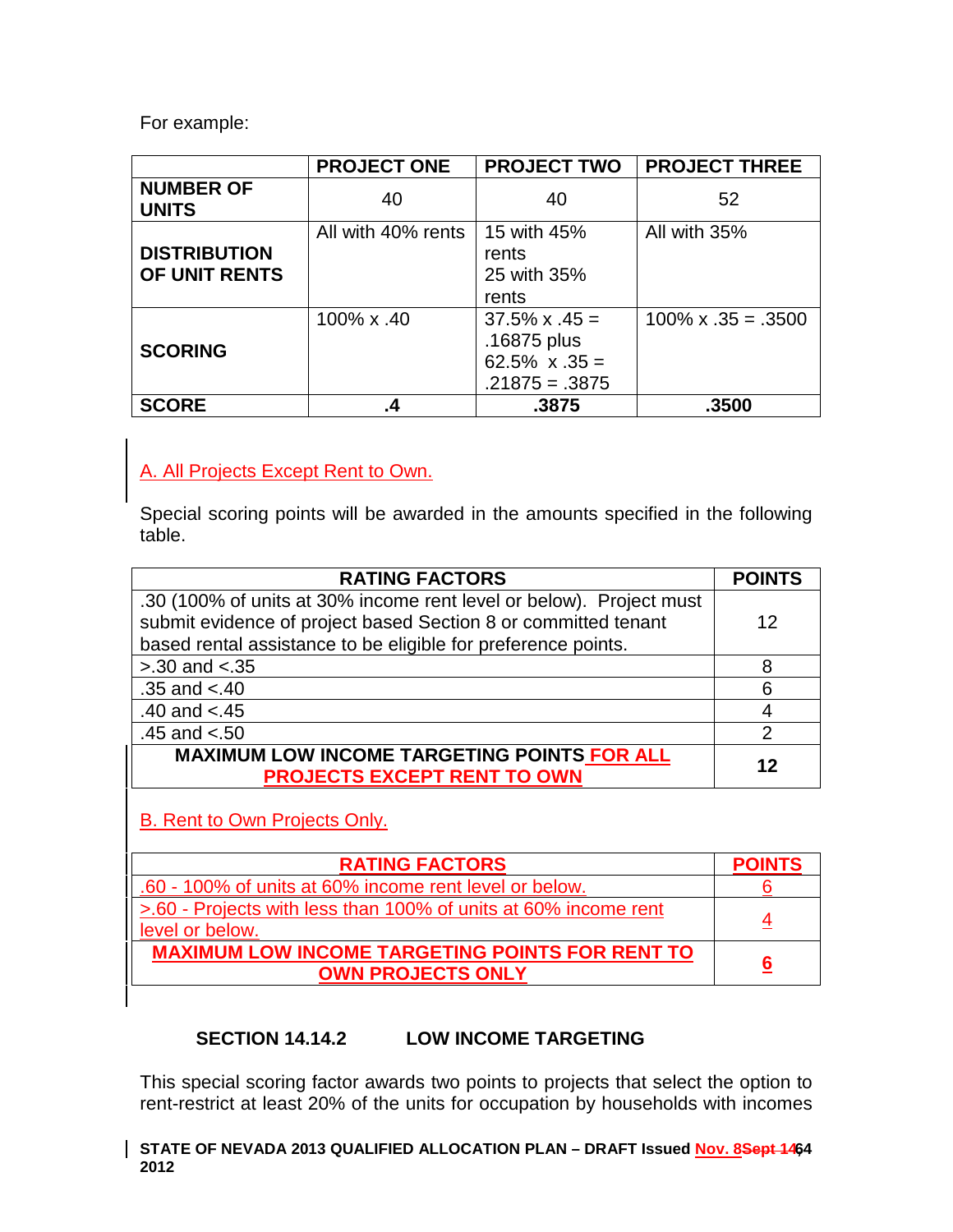at or below 50% of AMI for the jurisdiction within which the project is located for at least 30 years. From an Internal Revenue Service (IRS) perspective, this means that all units in the project must be rent restricted and occupied by households with incomes at or below 50% of AMI for the jurisdiction within which the project is located.

*Applicant/Co-Applicants must submit a signed letter indicating this as back-up documentation for the preference points. Points will not be awarded for merely selecting this option on the application.*

## **SECTION 14.14.3 SUPPORTIVE SERVICES**

A maximum of eight points will be awarded based upon the number of supportive services provided to tenants. All supportive services must comply with all local, state and federal laws and regulations that include, but are not limited to licensing, permits, certification, bonding and insurance requirements.

*The Applicant/Co-Applicant must document how the service will be provided and paid for in order to receive the points for a requested supportive service.* The service must be available to all tenant families for the minimum times stated below. There will be no mandatory fees for the basics service. Any fee required will be at the discretion of the Division.

Applicant/Co-Applicant must provide the service for the initial IRS 15-year compliance period and must not allow more than a 30-day gap in service provided. The Applicant/Co-Applicant must notify the Division within 7 days of the termination of service agreements/contracts. The project will be considered out of compliance if there is no new service contract executed by the time the development is audited.

**RATING FACTORS POINTS** A. Providing one prepared meal on a daily basis available to all tenants. <sup>2</sup> B. Transportation services – on-site van service with minimum threeday per week operating schedule. C. On-site service coordinator for minimum 20 hours per week (on-Ste office must be provided).  $\begin{bmatrix} 2 \end{bmatrix}$ D. On-site service coordinator for minimum 40 hours per week (on- $\frac{1}{2}$  site office must be provided).  $\frac{1}{2}$  and  $\frac{1}{2}$  site office must be provided). **MAXIMUM SUPPORTIVE SERVICES POINTS 8**

Special scoring points are awarded as described below:

## **SECTION 14.14.4 LOWEST DEVELOPER FEE**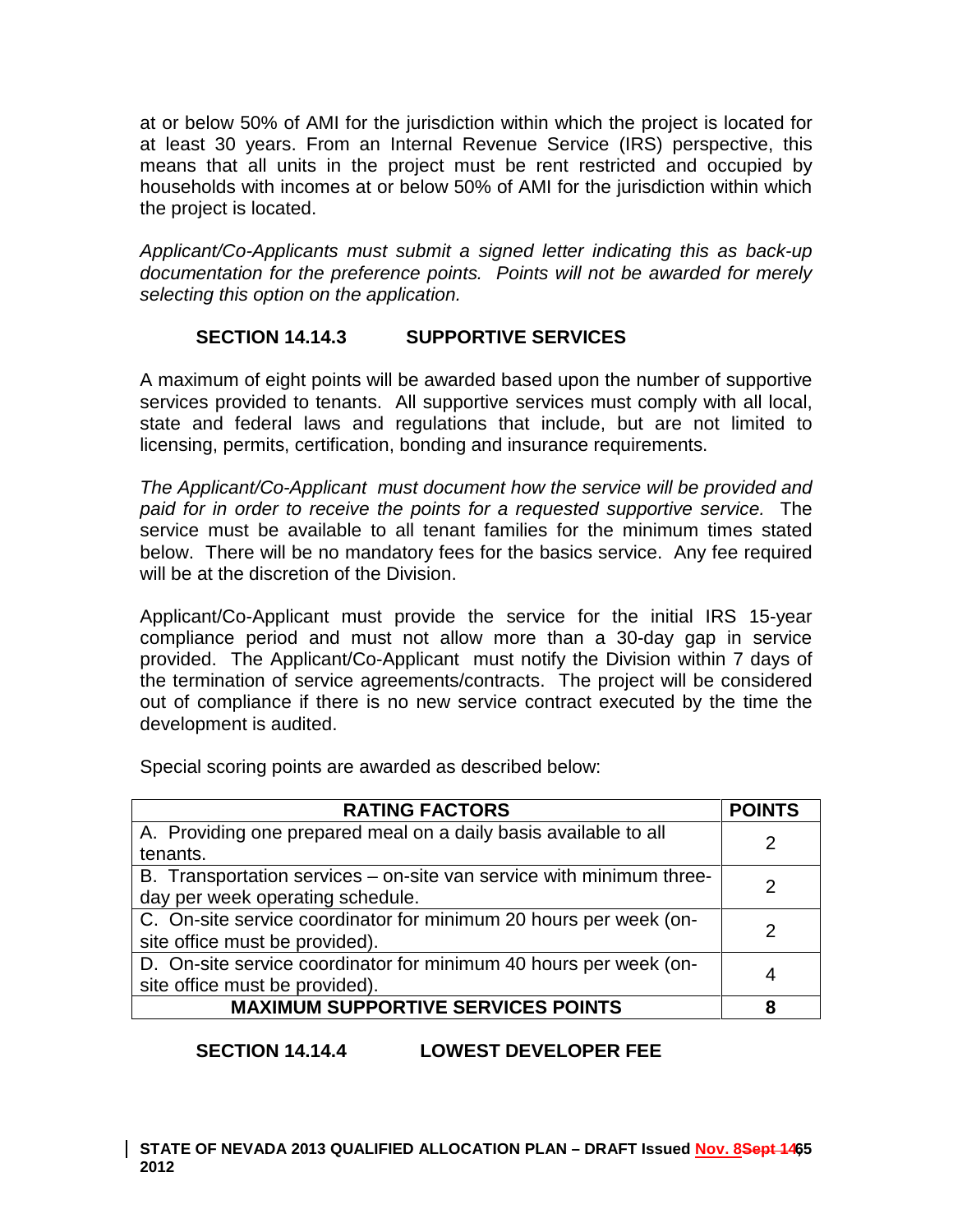A maximum of five special scoring points will be awarded to applications with Developer Fees below 15% of the eligible basis. Points will be awarded on the basis of one point for each 1% reduction in developer fee up to a maximum of five points. The Developer Fee will be calculated based on the figures provided in the budget contained in the main application. Applicants do not have to submit additional back-up. It is the responsibility of the Applicant/Co-Applicants to ensure the correct figures are contained within the project budget. Staff will not change scoring due to transposed numbers or incorrect figures in the budget.

The Developer Fee *must* not exclude 15% of eligible basis of the project excluding the Developer Fee. The fee includes profit and overhead of the Applicant/Co-Applicant, in addition to fees for consultants/processing agents. The Developer Fee for projects in Qualified Census Tracts/Difficult to Developer Areas may include the adjusted eligible basis amount. *The cost certification must reflect the Developer Fee and percentage disclosed within the original application and may not be changed for any reason.* Staff will take the Developer Fee percentage to two decimal places and will not round up or down.

| <b>RATING FACTORS</b> | <b>POINTS</b> |
|-----------------------|---------------|
| A. Less than 11%      |               |
| B. 11.0% to 11.99%    |               |
| C. 12.0% to 12.99%    |               |
| D 13.0% to 13.99%     |               |
| E 14.0% to 14.99%     |               |
| F. 15%                |               |

## **SECTION 14.14.5 LOWEST CONTRACTOR FEE**

A maximum of five special scoring points will be awarded to applications with contractor fees below 14% of the total cost of construction. Points will be awarded on a basis of 1 point for each 1% in reduction in contractor fee up to a maximum of five points. The contractor fee will be calculated based upon the figures provided in the budget contained in the main application. Applicants/Co-Applicants do not have to submit additional back-up. It is the responsibility of the Applicant/Co-Applicants' responsibility to ensure the correct figures are contained within the project budget. Staff will not change scoring due to transposed or incorrect figures in the budget. Staff will take the calculated contractor fee percentage to two decimal places and will not round up or down.

*The original contractor fee (in percentage terms) must be reflected at the time of application and that percentage must be forwarded only if the project is awarded additional Tax Credits*. Contractor fee including the contractor's profit, overhead and general requirements *must not* exceed 14% of the total cost of construction of the project. Total construction costs are limited to on-site work, off-site improvements, the construction of new structures/accessory buildings, and the rehabilitation of existing structures.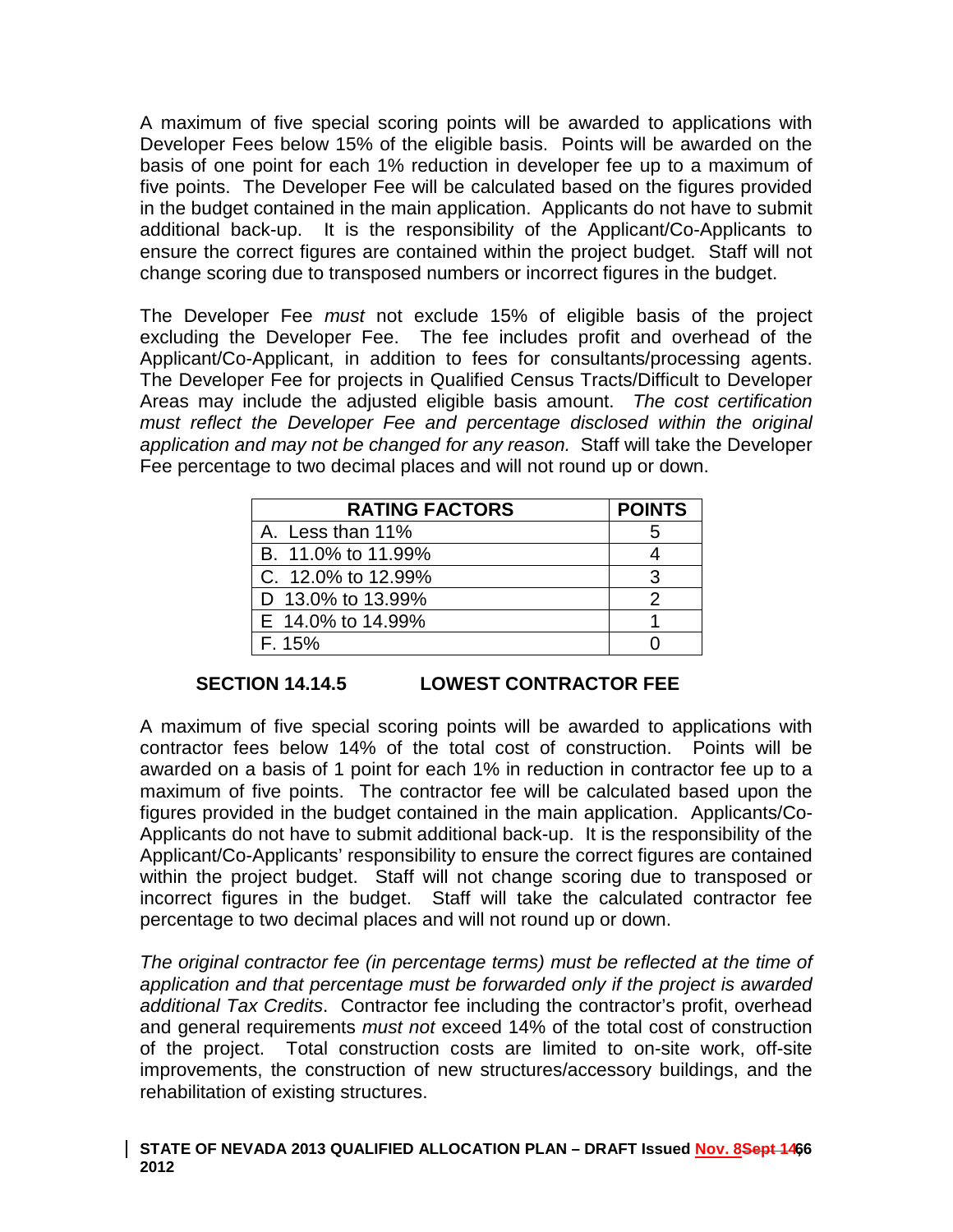The Division considers contractor fees greater than 14% excessive. Any contractor fee in excess of 14% will be taken out of the Gap Calculation for determination of the Final Tax Credit allocation and issuance of IRS Form 8609. Construction of costs will be limited to on-site work, off-site improvements, and the construction of new structures/accessory buildings and/or rehabilitation of existing structures and mandated off-site improvements.

| <b>RATING FACTORS</b> | <b>POINTS</b> |
|-----------------------|---------------|
| A. Less than 10%      | 5             |
| B. 10.0% to 10.99%    |               |
| C. 11.0% to 11.99%    |               |
| D 12.0% to 12.99%     |               |
| E 13.0% to 13.99%     |               |
| F. 14%                |               |

### **SECTION 14.14.6 AFFORDABLE HOUSING INCENTIVE**

A maximum of 8 points will be awarded based upon the level of additional resources, funding leveraged by Tax Credits or effective use of conventional financing. The four factors below can be met individually or collectively to receive the special scoring points. Additional contributions may include land donations and funding commitments made by local governments, non-profit organizations and private businesses. Eligibility: only loans or grants from the following sources will qualify for points under this section.

| <b>RATING FACTORS</b>                                                                                                                                                                                                                                                                                                                                                                                                                                                | <b>POINTS</b> |
|----------------------------------------------------------------------------------------------------------------------------------------------------------------------------------------------------------------------------------------------------------------------------------------------------------------------------------------------------------------------------------------------------------------------------------------------------------------------|---------------|
| A. A donation of land from any governmental or private<br>source or a parcel of land transferred at a nominal cost from<br>a governmental unit or private source of a long-term lease of<br>at least 50 years provided to the Applicant/Co-Applicants at<br>a nominal or discounted costs from a governmental unit<br>(federal, state or local).<br>Discounts on land sales > 50.01%                                                                                 | 2             |
| B. Combined monetary contributions, aside from those<br>included in "A" above from governmental, non-profit, and/or<br>private sources. Sources are limited to:<br>1) The local PHA<br>2) Community Development Block Grant (CDBG) program<br>funds<br>3) HUD 202 or 811<br>4) Federal Home Loan Bank Affordable Housing Program<br>(AHP)<br>5) Established local government housing development funds<br>(i.e., HOME, LIHTF, or RDA)<br>6) Bureau of Indian Affairs | 5/3/1         |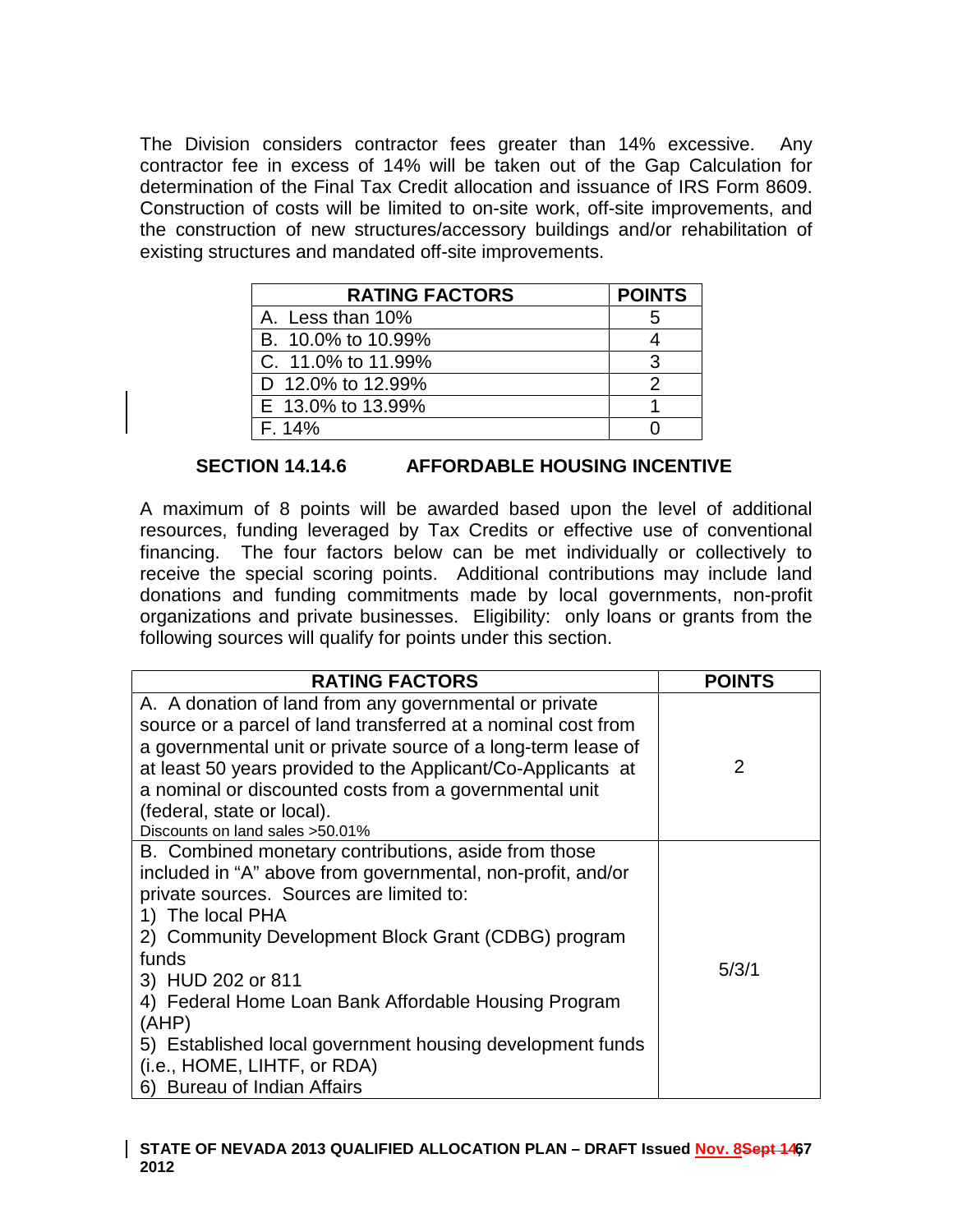| $\sqrt{7}$ ) $3^{\text{rd}}$ Party (non-related) and non-mortgage funds or grants.<br>$>$ 20.01% of total project costs = 5 points, 5.01% to 20.00% of total project<br>$cost = 3$ points, 5.00% or less of total project cost = 1 point. |   |
|-------------------------------------------------------------------------------------------------------------------------------------------------------------------------------------------------------------------------------------------|---|
| <b>MAXIMUM AFFORDABLE HOUSING INVENTIVE POINTS</b>                                                                                                                                                                                        | 8 |

Other sources of funding may qualify *provided they are approved in writing in advance* by NHD (approval of a particular source in prior years does not meet this requirement). Adjustments to the purchase price of the land by the seller are not sources of mortgage subsidy. Staff will take percentages to two decimal and will not round up or down.

## **SECTION 14.15 TIE BREAKERS**

In the event that one or more projects competing for Tax Credits in the same setaside or geographical account receives an identical number of points, the Division will break the tie by determining which proposal leverages the greatest level of non-Tax Credit funding. This will be determined by dividing the total amount of Tax Credits requested by the total project costs. The project with the lowest percentage of Tax Credits to total project costs will be the successful project. If the above fails to break the tie, the Division will conduct a lottery pursuant to NAC 319.990.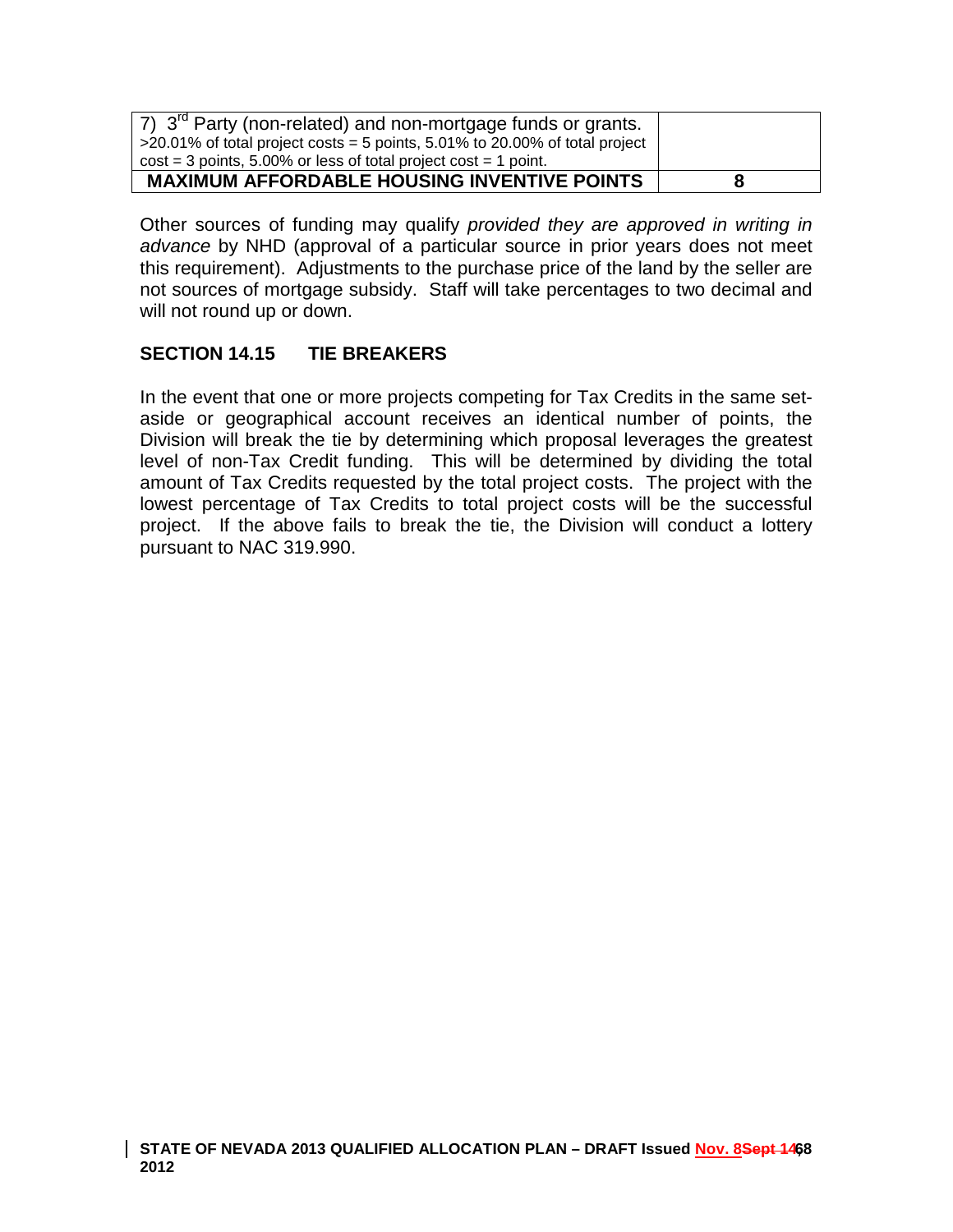# **PROJECT DEVELOPMENT INFORMATION**

### **SECTION 15 MAXIMUM PER UNIT DEVELOPMENT COST AND COST REASONABLENESS STANDARD**

The maximum per unit development cost for projects submitted under the QAP will be based upon the average cost per unit in a project, calculated by dividing the *total development cost* of the project (including developer fee) by the total number of units in the project (regardless if the units are restricted/nonrestricted). The average cost per unit for the project will be compared to the NHD maximum cost per unit of **\$191,472.00 \_\_\_\_\_\_\_ [TO BE DETERMINED].**  The maximum cost per unit figure is based upon a cost analysis of all new construction projects submitted under the 2012 QAP2012 QAP. Maximum cost per unit is applicable to all project types and set-asides.

For projects with more than 50 units (restricted/non-restricted), there will be a one point deduction in the total project score for every **\$5,000** increment exceeding the per unit limit identified above. For projects with 50 units or fewer (restricted/non-restricted), there will be a one point deduction in the total project score for every **\$7,500** increment exceeding the per unit limit shown above.

## **SECTION 16 OPERATING EXPENSES**

Project operating expenses between **\$250.00 and \$325.00** per unit/month are typical for projects in Nevada and considered acceptable by the Division. Applications for project with operating expenses outside this range must include an explanation of why the expenses are higher or lower. The Division reserves the right to adjust Tax Credits on projects with operating expenses greater than the **\$250.00 - \$325.00** range.

## **SECTION 17 ESTIMATION OF UTILITY ALLOWANCE**

At the time of application, the Applicant/Co-Applicants must estimate the amount of utility allowance applicable to each unit, considering the square footage of the unit and the proposed source of energy in accordance with Treasury Regulations Section 1.42-10. The Applicant/Co-Applicants assume the risk that these estimates are reasonable and supportive. At the time the project is placed in service, the Applicant/Co-Applicants must provide evidence that the utility allowance conforms to the requirements of the Code and Treasury Regulation. Failure to do so will result in forfeiture of the Tax Credits.

The Applicant/Co-Applicant may provide a survey of actual utilities being paid in the area or use the PHA utility allowance for the area, or with NHD staff approval, use the HUD Utility Model or an alternate method allowable per the Utility Allowance Regulations contained in the Federal Register, Volume 73, No. 146, July 29, 2008. Surveys must: (1) have been conducted within 12 months of the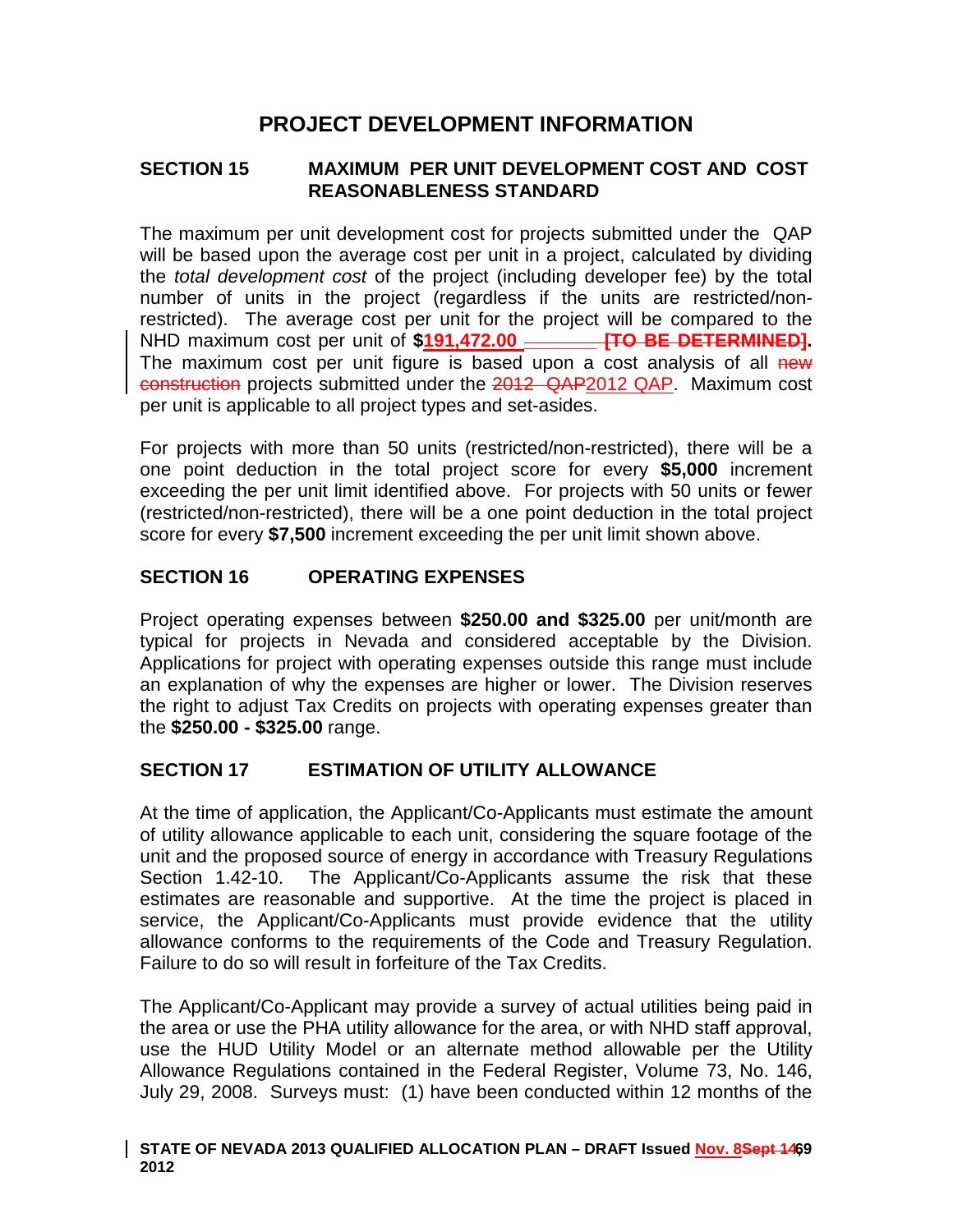application; (2) sampled units must be located within a radius of 50 miles from the proposed project location; (3) sampled units must be similar in size, within 10% based on unit square footage, to those in the project; (4) include a sample size of at least 10 units;(5) the energy source must be the same as proposed for the project; and (6) include the address and square footage of each unit surveyed.

The Project Sponsor of Energy Star projects that have met the 86> REMS measure may request a HERS rated sample of the project. The sample must conform the Division's Energy Requirements guidelines (i.e., 15% of the units must be tested). The Division will require an update to the testing every third year. The utility allowance will not apply to any Section 8 and/or HOME funded units if not allowed by the local funding jurisdiction.

## **SECTION 18 ADJUSTMENTS TO ELIGIBLE BASIS FOR PROJECTS LOCATED IN QUALIFIED CENSUS TRACT AND DIFFICULT TO DEVELOP AREAS**

Applicant/Co-Applicants with projects located Qualified Census Tract (QCT) or in a Difficult to Develop Area (DDA) as designated in IRC Section 42(d)(B)(5) are authorized to utilize 130% of eligible basis as a factor in determining the adjusted eligible basis. The determination of whether a project is in a QCT or DDA is made at the time of application. Subsequent changes in federal designations of QCTs or DDAs after the application is approved, will not affect the project. Any changes to QCT and DDA designations subsequently made by HUD that are applicable to the 2013 Tax Credit application period, will be incorporated into the 2013 QAP following publication in the *Federal Register or other appropriate notice*.

| 2013 Qualified Census Tract and 2012 Difficult to Develop Areas |                                                   |
|-----------------------------------------------------------------|---------------------------------------------------|
| <b>Metropolitan Qualified Census Tracts</b>                     |                                                   |
| Las Vegas Metropolitan Area                                     | 2.01, 3.01, 3.02, 4.01, 4.02, 4.03, 5.14, 5.20,   |
|                                                                 | 5.21, 5.22, 5.23, 5.24, 5.27, 6.00, 7.00, 8.00,   |
|                                                                 | 9.00, 11.00, 14.01, 15.01, 16.10, 16.12, 16.13,   |
|                                                                 | 17.18, 19.01, 22.01, 22.04, 22.07, 23.02,         |
|                                                                 | 24.04, 24.05, 24.06, , 26.03, 26.05, 28.10,       |
|                                                                 | 29.54, 34.30, 35.00, , 36.16, 38.00, 40.00,       |
|                                                                 | 43.01, 43.02, 44.02, 46.01, 46.02, 47.03,         |
|                                                                 | 47.07, 47.09, 47.10, 47.12, 47.13, 49.16,         |
|                                                                 | 54.38, 56.14                                      |
| Reno Sparks Metropolitan Area                                   | 1.01, 1.02, 2.01, 2.02, 7.00, 9.00, 10.08, 14.00, |
|                                                                 | 15.02, 17.01, 18.01, 18.02, 19.01, 19.02.         |
|                                                                 | 21.07, 22.04, 22.11, 22.12, 26.11, 27.03,         |
|                                                                 | 31.01, 9800.00                                    |
| Non-Metropolitan Areas                                          | Churchill County - 9504.00                        |
|                                                                 | Elko County - 9517.00                             |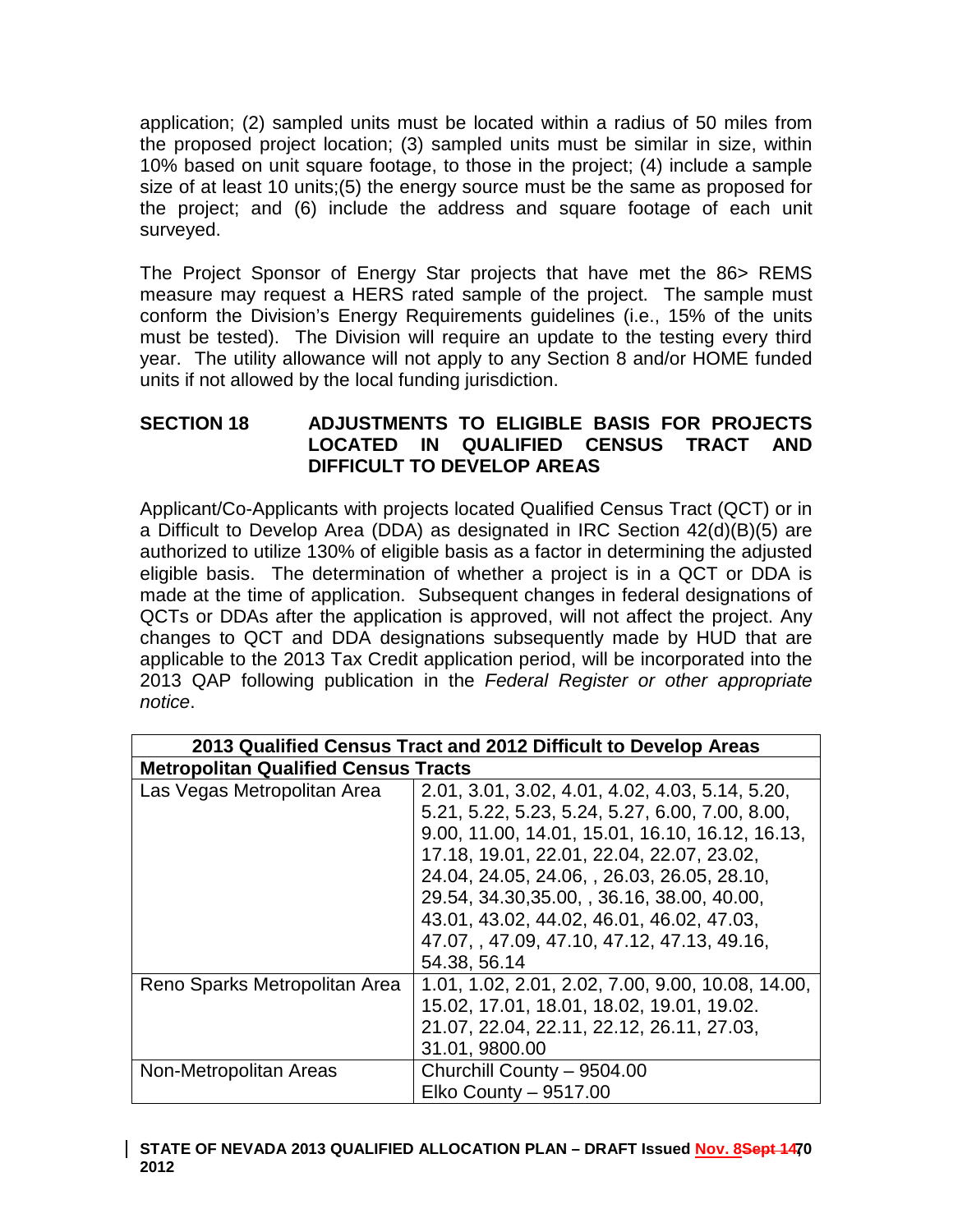|                                   | Lyon County $-9603.01$<br>Mineral County - 9708.00<br>Nye County - 9603.00 |
|-----------------------------------|----------------------------------------------------------------------------|
| <b>Difficult to Develop Areas</b> |                                                                            |
| <b>Metropolitan Areas</b>         | Las Vegas/Paradise                                                         |
| Non-Metropolitan Areas            | Douglas County                                                             |

As allowed in HERA, the Division will designate additional DDAs and/or projects and/or buildings eligible to 130% of eligible basis as a factor in determining the eligible basis. An Applicant/Co-Applicants withApplicants projectswith projects meeting the criteria set forth below *must submit a request to implement the "boost" in their application at least 45 days prior to the Application Deadline*. NHD staff will approve boost requests at least 30 days prior to application deadline. NHD approval does not signify that boost credits will be awarded and only signifies that a project meets one or more of the eligibility criteria to claim the boost included below. The Administrator may retroactively allow for the boost in unique situations.

Staff can authorize up to a 30% boost for projects that have the following project criteria:<sup>[12](#page-49-0)</sup>

1) Demonstrate financial hardship due to changes in Davis Bacon and/or prevailing wage determinations;

2) Provide deep income targeting defined as projects where at least 50% of the total units will be rent restricted and occupied by households with incomes at or below 50% AMI for the jurisdiction within which the project is located and at least 20% of the total units are rent restricted and occupied by households with incomes at or below 40% AMI for the jurisdiction within which the project is located for the entire extended compliance period. Projects requesting a determination under this option must rent restrict and occupy all units as identified in their QAP pro forma and application and cannot open the units to households above the limits stated in their application;

3) Geographic units including, but not limited to, BLM transferred land sites, NHD targeted high foreclosure housing areas (as identified in approved state and local jurisdiction Neighborhood Stabilization Plan amendments);

4) Projects marketed to homeless populations and/or transitional housing with supportive services; and

 $12$  Staff will review all requests for the basis boost and may award a boost of up to 30% based upon NHD's housing priorities, the amount of boost funds requested for the project and from all projects, the amount of Tax Credits available, and project need.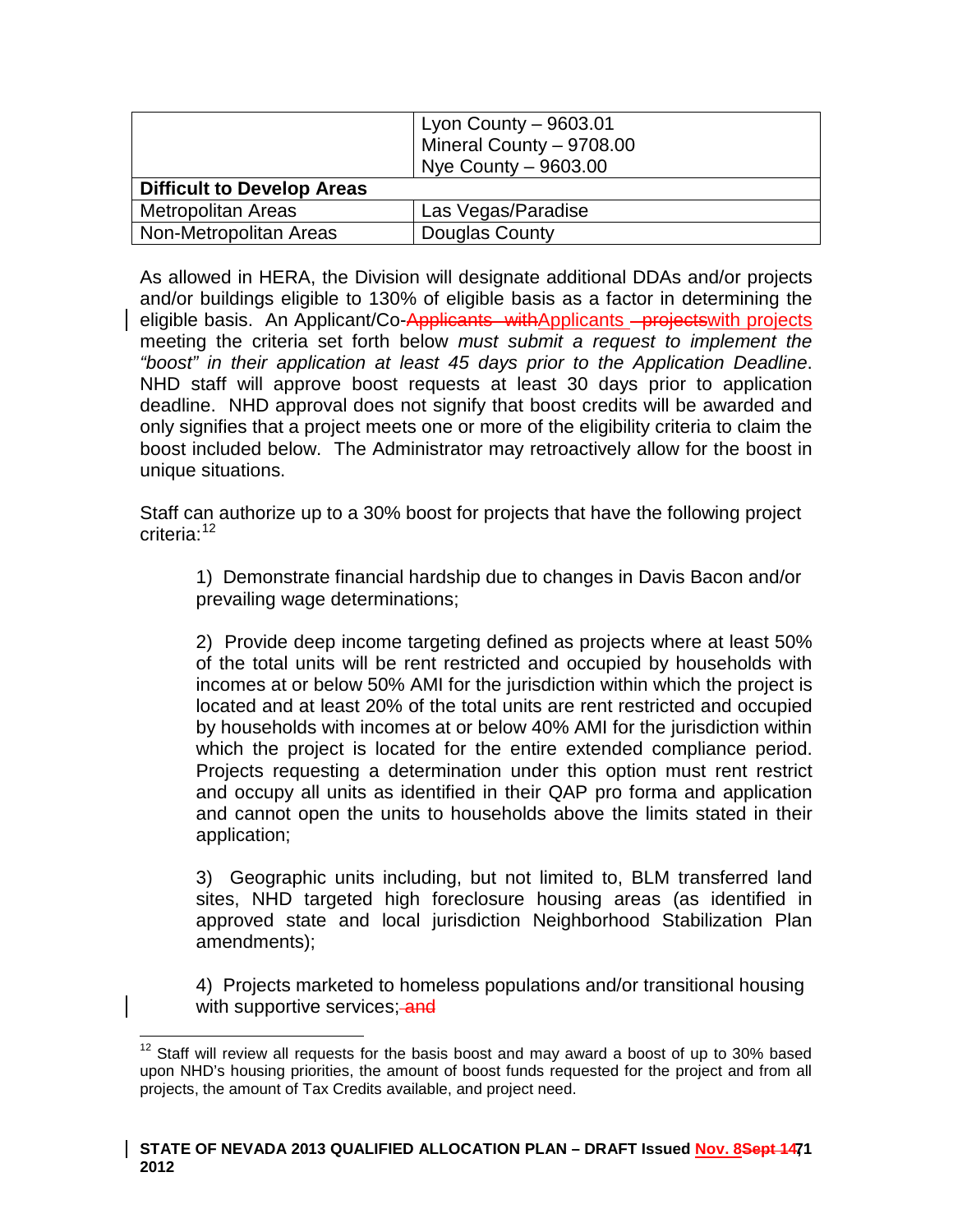5) Rural projects not currently in NHD's Tax Credit/bond housing portfolio where the Project Sponsor has invested a minimum of \$10,000 per unit in new construction or rehabilitation prior to any funds invested for NHD's energy requirements; -

6) Projects serving as demonstration projects under the 2013 QAP that can demonstration a need for additional basis boost to offset costs associated with enhanced environmental standards - i.e. LEED Gold; and

. 7) Projects located in Clark County, Nevada.

### **SECTION 19 MAXIMUM AMOUNT OF TAX CREDITS AWARDED AND POST AWARD PROCESS**

### A. Project Cap/Maximum Reservation

1) Project Cap. Under the 2013 QAP, one project may receive up to a maximum of **\$1,000,000** of Tax Credits (the "Project Cap"). Applications for Tax Credits in for an allocation of more than \$1,000,000 in Tax **Credits** willCredits will be rejected.

2) Maximum Reservation. The Division will accept applications that request Tax Credits for more than one sub-account, as long as the total amount of Tax Credits requested does not exceed the Maximum Allocation (as herein after defined).

The Division will cap the total amount of Tax Credits to any one Applicant atApplicant at **\$1,000,000**. An Applicant may submit more than one (1) Project under the 2013 QAP; however, the Division will not award Tax Credits more than **\$1,000,000** in Tax Credits (the "Maximum Allocation") to one Applicant. For the purposes of the Maximum Allocation, the term "Applicant" includes the Applicant, Co-Applicant, and any affiliate of the Applicant or any Co-Applicant. The Division's analysis and determination of whether the Maximum Allocation has been exceeded will include, but not be limited to, determining how the Developer Fee is split, who is being paid consulting fees, and who is authorized to make decisions as, or on behalf of, the Applicant/Co-Applicants and proposed Project Sponsor(s). All entities including, but not limited to, the Sponsor, Applicant, Consultant, Equity Investors, and other Project Participants must disclose the portion of consulting and development fees they are being paid as part of the application.

The Division reserves the right to award more than **\$1,000,000**, of Tax Credits to projects financed by the Tax Exempt Bond Program, if the program complies with all of the Division's policies, procedures and all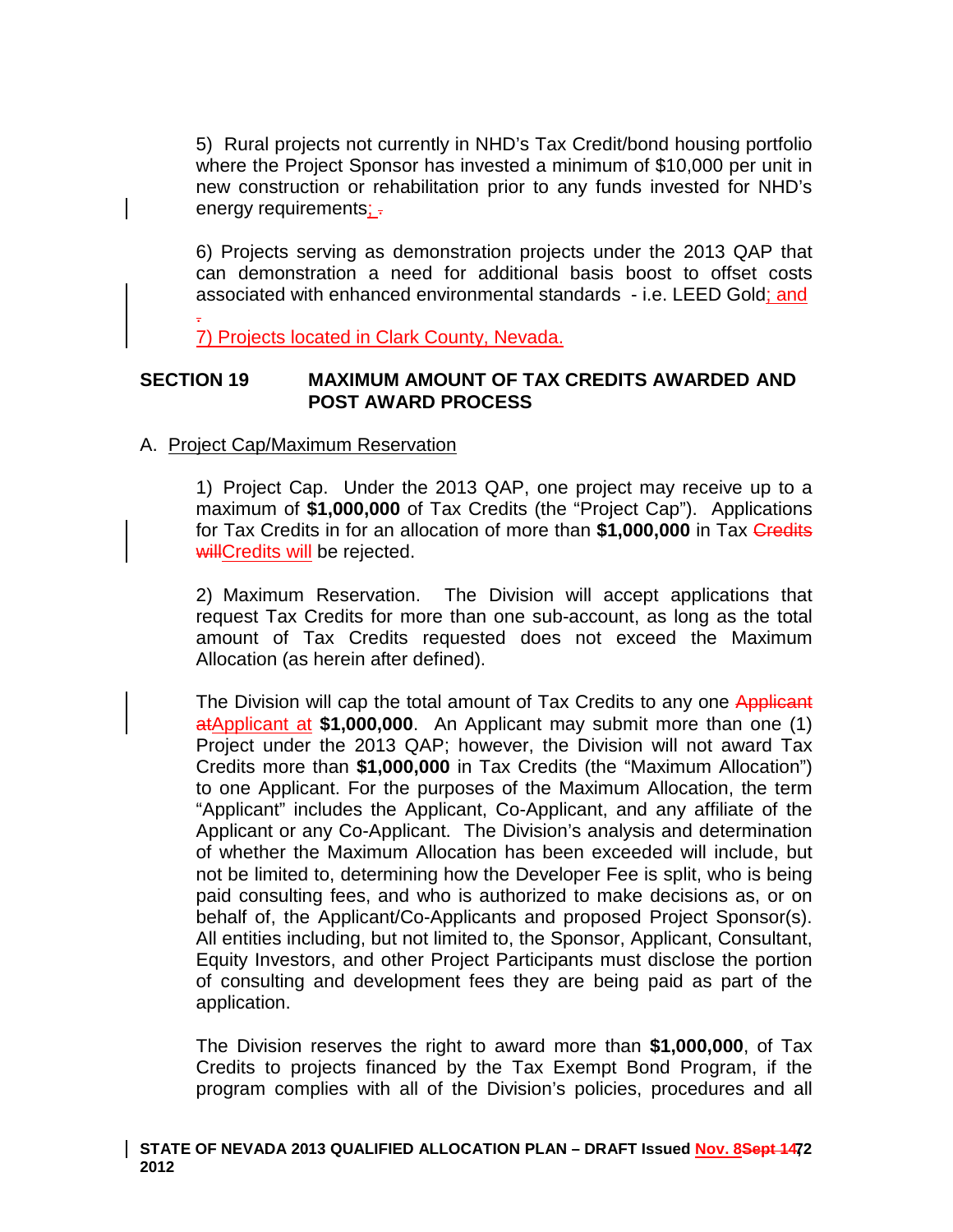state and federal regulations and laws. This section applies to current year projects and does not include additional credit requests.

The Administrator may temporarily increase or lift the Project Cap and the Maximum Allocation for all new project submissions and requests for additional Tax Credits to address market downturns and/or other financial situations when such action would assist in keeping the Tax Credit program viable and supporting housing projects that create affordable housing. Any changes to the Project Cap, and Maximum Allocation will be noticed simultaneously or separately on the Division's website at least 45 days prior to the Application Deadline.

The Administrator may increase and/or transfer funds between set-asides and geographic apportionments to ensure the ability to fund projects to a high enough level for viability. The Administrator may forward commit all or part of the Tax Credits needed to a project to ensure its viability and to assist in furthering the development of affordable housing throughout the state.

### B. Multiple Project Phases

Projects that are phased in from one Tax Credit plan year to another will not be considered as one project for the purposes of the maximum. For example, if an Applicant receives Tax Credits on a project this year and next year qualifies and is appropriately ranked for an expansion of a new phase of the existing project, the Applicant may receive the Maximum Allocation of Tax Credits for the new phase. The Division reserves the right to reject multiple applications if they are determined to be for one project that has been split in order to circumvent the Project Cap and/or Maximum Allocation.

### C. Tax Credit Return

The Applicant/Co-Applicant may voluntarily return Tax Credit awards *before the notification of the Carryover Allocation.* For the purposes of this section, the Carryover Allocation notice for the 2013 projects will be **November 8, 2013**. If the Applicant/Co-Applicant decides to return the Tax Credits on or before the date specified in this section, the return will be considered voluntary. If a project receives a Carryover Allocation and the Project Sponsor returns Tax Credits after the date specified in this section, the return will be considered involuntary. In such cases, the Project Sponsor will be barred from participating in future Tax Credit funding rounds for the remainder of the 2012 Tax Credit year and the subsequent Tax Credit year.

#### D. Conditional Reservation

The Division reserves the right to award conditional reservations to projects that have outstanding issues as identified by staff, at the time of reservation. This includes, but is not limited to, outstanding legal issues currently under review, related vacancy issues at nearby properties that may negatively impact the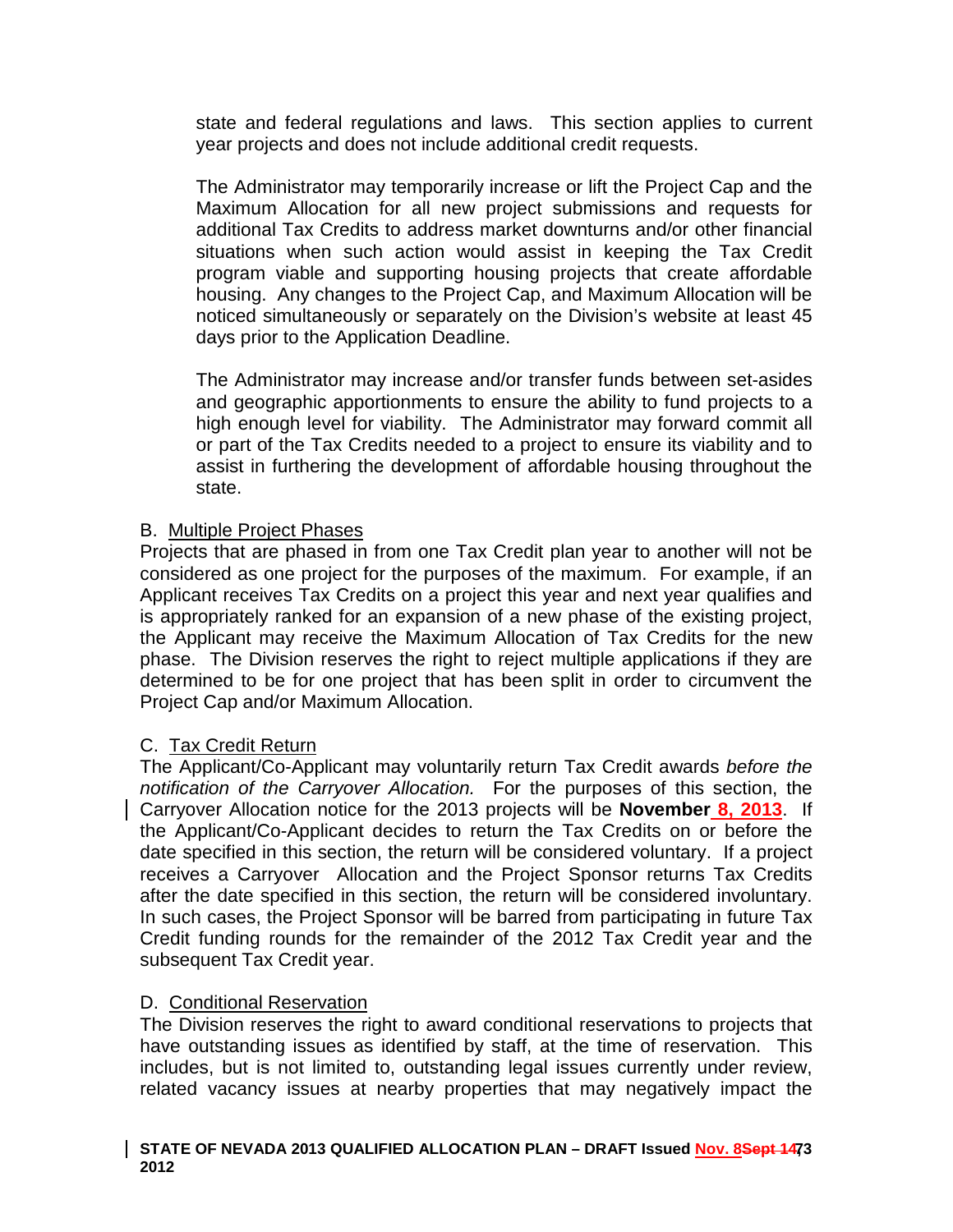viability of the Tax Credit project, or other matters. Reservations are also subject to final underwriting in the Division's Tax Credit analysis Application Orientation Design (AOD) program and may be amended as a result of that underwriting.

Any project receiving a conditional reservation must cure all conditions by the Carryover Allocation deadline or any other deadline noted in the reservation letter or the reservation will be cancelled. The Administrator may extend this deadline for extenuating circumstances.

# **SECTION 20 FINAL TAX ALLOCATION OF TAX CREDITS**

Once all of the buildings in the project are placed in service, the Project Sponsor may request the final allocation and IRS form(s) 8609. The following information needs to be completed to receive the IRS form(s) 8609:

1) Final application with all source/uses/budget information updated.

2) CPA certification of costs. *The Division will consider the initial CPA Certification of Costs as the true and correct document for the issuance of IRS form 8609*.

3) Final energy analysis, inspection and payment. *The final energy analysis and inspection must show that all of the energy saving measures identified in the pre-energy analysis have been installed*.

4) Pre-8609 inspection by the Division. *The inspection will include a review of proposed unit mix and amenities in the application and completeness of construction*.

5) Comply with Section 48, Lease-Up Requirement, and timely curing of identified non-compliance.

6) Letter certifying permanent financing is in place.

7) Letter acknowledging project has met ADA and Fair Housing accessibility design standards.

8) The CPA cost breakdown must be submitted in a manner that is consistent with data input to the AOD. Forms will be attached to the Final Allocation Application.

9) Tax Credit reduction due to unmet representations as stated in Section 12,I, Mandatory Energy Conservation Requirements. The reduction in credit will be based upon the percentage of scoring that is not met when final testing or certification of the project is complete (e.g., scoring stated 2 points for tankless hot water heater and triple pane low E windows, 2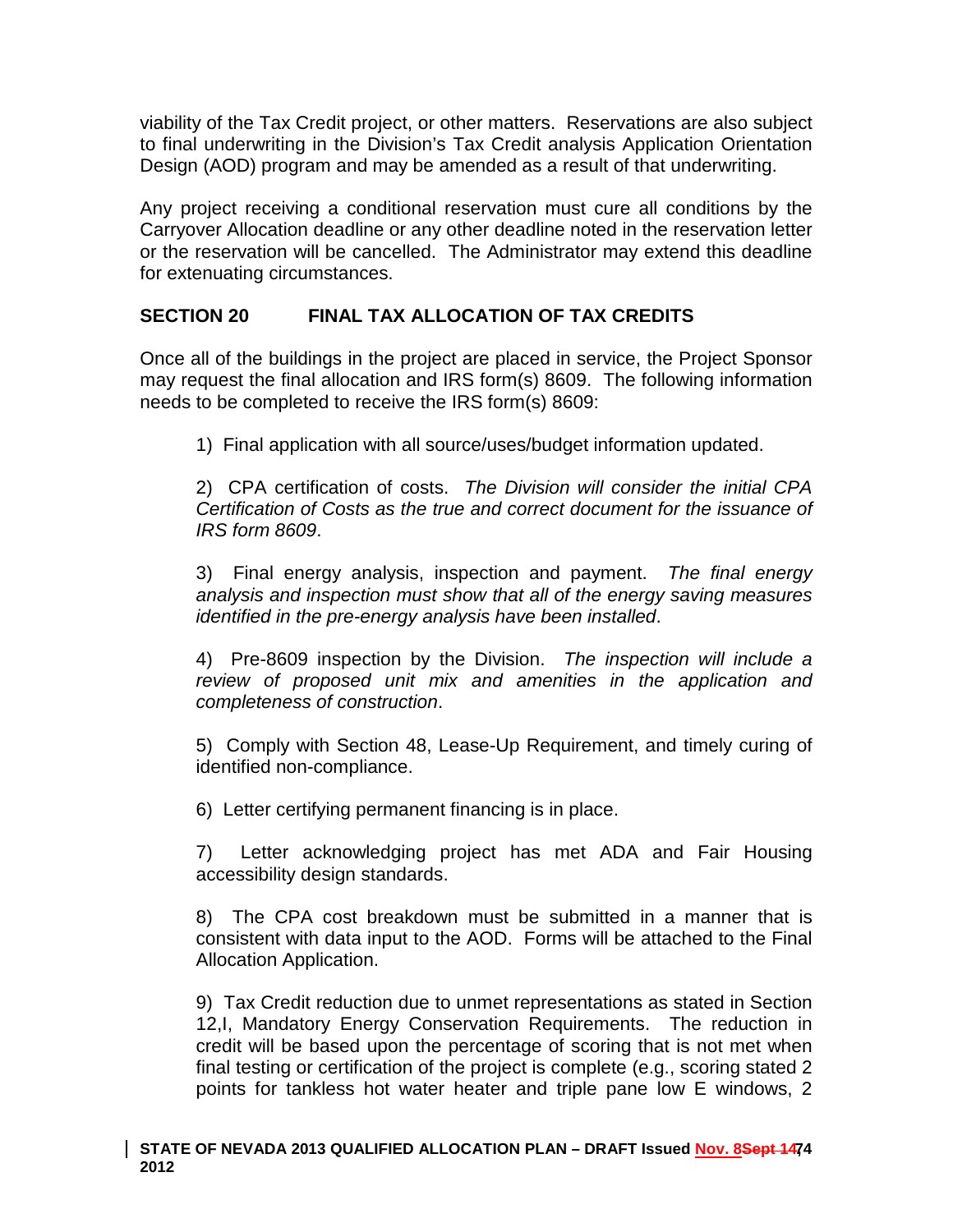points on a total point scoring of 130 points; 2 points equals 1.5% of 130 points. Tax Credit Allocation \$750,000 1.5% of \$750,000 is \$11,250 of Tax Credits or a reduction of \$11,250 of Tax Credits.

# **SECTION 21 TAX CREDIT MONITORING**

As of July 1, 2001, all compliance monitoring will require habitability inspection as per Treasury Regulation 1.42.5. The Division has adopted the Uniform Physical Condition Standards established by HUD as the applicable standard for conducting physical inspections and determining compliance with IRS habitability requirements.

# A. Project Physical Conditions Standards

The project *must* provide decent, safe and sanitary housing for low-income persons as set forth in applicable federal and state statutes and regulations during the compliance period. Effective July 1, 2004, the Division uses the UPCS, published by HUD to determine whether the LIHTC projects remain suitable for occupancy. HUD's UPCS (24 CFR 5.703) can be accessed at www.hudclips.org.

# **SECTION 22 FEES**

All fees paid to the Division are non-refundable.

# A. Application Fee

The application fee is \$2,500 for both Tax Credit and 4% Bond projects. Bond projects are required to pay this fee upon submission of their application for the 4% credits and 8609s. This fee is in addition to the Cost of Issuance fee(s).

# B. Reservation Fee

A reservation fee equal to 9.5% of the Tax Credits reservation amount is payable at the time the Division reserves the Tax Credits for the project. Non-profits that are not joint-venturing or in partnership with a for-profit Project Sponsor have the option of paying 4.75% no later than six months after the date of reservation. This fee also applies to Bond projects requesting 4% credits. This fee is in addition to the Cost of Issuance fee(s). The reservation fee is due upon receipt of the reservation letter and must be paid within 14 days of the date of the reservation letter.

# C. Carryover Allocation Fee

An administrative fee of \$2,500 will be charged for each Carryover Allocation letter issued by NHD. The federal tax identification number of the Applicant/Co-Applicants must be supplied at the time the Carryover Allocation commitment is requested.

# D. Compliance Monitoring Fee

#### STATE OF NEVADA 2013 QUALIFIED ALLOCATION PLAN – DRAFT Issued <u>Nov. 8</u>Se<del>pt 147</del>5 **2012**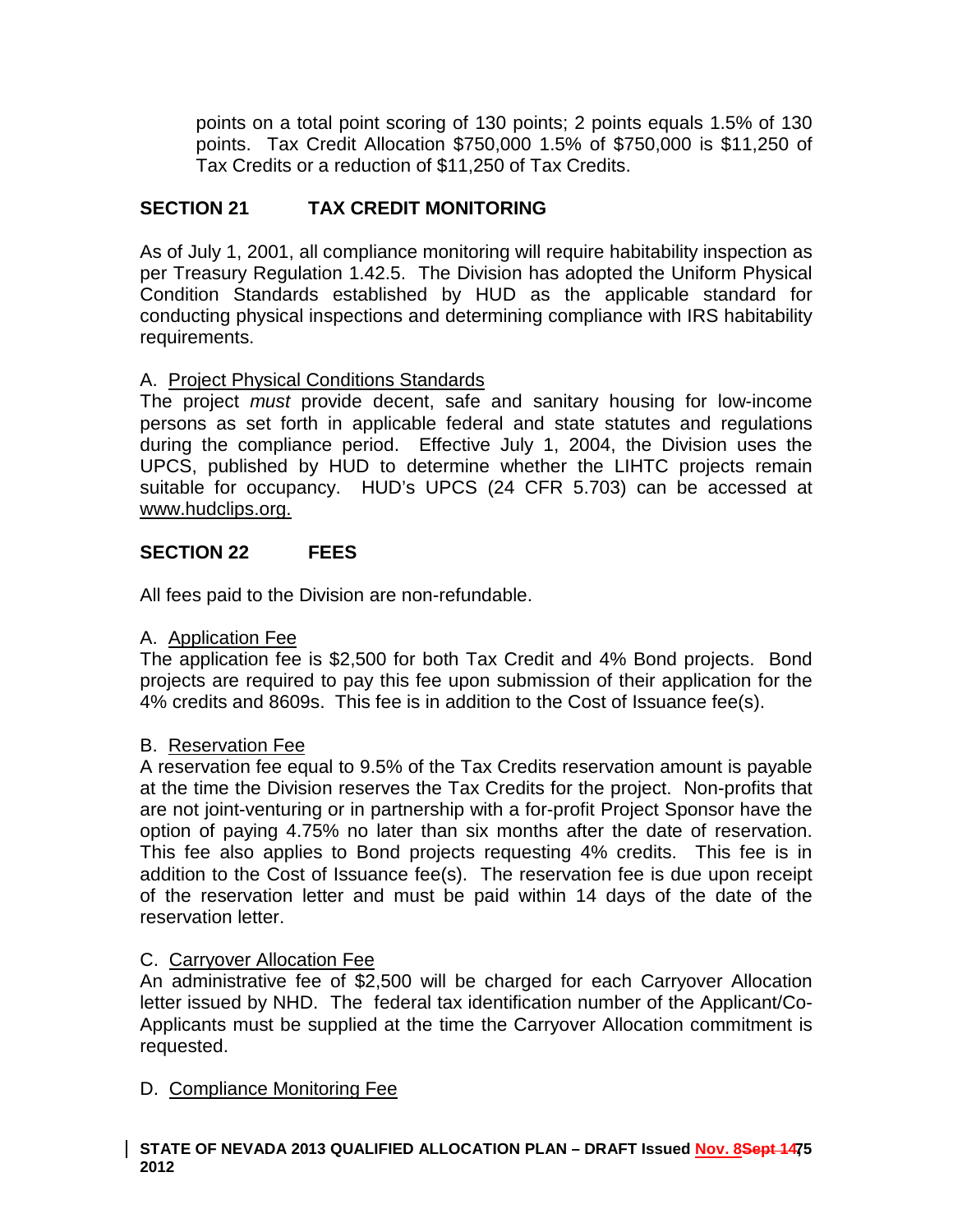An annual fee of \$35.00 for each low-income unit will be charged during the compliance period. The first annual Compliance Monitoring Fee is due and payable when the project is placed in service. Thereafter, annual Compliance Monitoring Fees must be paid on or before January 31 of each year for the remaining compliance period including any extended use period. The Division reserves the right to adjust monitoring fees as necessary on a project-by-project basis to cover the cost and expense of monitoring compliance.

### E. Compliance Training Fee

A fee of \$75.00 per person will now be required to attend the Division's annual Tax Credit Compliance Training. The one-day training session, usually conducted in March, April, or May of each year, is held in Las Vegas and Carson City/Reno. Attendance is mandatory for all on-site property managers. Notice of the annual training sessions will be announced once a date and site are determined. Additional training cost will vary by training subject and will be posted on the website.

### F. Compliance Monitoring Fee for Second Audit

If a property receives an audit in which the property is substantially out of compliance and Division staff must re-monitor files after corrections are submitted or re-inspect units, there will be an additional audit fee equal to the per unit monitoring fee for each unit/file that requires a second audit.

### G. Legal Fees

If an Applicant/Co-Applicant requests review of a decision of the Division, or if after an allocation of Tax Credits, a Project Sponsor requests a waiver or variance from a QAP requirement, any change in the project from what was described in the application, or a similar matter, for which the Division determines that legal advice or review is necessary , the Division shall be entitled to bill the Applicant/Co-Applicant or Project Sponsor, as applicable, for the legal service at a rate of \$300.00 per hour. Legal fees must be paid for any time legal spends reviewing an item.

The Division shall also be entitled to recover its attorney's fees, costs and expenses in any litigation, arbitration, mediation or other proceeding arising from, as a result of, or pursuant to the 2013 QAP, and/or the resulting Tax Credit allocation round, selection process or award determination process, regardless of who initiated the litigation, arbitration, mediation or other proceeding.

### H. Energy Analysis Fees

The 2011 QAP requires Project Sponsors to comply with the Division's Energy Efficiency Requirements. Sponsors are required to meet pre- and post construction energy analysis for new construction or rehabilitation projects.

The energy analysis is contracted by NHD with an independent certified energyauditing contractor. The Project Sponsor will reimburse the Division the costs of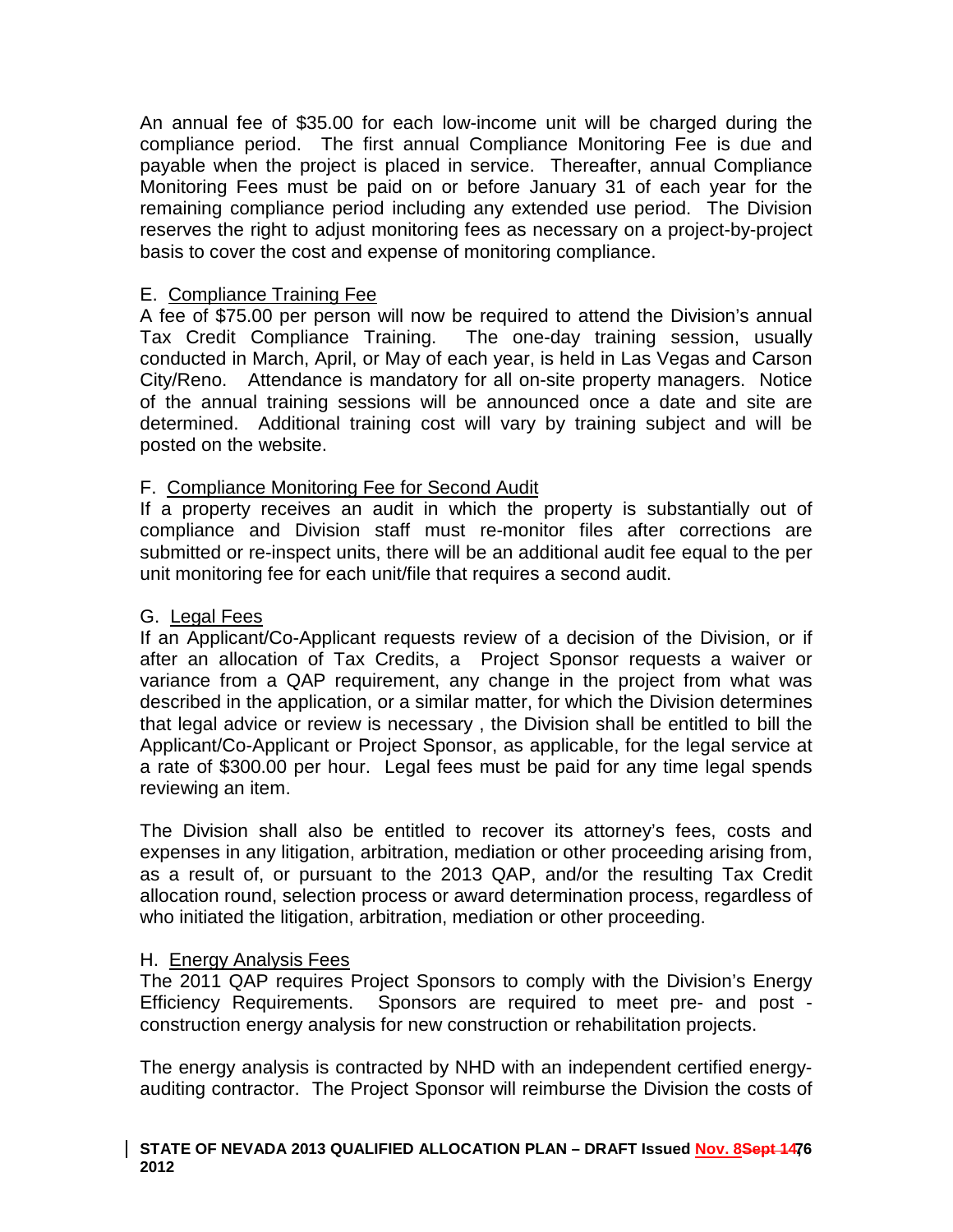the energy analysis at a rate of **\$1000** for pre-construction analysis and **\$250.00** a unit with a minimum of 15% of the project being subject to the energy analysis for construction and post construction audits. The energy analysis fee will be assessed mileage and per diem charges at the state rate. If additional testing is required, fees will be due at the time of the re-testing. The \$1000 fee is due at time of energy analysis submission. The \$250.00 per unit 15% fee is due when testing is completed and must be paid before issuance of the 8609 form.

# **SECTION 23 DEBARRED LIST**

The Administrator will have the option to reject applications for Tax Credits for the following reasons if the Applicant/Co-Applicant or any Project Participant:

1) Is included on the HUD Debarred List;

2) Defaulted or failed to Complete Funding or Construction on a Tax-Exempt Bond Issue;

3) Defaulted under and/or failed to comply with any HOME and/or LIHTF;

4) Was involved with a LIHTC or Tax Exempt Bond issue project which was lost to foreclosure or deed in lieu of foreclosure;

5) Made a misrepresentation, or provided false and misleading information, in any document submitted to the Division or provided any false or misleading information to the Division;

6) Was convicted of a felony, prosecuted or investigated for fraud or misrepresentation by any governmental agency or was investigated by the IRS for tax fraud or other Code violations;

7) Defaulted or failed to comply with any of the terms and conditions, including mandatory 15-year and extended compliance, on a Bond or Tax Credit Project that receives a Tax Credit reservation or allocation by the Division or any other State housing authority; and/or

8) Fails to pay any mandated charges or fees to the Division, or any other governmental agency or authority.

# **SECTION 24 LEASE-UP REQUIREMENT**

Effective July 1, 2002 all Project Sponsors will be required to contact the Division once the first building in the project is issued a Certificate of Occupancy and prior to any lease-up. The Division will provide an orientation to Project Sponsors and on-site property managers regarding the long-term compliance of the property with Section 42. The Division will review the state's Tax Credit Compliance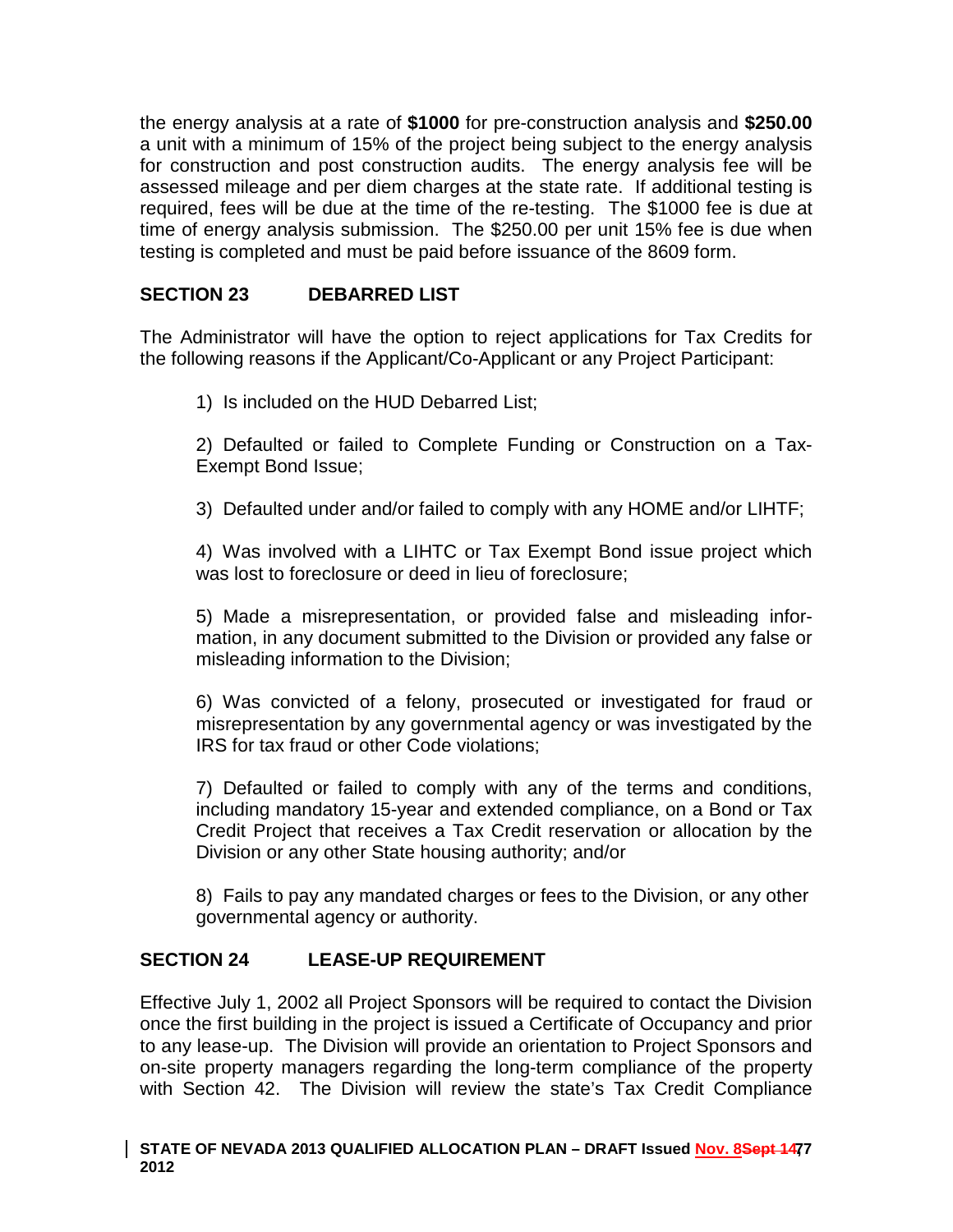Manual with the project management and discuss the Division's compliance requirements and project management responsibilities. This orientation is mandatory. Failure to contact the Division as specified above will result in a delay of the Division's issuance of IRS form(s) 8609.

# **SECTION 25 ANNUAL INCOME RE-CERTIFICATION**

Under HERA, the Project Sponsor of a 100% low income project is exempt from the recertification requirements under IRS regulation 1.42-5(b)(1)(vi) and (vii) and 1.42-5(c)(1)(iii) and is *not* required under those sections to:

1) keep records that show an annual income re-certification of all the lowincome tenants in the building who have previously had their annual income verified, documented and certified;

- 2) maintain third-party documentation to support that re-certification; or
- 3) certify to the Division that is has received this information.

In lieu of recertification after year two of tenancy, *Project Sponsors must ensure that all tenants annually complete a form of certification as prescribed by NHD.* The Alternate Certificate must be dated and signed by the tenant(s) and the Project Sponsor's on-site representative and the Project Sponsor must maintain a current Alternate Certification in each tenant file. The Division will review this documentation during the annual compliance reviews. Project Sponsors of 100% low-income properties are still required by NHD to perform a complete income recertification upon first anniversary of tenancy. Projects that have less than 100% low-income units *must* still perform a complete annual income recertification.

NHD regulations concerning tenant annual recertification may be updated from time to time with at least 15 days notice from NHD to comply with regulations or facilitate the reporting of data. Additionally, NHD reserves the right to require annual tenant income recertification at properties where gross negligence or noncompliance has been found. Relaxation of Tax Credit annual tenant income recertification does not supersede requirements for income recertification under other federal programs such as HOME.

# **SECTION 26 TAX EXEMPT BOND PROGRAM**

IRC Section 42 allows Tax Exempt Bond Financed Projects to receive an allocation of 4 Percent Tax Credits provided they meet the minimum requirements for an allocation in the QAP. The Division's determination that a Project satisfies the requirements of the QAP will be based on the proposed project meeting all requirements of the QAP in effect when the determination is made. Applicants/Co-Applicants with Tax Exempt Bond Financed Projects must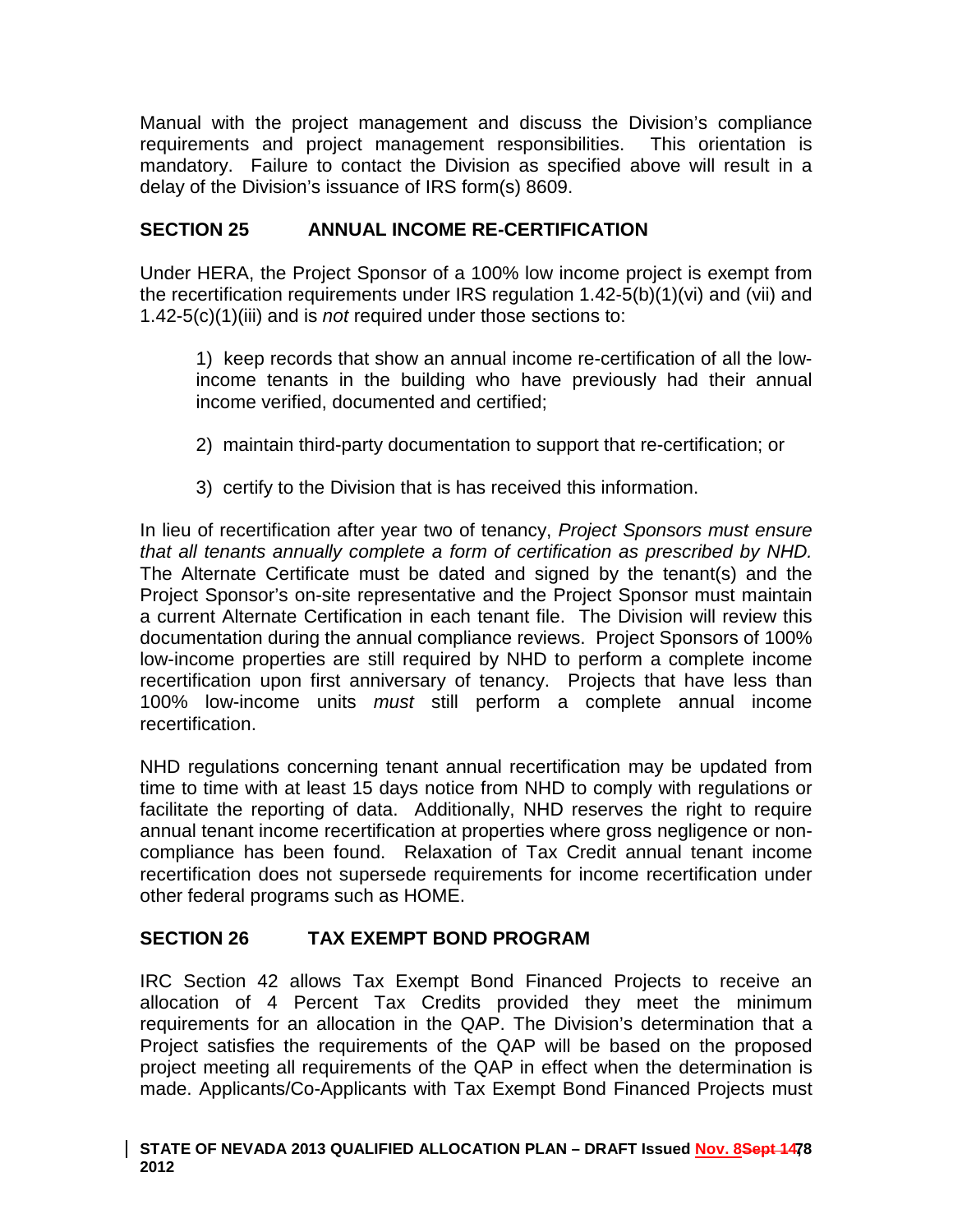also meet all of the requirements of the Division's Tax Exempt Bond Financing program requirements, as same may be amended from time to time<sup>[13](#page-70-0)</sup>.

The Tax Credits allocated to Tax Exempt Bond Financed Projects are not subject to the annual credit ceiling and, consequently, are not required to compete in the competitive allocation process described in the QAP. Requests for these determinations must be made by the Applicant/Co-Applicants after an award of bond volume cap is made by the State Board of Finance. Requests must include all applicable fees, and a complete application.

Tax Exempt Bond Financed Projects may receive Tax Credits on the full amount of their Eligible Basis only if at least 50 percent of the "aggregate basis" of the proposed project is financed with Tax Exempt Bonds. Additionally, numerous bond-financing rules apply and many Tax Credit requirements are different for Tax Exempt Bond Financed Projects. NHD recommends that Applicants/Co-Applicants undertaking these Projects obtain advice from qualified tax professionals to ensure that such requirements are met.

To receive 4% Tax Credits on a Tax Exempt Bond project, Applicants/Co-Applicants must comply with the following:

1) Final allocation application *(at a cost of \$2,500 and payment of 9.5% of the Tax Credit Award) with updated sources/uses/budget information*.

2) CPA of certification costs. *The Division will consider the initial CPA Certification of Costs as the true and correct document for issuance of IRS Form 8609*.

3) Final energy analysis and inspection. The final energy analysis and inspection for new construction must have a REM Index Rating of 86 or higher. The final energy analysis/inspection for rehabilitation projects must show that all of the energy saving identified in the pre-energy analysis have been properly installed.

4) Pre-8609 inspection by the Division. The inspection will include a review of proposed unit mix and amenities in the application and completeness and construction.

5) Comply with Section 48, Lease-Up Requirement and timely curing of identified non-compliance.

6) Letter certifying permanent financing is in place.

 $13$  Information on the Division's Tax Exempt Bond Financing program is available on the Division's web site: http://nvhousing.state.nv.us/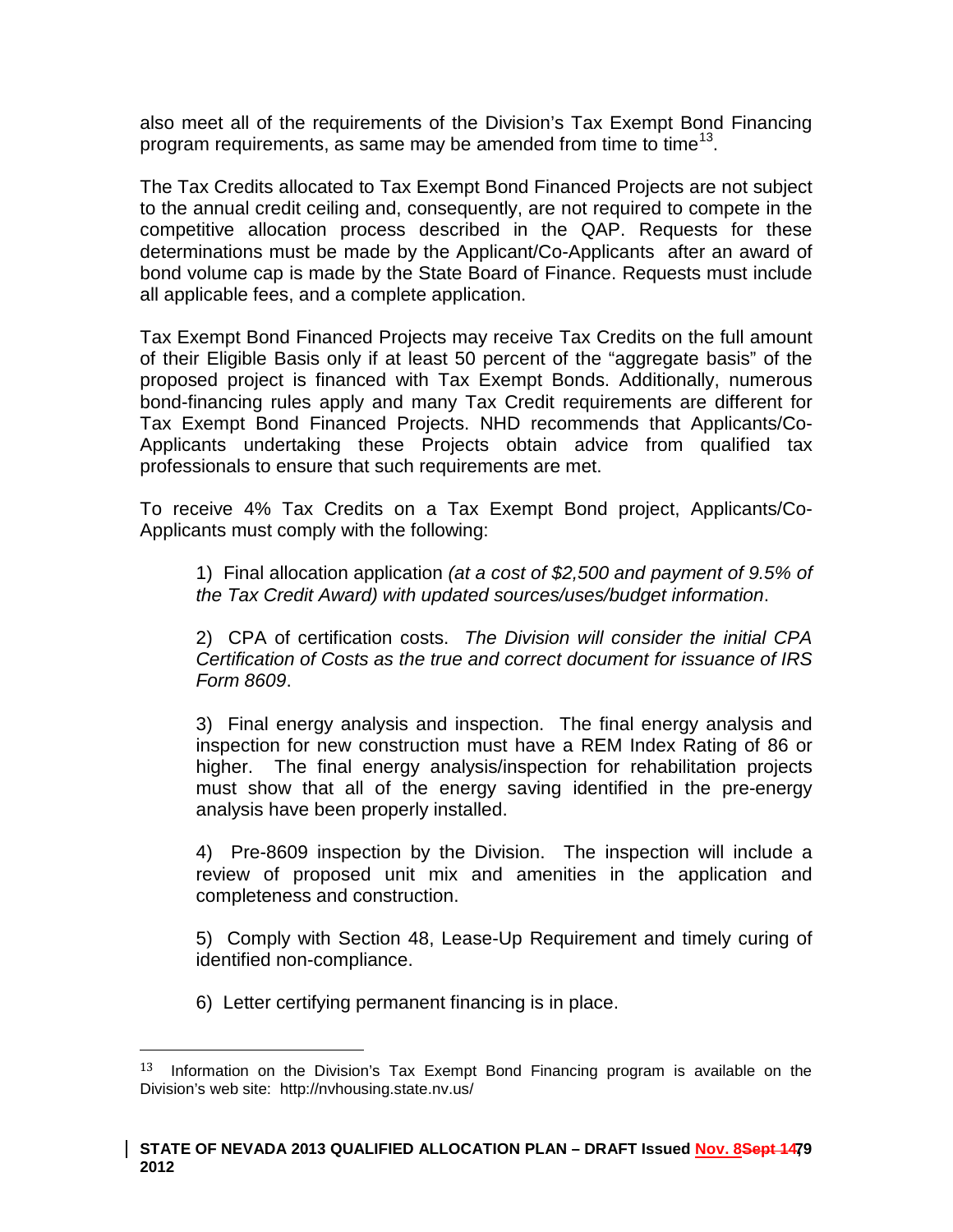7) Letter acknowledging project has met ADA design standards.

8) The project must be in compliance with the Bond Regulatory Agreement.

9) Comply with Section 42 50% test.

10) The project must meet Section 11, Eligible Project Categories requirements as outlined in the QAP.

11) The CPA cost breakdown must be submitted in a manner that is consistent with data input to the AOD system. Forms will be attached to the Final Allocation Application.

12) The allowable developer fee for Tax Exempt Bond Financed project may not exceed 15% of the Total Project Cost including the land.

13) 4% Tax Credits are applicable only to NHD multi-family revenue bond projects that have received a Section 42m letter from the Division's Chief Financial Officer.

14) The Nevada State Board of Finance has approved the issuance of the Tax Exempt Bonds for the project.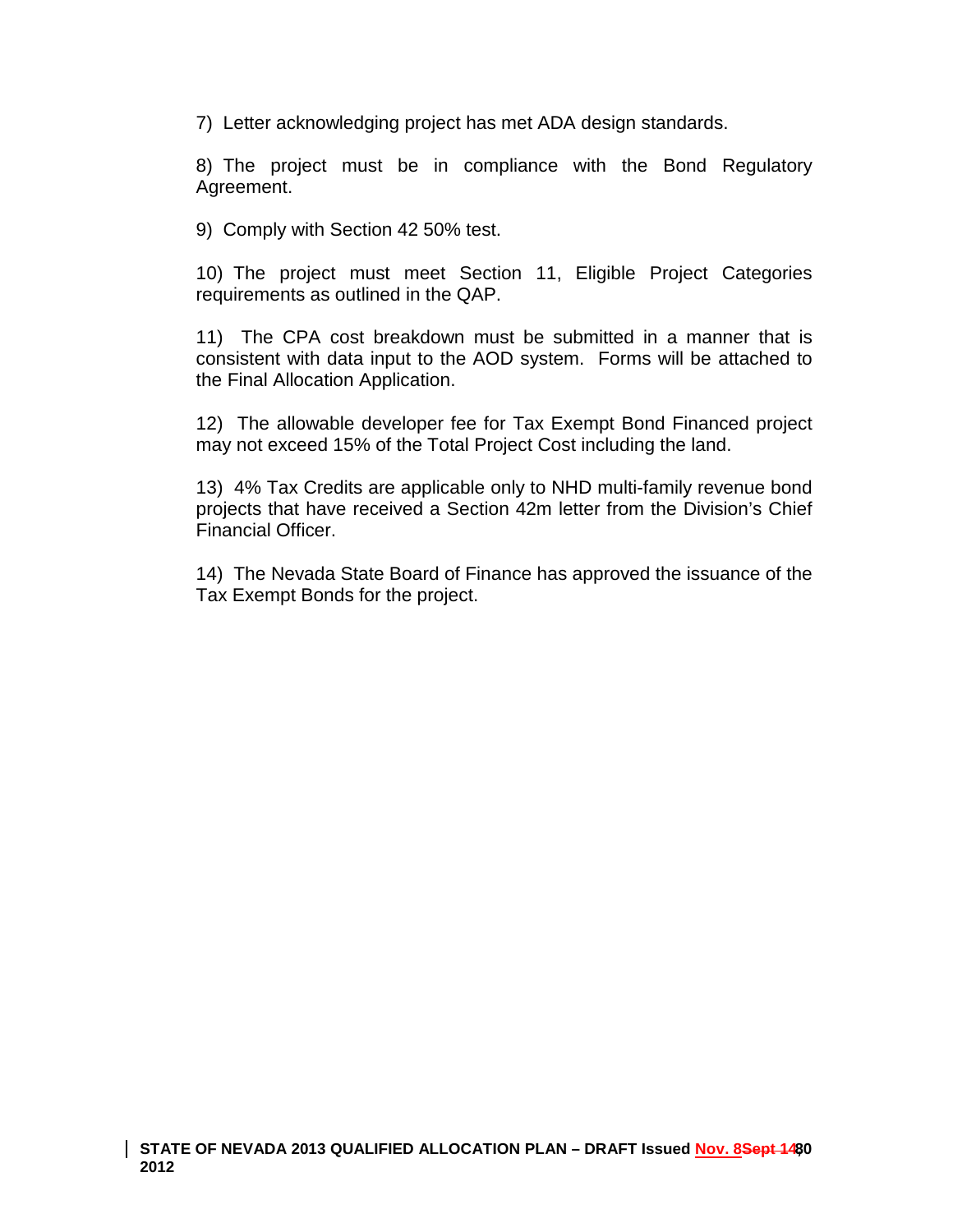# **SECTION 27 NOTICE TO NHD OF CHANGES TO THE PROJECT**

It is the Applicant/Co-Applicant's responsibility to notify NHD immediately, in writing, of any changes to the Project subsequent to submission of an application, including the changes listed below and any other material changes, by requesting NHD's approval of such changes. If any proposed change results in adjustments to the project's original scoring, regardless of the project's ranking, or if the proposed changes would have prevented the project from achieving one or more of the original Threshold Requirements at initial application, NHD may reject the Application and/or revoke the reservation or Tax Credit allocation. Failure to notify NHD may result in the rejection of an application or loss of a reservation or Tax Credit allocation. Approval of such changes will be made in NHD's sole discretion, and the change may result in a change in the Tax Credit amount or other action by NHD. A \$1,000.00 fee payment is required at the time of the request for approval of any changes. As a condition of the submission of a request to NHD to approve a change to the project, Applicant/Co-Applicants also agree to pay the legal fees and expenses incurred by NHD in connection with the consideration of the request.

Examples of changes of which NHD must be notified:

1) Site control or rights of way are lost;

2) Project costs change in excess of five percent (5 percent) of the total development cost shown in the application;

3) Applicant obtains additional subsidies or financing other than those disclosed in the Application; loses subsidies or financing included in the Application; or the amount of any such financing or subsidy changes by 10 percent or more from the amount shown in the Application;

4) Development cost contributions made by a state or local entity are reduced, increased, withdrawn or substituted with other types of contributions than the ones originally proposed in the application;

5) The syndication payment timing and/or net proceeds change from those stated in the application;

6) The parties involved in the ownership of Applicant/Co-Applicants as represented in the application change;

7) The unit and project design, square footage, unit mix, number of units, or number of buildings changes. Substantial changes of this sort may result in a requirement to produce a new Market Study;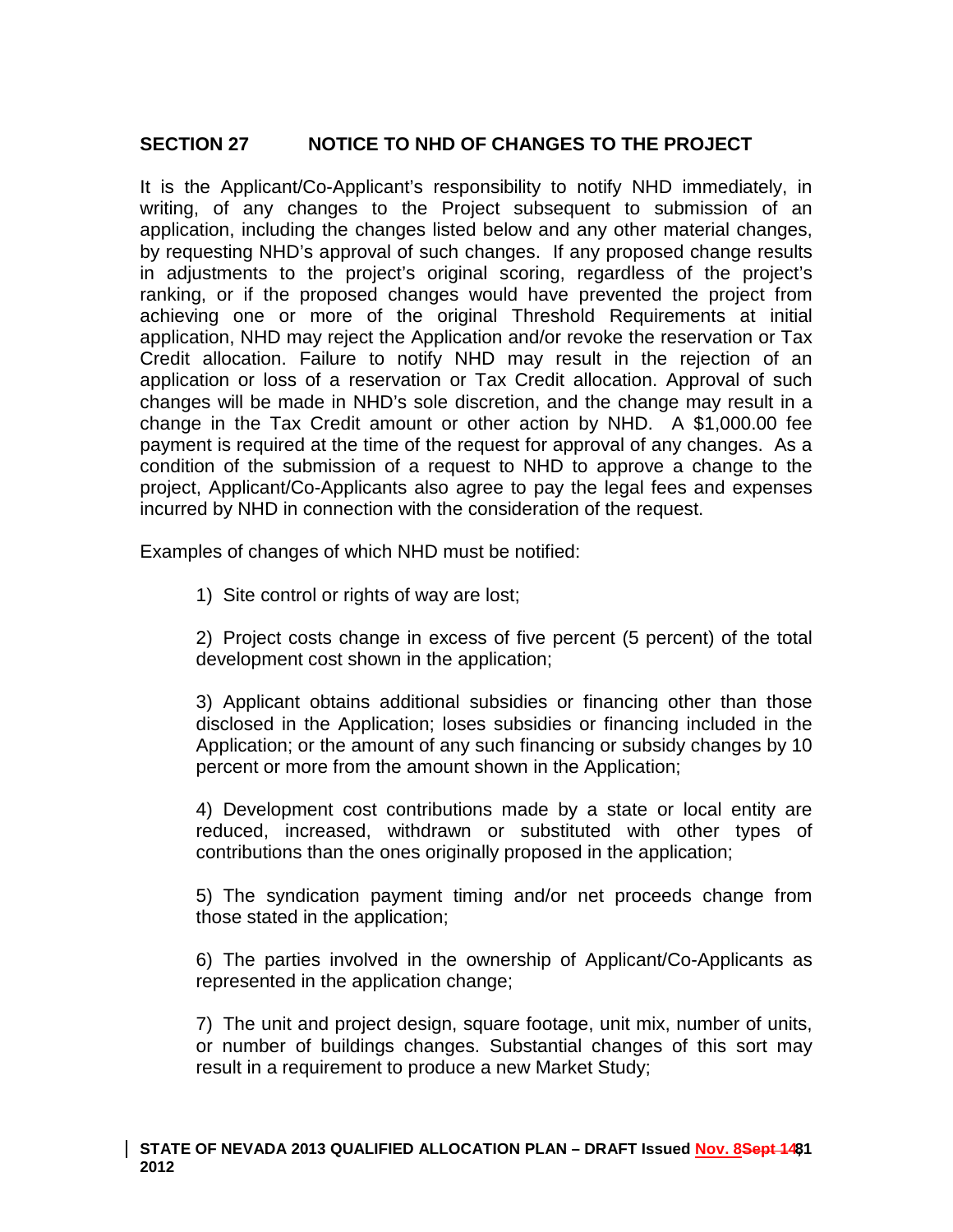8) A change in any support service provider and/or change in type of support services to be provided;

9) There is a dissolution, winding up of affairs, sale of assets, merger or business combination of any Applicant/Co-Applicant or Project Sponsor, as applicable, or any Project Participant;

- 10) Any of the Project Participants change; and/or
- 11) Any other factor deemed material by NHD in its reasonable judgment.

#### **SECTION 28 DISCLAIMER AND LIMITATION OF LIABILITY**

**NHD makes no representations to the Applicant/Co-Applicant, Project Participants, Equity Investor or to any other Person as to Project eligibility or compliance with the Code, IRS Treasury regulations, or any other laws or regulations governing the Low Income Housing Tax Credit program. Applicants/Co-Applicants, Project Participants, Equity Investors and all other Persons participate in the Tax Credit program at their own risk. No member, officer, agent or employee of NHD or the State will be liable for any claim arising out of, or in relation to, any Project or the Tax Credit program including claims for repayment of construction, financing, carrying costs, any loss resulting from a decision of the IRS, or consequential damage or loss of any kind incurred by an Applicant/Co-Applicant, Project Participants, Equity Investor, or any other Person.**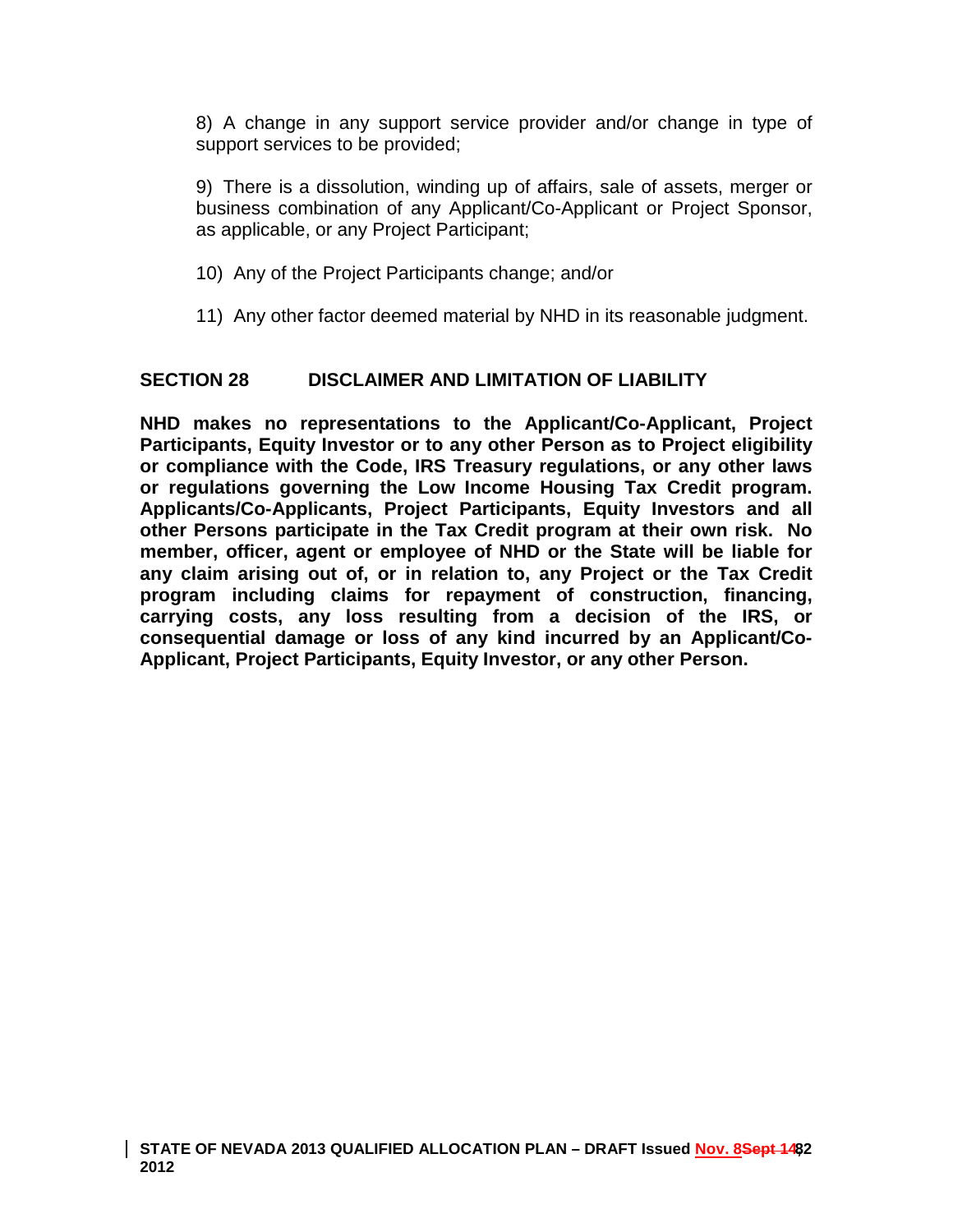# **PUBLIC NOTICE, COMMENT, DISTRIBUTION AND APPROVAL**

### **SECTION 29 PUBLIC COMMENT, DISTRIBUTION AND APPROVAL OF THE QAP**

A first draft of the 2013 QAP was made available for public review and comment on September 14, 2012. In accordance with the applicable provisions of NAC Chapter 319 , the Division scheduled and will hold public hearings on the first draft 2013 QAP on October 18, 2012 at 9 a.m. at the NHD offices in Carson City and Las Vegas. Another public meeting location will be in Reno, and it is anticipated that there will be an additional public meeting location in Elko. All public meetings will be held concurrently and linked by video conference.

Public comments on the first draft 2013 QAP are to be submitted to the Division in writing, by letter, fax or email, via the contact information in the following Section 30. Written comments on the first draft of the 2013 QAP must be received by the Division by 5 p.m. local time in Carson City, Nevada on October 22, 2012. Any verbal comments will be received at the public hearing.

Following the public hearings and comment on the first draft of the 2013 QAP, a second draft of the 2013 QAP is anticipated to be released for public review and comment. It is anticipated that a final public hearing on the second draft of the 2013 QAP will be held on November 15, 2012, in conjunction with a meeting of the State's Advisory Committee on Housing (ACH). The meeting of the State's ACH will be separately noticed on the Division's web site:

<http://www.nvhousing.state.nv.us/>

The ACH meeting and final public hearing on the 2013 QAP will be held at the NHD Carson City and Las Vegas offices which will be linked by video conference.

[The 2013 QAP was adopted by the Administrator on December \_\_, 2013. **TO BE DETERMINED**]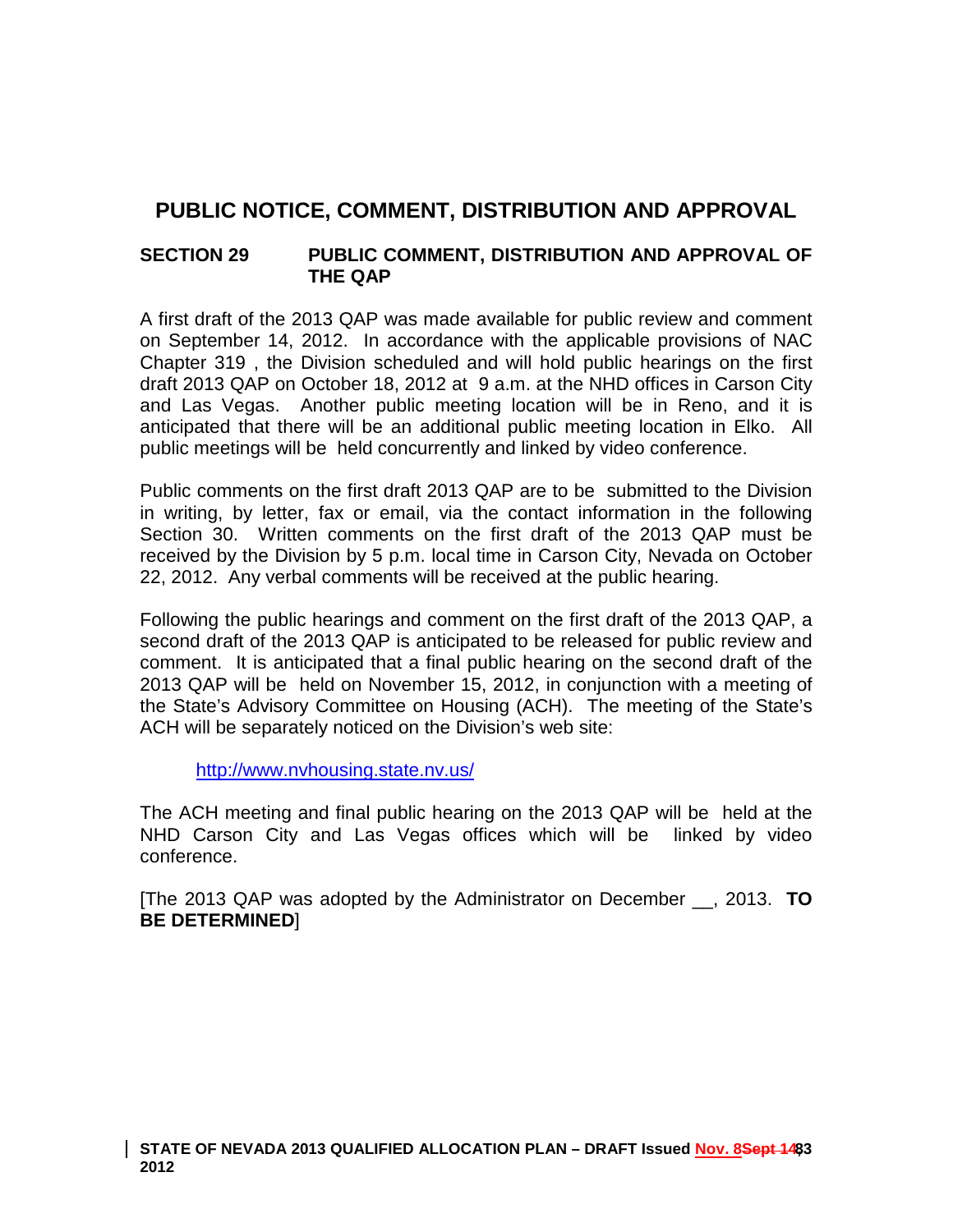# **CONTACT INFORMATION**

#### **SECTION 30 NEVADA HOUSING DIVISION OFFICES**

#### A. Carson City

NHD's Carson City office is located at: 1535 Old Hot Springs Road, Suite 50, Carson City, Nevada 89706. The Carson City LIHTC contact person is: Hilary Lopez, Ph.D., Chief of Federal Programs. Dr. Lopez can be contacted at 775.687.2003 or [hlopez@housing.nv.gov.](mailto:hlopez@housing.nv.gov) The facsimile number is 775.687.4040.

#### B. Las Vegas

NHD's Las Vegas office is located at 7220 Bermuda Road, Suite B, Las Vegas, Nevada 89119. The Las Vegas LIHTC contact person is Mark Licea, Federal Programs Supervisor. Mr. Licea can be contacted at 775.486.7220, Extension 226 or mlicea@housing.nv.gov. The facsimile number is 702.486.7226.

#### **SECTION 31 MODIFICATIONS TO AFTER ADOPTION/WAIVERS**

The Nevada Housing Division reserves the right to amend or modify the QAP after adoption and posting, including its compliance and monitoring provisions, as required by the amendment of IRC Section 42, NRS Chapter 319 and/or NAC 319, as well as for errors, omissions, updated allocation estimates, updated population estimates, or other necessary information. Any amendments or modifications will be published in a Program Notice and/or Program Bulletin posted on its website at [www.nvhousing.state.nv.us.](http://www.nvhousing.state.nv.us/) Applicants are encouraged to check the website frequently for updates.

Additionally, and notwithstanding anything to the contrary set forth herein, in order to assure the QAP has the flexibility to adjust to deteriorating market conditions, the Division in its sole discretion may waive any section of any year's QAP (not otherwise required by IRC Section 42) that would under such circumstances hinder the ability of the Division to meet the goals and priorities of the QAP.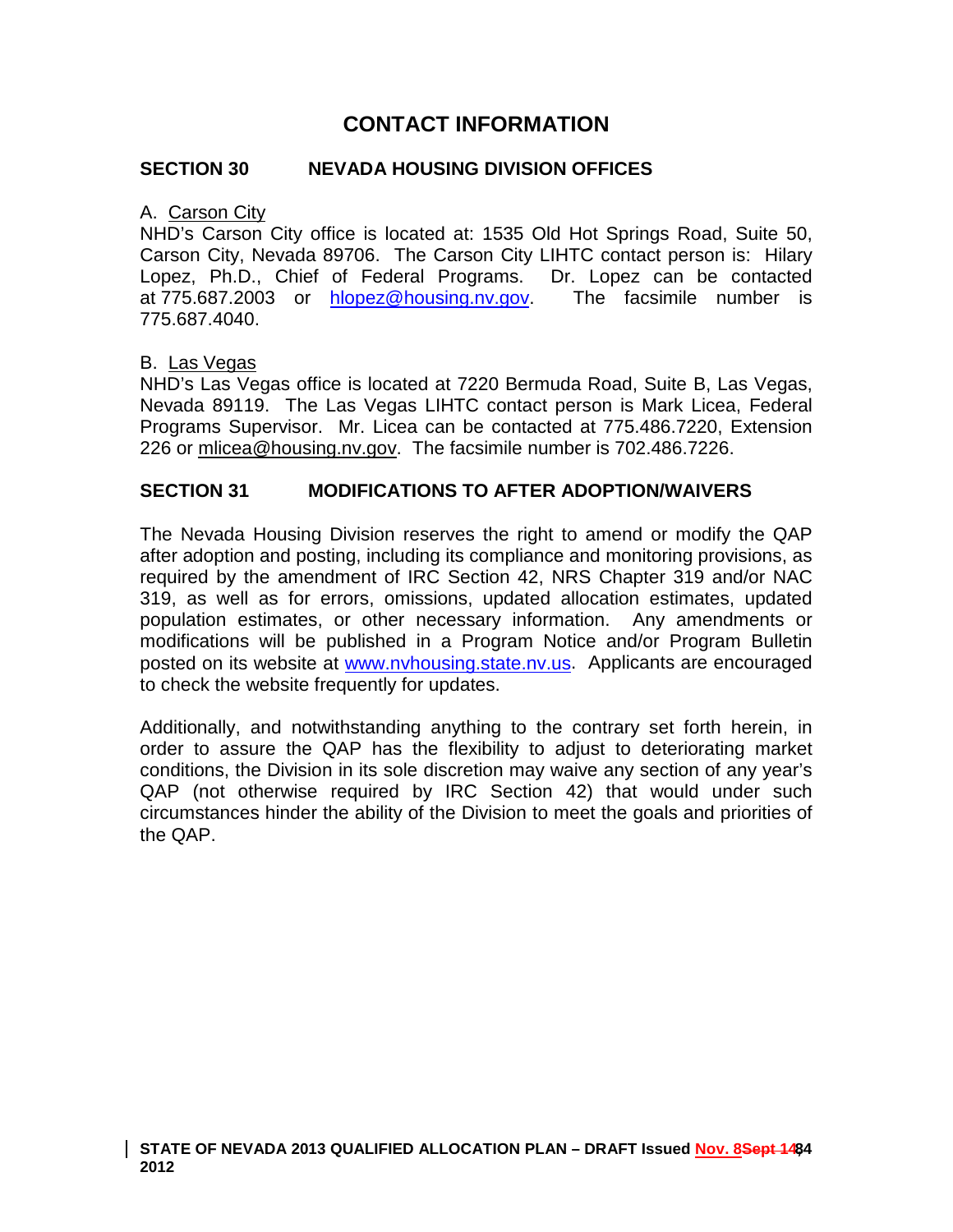# **NOTICE AND DISCLAIMER – SECTION 811 PRA**

### **SECTION 32 SECTION 811 PROJECT RENTAL ASSISTANCE DEMON-STRATION PROGRAM (SECTION 811 PRA)**

NHD applied to the US Department of Housing and Urban Development (HUD) in August 2012 for a Section 811 PRA grant. NHD will not know until November 2012, at the earliest, if it was successful in its application to HUD.

If received, this grant will enable the NHD to provide PRA housing vouchers to Applicants/Co-Applicants and Project Sponsors to facilitate the ability to serve qualified, extremely low income, non-elderly disabled households subject to the program requirements.

NHD is encouraging Applicants/Co-Applicants and Project Sponsors to voluntarily participate in this program at Low Income Housing Tax Credit funded projects. Participation will be mandatory if NHD cannot place all of its PRA vouchers through a Request for Proposals/Participation process. "Mandatory Participation" shall consist of eligible Tax Credit projects accepting PRA vouchers for up to 10% of the units.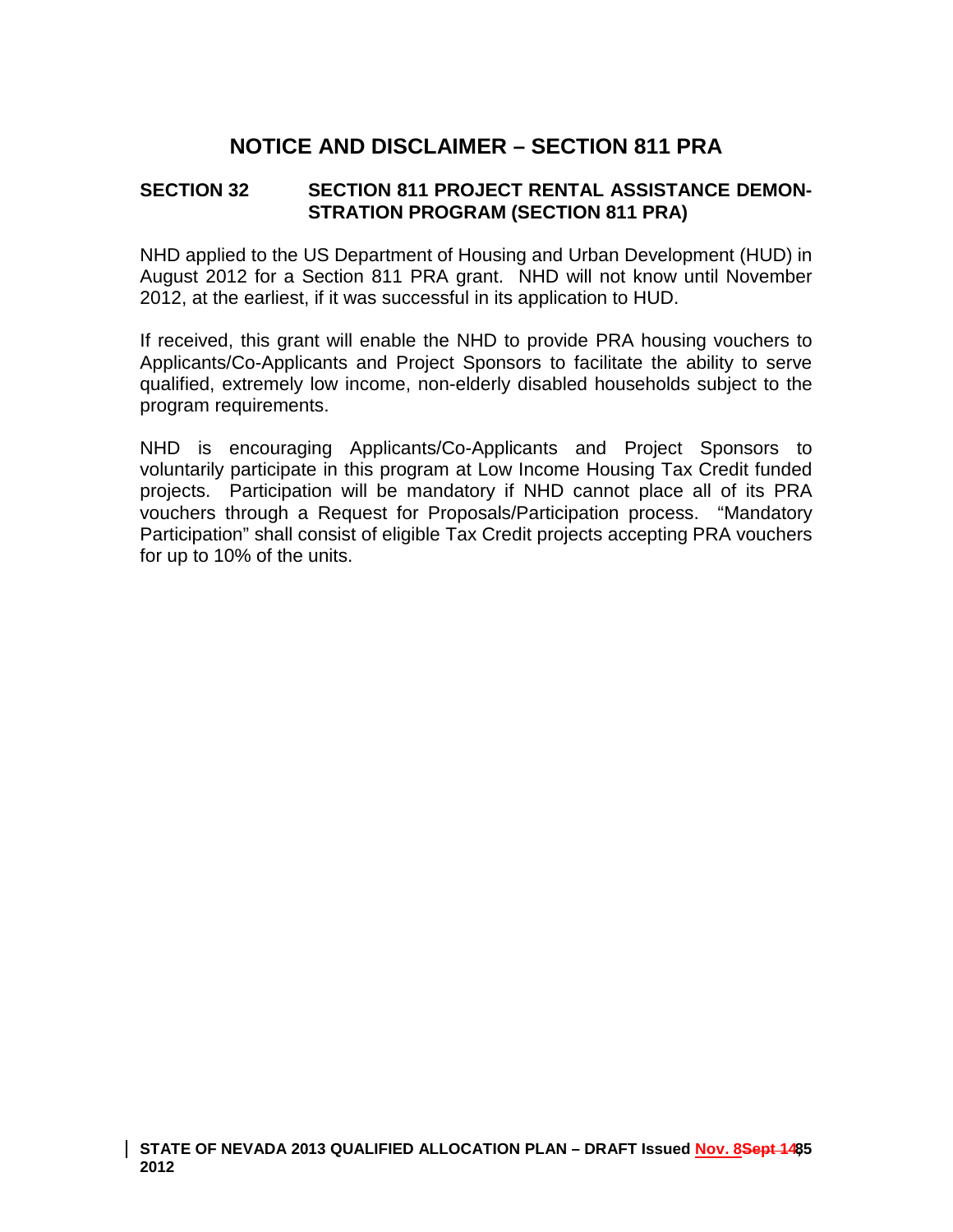# **GLOSSARY – DEFINITIONS AND RULES OF CONSTRUCTION**

For the purposes of the QAP the following definitions apply.

"Applicant" means any person or persons who submit an application to the Division under a qualified allocation plan for an award of LIHTC pursuant to the provisions of NAC 319.951 to 319.999, inclusive who will actively participate in the development of the low income housing project being proposed, receive the majority of the Developer Fee and be responsible for ensuring that the development of the proposed project is accomplished and that the project is successfully operated.

"Application Deadline" shall be deadline specified in Section 2A of the 2013 QAP for receipt by the Division of an application for an allocation of Tax **Credits** 

"Carryover Allocation" and "Carryover Allocation of Tax Credits" shall means the allocation of Tax Credits made by the Division when the Applicant/Co-Applicants have established to the Division that either: (i) each building in the project has satisfied the requirements of Section 42(h)(1)(E) of the Code; or (ii) in the case of a project-based allocation, of Section 42(h)(1)(F) of the Code.

"Co-Applicant" means a person who is one of two or more Applicants of the same project for which an application is submitted to the Division under a qualified allocation plan for an award of LIHTC pursuant to the provisions of NAC 319.951 to 319.999, inclusive, who will actively participate in the development and operation of the project and receive a portion of the Developer Fee.

"Consultant" means a person with no ownership interest in a project retained by an applicant or a sponsor as an advisor and/or to provide services to the Applicant or Sponsor related to the project.

"Declaration of Covenants" or "LURA" means the "Extended Low‐Income Housing Commitment" required by IRC § 42(H)(6) which must be in the form of a Declaration of Affirmative Land Use and Restrictive Covenants Agreement (commonly referred as the "LURA") that is recorded and runs with the land on which the low income housing project is developed, restricting the use of land by the owner of the land and its successors and assigns to the terms and conditions of the project, as approved by the Nevada Housing Division.

"Developer Fee" is the fee described and defined in Section 14.14.4 of the QAP.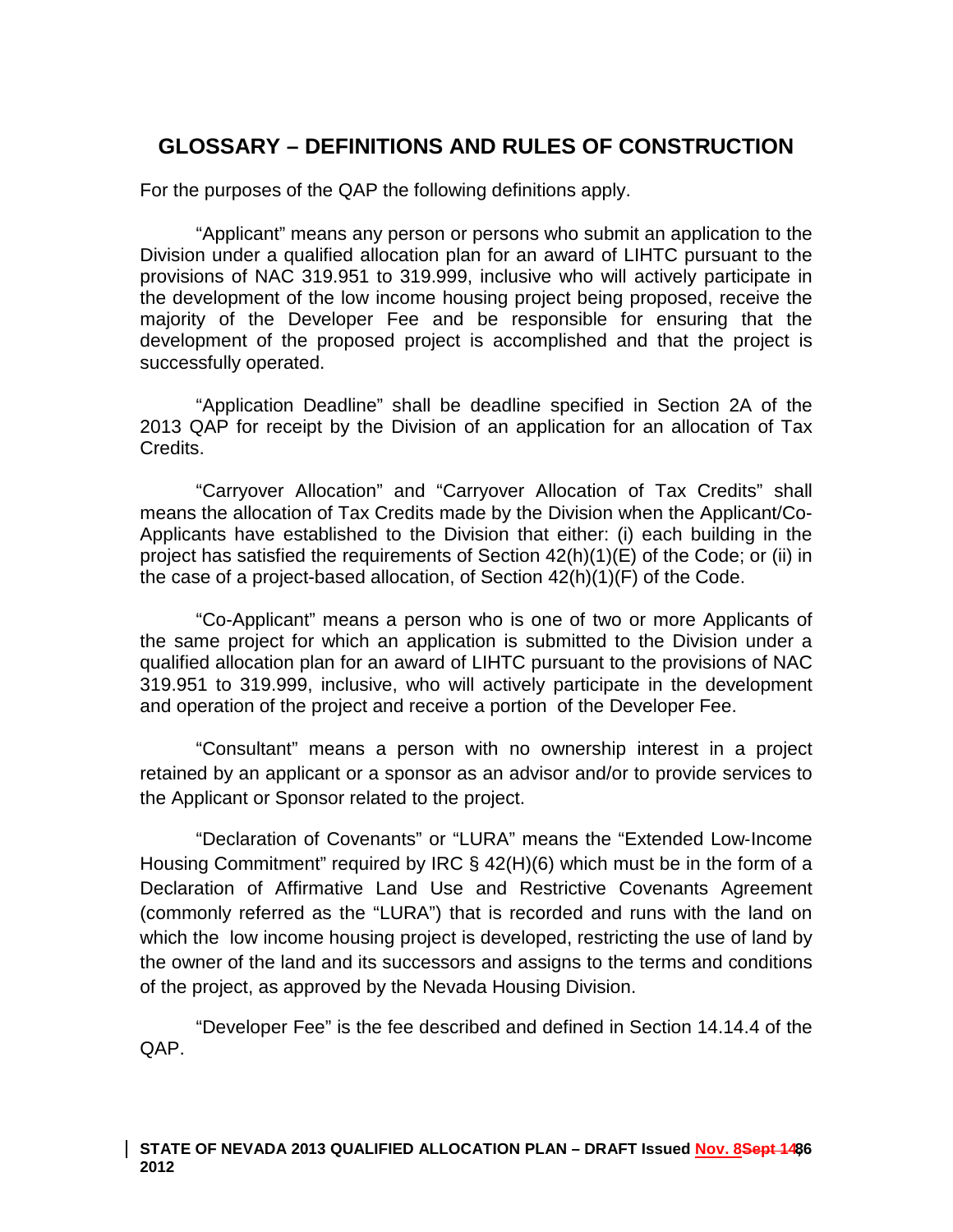"Equity Investor" means the tax credit investor or syndicator for the proposed project who will acquire an ownership interest in the proposed project and who contributes capital to the Project Sponsor and the closing of the syndication. Equity Investors provide the capital requirements of the Project Sponsor either in the form of a single contribution at the time of entry or a staged level of contributions.

"Financial Statements" means a complete and accurate balance sheet, income statement, cash‐flow statement, and accompanying notes prepared according to generally accepted accounting principles.

"Project Participants" means the entities and professionals assembled by the Applicant or Co-Applicants to own, develop and manage the project, including, but not limited to the Applicant or Co-Applicant, Project Sponsor, the Equity Investor, contractor, property manager and Consultant.

"LIHTC" or "Tax Credit" means a tax credit awarded under the Low Income Tax Credit program of IRC Section 42.

"Person" means a natural person, any form of business or social organization and any other nongovernmental legal entity including, but not limited to, a corporation, partnership, association, limited liability company, trust or unincorporated organization. The term does not include a government, governmental agency or political subdivision of a government.

"Project Sponsor" and "Sponsor" means an Applicant/Co-Applicants who receive a Carryover Allocation of Tax Credits and any other person who acquires an ownership interest in any owner of a project which has received a Carryover Allocation of Tax Credits from the Division.

"Submission Date" means the date an application for an allocation of Tax Credits is received by the Division which must be before the Application Deadline.

"State" means the State of Nevada.

For the purposes of the QAP, the following apply:

1. Headings. The subject headings of the paragraphs and subparagraphs of the QAP are included for convenience only and will not affect the construction or interpretation of any of its provisions.

2. Number and Gender. Unless the context clearly requires otherwise: